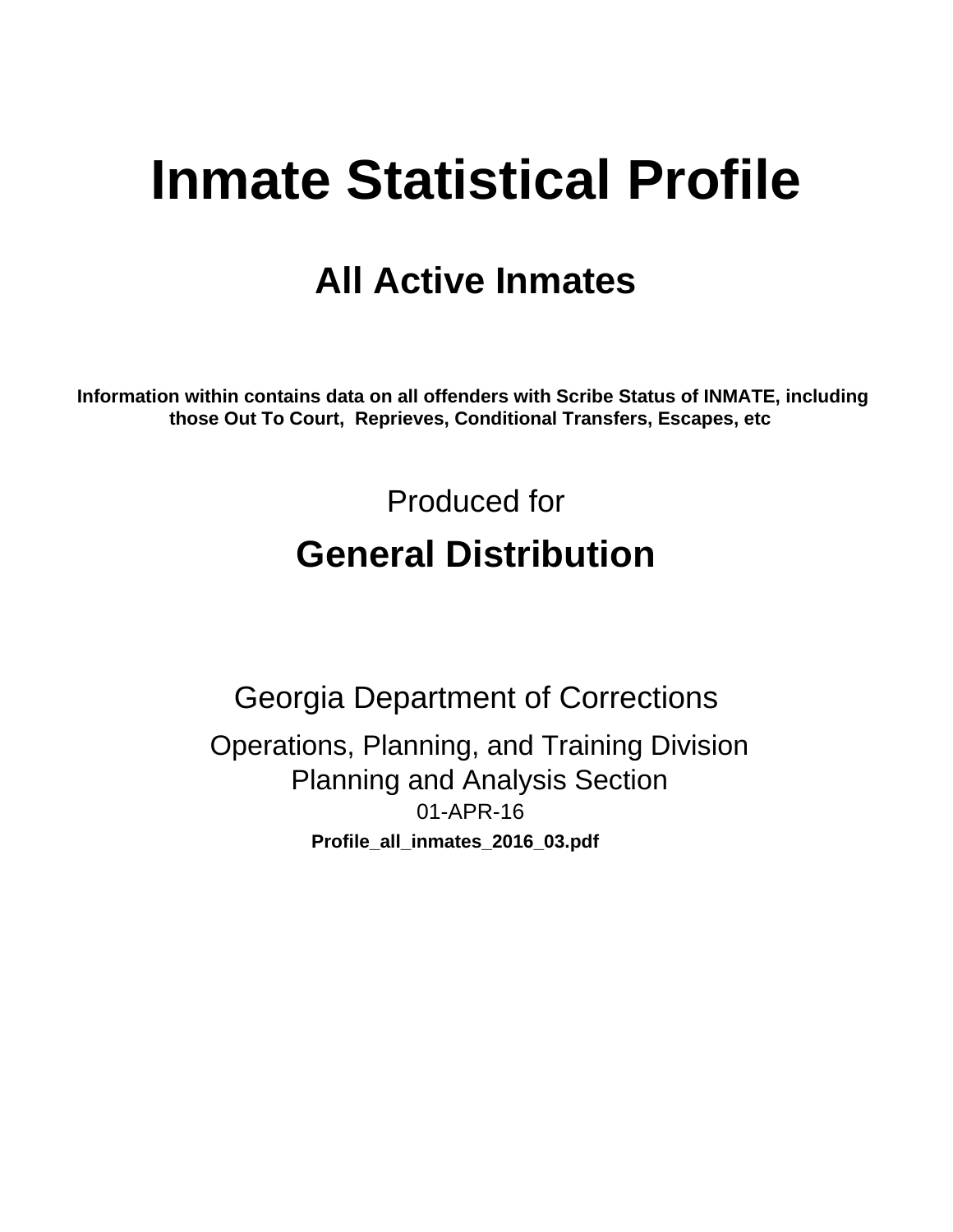#### **Inmate Statistical Profile 01-APR-16** Contents

**All Active Inmates** 

Produced for General Distribution

# **Table of Contents**

| <b>Demographic information</b>                                       |
|----------------------------------------------------------------------|
| 4 Current age, broken out in ten year age groups                     |
| 5 Race group                                                         |
| 6 Marital status, self-reported at entry to prison                   |
| 7 Number of children, self-reported at entry to prison               |
| 8 Religious affiliation, self-reported at entry to prison            |
| 9 Home county - self-reported at entry to prison                     |
| 14 Employment status before prison, self-reported at entry to prison |
| 15 Age at admission                                                  |
| 17 Height, measured at entry to prison                               |
| 19 Weight, measured at entry to prison                               |
| 20 Military service                                                  |
| <b>Correctional information</b>                                      |
| 21 Type of admission to prison                                       |
| 22 Current / last supervision level                                  |
| 23 Current / last institution type                                   |
| 24 Institution type - transitional centers                           |
| 25 Institution type - county prisons                                 |
| 27 Institution type - state prisons                                  |
| 29 Institution type - private prisons                                |
| 30 Institution type - inmate boot camp                               |
| 31 Number of disciplinary reports                                    |
| 32 Number of transfers                                               |
| 33 Number of escapes                                                 |
| 34 Split sentence - Probation to follow                              |
| 35 Probable future release type of still active inmates              |
| 36 Time served in current (or last) institution                      |
| Educational, psychological and physical information                  |
| 37 Highest grade level attained                                      |
| 38 Culture fair IQ scores                                            |
| 39 Wide Range Achievement Test (WRAT) reading score                  |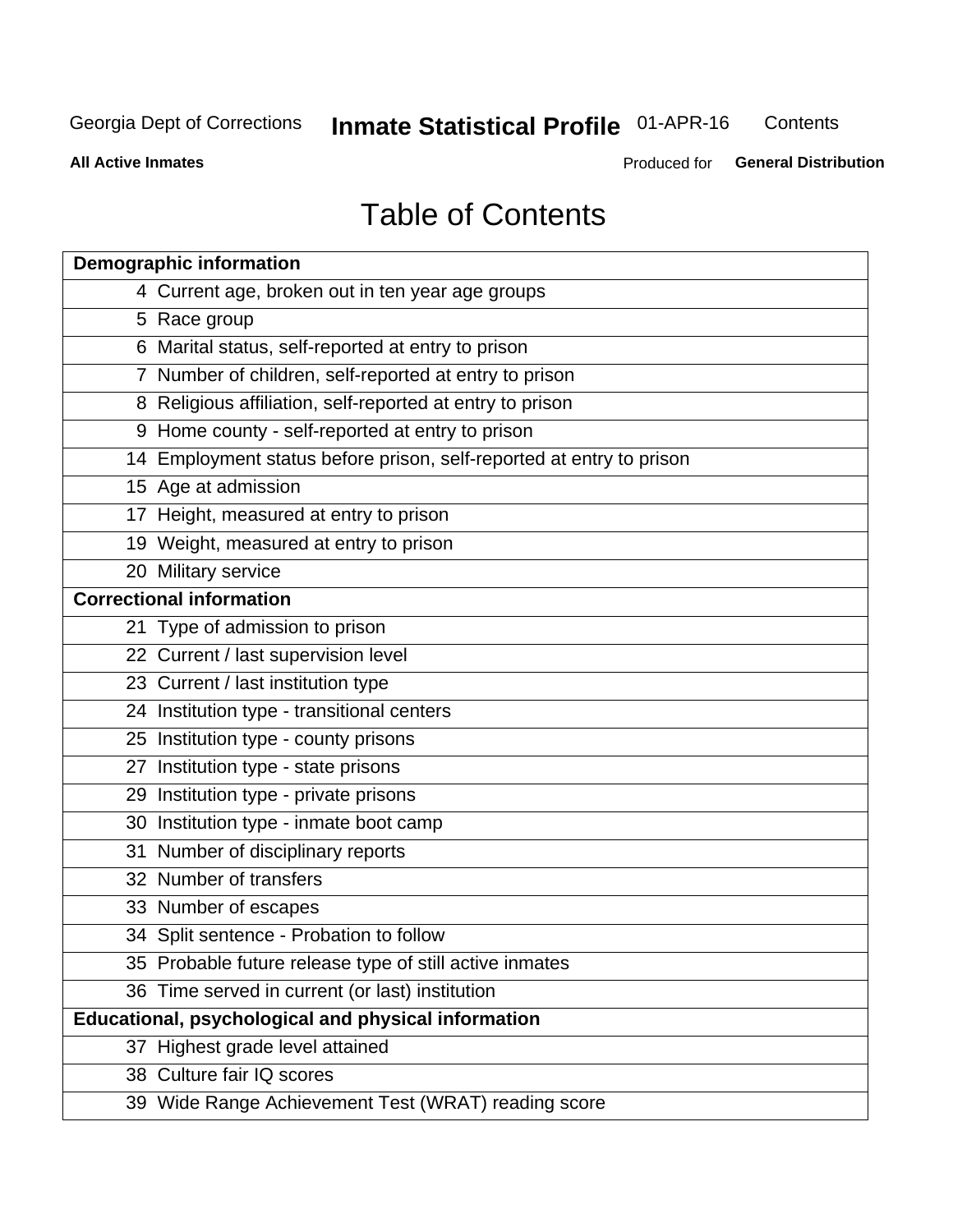# **Inmate Statistical Profile 01-APR-16**

Contents

**All Active Inmates** 

Produced for General Distribution

# **Table of Contents**

| Educational, psychological and physical information              |
|------------------------------------------------------------------|
| 40 Wide Range Achievement Test (WRAT) math score                 |
| 41 Wide Range Achievement Test (WRAT) spelling score             |
| 42 Current / last mental health treatment level                  |
| 43 PULHESDWIT medical scale - 'P' overall condition ('P'hysical) |
| 44 PULHESDWIT medical scale - 'U' upper body                     |
| 45 PULHESDWIT medical scale - 'L' lower body                     |
| 46 PULHESDWIT medical scale - 'H' hearing                        |
| 47 PULHESDWIT medical scale - 'E' vision                         |
| 48 PULHESDWIT medical scale -'S' psychiatric                     |
| 49 PULHESDWIT medical scale - 'D' dental                         |
| 50 PULHESDWIT medical scale - 'W' work ability                   |
| 51 PULHESDWIT medical scale - 'I' impairment                     |
| 52 PULHESDWIT medical scale - 'T' transportability               |
|                                                                  |
| <b>Crimes and criminal history information</b>                   |
| 53 Number of prior Georgia incarcerations                        |
| 54 Prison sentence in years                                      |
| 55 Primary offense, broken out into felonies vs misdemeanors     |
| 56 Primary offense, broken out into six broad crime categories   |
| 57 Primary offense, detailed offense code                        |
| 65 County of conviction of primary offense                       |
| 70 Circuit of conviction of primary offense                      |
| 72 Years served (jail + prison) in this incarceration            |
| <b>Medical information</b>                                       |
| 73 Results of most recent HIV test                               |
| 74 Results of most recent tuberculosis test                      |
| 75 Results of most recent syphilis test                          |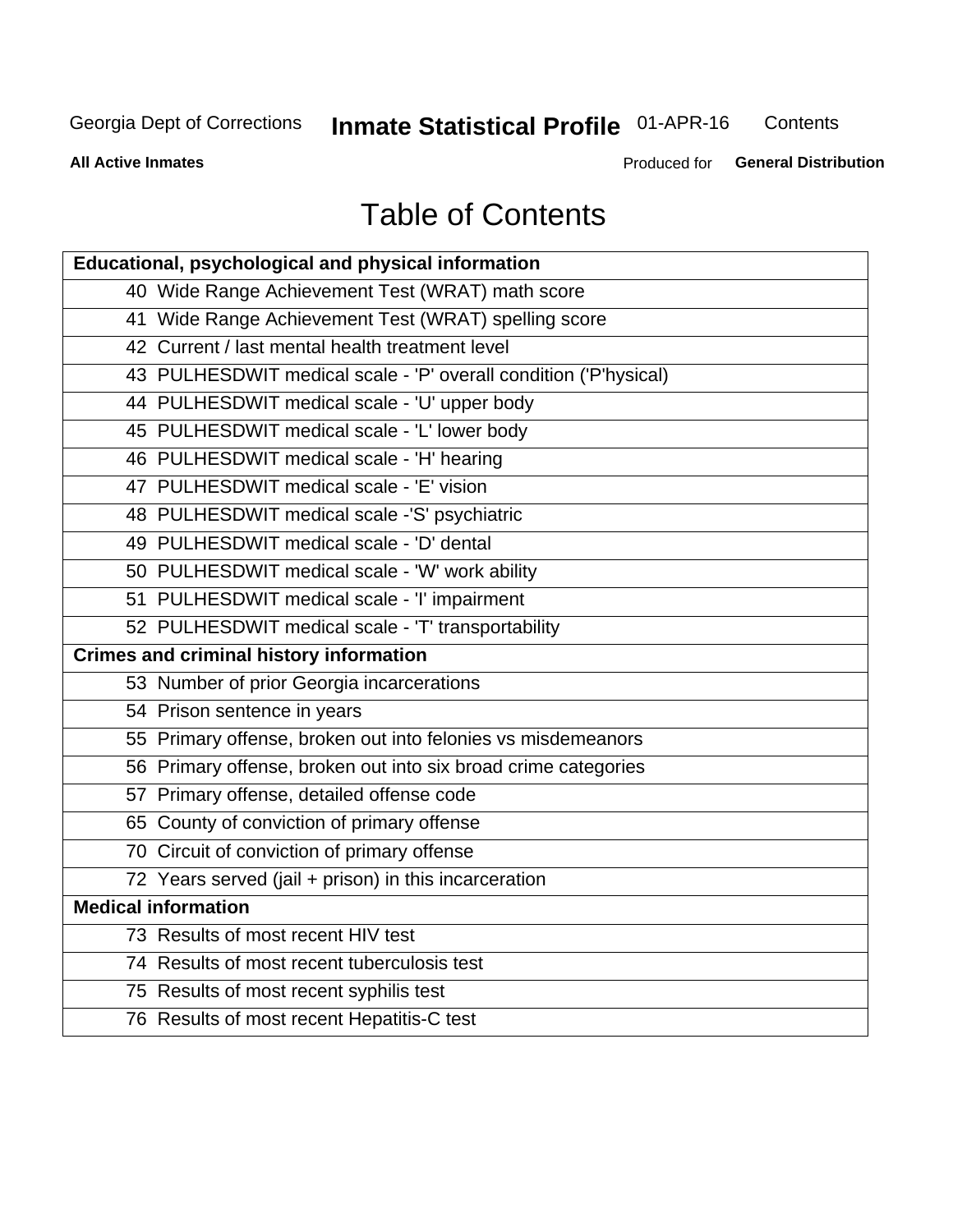### **All Active Inmates**

### Produced for General Distribution

# Current age, broken out in ten-year age groups

COL % - percent each COUNT is of its particular column

|                          | <b>Male</b>  |        |        | <b>Female</b> |        |          | <b>Total</b> |        |
|--------------------------|--------------|--------|--------|---------------|--------|----------|--------------|--------|
| <b>Current Age</b>       | <b>Count</b> | Col %  | Row %  | <b>Count</b>  | Col %  | Row %    | <b>Total</b> | Col %  |
| <b>Teens (1-19)</b>      | 705          | 1.41%  | 96.84% | 23            | 0.61%  | 3.16%    | 728          | 1.36%  |
| <b>Twenties (20-29)</b>  | 14,686       | 29.43% | 93.54% | 1,014         | 27.05% | $6.46\%$ | 15,700       | 29.26% |
| Thirties (30-39)         | 14,931       | 29.92% | 91.98% | 1,302         | 34.73% | 8.02%    | 16,233       | 30.25% |
| <b>Forties (40-49)</b>   | 10,140       | 20.32% | 92.16% | 863           | 23.02% | 7.84%    | 11,003       | 20.51% |
| <b>Fifties (50-59)</b>   | 6,726        | 13.48% | 93.87% | 439           | 11.71% | $6.13\%$ | 7,165        | 13.35% |
| <b>Sixties (60-69)</b>   | 2.161        | 4.33%  | 95.83% | 94            | 2.51%  | 4.17%    | 2,255        | 4.20%  |
| Seventy + (70 and above) | 557          | 1.12%  | 97.55% | 14            | 0.37%  | $2.45\%$ | 571          | 1.06%  |
| <b>Total Reported</b>    | 49,906       | 100%   | 93.01% | 3,749         | 100%   | 6.99%    | 53,655       | 100%   |

| <b>Not Reported</b> | 156    |                 | 1 E 7<br>וטו |
|---------------------|--------|-----------------|--------------|
| <b>Total</b>        | 50,062 | 2 75N<br>ט, ו ט | 53,812       |

| <b>Mean</b><br>(average)       | 37.76 | 37.19 | 37.72 |
|--------------------------------|-------|-------|-------|
| Median (middle)                | 36    | 36    | 36    |
| <b>Mode</b><br>(most frequent) | 26    |       | 26    |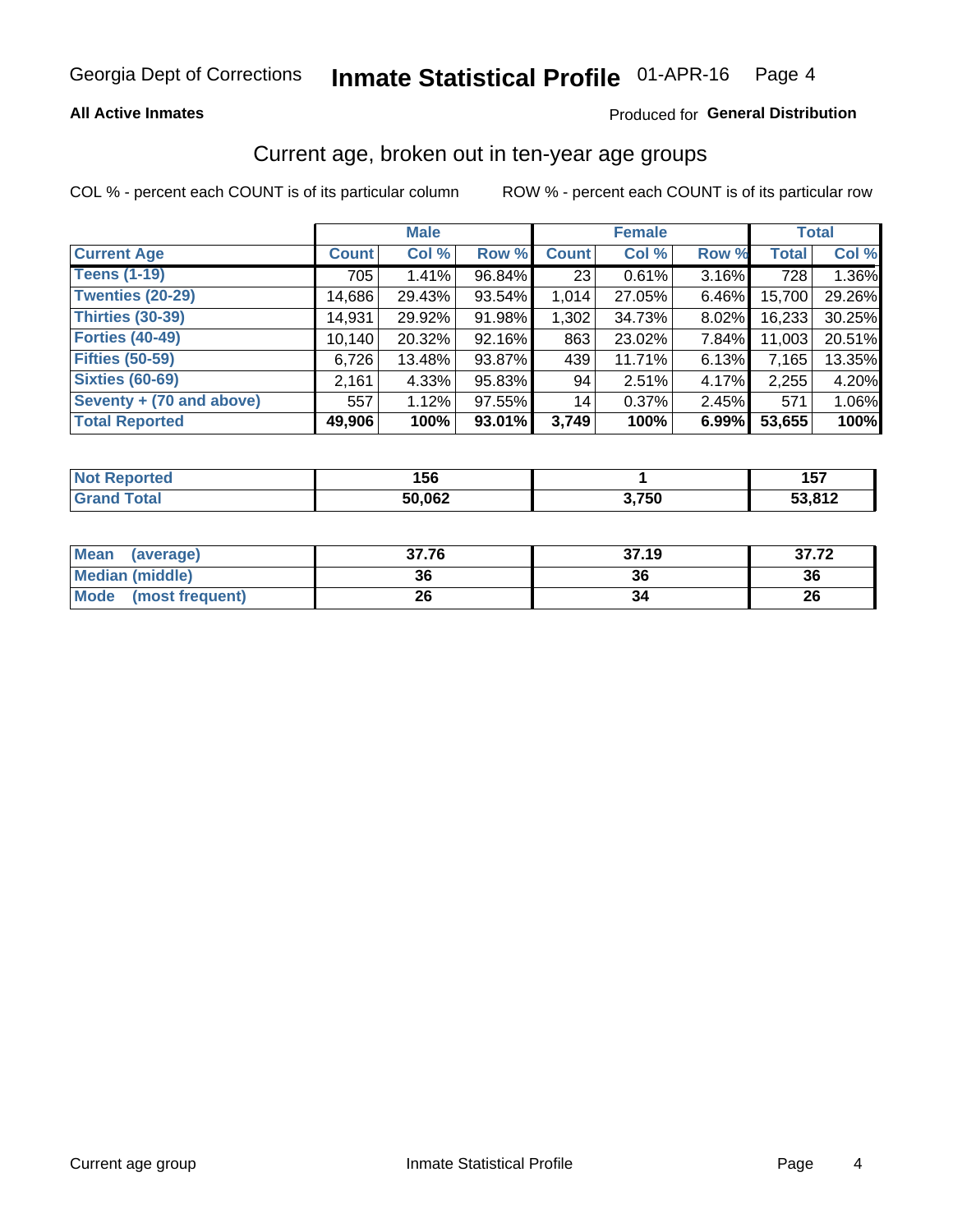#### Inmate Statistical Profile 01-APR-16 Page 5

#### **All Active Inmates**

### Produced for General Distribution

# Race group

COL % - percent each COUNT is of its particular column

|                                   |              | <b>Male</b> |        |                    | <b>Female</b> |        |                 | <b>Total</b> |  |
|-----------------------------------|--------------|-------------|--------|--------------------|---------------|--------|-----------------|--------------|--|
| <b>Race Group</b>                 | <b>Count</b> | Col %       |        | <b>Row % Count</b> | Col %         | Row %  | <b>Total</b>    | Col %        |  |
| <b>White</b>                      | 16,724       | 33.41%      | 88.60% | 2,152              | 57.39%        | 11.40% | 18,876          | 35.08%       |  |
| <b>Black</b><br>2                 | 31,158       | 62.24%      | 95.33% | .526               | 40.69%        | 4.67%  | 32,684          | 60.74%       |  |
| <b>Other</b><br>5.                | 46           | .09%        | 93.88% | 3                  | .08%          | 6.12%  | 49              | .09%         |  |
| <b>Asian</b><br>6                 | 161          | $.32\%$     | 94.15% | 10                 | .27%          | 5.85%  | 171             | .32%         |  |
| <b>Unknown</b><br>9               | 9            | $.02\%$     | 90.00% |                    | .03%          | 10.00% | 10 <sup>°</sup> | .02%         |  |
| <b>Hispanic</b><br>10             | 1,943        | 3.88%       | 97.15% | 57                 | 1.52%         | 2.85%  | 2,000           | 3.72%        |  |
| <b>Native American</b><br>$12 \,$ | 21           | .04%        | 95.45% |                    | .03%          | 4.55%  | 22              | .04%         |  |
| <b>Total Reported</b>             | 50,062       | 100%        | 93.03% | 3,750              | 100%          | 6.97%  | 53,812          | 100%         |  |

| <b>ported</b><br>NO. |        |       |                          |
|----------------------|--------|-------|--------------------------|
| `otal<br>'Grand      | 50,062 | 3,750 | <b>EQ 040</b><br>⊃ວ.o ι∠ |

| m | <br>w |  |
|---|-------|--|
|   |       |  |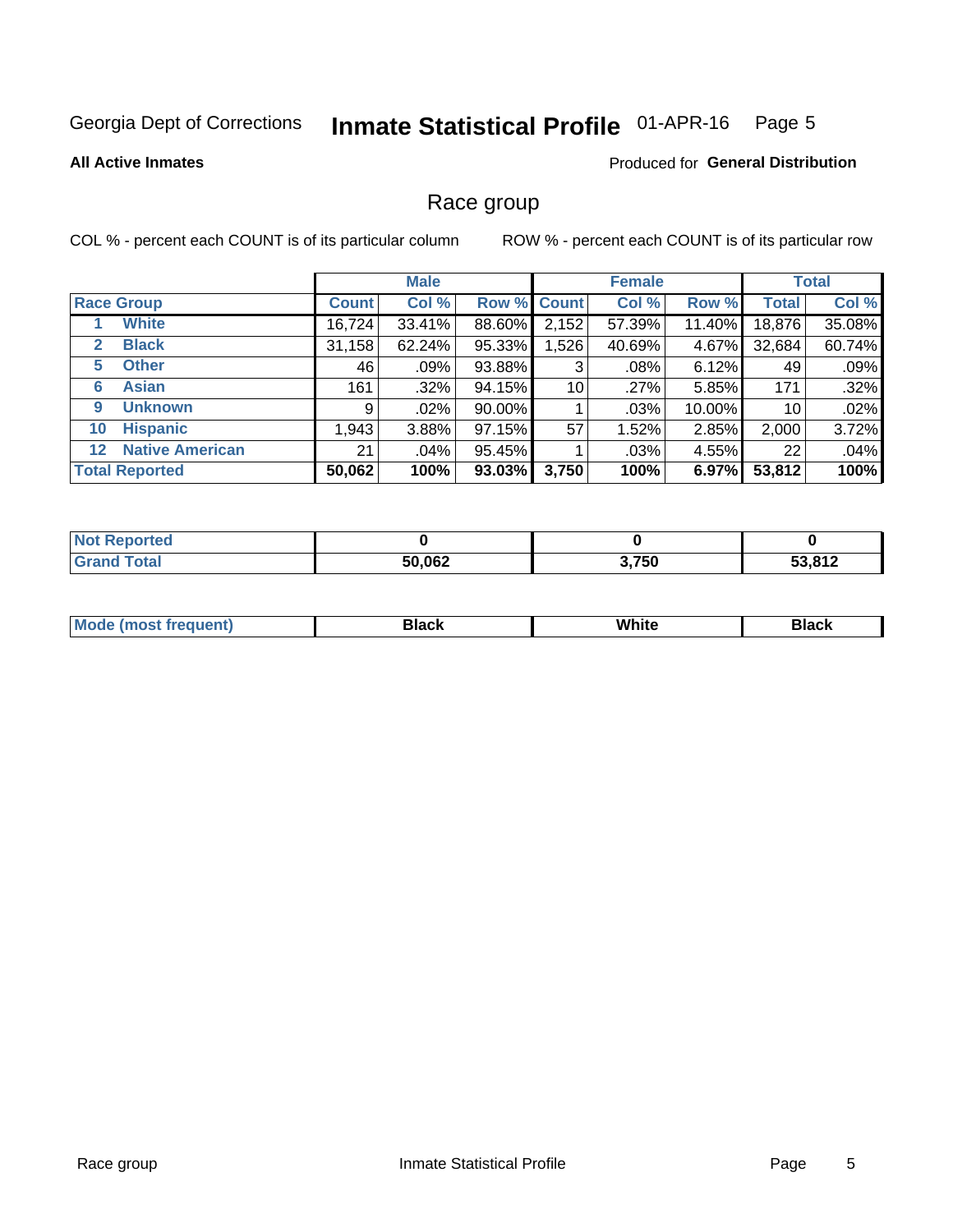#### Inmate Statistical Profile 01-APR-16 Page 6

**All Active Inmates** 

### Produced for General Distribution

# Marital status, self-reported at entry to prison

COL % - percent each COUNT is of its particular column

|                            | <b>Male</b>  |        |        |              | <b>Female</b> | <b>Total</b> |              |        |
|----------------------------|--------------|--------|--------|--------------|---------------|--------------|--------------|--------|
| <b>Marital Status</b>      | <b>Count</b> | Col %  | Row %  | <b>Count</b> | Col %         | Row %        | <b>Total</b> | Col %  |
| <b>Unknown</b><br>$\bf{0}$ | 649          | 1.30%  | 92.06% | 56           | 1.49%         | 7.94%        | 705          | 1.31%  |
| <b>Divorced</b><br>D       | 4,680        | 9.35%  | 88.79% | 591          | 15.76%        | 11.21%       | 5,271        | 9.80%  |
| <b>Married</b><br>М        | 6,551        | 13.09% | 91.37% | 619          | 16.51%        | 8.63%        | 7,170        | 13.32% |
| <b>Separated</b><br>S      | 1,787        | 3.57%  | 84.13% | 337          | 8.99%         | 15.87%       | 2,124        | 3.95%  |
| <b>Unmarried</b><br>U      | 35,905       | 71.72% | 94.71% | 2,005        | 53.47%        | 5.29%        | 37,910       | 70.45% |
| <b>Widow</b><br>W          | 490          | .98%   | 77.53% | 142          | 3.79%         | 22.47%       | 632          | 1.17%  |
| <b>Total Reported</b>      | 50,062       | 100%   | 93.03% | 3,750        | 100%          | 6.97%        | 53,812       | 100%   |

| $^{\dagger}$ Not $\cdot$<br>≅norted and |        |       |        |
|-----------------------------------------|--------|-------|--------|
| <b>Total</b>                            | 50.062 | 3,750 | 53.812 |

|--|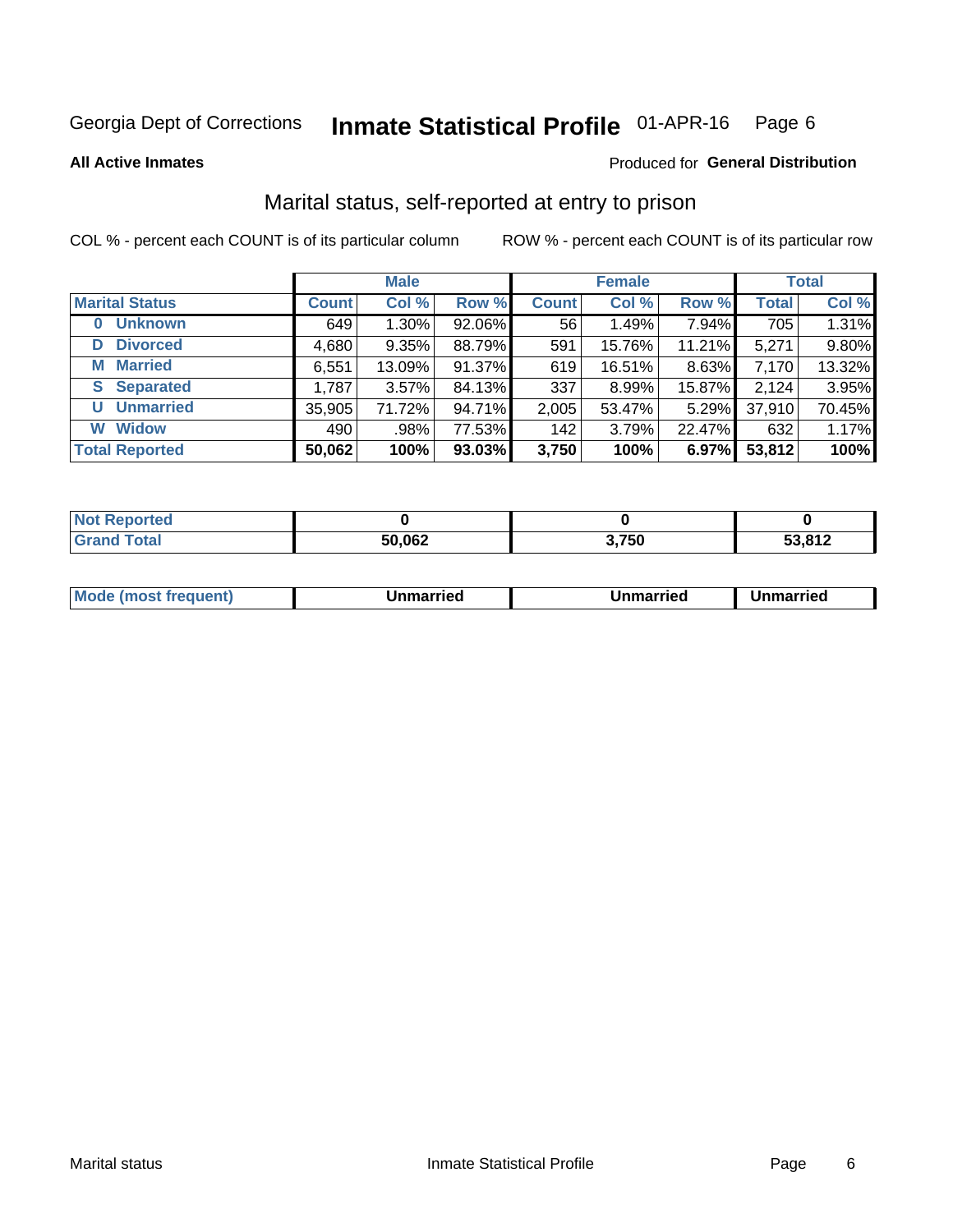#### Inmate Statistical Profile 01-APR-16 Page 7

**All Active Inmates** 

### **Produced for General Distribution**

# Number of children, self reported at entry to prison

COL % - percent each COUNT is of its particular column

|                           |              | <b>Male</b> |        |              | <b>Female</b> |       |              | <b>Total</b> |
|---------------------------|--------------|-------------|--------|--------------|---------------|-------|--------------|--------------|
| <b>Number of Children</b> | <b>Count</b> | Col %       | Row %  | <b>Count</b> | Col %         | Row % | <b>Total</b> | Col %        |
| $\overline{\mathbf{0}}$   | 20,223       | 40.81%      | 93.87% | 1,320        | 35.24%        | 6.13% | 21,543       | 40.41%       |
|                           | 11,153       | 22.50%      | 93.97% | 716          | 19.11%        | 6.03% | 11,869       | 22.27%       |
| $\overline{2}$            | 8,117        | 16.38%      | 91.30% | 773          | 20.64%        | 8.70% | 8,890        | 16.68%       |
| $\overline{\mathbf{3}}$   | 4,893        | 9.87%       | 90.29% | 526          | 14.04%        | 9.71% | 5,419        | 10.17%       |
| 4                         | 2,513        | 5.07%       | 91.42% | 236          | 6.30%         | 8.58% | 2,749        | 5.16%        |
| $\overline{\mathbf{5}}$   | 1,247        | 2.52%       | 92.71% | 98           | 2.62%         | 7.29% | 1,345        | 2.52%        |
| 6                         | 655          | 1.32%       | 93.84% | 43           | 1.15%         | 6.16% | 698          | 1.31%        |
| 7                         | 319          | 0.64%       | 95.51% | 15           | 0.40%         | 4.49% | 334          | 0.63%        |
| $\overline{\mathbf{8}}$   | 163          | 0.33%       | 93.68% | 11           | 0.29%         | 6.32% | 174          | 0.33%        |
| 9                         | 96           | 0.19%       | 96.00% | 4            | 0.11%         | 4.00% | 100          | 0.19%        |
| 10                        | 88           | 0.18%       | 97.78% | 2            | 0.05%         | 2.22% | 90           | 0.17%        |
| Over 10                   | 92           | 0.19%       | 97.87% | 2            | 0.05%         | 2.13% | 94           | 0.18%        |
| <b>Total Reported</b>     | 49,559       | 100%        | 92.97% | 3,746        | 100%          | 7.03% | 53,305       | 100.0%       |

| 503    |       | 507    |
|--------|-------|--------|
| 50,062 | 3,750 | 53,812 |

| Mean<br>(average)       | 1.39 | 1.55 | 1.40 |
|-------------------------|------|------|------|
| <b>Median (middle)</b>  |      |      |      |
| Mode<br>(most frequent) |      |      |      |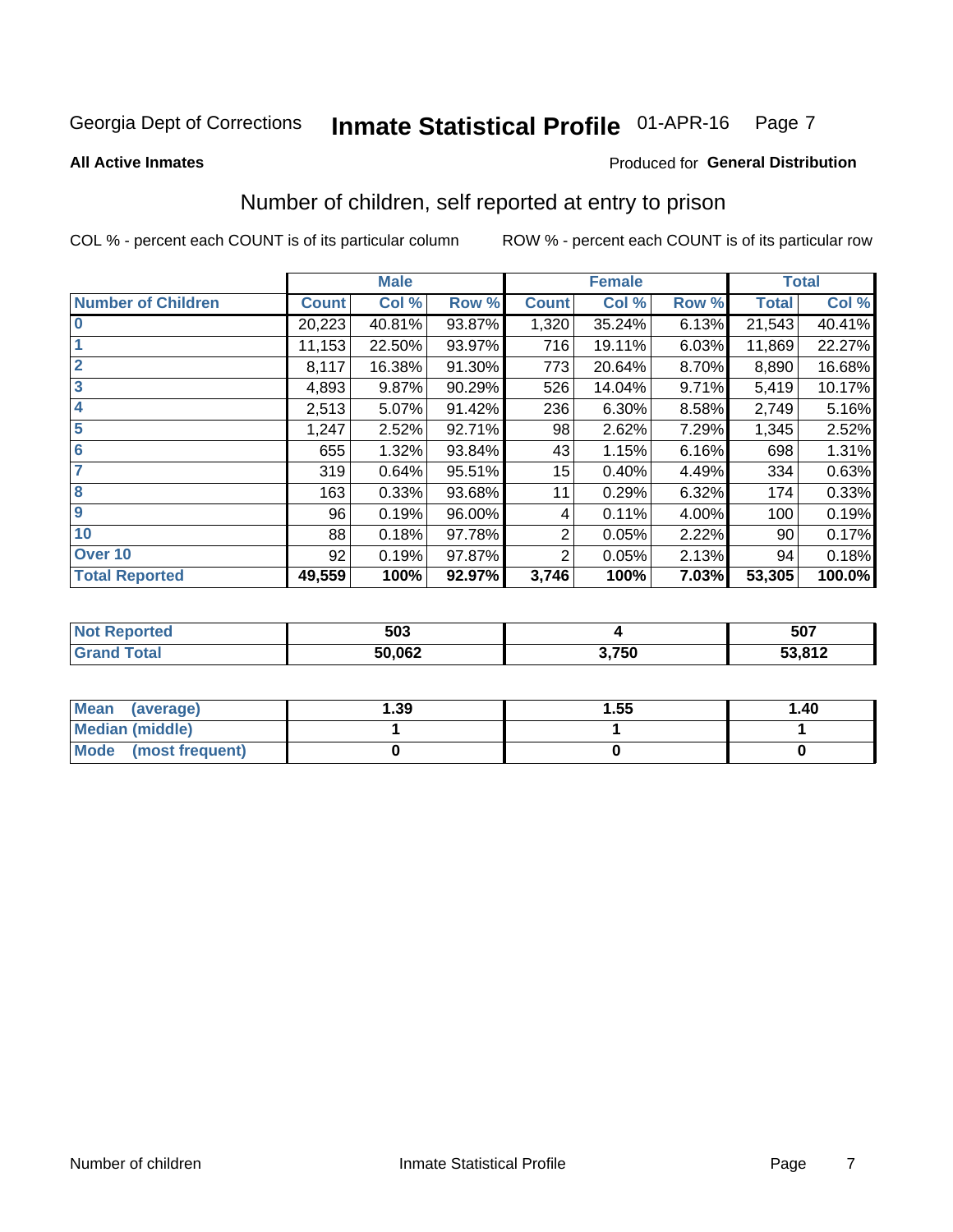#### Inmate Statistical Profile 01-APR-16 Page 8

#### **All Active Inmates**

### Produced for General Distribution

# Religious affiliation, self-reported at entry to prison

COL % - percent each COUNT is of its particular column

|                |                              |              | <b>Male</b> |         |              | <b>Female</b> |        |                | <b>Total</b> |
|----------------|------------------------------|--------------|-------------|---------|--------------|---------------|--------|----------------|--------------|
|                | <b>Religious Affiliation</b> | <b>Count</b> | Col %       | Row %   | <b>Count</b> | Col %         | Row %  | <b>Total</b>   | Col %        |
| 1              | <b>Islam</b>                 | 1,090        | 5.07%       | 96.63%  | 38           | 1.36%         | 3.37%  | 1,128          | 4.64%        |
| $\overline{2}$ | <b>Catholic</b>              | 1,090        | 5.07%       | 86.85%  | 165          | 5.88%         | 13.15% | 1,255          | 5.17%        |
| 3              | <b>Baptist</b>               | 12,666       | 58.95%      | 85.87%  | 2,084        | 74.32%        | 14.13% | 14,750         | 60.73%       |
| 4              | <b>Methodist</b>             | 418          | 1.95%       | 85.31%  | 72           | 2.57%         | 14.69% | 490            | 2.02%        |
| 5              | <b>EpiscopIn</b>             | 51           | .24%        | 92.73%  | 4            | .14%          | 7.27%  | 55             | .23%         |
| $6\phantom{a}$ | <b>Presbytrn</b>             | 64           | .30%        | 90.14%  | 7            | .25%          | 9.86%  | 71             | .29%         |
| 7              | <b>Chc Of God</b>            | 352          | 1.64%       | 87.56%  | 50           | 1.78%         | 12.44% | 402            | 1.66%        |
| 8              | <b>Holiness</b>              | 625          | 2.91%       | 81.38%  | 143          | 5.10%         | 18.62% | 768            | 3.16%        |
| 9              | <b>Jewish</b>                | 48           | .22%        | 78.69%  | 13           | .46%          | 21.31% | 61             | .25%         |
| 10             | <b>Anglican</b>              | 19           | .09%        | 95.00%  | 1            | .04%          | 5.00%  | 20             | .08%         |
| 11             | <b>Grk Orthdx</b>            | 5            | .02%        | 83.33%  | 1            | .04%          | 16.67% | 6              | .02%         |
| 12             | <b>Hindu</b>                 | 10           | .05%        | 100.00% |              |               |        | 10             | .04%         |
| 13             | <b>Buddhist</b>              | 45           | .21%        | 80.36%  | 11           | .39%          | 19.64% | 56             | .23%         |
| 14             | <b>Taoist</b>                | 2            | .01%        | 100.00% |              |               |        | $\overline{2}$ | .01%         |
| 15             | <b>Shintoist</b>             | 5            | .02%        | 100.00% |              |               |        | 5              | .02%         |
| 16             | <b>Seven D Ad</b>            | 60           | .28%        | 78.95%  | 16           | .57%          | 21.05% | 76             | .31%         |
| 17             | <b>Jehovah Wt</b>            | 264          | 1.23%       | 88.59%  | 34           | 1.21%         | 11.41% | 298            | 1.23%        |
| 18             | <b>Latr Day S</b>            | 21           | .10%        | 84.00%  | 4            | .14%          | 16.00% | 25             | .10%         |
| 19             | Quaker                       |              | .01%        | 100.00% |              |               |        |                | .01%         |
| 20             | <b>Other Prot</b>            | 2,444        | 11.38%      | 94.51%  | 142          | 5.06%         | 5.49%  | 2,586          | 10.65%       |
| 96             | <b>None</b>                  | 2,205        | 10.26%      | 99.15%  | 19           | .68%          | .85%   | 2,224          | 9.16%        |
|                | <b>Total Reported</b>        | 21,485       | 100%        | 88.46%  | 2,804        | 100%          | 11.54% | 24,289         | 100%         |

| 'N ( | 28,577 | 946   | 29,523 |
|------|--------|-------|--------|
|      | 50,062 | 3,750 | 53,812 |

|  | <b>Moc</b><br>de (most frequent) | งptist | ้วtısı | רוסר. |
|--|----------------------------------|--------|--------|-------|
|--|----------------------------------|--------|--------|-------|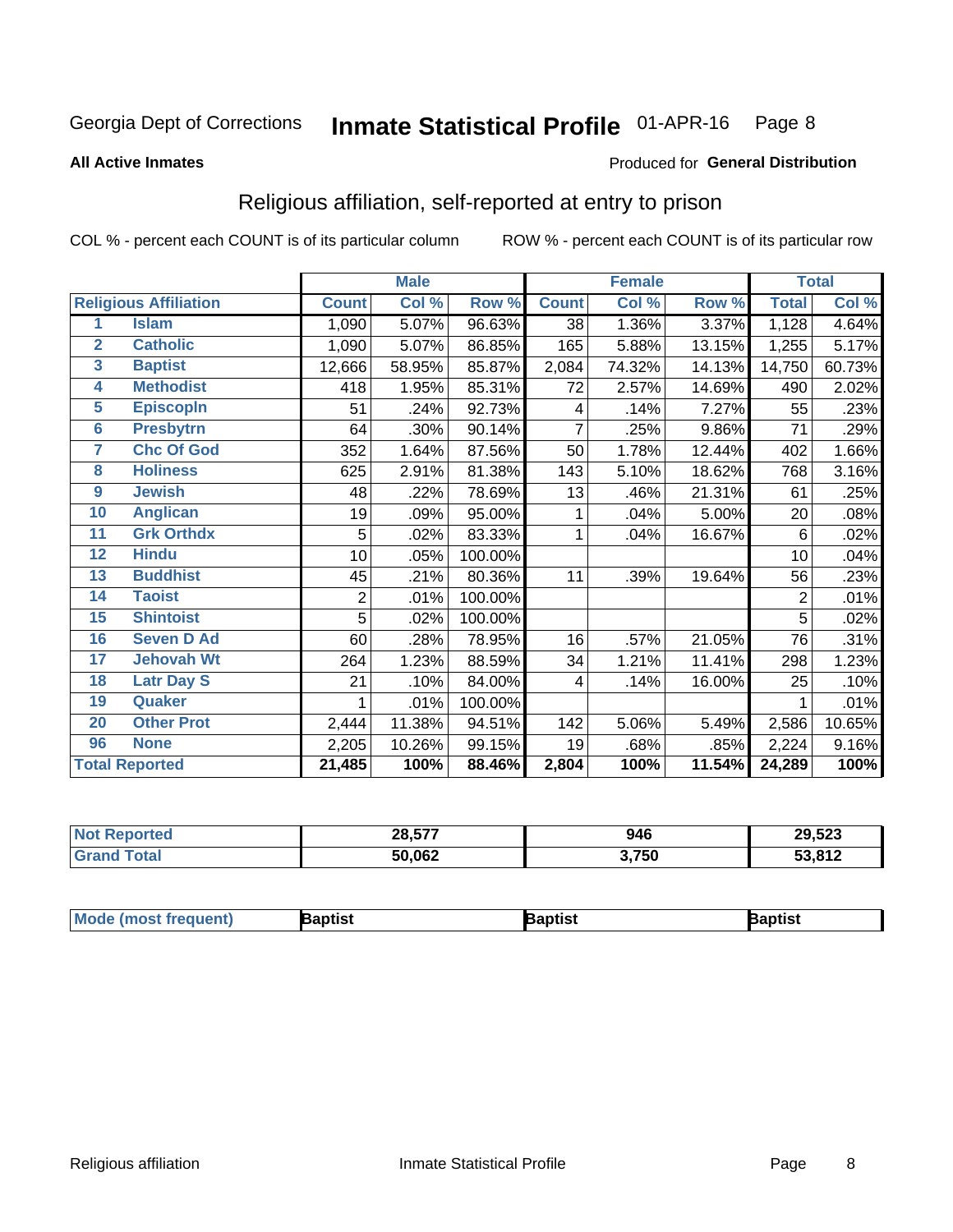#### Inmate Statistical Profile 01-APR-16 Page 9

#### **All Active Inmates**

### Produced for General Distribution

# Home county, self-reported at entry to prison

COL % - percent each COUNT is of its particular column

|     |                             |              | <b>Male</b> |                  |                | <b>Female</b> |        | <b>Total</b> |        |
|-----|-----------------------------|--------------|-------------|------------------|----------------|---------------|--------|--------------|--------|
|     | <b>Home County</b>          | <b>Count</b> | Col %       | Row <sup>%</sup> | <b>Count</b>   | Col %         | Row %  | <b>Total</b> | Col %  |
| 000 | <b>Unknown</b>              | 5,305        | 10.60%      | 92.83%           | 410            | 10.93%        | 7.17%  | 5,715        | 10.62% |
| 001 | <b>Appling County</b>       | 127          | .25%        | 96.21%           | 5              | .13%          | 3.79%  | 132          | .25%   |
| 002 | <b>Atkinson County</b>      | 35           | .07%        | 94.59%           | $\overline{c}$ | .05%          | 5.41%  | 37           | .07%   |
| 003 | <b>Bacon County</b>         | 66           | .13%        | 91.67%           | $\,6$          | .16%          | 8.33%  | 72           | .13%   |
| 004 | <b>Baker County</b>         | 21           | .04%        | 95.45%           | $\mathbf 1$    | .03%          | 4.55%  | 22           | .04%   |
| 005 | <b>Baldwin County</b>       | 230          | .46%        | 93.12%           | 17             | .45%          | 6.88%  | 247          | .46%   |
| 006 | <b>Banks County</b>         | 61           | .12%        | 85.92%           | 10             | .27%          | 14.08% | 71           | .13%   |
| 007 | <b>Barrow County</b>        | 247          | .49%        | 88.85%           | 31             | .83%          | 11.15% | 278          | .52%   |
| 008 | <b>Bartow County</b>        | 551          | 1.10%       | 88.73%           | 70             | 1.87%         | 11.27% | 621          | 1.15%  |
| 009 | <b>Ben Hill County</b>      | 204          | .41%        | 95.33%           | 10             | .27%          | 4.67%  | 214          | .40%   |
| 010 | <b>Berrien County</b>       | 78           | .16%        | 93.98%           | 5              | .13%          | 6.02%  | 83           | .15%   |
| 011 | <b>Bibb County</b>          | 1,130        | 2.26%       | 94.96%           | 60             | 1.60%         | 5.04%  | 1,190        | 2.21%  |
| 012 | <b>Bleckley County</b>      | 61           | .12%        | 92.42%           | 5              | .13%          | 7.58%  | 66           | .12%   |
| 013 | <b>Brantley County</b>      | 54           | .11%        | 87.10%           | $\bf 8$        | .21%          | 12.90% | 62           | .12%   |
| 014 | <b>Brooks County</b>        | 213          | .43%        | 99.07%           | $\overline{2}$ | .05%          | .93%   | 215          | .40%   |
| 015 | <b>Bryan County</b>         | 100          | .20%        | 94.34%           | $\,6$          | .16%          | 5.66%  | 106          | .20%   |
| 016 | <b>Bulloch County</b>       | 386          | .77%        | 95.78%           | 17             | .45%          | 4.22%  | 403          | .75%   |
| 017 | <b>Burke County</b>         | 238          | .48%        | 95.58%           | 11             | .29%          | 4.42%  | 249          | .46%   |
| 018 | <b>Butts County</b>         | 110          | .22%        | 90.91%           | 11             | .29%          | 9.09%  | 121          | .22%   |
| 019 | <b>Calhoun County</b>       | 69           | .14%        | 90.79%           | 7              | .19%          | 9.21%  | 76           | .14%   |
| 020 | <b>Camden County</b>        | 123          | .25%        | 91.79%           | 11             | .29%          | 8.21%  | 134          | .25%   |
| 021 | <b>Candler County</b>       | 102          | .20%        | 86.44%           | 16             | .43%          | 13.56% | 118          | .22%   |
| 022 | <b>Carroll County</b>       | 533          | 1.06%       | 93.18%           | 39             | 1.04%         | 6.82%  | 572          | 1.06%  |
| 023 | <b>Catoosa County</b>       | 206          | .41%        | 89.57%           | 24             | .64%          | 10.43% | 230          | .43%   |
| 024 | <b>Charlton County</b>      | 46           | .09%        | 93.88%           | 3              | .08%          | 6.12%  | 49           | .09%   |
| 025 | <b>Chatham County</b>       | 1,758        | 3.51%       | 96.38%           | 66             | 1.76%         | 3.62%  | 1,824        | 3.39%  |
| 026 | <b>Chattahoochee County</b> | 34           | .07%        | 91.89%           | $\mathbf{3}$   | .08%          | 8.11%  | 37           | .07%   |
| 027 | <b>Chattooga County</b>     | 246          | .49%        | 87.86%           | 34             | .91%          | 12.14% | 280          | .52%   |
| 028 | <b>Cherokee County</b>      | 404          | .81%        | 89.38%           | 48             | 1.28%         | 10.62% | 452          | .84%   |
| 029 | <b>Clarke County</b>        | 466          | .93%        | 94.14%           | 29             | .77%          | 5.86%  | 495          | .92%   |
| 030 | <b>Clay County</b>          | 37           | .07%        | 94.87%           | $\overline{2}$ | .05%          | 5.13%  | 39           | .07%   |
| 031 | <b>Clayton County</b>       | 1,520        | 3.04%       | 93.54%           | 105            | 2.80%         | 6.46%  | 1,625        | 3.02%  |
| 032 | <b>Clinch County</b>        | 44           | .09%        | 89.80%           | 5              | .13%          | 10.20% | 49           | .09%   |
| 033 | <b>Cobb County</b>          | 1,963        | 3.92%       | 91.77%           | 176            | 4.69%         | 8.23%  | 2,139        | 3.97%  |
| 034 | <b>Coffee County</b>        | 257          | .51%        | 93.45%           | 18             | .48%          | 6.55%  | 275          | .51%   |
| 035 | <b>Colquitt County</b>      | 222          | .44%        | 95.28%           | 11             | .29%          | 4.72%  | 233          | .43%   |
| 036 | <b>Columbia County</b>      | 301          | .60%        | 90.94%           | 30             | .80%          | 9.06%  | 331          | .62%   |
| 037 | <b>Cook County</b>          | 143          | .29%        | 92.26%           | 12             | .32%          | 7.74%  | 155          | .29%   |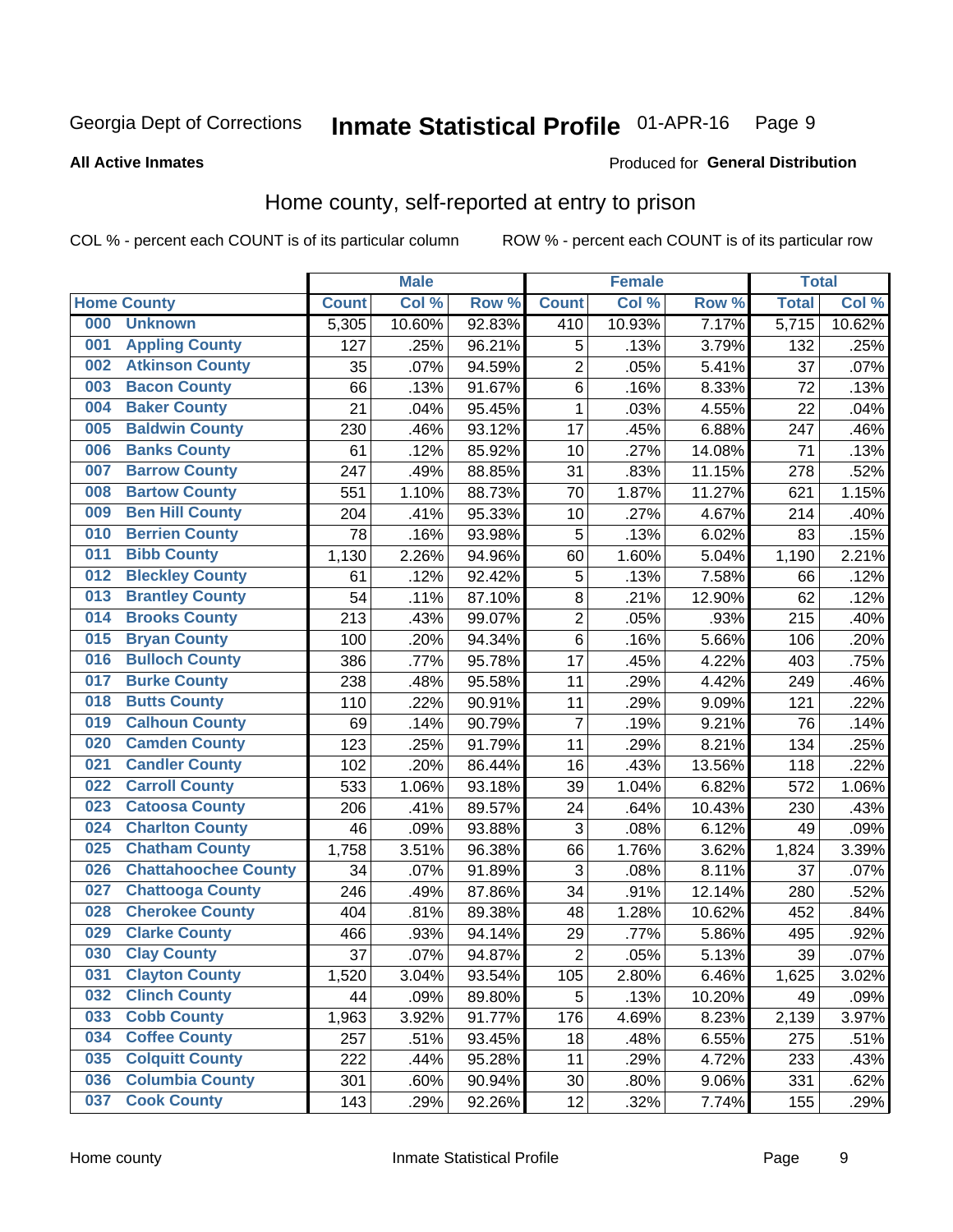#### Inmate Statistical Profile 01-APR-16 Page 10

### **All Active Inmates**

### Produced for General Distribution

# Home county, self-reported at entry to prison

COL % - percent each COUNT is of its particular column

|     |                         |                  | <b>Male</b> |        |                         | <b>Female</b> |        | <b>Total</b> |         |
|-----|-------------------------|------------------|-------------|--------|-------------------------|---------------|--------|--------------|---------|
|     | <b>Home County</b>      | <b>Count</b>     | Col %       | Row %  | <b>Count</b>            | Col %         | Row %  | <b>Total</b> | Col %   |
| 038 | <b>Coweta County</b>    | 489              | .98%        | 94.22% | 30                      | .80%          | 5.78%  | 519          | $.96\%$ |
| 039 | <b>Crawford County</b>  | 45               | .09%        | 95.74% | $\overline{c}$          | .05%          | 4.26%  | 47           | .09%    |
| 040 | <b>Crisp County</b>     | 215              | .43%        | 95.98% | $\boldsymbol{9}$        | .24%          | 4.02%  | 224          | .42%    |
| 041 | <b>Dade County</b>      | 63               | .13%        | 88.73% | 8                       | .21%          | 11.27% | 71           | .13%    |
| 042 | <b>Dawson County</b>    | 79               | .16%        | 89.77% | 9                       | .24%          | 10.23% | 88           | .16%    |
| 043 | <b>Decatur County</b>   | 230              | .46%        | 93.50% | 16                      | .43%          | 6.50%  | 246          | .46%    |
| 044 | <b>Dekalb County</b>    | 3,008            | 6.01%       | 94.44% | 177                     | 4.72%         | 5.56%  | 3,185        | 5.92%   |
| 045 | <b>Dodge County</b>     | 138              | .28%        | 92.00% | 12                      | .32%          | 8.00%  | 150          | .28%    |
| 046 | <b>Dooly County</b>     | 87               | .17%        | 94.57% | 5                       | .13%          | 5.43%  | 92           | .17%    |
| 047 | <b>Dougherty County</b> | 844              | 1.69%       | 95.15% | 43                      | 1.15%         | 4.85%  | 887          | 1.65%   |
| 048 | <b>Douglas County</b>   | 611              | 1.22%       | 91.88% | 54                      | 1.44%         | 8.12%  | 665          | 1.24%   |
| 049 | <b>Early County</b>     | 76               | .15%        | 88.37% | 10                      | .27%          | 11.63% | 86           | .16%    |
| 050 | <b>Echols County</b>    | $\boldsymbol{9}$ | .02%        | 81.82% | $\overline{2}$          | .05%          | 18.18% | 11           | .02%    |
| 051 | <b>Effingham County</b> | 215              | .43%        | 90.72% | 22                      | .59%          | 9.28%  | 237          | .44%    |
| 052 | <b>Elbert County</b>    | 107              | .21%        | 89.92% | 12                      | .32%          | 10.08% | 119          | .22%    |
| 053 | <b>Emanuel County</b>   | 164              | .33%        | 93.18% | 12                      | .32%          | 6.82%  | 176          | .33%    |
| 054 | <b>Evans County</b>     | 71               | .14%        | 91.03% | 7                       | .19%          | 8.97%  | 78           | .14%    |
| 055 | <b>Fannin County</b>    | 84               | .17%        | 87.50% | 12                      | .32%          | 12.50% | 96           | .18%    |
| 056 | <b>Fayette County</b>   | 192              | .38%        | 89.72% | 22                      | .59%          | 10.28% | 214          | .40%    |
| 057 | <b>Floyd County</b>     | 778              | 1.55%       | 90.47% | 82                      | 2.19%         | 9.53%  | 860          | 1.60%   |
| 058 | <b>Forsyth County</b>   | 251              | .50%        | 89.32% | 30                      | .80%          | 10.68% | 281          | .52%    |
| 059 | <b>Franklin County</b>  | 113              | .23%        | 89.68% | 13                      | .35%          | 10.32% | 126          | .23%    |
| 060 | <b>Fulton County</b>    | 4,995            | 9.98%       | 95.49% | 236                     | 6.29%         | 4.51%  | 5,231        | 9.72%   |
| 061 | <b>Gilmer County</b>    | 97               | .19%        | 94.17% | 6                       | .16%          | 5.83%  | 103          | .19%    |
| 062 | <b>Glascock County</b>  | 14               | .03%        | 87.50% | $\overline{2}$          | .05%          | 12.50% | 16           | .03%    |
| 063 | <b>Glynn County</b>     | 425              | .85%        | 92.19% | 36                      | .96%          | 7.81%  | 461          | .86%    |
| 064 | <b>Gordon County</b>    | 291              | .58%        | 86.61% | 45                      | 1.20%         | 13.39% | 336          | .62%    |
| 065 | <b>Grady County</b>     | 123              | .25%        | 95.35% | 6                       | .16%          | 4.65%  | 129          | .24%    |
| 066 | <b>Greene County</b>    | 118              | .24%        | 94.40% | $\overline{7}$          | .19%          | 5.60%  | 125          | .23%    |
| 067 | <b>Gwinnett County</b>  | 1,708            | 3.41%       | 92.78% | 133                     | 3.55%         | 7.22%  | 1,841        | 3.42%   |
| 068 | <b>Habersham County</b> | 101              | .20%        | 87.07% | 15                      | .40%          | 12.93% | 116          | .22%    |
| 069 | <b>Hall County</b>      | 625              | 1.25%       | 91.24% | 60                      | 1.60%         | 8.76%  | 685          | 1.27%   |
| 070 | <b>Hancock County</b>   | 54               | .11%        | 91.53% | 5                       | .13%          | 8.47%  | 59           | .11%    |
| 071 | <b>Haralson County</b>  | 152              | .30%        | 92.12% | 13                      | .35%          | 7.88%  | 165          | .31%    |
| 072 | <b>Harris County</b>    | 108              | .22%        | 93.91% | $\overline{7}$          | .19%          | 6.09%  | 115          | .21%    |
| 073 | <b>Hart County</b>      | 139              | .28%        | 96.53% | 5                       | .13%          | 3.47%  | 144          | .27%    |
| 074 | <b>Heard County</b>     | 44               | .09%        | 91.67% | $\overline{\mathbf{4}}$ | .11%          | 8.33%  | 48           | .09%    |
| 075 | <b>Henry County</b>     | 576              | 1.15%       | 91.28% | 55                      | 1.47%         | 8.72%  | 631          | 1.17%   |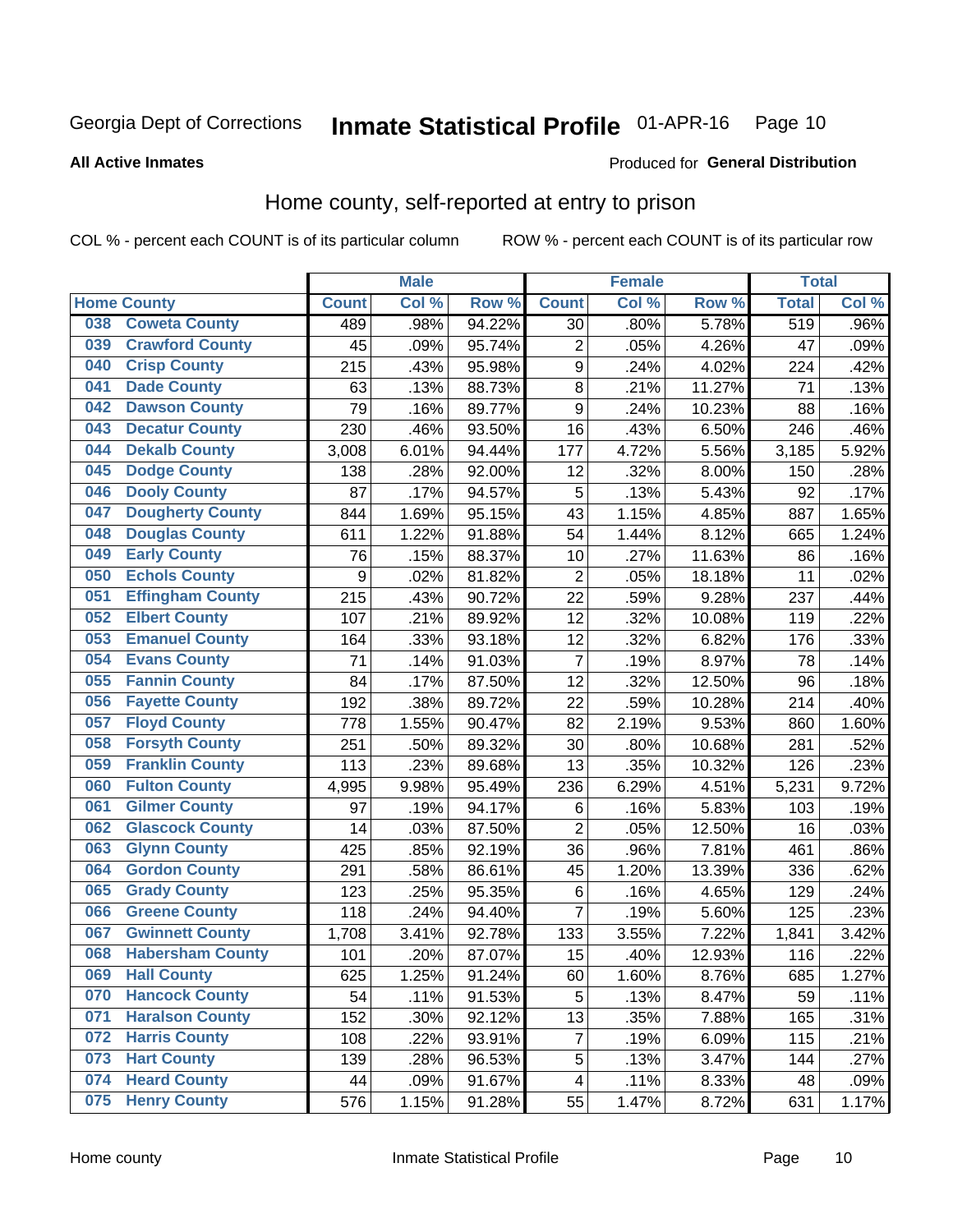**All Active Inmates** 

#### Inmate Statistical Profile 01-APR-16 Page 11

### Produced for General Distribution

# Home county, self-reported at entry to prison

COL % - percent each COUNT is of its particular column

|     |                          |              | <b>Male</b> |        |                         | Female |        | <b>Total</b> |       |
|-----|--------------------------|--------------|-------------|--------|-------------------------|--------|--------|--------------|-------|
|     | <b>Home County</b>       | <b>Count</b> | Col %       | Row %  | <b>Count</b>            | Col %  | Row %  | <b>Total</b> | Col % |
| 076 | <b>Houston County</b>    | 558          | 1.11%       | 92.08% | 48                      | 1.28%  | 7.92%  | 606          | 1.13% |
| 077 | <b>Irwin County</b>      | 62           | .12%        | 95.38% | 3                       | .08%   | 4.62%  | 65           | .12%  |
| 078 | <b>Jackson County</b>    | 211          | .42%        | 90.17% | 23                      | .61%   | 9.83%  | 234          | .43%  |
| 079 | <b>Jasper County</b>     | 79           | .16%        | 94.05% | 5                       | .13%   | 5.95%  | 84           | .16%  |
| 080 | <b>Jeff Davis County</b> | 81           | .16%        | 96.43% | 3                       | .08%   | 3.57%  | 84           | .16%  |
| 081 | <b>Jefferson County</b>  | 171          | .34%        | 97.16% | $\overline{5}$          | .13%   | 2.84%  | 176          | .33%  |
| 082 | <b>Jenkins County</b>    | 67           | .13%        | 91.78% | 6                       | .16%   | 8.22%  | 73           | .14%  |
| 083 | <b>Johnson County</b>    | 43           | .09%        | 89.58% | 5                       | .13%   | 10.42% | 48           | .09%  |
| 084 | <b>Jones County</b>      | 112          | .22%        | 89.60% | 13                      | .35%   | 10.40% | 125          | .23%  |
| 085 | <b>Lamar County</b>      | 61           | .12%        | 87.14% | $\boldsymbol{9}$        | .24%   | 12.86% | 70           | .13%  |
| 086 | <b>Lanier County</b>     | 39           | .08%        | 95.12% | $\overline{2}$          | .05%   | 4.88%  | 41           | .08%  |
| 087 | <b>Laurens County</b>    | 287          | .57%        | 94.10% | 18                      | .48%   | 5.90%  | 305          | .57%  |
| 088 | <b>Lee County</b>        | 103          | .21%        | 94.50% | 6                       | .16%   | 5.50%  | 109          | .20%  |
| 089 | <b>Liberty County</b>    | 205          | .41%        | 95.35% | 10                      | .27%   | 4.65%  | 215          | .40%  |
| 090 | <b>Lincoln County</b>    | 27           | .05%        | 93.10% | $\overline{2}$          | .05%   | 6.90%  | 29           | .05%  |
| 091 | <b>Long County</b>       | 46           | .09%        | 86.79% | $\overline{7}$          | .19%   | 13.21% | 53           | .10%  |
| 092 | <b>Lowndes County</b>    | 462          | .92%        | 97.26% | 13                      | .35%   | 2.74%  | 475          | .88%  |
| 093 | <b>Lumpkin County</b>    | 95           | .19%        | 90.48% | 10                      | .27%   | 9.52%  | 105          | .20%  |
| 094 | <b>Macon County</b>      | 76           | .15%        | 95.00% | $\overline{\mathbf{4}}$ | .11%   | 5.00%  | 80           | .15%  |
| 095 | <b>Madison County</b>    | 161          | .32%        | 94.71% | $\boldsymbol{9}$        | .24%   | 5.29%  | 170          | .32%  |
| 096 | <b>Marion County</b>     | 51           | .10%        | 94.44% | 3                       | .08%   | 5.56%  | 54           | .10%  |
| 097 | <b>Mcduffie County</b>   | 159          | .32%        | 94.08% | 10                      | .27%   | 5.92%  | 169          | .31%  |
| 098 | <b>Mcintosh County</b>   | 55           | .11%        | 98.21% | 1                       | .03%   | 1.79%  | 56           | .10%  |
| 099 | <b>Meriwether County</b> | 164          | .33%        | 90.61% | 17                      | .45%   | 9.39%  | 181          | .34%  |
| 100 | <b>Miller County</b>     | 28           | .06%        | 84.85% | 5                       | .13%   | 15.15% | 33           | .06%  |
| 101 | <b>Mitchell County</b>   | 151          | .30%        | 93.21% | 11                      | .29%   | 6.79%  | 162          | .30%  |
| 102 | <b>Monroe County</b>     | 114          | .23%        | 92.68% | 9                       | .24%   | 7.32%  | 123          | .23%  |
| 103 | <b>Montgomery County</b> | 74           | .15%        | 90.24% | 8                       | .21%   | 9.76%  | 82           | .15%  |
| 104 | <b>Morgan County</b>     | 98           | .20%        | 97.03% | $\overline{3}$          | .08%   | 2.97%  | 101          | .19%  |
| 105 | <b>Murray County</b>     | 181          | .36%        | 88.73% | 23                      | .61%   | 11.27% | 204          | .38%  |
| 106 | <b>Muscogee County</b>   | 1,060        | 2.12%       | 94.14% | 66                      | 1.76%  | 5.86%  | 1,126        | 2.09% |
| 107 | <b>Newton County</b>     | 565          | 1.13%       | 91.13% | 55                      | 1.47%  | 8.87%  | 620          | 1.15% |
| 108 | <b>Oconee County</b>     | 47           | .09%        | 83.93% | 9                       | .24%   | 16.07% | 56           | .10%  |
| 109 | <b>Oglethorpe County</b> | 74           | .15%        | 88.10% | 10                      | .27%   | 11.90% | 84           | .16%  |
| 110 | <b>Paulding County</b>   | 315          | .63%        | 88.48% | 41                      | 1.09%  | 11.52% | 356          | .66%  |
| 111 | <b>Peach County</b>      | 134          | .27%        | 97.10% | $\overline{\mathbf{4}}$ | .11%   | 2.90%  | 138          | .26%  |
| 112 | <b>Pickens County</b>    | 121          | .24%        | 88.97% | 15                      | .40%   | 11.03% | 136          | .25%  |
| 113 | <b>Pierce County</b>     | 83           | .17%        | 90.22% | $\boldsymbol{9}$        | .24%   | 9.78%  | 92           | .17%  |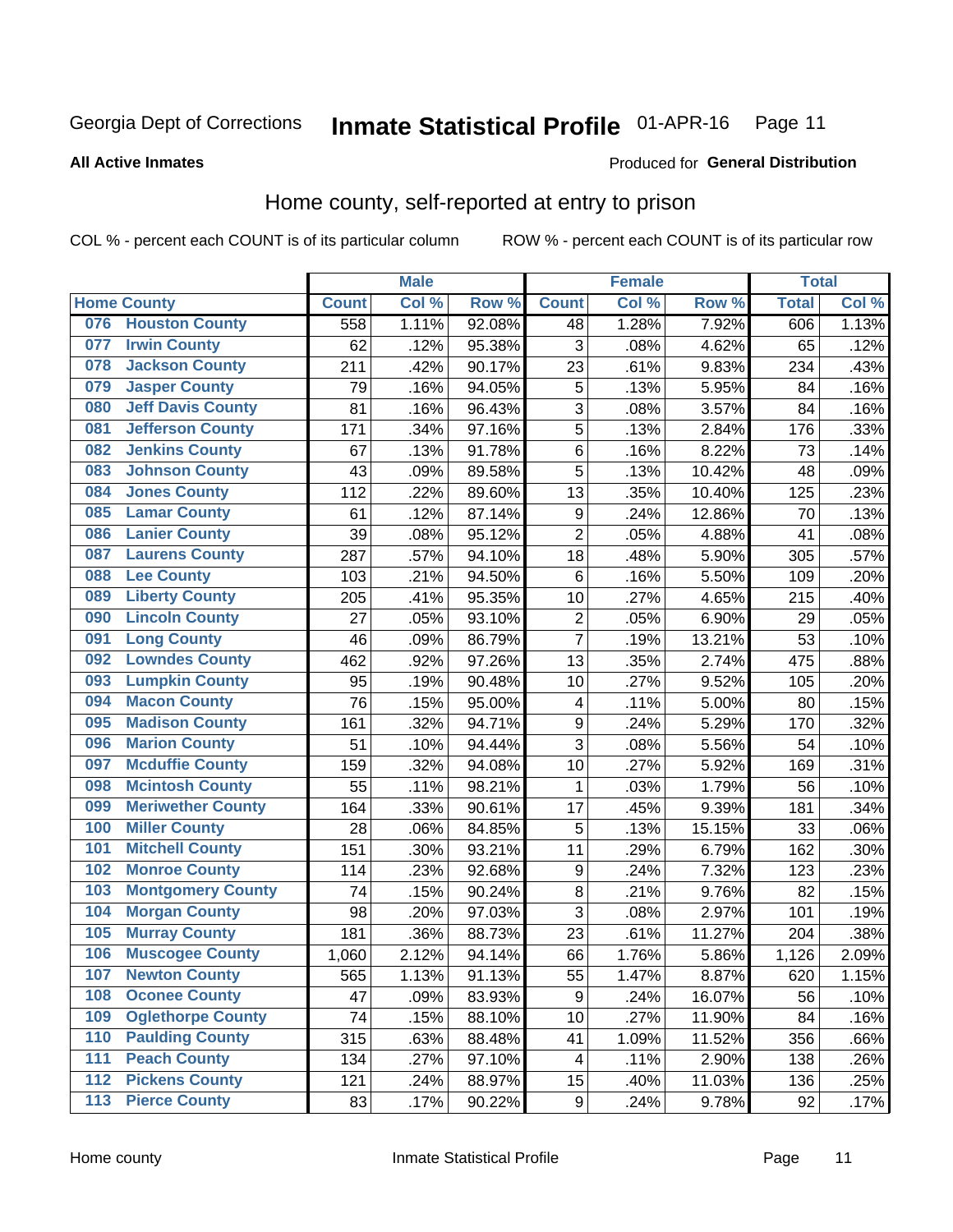# Inmate Statistical Profile 01-APR-16 Page 12

Produced for General Distribution

### **All Active Inmates**

# Home county, self-reported at entry to prison

COL % - percent each COUNT is of its particular column

|                  |                          |              | <b>Male</b> |         |                  | <b>Female</b> |        | <b>Total</b>    |       |
|------------------|--------------------------|--------------|-------------|---------|------------------|---------------|--------|-----------------|-------|
|                  | <b>Home County</b>       | <b>Count</b> | Col %       | Row %   | <b>Count</b>     | Col %         | Row %  | <b>Total</b>    | Col % |
| 114              | <b>Pike County</b>       | 47           | .09%        | 92.16%  | 4                | .11%          | 7.84%  | $\overline{51}$ | .09%  |
| $\overline{115}$ | <b>Polk County</b>       | 262          | .52%        | 91.61%  | 24               | .64%          | 8.39%  | 286             | .53%  |
| 116              | <b>Pulaski County</b>    | 67           | .13%        | 94.37%  | 4                | .11%          | 5.63%  | 71              | .13%  |
| 117              | <b>Putnam County</b>     | 142          | .28%        | 93.42%  | 10               | .27%          | 6.58%  | 152             | .28%  |
| 118              | <b>Quitman County</b>    | 12           | .02%        | 100.00% |                  |               |        | 12              | .02%  |
| 119              | <b>Rabun County</b>      | 39           | .08%        | 88.64%  | 5                | .13%          | 11.36% | 44              | .08%  |
| 120              | <b>Randolph County</b>   | 78           | .16%        | 95.12%  | 4                | .11%          | 4.88%  | 82              | .15%  |
| 121              | <b>Richmond County</b>   | 1,735        | 3.47%       | 94.45%  | 102              | 2.72%         | 5.55%  | 1,837           | 3.41% |
| 122              | <b>Rockdale County</b>   | 346          | .69%        | 91.05%  | 34               | .91%          | 8.95%  | 380             | .71%  |
| 123              | <b>Schley County</b>     | 20           | .04%        | 95.24%  | 1                | .03%          | 4.76%  | 21              | .04%  |
| 124              | <b>Screven County</b>    | 133          | .27%        | 95.00%  | $\overline{7}$   | .19%          | 5.00%  | 140             | .26%  |
| 125              | <b>Seminole County</b>   | 68           | .14%        | 87.18%  | 10               | .27%          | 12.82% | 78              | .14%  |
| 126              | <b>Spalding County</b>   | 490          | .98%        | 92.80%  | 38               | 1.01%         | 7.20%  | 528             | .98%  |
| 127              | <b>Stephens County</b>   | 141          | .28%        | 89.81%  | 16               | .43%          | 10.19% | 157             | .29%  |
| 128              | <b>Stewart County</b>    | 36           | .07%        | 100.00% |                  |               |        | 36              | .07%  |
| 129              | <b>Sumter County</b>     | 184          | .37%        | 94.36%  | 11               | .29%          | 5.64%  | 195             | .36%  |
| 130              | <b>Talbot County</b>     | 40           | .08%        | 93.02%  | 3                | .08%          | 6.98%  | 43              | .08%  |
| 131              | <b>Taliaferro County</b> | 12           | .02%        | 100.00% |                  |               |        | 12              | .02%  |
| 132              | <b>Tattnall County</b>   | 159          | .32%        | 96.95%  | $\sqrt{5}$       | .13%          | 3.05%  | 164             | .30%  |
| 133              | <b>Taylor County</b>     | 54           | .11%        | 94.74%  | 3                | .08%          | 5.26%  | 57              | .11%  |
| 134              | <b>Telfair County</b>    | 109          | .22%        | 93.97%  | $\overline{7}$   | .19%          | 6.03%  | 116             | .22%  |
| 135              | <b>Terrell County</b>    | 89           | .18%        | 90.82%  | $\boldsymbol{9}$ | .24%          | 9.18%  | 98              | .18%  |
| 136              | <b>Thomas County</b>     | 209          | .42%        | 92.07%  | 18               | .48%          | 7.93%  | 227             | .42%  |
| 137              | <b>Tift County</b>       | 318          | .64%        | 96.66%  | 11               | .29%          | 3.34%  | 329             | .61%  |
| 138              | <b>Toombs County</b>     | 307          | .61%        | 91.92%  | 27               | .72%          | 8.08%  | 334             | .62%  |
| 139              | <b>Towns County</b>      | 20           | .04%        | 76.92%  | $\,6$            | .16%          | 23.08% | 26              | .05%  |
| 140              | <b>Treutlen County</b>   | 59           | .12%        | 92.19%  | 5                | .13%          | 7.81%  | 64              | .12%  |
| 141              | <b>Troup County</b>      | 463          | .92%        | 91.32%  | 44               | 1.17%         | 8.68%  | 507             | .94%  |
| $\overline{142}$ | <b>Turner County</b>     | 65           | .13%        | 92.86%  | 5                | .13%          | 7.14%  | 70              | .13%  |
| 143              | <b>Twiggs County</b>     | 55           | .11%        | 91.67%  | 5                | .13%          | 8.33%  | 60              | .11%  |
| 144              | <b>Union County</b>      | 61           | .12%        | 80.26%  | 15               | .40%          | 19.74% | 76              | .14%  |
| 145              | <b>Upson County</b>      | 144          | .29%        | 92.31%  | 12               | .32%          | 7.69%  | 156             | .29%  |
| 146              | <b>Walker County</b>     | 388          | .78%        | 87.78%  | 54               | 1.44%         | 12.22% | 442             | .82%  |
| 147              | <b>Walton County</b>     | 438          | .87%        | 91.06%  | 43               | 1.15%         | 8.94%  | 481             | .89%  |
| 148              | <b>Ware County</b>       | 284          | .57%        | 93.73%  | 19               | .51%          | 6.27%  | 303             | .56%  |
| 149              | <b>Warren County</b>     | 31           | .06%        | 93.94%  | $\overline{c}$   | .05%          | 6.06%  | 33              | .06%  |
| 150              | <b>Washington County</b> | 195          | .39%        | 91.98%  | 17               | .45%          | 8.02%  | 212             | .39%  |
| 151              | <b>Wayne County</b>      | 179          | .36%        | 94.21%  | 11               | .29%          | 5.79%  | 190             | .35%  |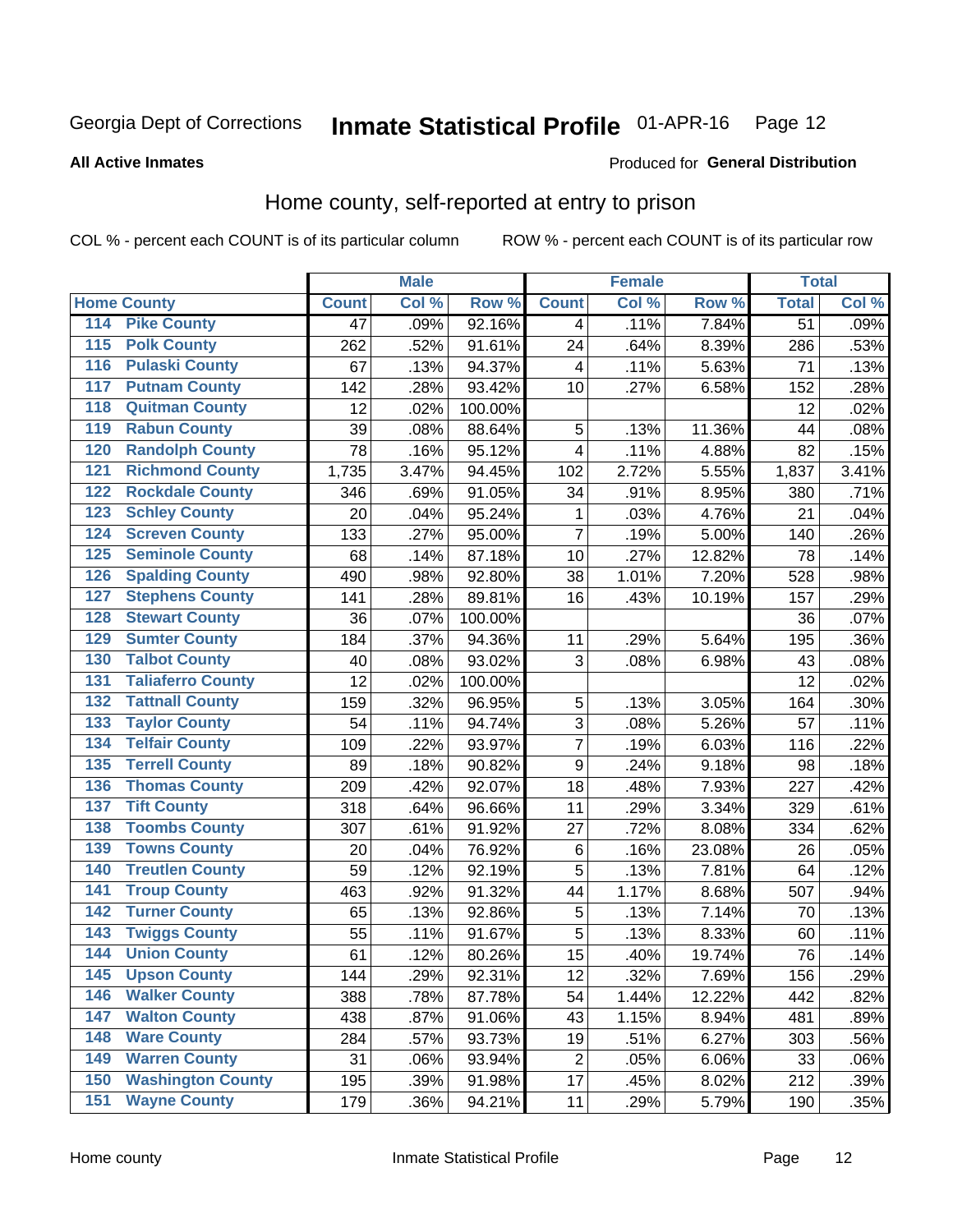#### Inmate Statistical Profile 01-APR-16 Page 13

#### **All Active Inmates**

# Produced for General Distribution

# Home county, self-reported at entry to prison

COL % - percent each COUNT is of its particular column

|     |                             |              | <b>Male</b> |         |              | <b>Female</b> |        | <b>Total</b> |       |
|-----|-----------------------------|--------------|-------------|---------|--------------|---------------|--------|--------------|-------|
|     | <b>Home County</b>          | <b>Count</b> | Col %       | Row %   | <b>Count</b> | Col%          | Row %  | <b>Total</b> | Col % |
| 152 | <b>Webster County</b>       | 8            | .02%        | 100.00% |              |               |        | 8            | .01%  |
| 153 | <b>Wheeler County</b>       | 21           | .04%        | 100.00% |              |               |        | 21           | .04%  |
| 154 | <b>White County</b>         | 93           | .19%        | 87.74%  | 13           | .35%          | 12.26% | 106          | .20%  |
| 155 | <b>Whitfield County</b>     | 467          | .93%        | 87.29%  | 68           | 1.81%         | 12.71% | 535          | .99%  |
| 156 | <b>Wilcox County</b>        | 58           | .12%        | 95.08%  | 3            | .08%          | 4.92%  | 61           | .11%  |
| 157 | <b>Wilkes County</b>        | 62           | .12%        | 93.94%  | 4            | .11%          | 6.06%  | 66           | .12%  |
| 158 | <b>Wilkinson County</b>     | 54           | .11%        | 94.74%  | 3            | .08%          | 5.26%  | 57           | .11%  |
| 159 | <b>Worth County</b>         | 113          | .23%        | 91.87%  | 10           | .27%          | 8.13%  | 123          | .23%  |
| 999 | <b>Other Custody/Out Of</b> | 157          | .31%        | 95.15%  | 8            | .21%          | 4.85%  | 165          | .31%  |
|     | <b>State</b>                |              |             |         |              |               |        |              |       |
|     | <b>Total Rported</b>        | 50,062       | 100%        | 93.03%  | 3,750        | 100%          | 6.97%  | 53,812       | 100%  |

| ueo |        |       |               |
|-----|--------|-------|---------------|
|     | 50,062 | 3,750 | <b>EQ 040</b> |

|  | Mode (most frequent) | <b>Fulton County</b> | <b>Fulton County</b> | <b>Fulton County</b> |
|--|----------------------|----------------------|----------------------|----------------------|
|--|----------------------|----------------------|----------------------|----------------------|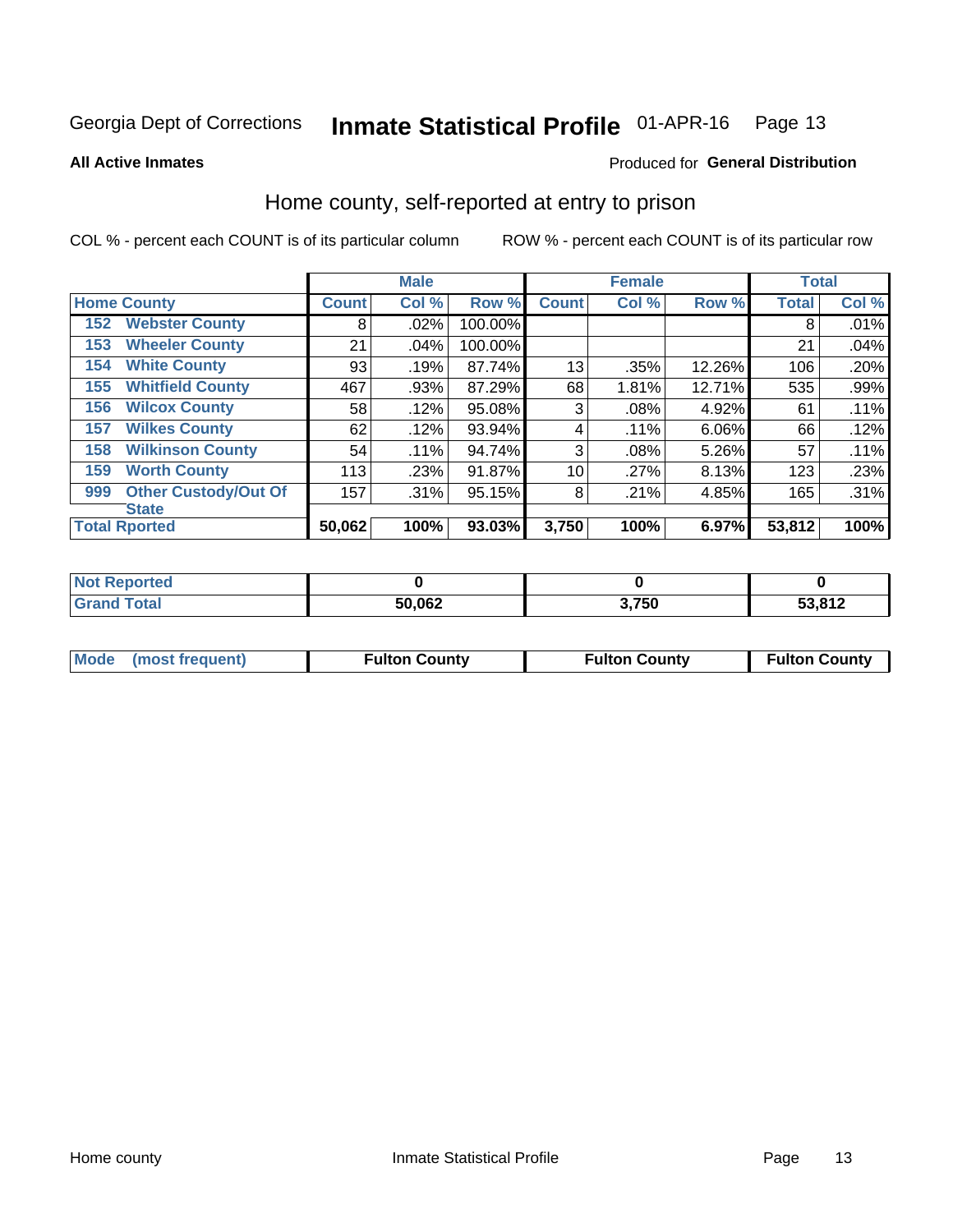#### Inmate Statistical Profile 01-APR-16 Page 14

### **All Active Inmates**

### Produced for General Distribution

# Employment status before prison, self-reported at entry to prison

COL % - percent each COUNT is of its particular column

|                                    |              | <b>Male</b> |         |              | <b>Female</b> |        |        | <b>Total</b> |
|------------------------------------|--------------|-------------|---------|--------------|---------------|--------|--------|--------------|
| <b>Employment Status</b>           | <b>Count</b> | Col %       | Row %   | <b>Count</b> | Col %         | Row %  | Total  | Col %        |
| <b>Full Time</b><br>0 <sub>1</sub> | 18,201       | 45.22%      | 94.40%  | 1,079        | 32.35%        | 5.60%  | 19,280 | 44.23%       |
| <b>Part Time</b><br>02             | 3,094        | 7.69%       | 91.48%  | 288          | 8.64%         | 8.52%  | 3,382  | 7.76%        |
| Unempl $<$ 6M<br>03                | 2,448        | 6.08%       | 97.72%  | 57           | 1.71%         | 2.28%  | 2,505  | 5.75%        |
| Unempl > 6M<br>04                  | 9,356        | 23.24%      | 88.75%  | 1,186        | 35.56%        | 11.25% | 10,542 | 24.19%       |
| <b>Never Worked</b><br>05          | 4,154        | 10.32%      | 94.58%  | 238          | 7.14%         | 5.42%  | 4,392  | 10.08%       |
| <b>Student</b><br>06               | 1,184        | 2.94%       | 96.57%  | 42           | 1.26%         | 3.43%  | 1,226  | 2.81%        |
| <b>Incapable</b><br>07             | 1,812        | 4.50%       | 80.28%  | 445          | 13.34%        | 19.72% | 2,257  | 5.18%        |
| <b>UNKNOWN</b><br>20               | 2            | .01%        | 100.00% |              |               |        | 2      | .01%         |
| <b>Total Reported</b>              | 40,251       | 100%        | 92.35%  | 3,335        | 100%          | 7.65%  | 43,586 | 100%         |

| <b>Not Reported</b> | 9,813  | 44 E<br>415 | 10,228 |
|---------------------|--------|-------------|--------|
| <b>Grand Total</b>  | 50,064 | 3,750       | 53,814 |

| <b>Mode (most frequent)</b> | Unempl > 6M | <b>Full Time</b> |
|-----------------------------|-------------|------------------|
|                             |             |                  |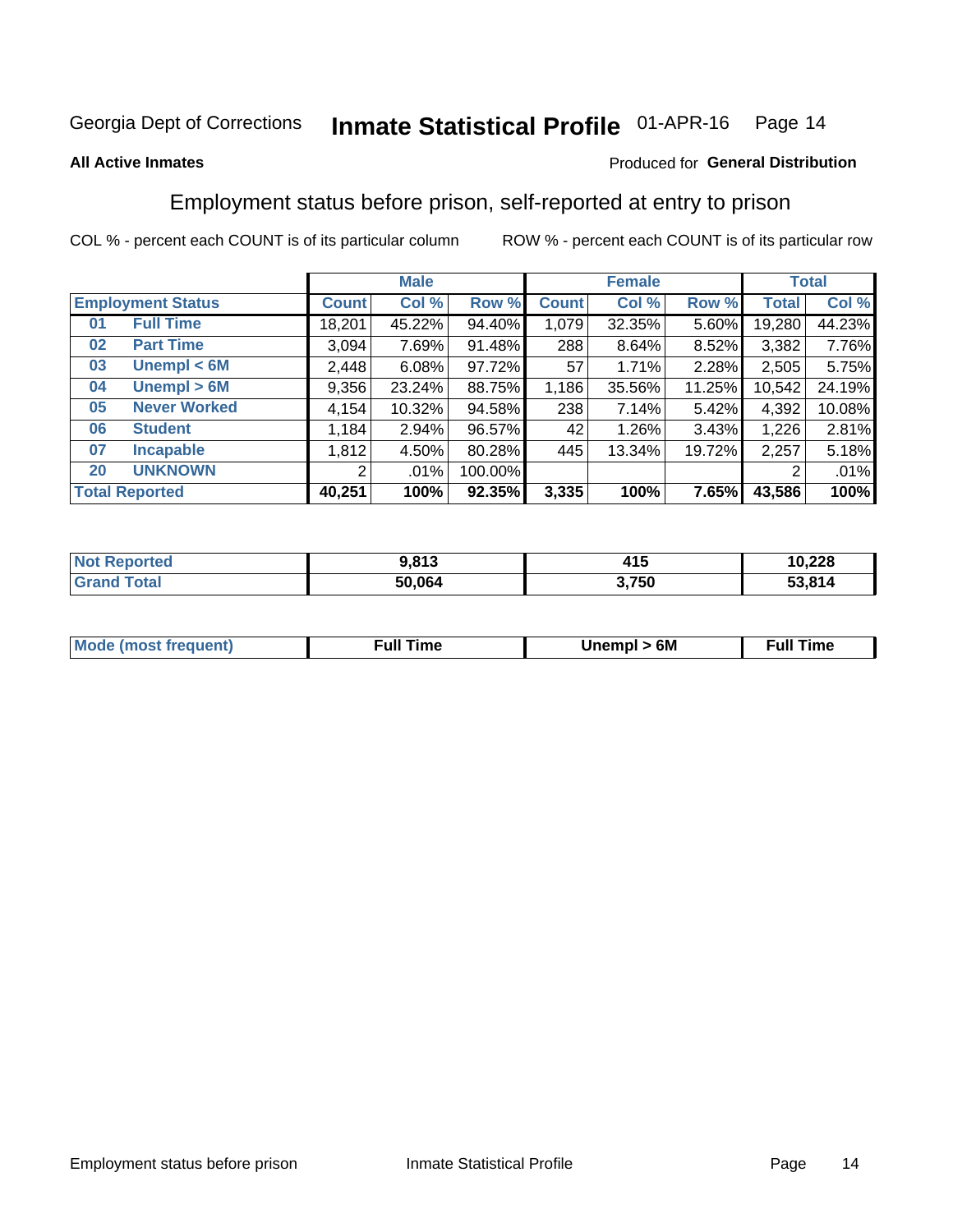### **All Active Inmates**

Produced for General Distribution

# Age at admission

COL % - percent each COUNT is of its particular column

|                         |              | <b>Male</b> |        |                | <b>Female</b> |        |                 | <b>Total</b> |
|-------------------------|--------------|-------------|--------|----------------|---------------|--------|-----------------|--------------|
| <b>Age At Admission</b> | <b>Count</b> | Col %       | Row %  | <b>Count</b>   | Col %         | Row %  | <b>Total</b>    | Col %        |
| 14                      | 15           | 0.03%       | 88.24% | $\overline{2}$ | 0.05%         | 11.76% | $\overline{17}$ | 0.03%        |
| 15                      | 53           | 0.11%       | 98.15% | 1              | 0.03%         | 1.85%  | 54              | 0.10%        |
| 16                      | 174          | 0.35%       | 97.75% | 4              | 0.11%         | 2.25%  | 178             | 0.33%        |
| $\overline{17}$         | 694          | 1.39%       | 95.86% | 30             | 0.80%         | 4.14%  | 724             | 1.35%        |
| $\overline{18}$         | 1,296        | 2.59%       | 97.22% | 37             | 0.99%         | 2.78%  | 1,333           | 2.48%        |
| 19                      | 1,922        | 3.84%       | 96.83% | 63             | 1.68%         | 3.17%  | 1,985           | 3.69%        |
| 20                      | 2,131        | 4.26%       | 95.52% | 100            | 2.67%         | 4.48%  | 2,231           | 4.15%        |
| $\overline{21}$         | 2,220        | 4.43%       | 95.73% | 99             | 2.64%         | 4.27%  | 2,319           | 4.31%        |
| $\overline{22}$         | 2,270        | 4.53%       | 95.06% | 118            | 3.15%         | 4.94%  | 2,388           | 4.44%        |
| 23                      | 2,052        | 4.10%       | 93.87% | 134            | 3.57%         | 6.13%  | 2,186           | 4.06%        |
| 24                      | 2,086        | 4.17%       | 92.83% | 161            | 4.29%         | 7.17%  | 2,247           | 4.18%        |
| $\overline{25}$         | 1,935        | 3.87%       | 93.43% | 136            | 3.63%         | 6.57%  | 2,071           | 3.85%        |
| $\overline{26}$         | 1,859        | 3.71%       | 93.18% | 136            | 3.63%         | 6.82%  | 1,995           | 3.71%        |
| $\overline{27}$         | 1,799        | 3.59%       | 93.31% | 129            | 3.44%         | 6.69%  | 1,928           | 3.58%        |
| 28                      | 1,715        | 3.43%       | 92.85% | 132            | 3.52%         | 7.15%  | 1,847           | 3.43%        |
| 29                      | 1,715        | 3.43%       | 92.45% | 140            | 3.73%         | 7.55%  | 1,855           | 3.45%        |
| 30                      | 1,694        | 3.38%       | 93.28% | 122            | 3.25%         | 6.72%  | 1,816           | 3.37%        |
| 31                      | 1,526        | 3.05%       | 92.65% | 121            | 3.23%         | 7.35%  | 1,647           | 3.06%        |
| 32                      | 1,460        | 2.92%       | 90.97% | 145            | 3.87%         | 9.03%  | 1,605           | 2.98%        |
| 33                      | 1,466        | 2.93%       | 90.94% | 146            | 3.89%         | 9.06%  | 1,612           | 3.00%        |
| 34                      | 1,382        | 2.76%       | 90.50% | 145            | 3.87%         | 9.50%  | 1,527           | 2.84%        |
| 35                      | 1,366        | 2.73%       | 91.68% | 124            | 3.31%         | 8.32%  | 1,490           | 2.77%        |
| 36                      | 1,320        | 2.64%       | 92.44% | 108            | 2.88%         | 7.56%  | 1,428           | 2.65%        |
| $\overline{37}$         | 1,218        | 2.43%       | 91.51% | 113            | 3.01%         | 8.49%  | 1,331           | 2.47%        |
| 38                      | 1,071        | 2.14%       | 92.09% | 92             | 2.45%         | 7.91%  | 1,163           | 2.16%        |
| 39                      | 1,017        | 2.03%       | 90.48% | 107            | 2.85%         | 9.52%  | 1,124           | 2.09%        |
| 40                      | 973          | 1.94%       | 91.53% | 90             | 2.40%         | 8.47%  | 1,063           | 1.98%        |
| 41                      | 953          | 1.90%       | 92.61% | 76             | 2.03%         | 7.39%  | 1,029           | 1.91%        |
| 42                      | 911          | 1.82%       | 92.39% | 75             | 2.00%         | 7.61%  | 986             | 1.83%        |
| 43                      | 885          | 1.77%       | 91.43% | 83             | 2.21%         | 8.57%  | 968             | 1.80%        |
| 44                      | 857          | 1.71%       | 90.40% | 91             | 2.43%         | 9.60%  | 948             | 1.76%        |
| 45                      | 759          | 1.52%       | 91.01% | 75             | 2.00%         | 8.99%  | 834             | 1.55%        |
| 46                      | 711          | 1.42%       | 89.43% | 84             | 2.24%         | 10.57% | 795             | 1.48%        |
| 47                      | 684          | 1.37%       | 92.31% | 57             | 1.52%         | 7.69%  | 741             | 1.38%        |
| 48                      | 686          | 1.37%       | 90.86% | 69             | 1.84%         | 9.14%  | 755             | 1.40%        |
| 49                      | 654          | 1.31%       | 91.60% | 60             | 1.60%         | 8.40%  | 714             | 1.33%        |
| 50                      | 562          | 1.12%       | 91.09% | 55             | 1.47%         | 8.91%  | 617             | 1.15%        |
| 51                      | 470          | 0.94%       | 91.62% | 43             | 1.15%         | 8.38%  | 513             | 0.95%        |
| 52                      | 483          | 0.96%       | 91.13% | 47             | 1.25%         | 8.87%  | 530             | 0.98%        |
| 53                      | 445          | 0.89%       | 90.08% | 49             | 1.31%         | 9.92%  | 494             | 0.92%        |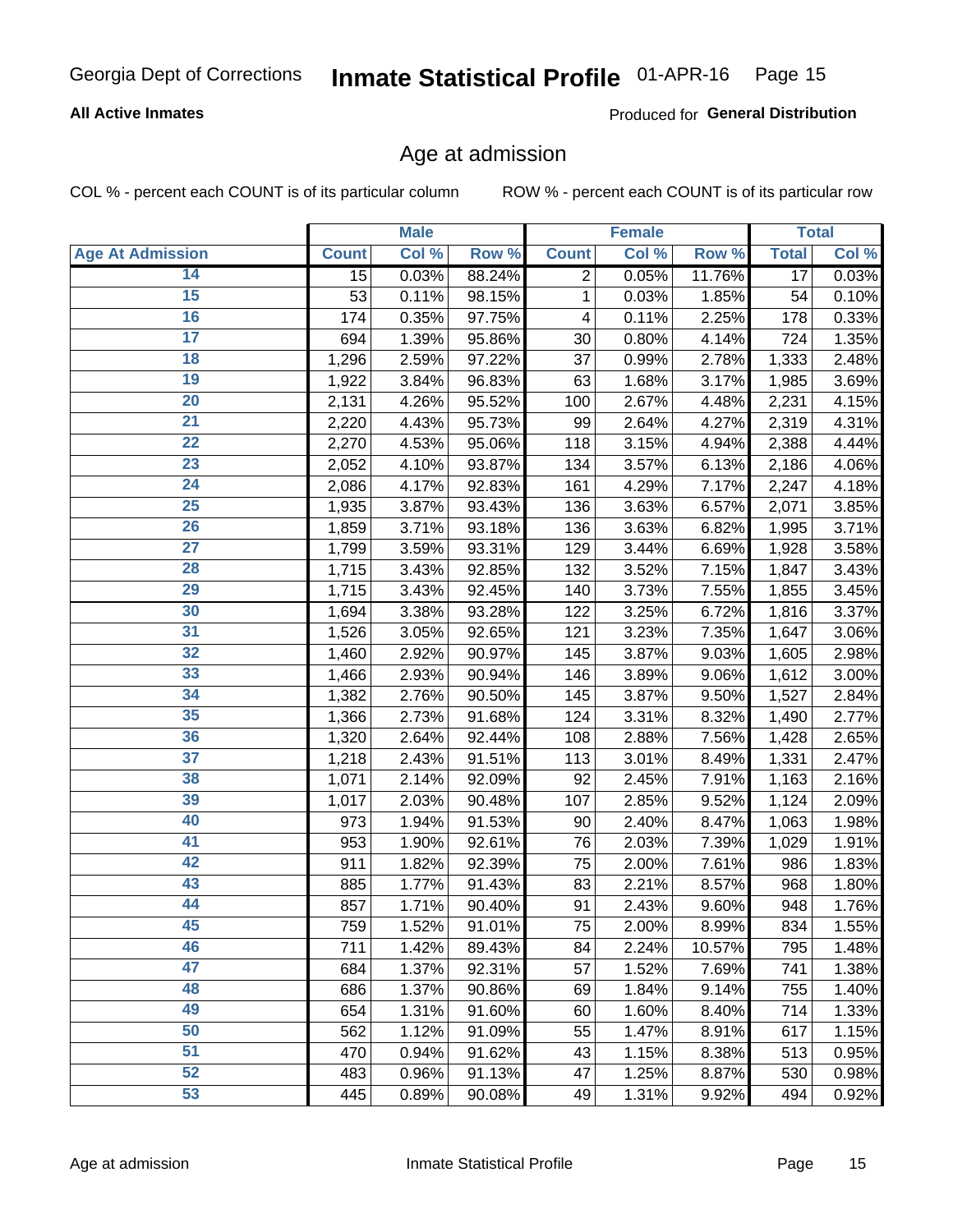### **All Active Inmates**

Produced for General Distribution

# Age at admission

COL % - percent each COUNT is of its particular column

|                         |                 | <b>Male</b> |         |                         | <b>Female</b> |        |                | <b>Total</b> |
|-------------------------|-----------------|-------------|---------|-------------------------|---------------|--------|----------------|--------------|
| <b>Age At Admission</b> | <b>Count</b>    | Col %       | Row %   | <b>Count</b>            | Col %         | Row %  | <b>Total</b>   | Col %        |
| 54                      | 407             | 0.81%       | 92.71%  | $\overline{32}$         | 0.85%         | 7.29%  | 439            | 0.82%        |
| 55                      | 343             | 0.69%       | 96.08%  | 14                      | 0.37%         | 3.92%  | 357            | 0.66%        |
| 56                      | 318             | 0.64%       | 93.81%  | $\overline{21}$         | 0.56%         | 6.19%  | 339            | 0.63%        |
| $\overline{57}$         | 227             | 0.45%       | 93.03%  | 17                      | 0.45%         | 6.97%  | 244            | 0.45%        |
| 58                      | 216             | 0.43%       | 95.15%  | 11                      | 0.29%         | 4.85%  | 227            | 0.42%        |
| 59                      | 188             | 0.38%       | 92.16%  | 16                      | 0.43%         | 7.84%  | 204            | 0.38%        |
| 60                      | 144             | 0.29%       | 94.74%  | 8                       | 0.21%         | 5.26%  | 152            | 0.28%        |
| 61                      | 134             | 0.27%       | 97.10%  | $\overline{\mathbf{4}}$ | 0.11%         | 2.90%  | 138            | 0.26%        |
| 62                      | 111             | 0.22%       | 94.87%  | 6                       | 0.16%         | 5.13%  | 117            | 0.22%        |
| 63                      | 80              | 0.16%       | 95.24%  | 4                       | 0.11%         | 4.76%  | 84             | 0.16%        |
| 64                      | 87              | 0.17%       | 95.60%  | $\overline{\mathbf{4}}$ | 0.11%         | 4.40%  | 91             | 0.17%        |
| 65                      | 52              | 0.10%       | 89.66%  | 6                       | 0.16%         | 10.34% | 58             | 0.11%        |
| 66                      | 48              | 0.10%       | 97.96%  | 1                       | 0.03%         | 2.04%  | 49             | 0.09%        |
| 67                      | 41              | 0.08%       | 100.00% |                         |               |        | 41             | 0.08%        |
| 68                      | 31              | 0.06%       | 96.88%  | 1                       | 0.03%         | 3.13%  | 32             | 0.06%        |
| 69                      | 29              | 0.06%       | 100.00% |                         |               |        | 29             | 0.05%        |
| 70                      | 26              | 0.05%       | 92.86%  | $\overline{2}$          | 0.05%         | 7.14%  | 28             | 0.05%        |
| $\overline{71}$         | 14              | 0.03%       | 100.00% |                         |               |        | 14             | 0.03%        |
| $\overline{72}$         | 18              | 0.04%       | 94.74%  | 1                       | 0.03%         | 5.26%  | 19             | 0.04%        |
| $\overline{73}$         | 11              | 0.02%       | 100.00% |                         |               |        | 11             | 0.02%        |
| 74                      | $\,6$           | 0.01%       | 75.00%  | $\overline{2}$          | 0.05%         | 25.00% | 8              | 0.01%        |
| 75                      | 8               | 0.02%       | 100.00% |                         |               |        | 8              | 0.01%        |
| 76                      | 11              | 0.02%       | 100.00% |                         |               |        | 11             | 0.02%        |
| $\overline{77}$         | $6\phantom{1}6$ | 0.01%       | 100.00% |                         |               |        | 6              | 0.01%        |
| 78                      | $\mathbf 2$     | 0.01%       | 100.00% |                         |               |        | $\overline{2}$ | 0.01%        |
| 79                      | $\overline{2}$  | 0.01%       | 100.00% |                         |               |        | $\overline{2}$ | 0.01%        |
| 80                      | $\mathbf{1}$    | 0.01%       | 100.00% |                         |               |        | $\mathbf{1}$   | 0.01%        |
| $\overline{81}$         | 3               | 0.01%       | 100.00% |                         |               |        | $\overline{3}$ | 0.01%        |
| $\overline{82}$         | $\overline{3}$  | 0.01%       | 100.00% |                         |               |        | $\overline{3}$ | 0.01%        |
| 84                      | 3               | 0.01%       | 100.00% |                         |               |        | $\overline{3}$ | 0.01%        |
| 85                      | $\mathbf{1}$    | 0.01%       | 100.00% |                         |               |        | $\mathbf{1}$   | 0.01%        |
| <b>Total Reported</b>   | 50,060          | 100%        | 93.03%  | 3,749                   | 100%          | 6.97%  | 53,809         | 100%         |

| 50,062 | 3,750 | 53,812 |
|--------|-------|--------|

| Mean (average)         | 32.44 | 34.26   | 32.57    |
|------------------------|-------|---------|----------|
| <b>Median (middle)</b> | 30    | ົ<br>33 | 30       |
| Mode (most frequent)   | ∸∸    | 24      | ጣጣ<br>LL |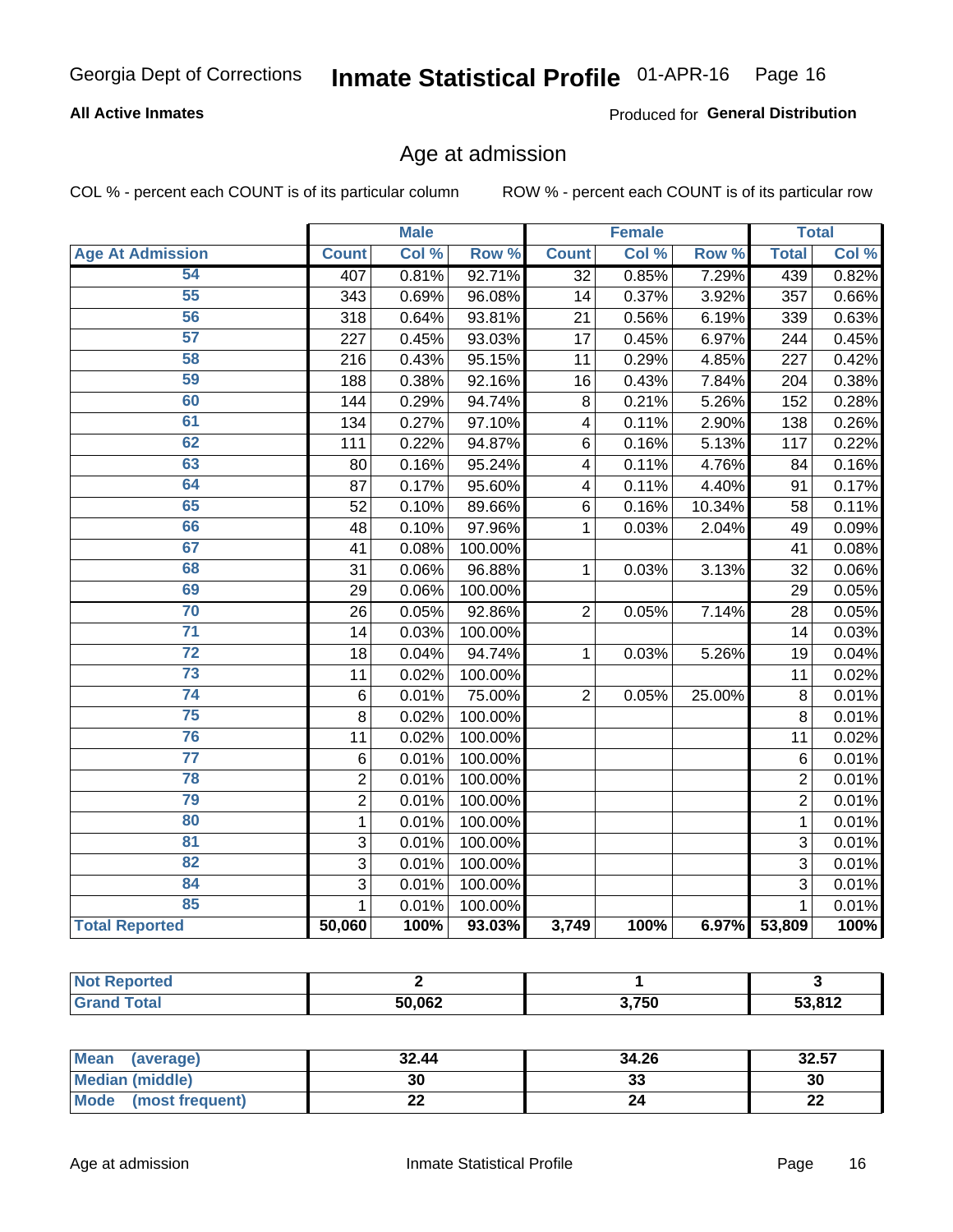### **All Active Inmates**

### Produced for General Distribution

# Height, measured at entry to prison

COL % - percent each COUNT is of its particular column

|                         |                | <b>Male</b> |         |                | <b>Female</b> |                  |                  | <b>Total</b> |
|-------------------------|----------------|-------------|---------|----------------|---------------|------------------|------------------|--------------|
| <b>Height</b>           | <b>Count</b>   | Col %       | Row %   | <b>Count</b>   | Col %         | Row <sup>%</sup> | <b>Total</b>     | Col %        |
| $\overline{\mathbf{0}}$ | 562            | 1.12%       | 98.25%  | 10             | 0.27%         | 1.75%            | $\overline{572}$ | 1.06%        |
| 4'00"                   | 3              | 0.01%       | 75.00%  | 1              | 0.03%         | 25.00%           | 4                | 0.01%        |
| 4'02"                   | $\mathbf{1}$   | 0.01%       | 100.00% |                |               |                  | 1                | 0.01%        |
| 4'03''                  | $\overline{c}$ | 0.01%       | 100.00% |                |               |                  | 2                | 0.01%        |
| 4'04"                   | $\mathbf{1}$   | 0.01%       | 100.00% |                |               |                  | 1                | 0.01%        |
| 4'05"                   | $\mathbf{1}$   | 0.01%       | 50.00%  | 1              | 0.03%         | 50.00%           | $\overline{c}$   | 0.01%        |
| 4'06"                   | $\mathbf{1}$   | 0.01%       | 33.33%  | $\overline{c}$ | 0.05%         | 66.67%           | $\overline{3}$   | 0.01%        |
| 4'07"                   | 1              | 0.01%       | 33.33%  | $\overline{2}$ | 0.05%         | 66.67%           | $\overline{3}$   | 0.01%        |
| 4'08"                   | 7              | 0.01%       | 70.00%  | 3              | 0.08%         | 30.00%           | 10               | 0.02%        |
| 4'09"                   | $\overline{c}$ | 0.01%       | 16.67%  | 10             | 0.27%         | 83.33%           | 12               | 0.02%        |
| 4'10"                   | 5              | 0.01%       | 25.00%  | 15             | 0.40%         | 75.00%           | 20               | 0.04%        |
| 4'11''                  | 14             | 0.03%       | 19.44%  | 58             | 1.55%         | 80.56%           | 72               | 0.13%        |
| 5'00''                  | 95             | 0.19%       | 39.42%  | 146            | 3.89%         | 60.58%           | 241              | 0.45%        |
| 5'01"                   | 93             | 0.19%       | 31.10%  | 206            | 5.49%         | 68.90%           | 299              | 0.56%        |
| 5'02"                   | 251            | 0.50%       | 37.80%  | 413            | 11.01%        | 62.20%           | 664              | 1.23%        |
| 5'03"                   | 381            | 0.76%       | 48.47%  | 405            | 10.80%        | 51.53%           | 786              | 1.46%        |
| 5'04"                   | 973            | 1.94%       | 61.97%  | 597            | 15.92%        | 38.03%           | 1,570            | 2.92%        |
| 5'05"                   | 1,660          | 3.32%       | 79.65%  | 424            | 11.31%        | 20.35%           | 2,084            | 3.87%        |
| 5'06''                  | 3,391          | 6.77%       | 87.60%  | 480            | 12.80%        | 12.40%           | 3,871            | 7.19%        |
| 5'07"                   | 4,039          | 8.07%       | 90.42%  | 428            | 11.41%        | 9.58%            | 4,467            | 8.30%        |
| 5'08''                  | 5,000          | 9.99%       | 96.23%  | 196            | 5.23%         | 3.77%            | 5,196            | 9.66%        |
| 5'09''                  | 6,418          | 12.82%      | 97.29%  | 179            | 4.77%         | 2.71%            | 6,597            | 12.26%       |
| 5'10''                  | 5,482          | 10.95%      | 98.53%  | 82             | 2.19%         | 1.47%            | 5,564            | 10.34%       |
| 5'11"                   | 5,976          | 11.94%      | 99.10%  | 54             | 1.44%         | 0.90%            | 6,030            | 11.21%       |
| 6'00''                  | 5,481          | 10.95%      | 99.69%  | 17             | 0.45%         | 0.31%            | 5,498            | 10.22%       |
| 6'01''                  | 4,053          | 8.10%       | 99.63%  | 15             | 0.40%         | 0.37%            | 4,068            | 7.56%        |
| 6'02"                   | 3,016          | 6.02%       | 99.97%  | 1              | 0.03%         | 0.03%            | 3,017            | 5.61%        |
| 6'03''                  | 1,607          | 3.21%       | 99.81%  | 3              | 0.08%         | 0.19%            | 1,610            | 2.99%        |
| 6'04"                   | 883            | 1.76%       | 99.89%  | $\mathbf 1$    | 0.03%         | 0.11%            | 884              | 1.64%        |
| 6'05"                   | 377            | 0.75%       | 99.74%  | 1              | 0.03%         | 0.26%            | 378              | 0.70%        |
| 6'06"                   | 157            | 0.31%       | 100.00% |                |               |                  | 157              | 0.29%        |
| 6'07"                   | 48             | 0.10%       | 100.00% |                |               |                  | 48               | 0.09%        |
| 6'08''                  | 34             | 0.07%       | 100.00% |                |               |                  | 34               | 0.06%        |
| 6'09''                  | 30             | 0.06%       | 100.00% |                |               |                  | 30               | 0.06%        |
| 6'10''                  | $\overline{7}$ | 0.01%       | 100.00% |                |               |                  | $\overline{7}$   | 0.01%        |
| 6'11''                  | 6              | 0.01%       | 100.00% |                |               |                  | 6                | 0.01%        |
| 7'00''                  | $\overline{2}$ | 0.01%       | 100.00% |                |               |                  | 2                | 0.01%        |
| 7'03''                  | 1              | 0.01%       | 100.00% |                |               |                  | 1                | 0.01%        |
| 7'05''                  | $\mathbf{1}$   | 0.01%       | 100.00% |                |               |                  | 1                | 0.01%        |
| <b>Total Reported</b>   | 50,062         | 100%        | 93.03%  | 3,750          | 100%          | 6.97%            | 53,812           | 100%         |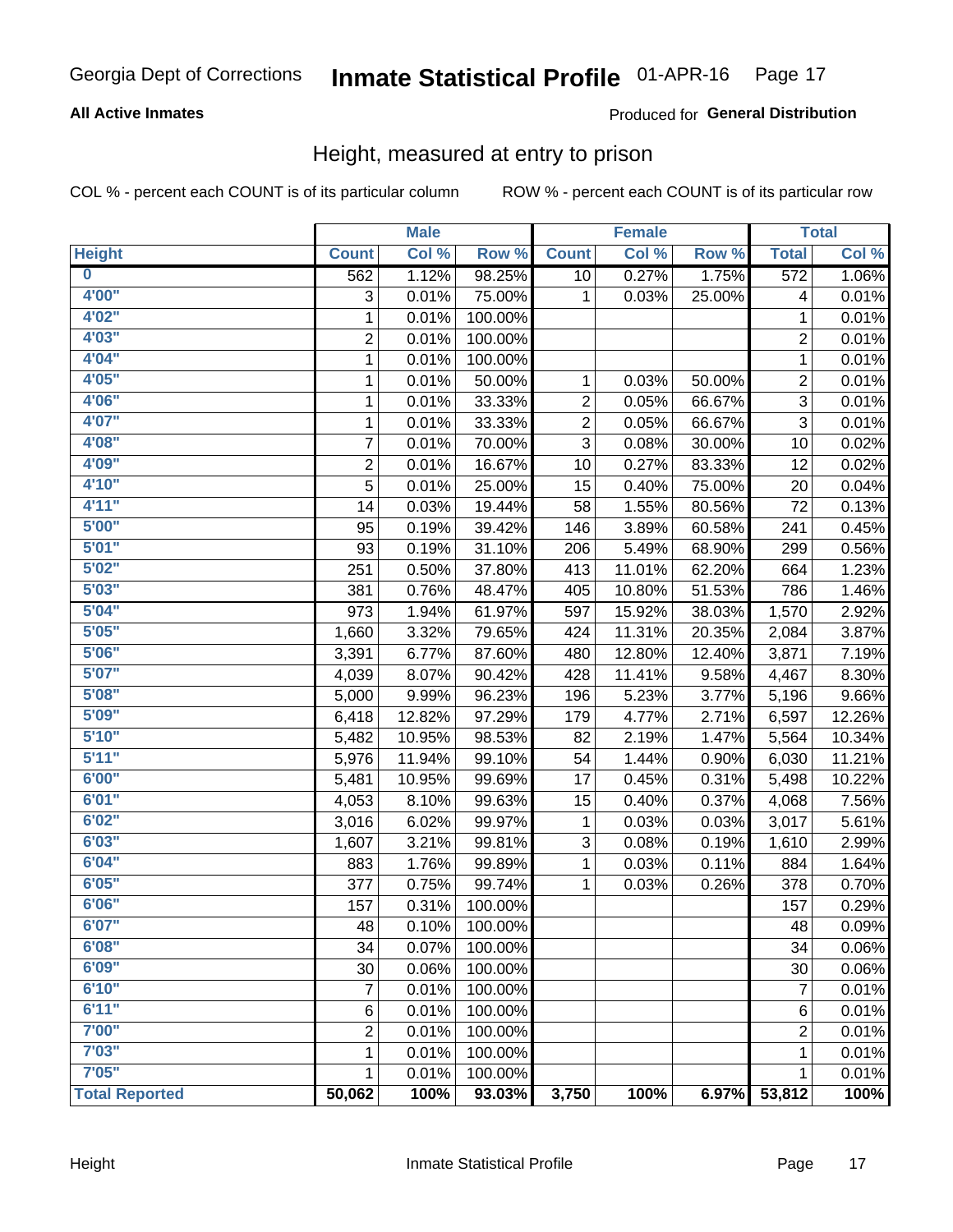### **All Active Inmates**

Produced for General Distribution

# Height, measured at entry to prison

COL % - percent each COUNT is of its particular column

|                     | <b>Male</b> | <b>Female</b> | Total  |
|---------------------|-------------|---------------|--------|
| <b>Not Reported</b> |             |               |        |
| <b>Grand Total</b>  | 50,062      | 3,750         | 53,812 |

| <b>Mean</b> | erage) | 5'10" | 5'05" | <b>CIA AIL</b><br>. . |
|-------------|--------|-------|-------|-----------------------|
|             |        |       |       |                       |
| <b>Mode</b> |        | 5'09" | 5'04" | 5'09"                 |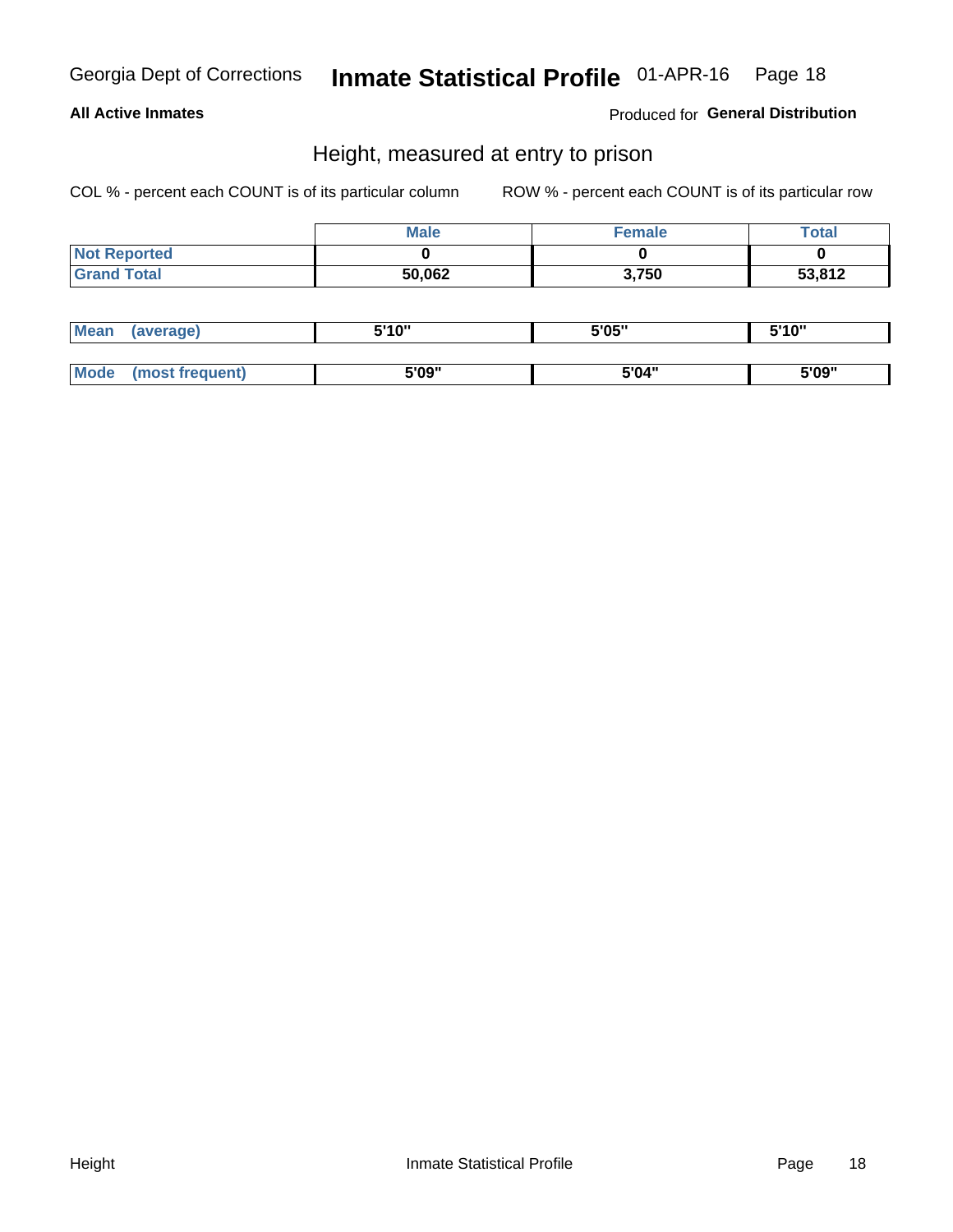**All Active Inmates** 

Produced for General Distribution

# Weight, measured at entry to prison

COL % - percent each COUNT is of its particular column ROW % - percent each COUNT is of its particular row

|                                |              | <b>Male</b> |         |                | <b>Female</b>   |        |              | <b>Total</b> |
|--------------------------------|--------------|-------------|---------|----------------|-----------------|--------|--------------|--------------|
| Weight                         | <b>Count</b> | Col %       | Row %   | <b>Count</b>   | Col%            | Row %  | <b>Total</b> | Col %        |
| <b>Under 80 pounds</b>         | 7            | 0.01%       | 77.78%  | $\overline{2}$ | 0.05%           | 22.22% | 9            | 0.02%        |
| 80 - 89 pounds                 | 1            | 0.01%       | 100.00% |                |                 |        | $\mathbf{1}$ | 0.01%        |
| 90 - 99 pounds                 | 4            | 0.01%       | 36.36%  | 7              | 0.19%           | 63.64% | 11           | 0.02%        |
| 100 - 109 pounds               | 31           | 0.06%       | 45.59%  | 37             | 0.99%           | 54.41% | 68           | 0.13%        |
| 110 - 119 pounds               | 119          | 0.24%       | 53.85%  | 102            | 2.74%           | 46.15% | 221          | 0.42%        |
| 120 - 129 pounds               | 509          | 1.03%       | 73.13%  | 187            | 5.02%           | 26.87% | 696          | 1.31%        |
| 130 - 139 pounds               | 1,617        | 3.27%       | 81.83%  | 359            | 9.64%           | 18.17% | 1,976        | 3.72%        |
| 140 - 149 pounds               | 3,376        | 6.83%       | 88.91%  | 421            | 11.30%          | 11.09% | 3,797        | 7.14%        |
| 150 - 159 pounds               | 5,113        | 10.34%      | 92.13%  | 437            | 11.73%          | 7.87%  | 5,550        | 10.44%       |
| 160 - 169 pounds               | 6,633        | 13.41%      | 94.01%  | 423            | 11.36%          | 5.99%  | 7,056        | 13.27%       |
| 170 - 179 pounds               | 6,233        | 12.60%      | 94.25%  | 380            | 10.20%          | 5.75%  | 6,613        | 12.44%       |
| 180 - 189 pounds               | 6,530        | 13.20%      | 94.94%  | 348            | 9.34%           | 5.06%  | 6,878        | 12.93%       |
| 190 - 199 pounds               | 4,474        | 9.05%       | 95.17%  | 227            | 6.09%           | 4.83%  | 4,701        | 8.84%        |
| 200 - 209 pounds               | 3,974        | 8.04%       | 95.19%  | 201            | 5.40%           | 4.81%  | 4,175        | 7.85%        |
| 210 - 219 pounds               | 2,975        | 6.02%       | 96.03%  | 123            | 3.30%           | 3.97%  | 3,098        | 5.83%        |
| 220 - 229 pounds               | 2,321        | 4.69%       | 95.36%  | 113            | 3.03%           | 4.64%  | 2,434        | 4.58%        |
| 230 - 239 pounds               | 1,554        | 3.14%       | 94.12%  | 97             | 2.60%           | 5.88%  | 1,651        | 3.10%        |
| 240 - 249 pounds               | 1,184        | 2.39%       | 95.33%  | 58             | 1.56%           | 4.67%  | 1,242        | 2.34%        |
| 250 - 259 pounds               | 861          | 1.74%       | 93.38%  | 61             | 1.64%           | 6.62%  | 922          | 1.73%        |
| 260 - 269 pounds               | 563          | 1.14%       | 93.21%  | 41             | 1.10%           | 6.79%  | 604          | 1.14%        |
| 270 - 279 pounds               | 419          | 0.85%       | 96.32%  | 16             | 0.43%           | 3.68%  | 435          | 0.82%        |
| 280 - 289 pounds               | 288          | 0.58%       | 89.72%  | 33             | 0.89%           | 10.28% | 321          | 0.60%        |
| 290 - 299 pounds               | 168          | 0.34%       | 94.38%  | 10             | 0.27%           | 5.62%  | 178          | 0.33%        |
| 300 - 309 pounds               | 139          | 0.28%       | 86.34%  | 22             | 0.59%           | 13.66% | 161          | 0.30%        |
| 310 - 319 pounds               | 88           | 0.18%       | 93.62%  | $\,6$          | 0.16%           | 6.38%  | 94           | 0.18%        |
| 320 - 329 pounds               | 82           | 0.17%       | 93.18%  | 6              | 0.16%           | 6.82%  | 88           | 0.17%        |
| 330 - 339 pounds               | 53           | 0.11%       | 100.00% |                |                 |        | 53           | 0.10%        |
| 340 - 349 pounds               | 31           | 0.06%       | 93.94%  | $\overline{2}$ | 0.05%           | 6.06%  | 33           | 0.06%        |
| 350 - 359 pounds               | 35           | 0.07%       | 92.11%  | $\mathbf{3}$   | 0.08%           | 7.89%  | 38           | 0.07%        |
| 360 - 369 pounds               | 16           | 0.03%       | 94.12%  | $\mathbf 1$    | 0.03%           | 5.88%  | 17           | 0.03%        |
| 370 - 379 pounds               | 12           | 0.02%       | 92.31%  | 1              | 0.03%           | 7.69%  | 13           | 0.02%        |
| 380 - 389 pounds               | 12           | 0.02%       | 100.00% |                |                 |        | 12           | 0.02%        |
| 390 - 399 pounds               | 4            | 0.01%       | 80.00%  | $\mathbf{1}$   | 0.03%           | 20.00% | 5            | 0.01%        |
| 400 pounds and over            | 28           | 0.06%       | 100.00% |                |                 |        | 28           | 0.05%        |
| <b>Total Reported</b>          | 49,454       | 100%        | 93.00%  | 3,725          | 100%            | 7.00%  | 53,179       | 100.0%       |
|                                |              |             |         |                |                 |        |              |              |
| <b>Not Reported</b>            |              | 608         |         |                | $\overline{25}$ |        |              | 633          |
| <b>Grand Total</b>             |              | 50,062      |         |                | 3,750           |        |              | 53,812       |
| <b>Mean</b><br>(average)       |              | 185         |         |                | 172             |        |              | 184          |
| <b>Median (middle)</b>         |              | 180         |         |                | 165             |        |              | 180          |
| <b>Mode</b><br>(most frequent) |              | 180         |         |                | 150             |        |              | 180          |
|                                |              |             |         |                |                 |        |              |              |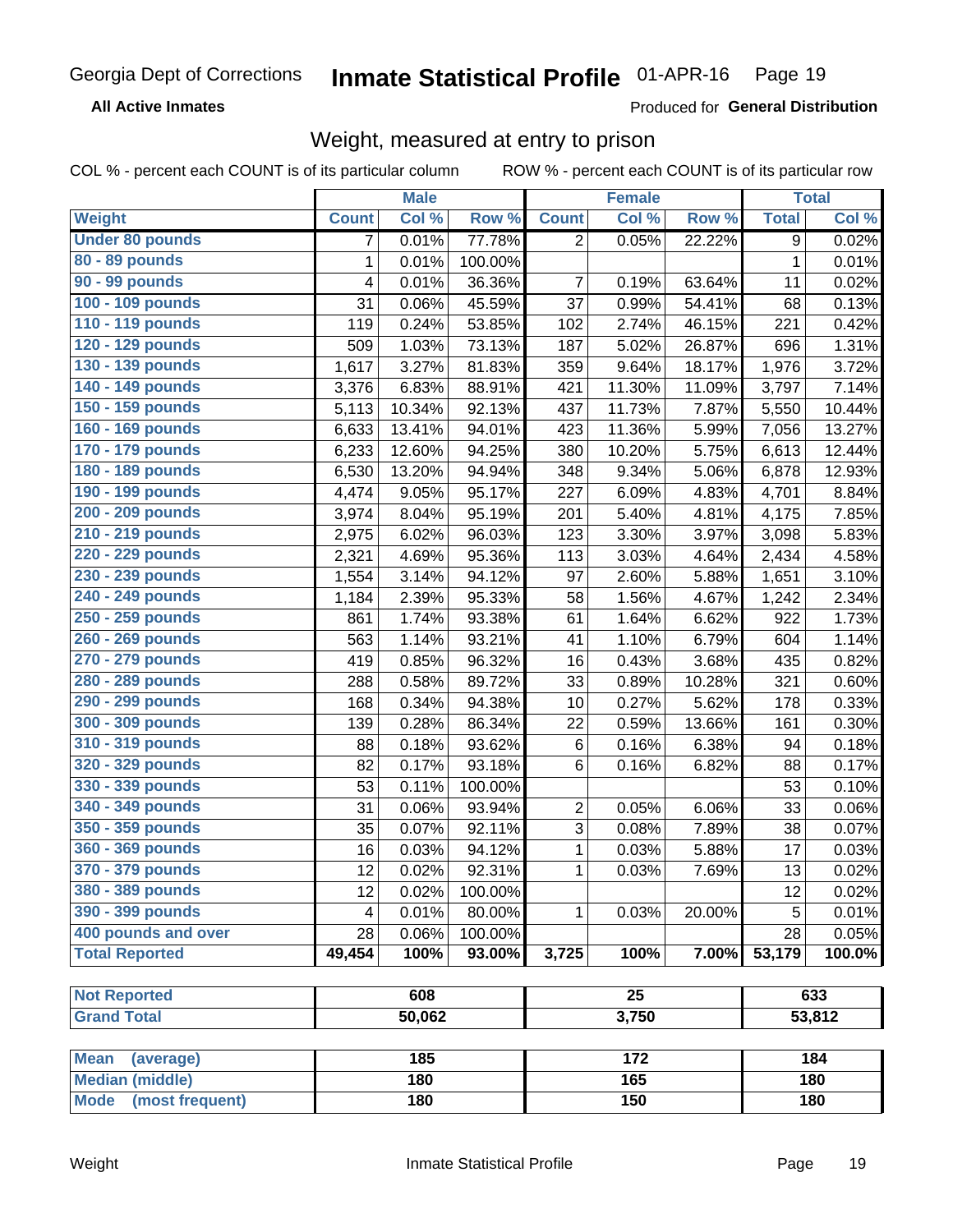#### Inmate Statistical Profile 01-APR-16 Page 20

**All Active Inmates** 

### Produced for General Distribution

# Veterans validated by Veteran's Administration

COL % - percent each COUNT is of its particular column

|                         | <b>Male</b>  |        |         | <b>Female</b>      |        |       | <b>Total</b>    |        |
|-------------------------|--------------|--------|---------|--------------------|--------|-------|-----------------|--------|
| <b>Military service</b> | <b>Count</b> | Col %  |         | <b>Row % Count</b> | Col %  | Row % | <b>Total</b>    | Col %  |
| <b>Others</b><br>0      | 962          | 32.68% | 97.37%  | 26                 | 53.06% | 2.63% | 988             | 33.01% |
| <b>Air Force</b>        | 1,170        | 39.74% | 98.48%  | 18                 | 36.73% | 1.52% | 1,188           | 39.69% |
| 2<br><b>Army</b>        | 174          | 5.91%  | 98.31%  | 3                  | 6.12%  | 1.69% | 177             | 5.91%  |
| <b>Navy</b><br>3        | 361          | 12.26% | 99.72%  |                    | 2.04%  | .28%  | 362             | 12.09% |
| <b>Marines</b><br>4     | 14           | .48%   | 100.00% |                    |        |       | 14 <sub>1</sub> | .47%   |
| <b>Coast Guard</b><br>5 | 263          | 8.93%  | 99.62%  |                    | 2.04%  | .38%  | 264             | 8.82%  |
| <b>Total Reported</b>   | 2,944        | 100%   | 98.36%  | 49                 | 100%   | 1.64% | 2,993           | 100%   |

| <b>Not</b><br>Reported | 47,118 | 3,701 | 50,819       |
|------------------------|--------|-------|--------------|
| <b>Total</b>           | 50,062 | 3,750 | 53,812<br>ູນ |

|  |  | <b>Mode (most frequent)</b> | <b>Force</b><br>Aır | วthers | orce |
|--|--|-----------------------------|---------------------|--------|------|
|--|--|-----------------------------|---------------------|--------|------|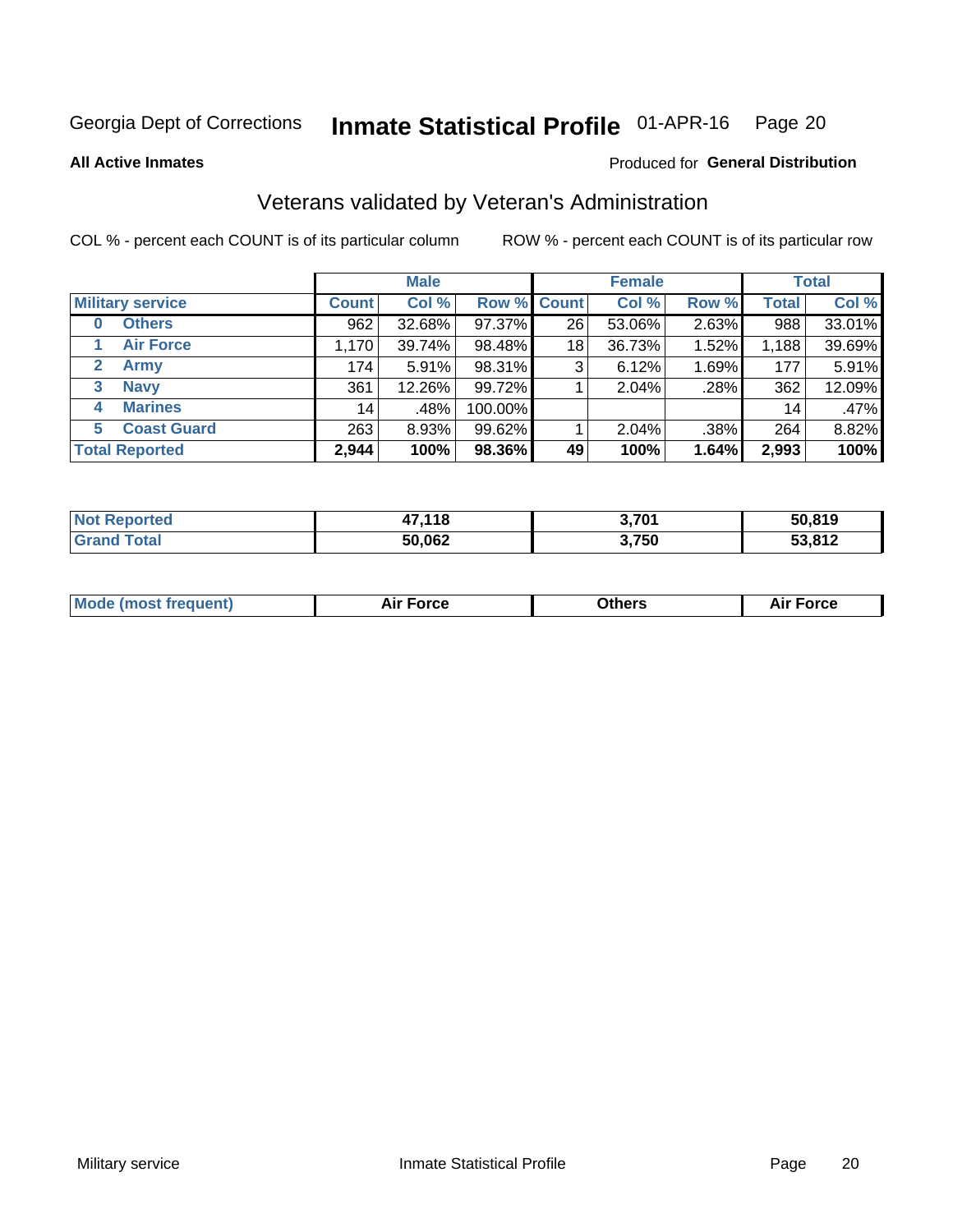#### Inmate Statistical Profile 01-APR-16 Page 21

**All Active Inmates** 

### Produced for General Distribution

# Type of admission to prison

COL % - percent each COUNT is of its particular column

|    |                                  |              | <b>Male</b> |                    |     | <b>Female</b> |        |                | <b>Total</b> |
|----|----------------------------------|--------------|-------------|--------------------|-----|---------------|--------|----------------|--------------|
|    | <b>Type of Admission</b>         | <b>Count</b> | Col %       | <b>Row % Count</b> |     | Col %         | Row %  | <b>Total</b>   | Col %        |
| 16 | <b>Population Redistribution</b> | 8            | .02%        | 100.00%            |     |               |        | 8              | .01%         |
| 27 | <b>Boot Camp Plus</b>            |              | .01%        | 100.00%            |     |               |        |                | .01%         |
| 28 | <b>Initial Assignment</b>        | 15           | .03%        | 100.00%            |     |               |        | 15             | .03%         |
| 52 | <b>New Sentence</b>              | 40,599       | 81.49%      | 93.27% 2,931       |     | 78.41%        | 6.73%  | 43,530         | 81.27%       |
| 53 | <b>Probation Rev Partial</b>     | 2,025        | 4.06%       | 88.54%             | 262 | 7.01%         | 11.46% | 2,287          | 4.27%        |
| 54 | <b>Probation Rev Remainder</b>   | 2,764        | 5.55%       | 89.45%             | 326 | 8.72%         | 10.55% | 3,090          | 5.77%        |
| 55 | <b>Parole Rev New Sentence</b>   | 2,108        | 4.23%       | 94.91%             | 113 | 3.02%         | 5.09%  | 2,221          | 4.15%        |
| 56 | <b>Parole Rev No New</b>         | 2,232        | 4.48%       | 95.47%             | 106 | 2.84%         | 4.53%  | 2,338          | 4.37%        |
|    | <b>Sentence</b>                  |              |             |                    |     |               |        |                |              |
| 57 | <b>Released In Error</b>         | 9            | .02%        | 100.00%            |     |               |        | 9              | .02%         |
| 65 | <b>Return Appeal/Bond</b>        | 2            | .01%        | 100.00%            |     |               |        | 2              | .01%         |
| 66 | <b>Prob Viol/Total Rev</b>       |              | .01%        | 100.00%            |     |               |        |                | .01%         |
| 67 | <b>Admit Fm Other Cust</b>       | 7            | .01%        | 100.00%            |     |               |        |                | .01%         |
| 69 | <b>New Sent/Par Rev Pnd</b>      | 5            | .01%        | 100.00%            |     |               |        | 5              | .01%         |
| 70 | <b>Life W/O Parole</b>           | 14           | .03%        | 100.00%            |     |               |        | 14             | .03%         |
| 72 | <b>Par Rev/Rsn Unknown</b>       | 29           | .06%        | 100.00%            |     |               |        | 29             | .05%         |
| 74 | <b>Pb Parole Rescinded</b>       | 2            | .01%        | 100.00%            |     |               |        | $\overline{2}$ | .01%         |
| 76 | <b>Par Rev/Revoc Center</b>      |              | .01%        | 100.00%            |     |               |        |                | .01%         |
|    | <b>Total Reported</b>            | 49,822       | 100%        | 93.02% 3,738       |     | 100%          | 6.98%  | 53,560         | 100%         |

| N6  | 240    | . .   | 252            |
|-----|--------|-------|----------------|
| тео | $\sim$ |       | $\sim$ $\sim$  |
|     | 50.062 | 3,750 | : ? 04 O<br>-- |

| <b>Mode (most frequent)</b> | <b>New Sentence</b> | <b>New Sentence</b> | <b>New Sentence</b> |
|-----------------------------|---------------------|---------------------|---------------------|
|                             |                     |                     |                     |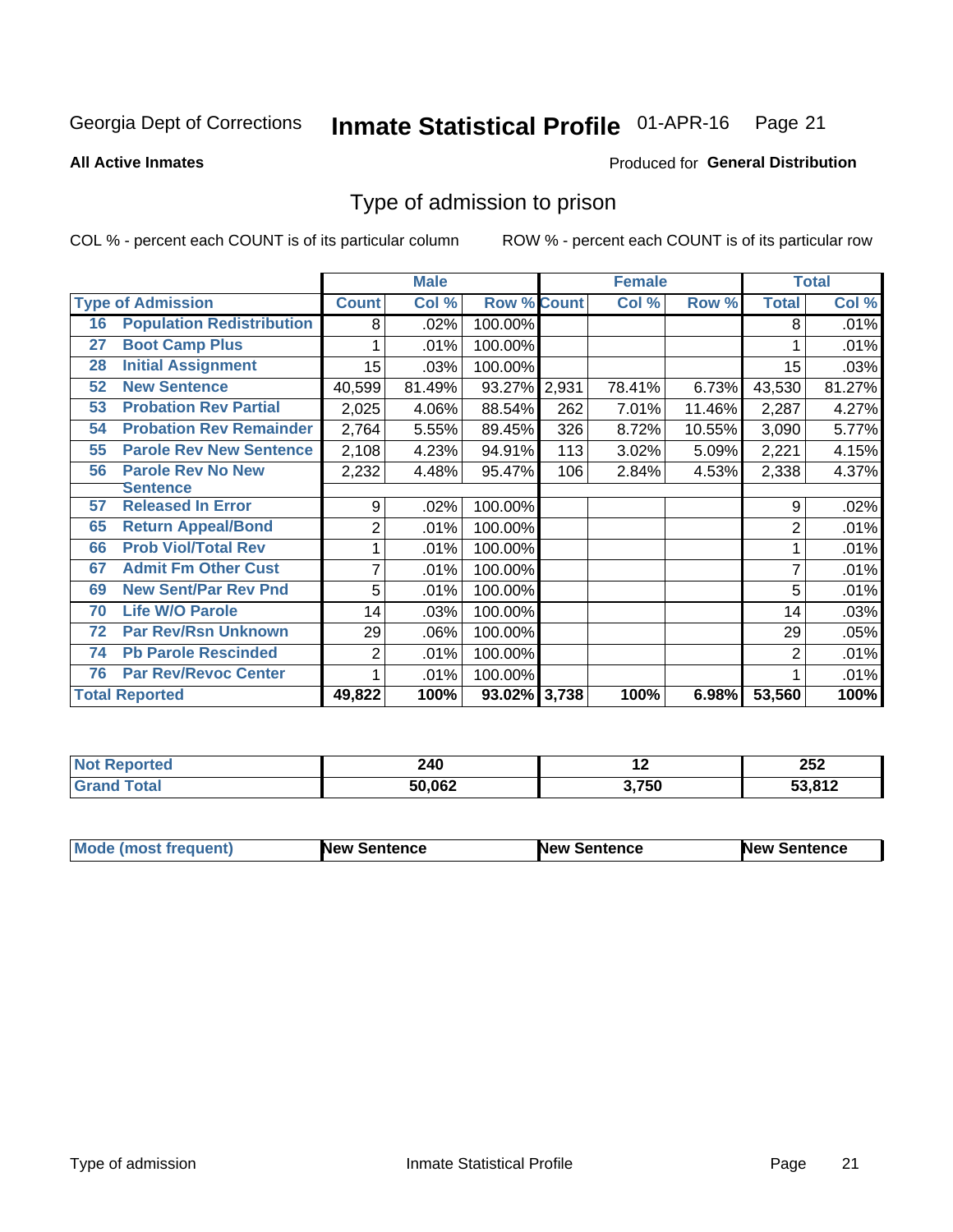# Inmate Statistical Profile 01-APR-16 Page 22

**All Active Inmates** 

### Produced for General Distribution

# Current / last supervision level

COL % - percent each COUNT is of its particular column

|                        |              | <b>Male</b> |                    |       | <b>Female</b> |           |        | <b>Total</b> |
|------------------------|--------------|-------------|--------------------|-------|---------------|-----------|--------|--------------|
| <b>Security Status</b> | <b>Count</b> | Col %       | <b>Row % Count</b> |       | Col %         | Row %     | Total  | Col %        |
| 3 Minimum              | 3.483        | $6.96\%$    | $69.47\%$          | 1,531 | 40.85%        | $30.53\%$ | 5.014  | 9.32%        |
| 4 Medium               | 37,627       | 75.18%      | 94.96%             | 1,997 | 53.28%        | $5.04\%$  | 39,624 | 73.66%       |
| 5 Close                | 8,937        | 17.86%      | $97.60\%$          | 220   | 5.87%         | $2.40\%$  | 9,157  | 17.02%       |
| <b>Total Reported</b>  | 50,047       | 100%        | $93.03\%$          | 3,748 | 100%          | $6.97\%$  | 53,795 | 100%         |

| <b>Still being diagnosed</b> |        |       |        |
|------------------------------|--------|-------|--------|
| <b>Not Reported</b>          |        |       |        |
| <b>Grand Total</b>           | 50,062 | 3,750 | 53,812 |

| M | M | . . |
|---|---|-----|
|   |   |     |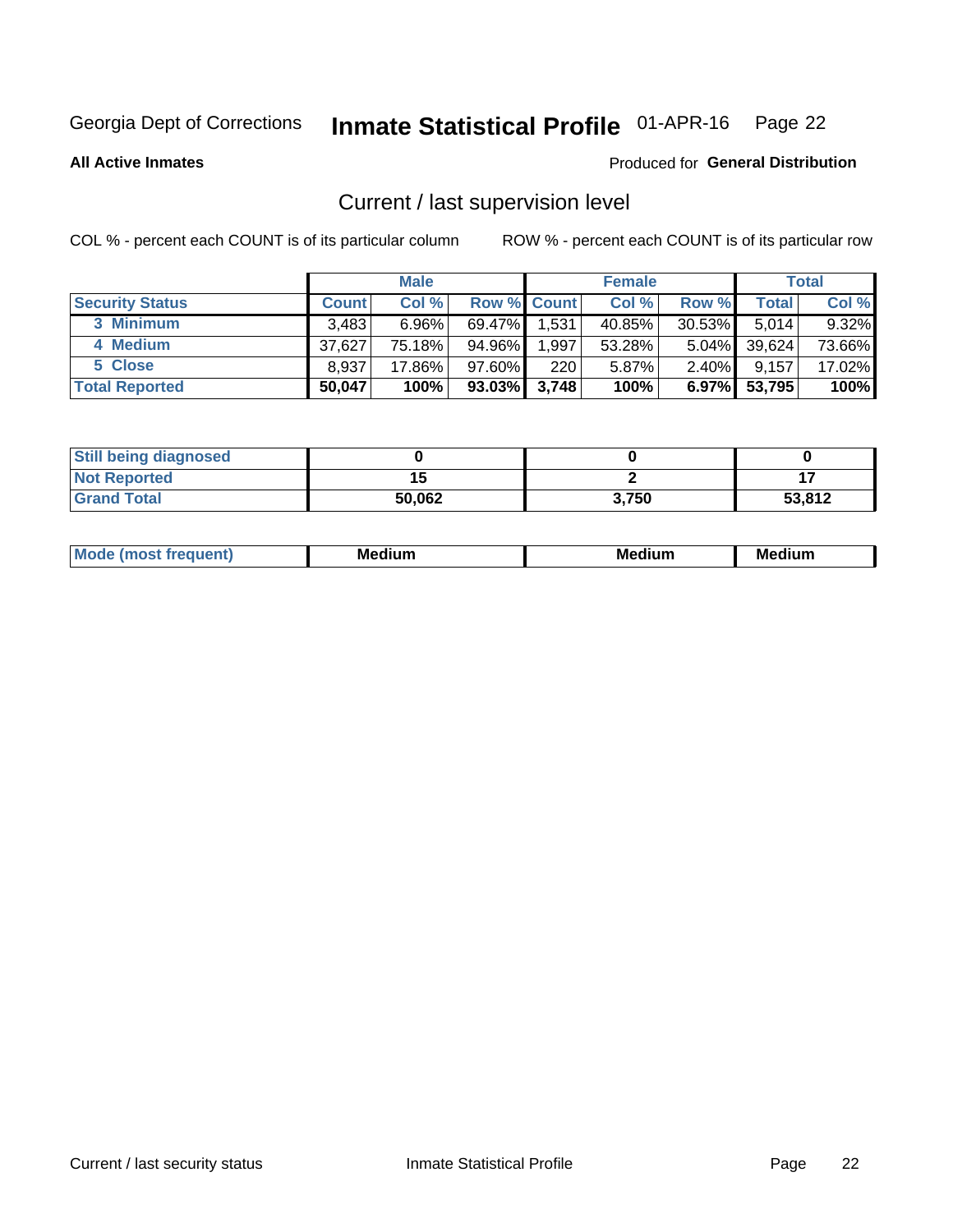#### Inmate Statistical Profile 01-APR-16 Page 23

**All Active Inmates** 

### Produced for General Distribution

# Current / last type of institution

COL % - percent each COUNT is of its particular column

|                                   |                | <b>Male</b> |             |       | <b>Female</b> |        |              | <b>Total</b> |
|-----------------------------------|----------------|-------------|-------------|-------|---------------|--------|--------------|--------------|
| <b>Type of Institution</b>        | <b>Count</b>   | Col %       | Row % Count |       | Col %         | Row %  | <b>Total</b> | Col %        |
| <b>County Ci</b>                  | 5,090          | 10.21%      | 99.98%      |       | .03%          | .02%   | 5,091        | 9.50%        |
| <b>Probation Detention Center</b> |                | .01%        | 100.00%     |       |               |        |              | .01%         |
| <b>State Prison</b>               | 34,519         | 69.26%      | 90.73%      | 3,526 | 94.03%        | 9.27%  | 38,045       | 70.99%       |
| <b>Transitional Center</b>        | 2,120          | 4.25%       | 90.56%      | 221   | 5.89%         | 9.44%  | 2,341        | 4.37%        |
| <b>Private Prison</b>             | 8,092          | 16.24%      | 100.00%     |       |               |        | 8,092        | 15.10%       |
| <b>County Jail</b>                | 11             | .02%        | 91.67%      |       | .03%          | 8.33%  | 12           | .02%         |
| <b>Rsat - Center</b>              | $\overline{2}$ | .01%        | 100.00%     |       |               |        | 2            | .01%         |
| <b>State Hospital</b>             | 3 <sup>1</sup> | .01%        | 75.00%      |       | .03%          | 25.00% | 4            | .01%         |
| <b>Total Reported</b>             | 49,839         | 100%        | 93%         | 3,750 | 100%          | 7%     | 53,589       | 100%         |

| Reported |        |       |        |
|----------|--------|-------|--------|
| Total    | 49,839 | 3,750 | 53,589 |

| <b>Mode (most frequent)</b> | <b>State Prison</b> | <b>State Prison</b> | <b>State Prisonl</b> |
|-----------------------------|---------------------|---------------------|----------------------|
|                             |                     |                     |                      |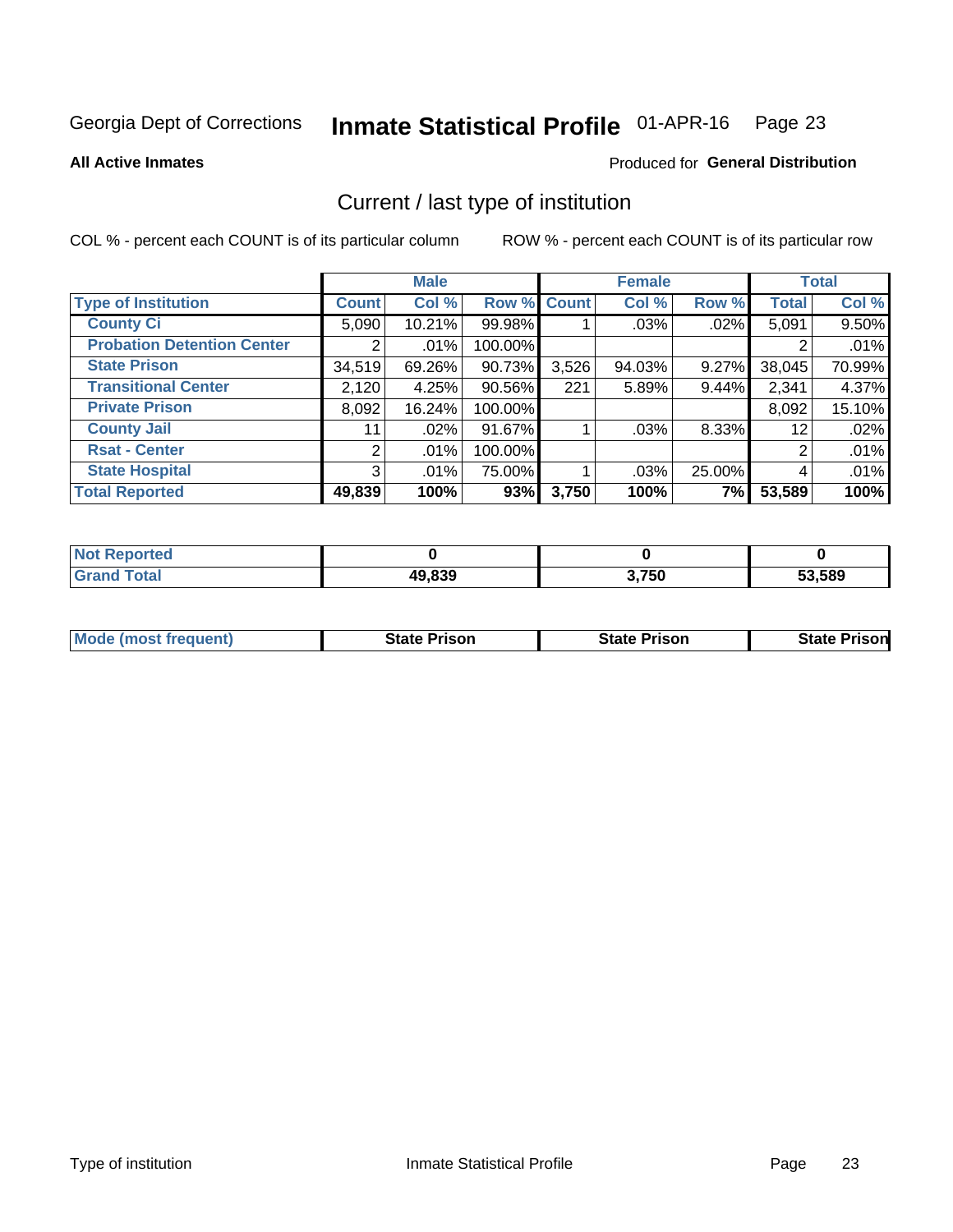#### Inmate Statistical Profile 01-APR-16 Page 24

Produced for General Distribution

#### **All Active Inmates**

# Institution type - transitional centers

COL % - percent each COUNT is of its particular column

|                                          |              | <b>Male</b> |         |              | <b>Female</b> |         |              | <b>Total</b> |
|------------------------------------------|--------------|-------------|---------|--------------|---------------|---------|--------------|--------------|
| <b>Institution Type - Trans. Centers</b> | <b>Count</b> | Col %       | Row %   | <b>Count</b> | Col %         | Row %   | <b>Total</b> | Col %        |
| <b>Albany Tc</b>                         | 153          | 6.61%       | 100.00% |              |               |         | 153          | 5.78%        |
| <b>Arrendale State Prison</b>            |              |             |         | 111          | 33.43%        | 100.00% | 111          | 4.19%        |
| <b>Atlanta Tc</b>                        | 272          | 11.75%      | 100.00% |              |               |         | 272          | 10.28%       |
| <b>Augusta Tc</b>                        | 228          | 9.85%       | 100.00% |              |               |         | 228          | 8.61%        |
| <b>Charles D. Hudson Tc</b>              | 154          | 6.65%       | 100.00% |              |               |         | 154          | 5.82%        |
| <b>Clayton Tc</b>                        | 380          | 16.41%      | 100.00% |              |               |         | 380          | 14.36%       |
| <b>Coastal Tc</b>                        | 263          | 11.36%      | 100.00% |              |               |         | 263          | 9.94%        |
| <b>Columbus Tc</b>                       | 139          | 6.00%       | 100.00% |              |               |         | 139          | 5.25%        |
| <b>Macon Tc</b>                          | 157          | 6.78%       | 100.00% |              |               |         | 157          | 5.93%        |
| <b>Macon Womens Tc</b>                   |              |             |         | 2            | .60%          | 100.00% | 2            | .08%         |
| <b>Metro Tc</b>                          |              |             |         | 219          | 65.96%        | 100.00% | 219          | 8.27%        |
| <b>Phillips State Prison</b>             | 195          | 8.42%       | 100.00% |              |               |         | 195          | 7.37%        |
| <b>Savannah Mens Tc</b>                  |              | .04%        | 100.00% |              |               |         |              | .04%         |
| <b>Smith Tc</b>                          | 210          | 9.07%       | 100.00% |              |               |         | 210          | 7.93%        |
| <b>Valdosta Tc</b>                       | 163          | 7.04%       | 100.00% |              |               |         | 163          | 6.16%        |
| <b>Total Reported</b>                    | 2,315        | 100%        | 87.46%  | 332          | 100%          | 12.54%  | 2,647        | 100%         |

| τeα           |                      |            |             |
|---------------|----------------------|------------|-------------|
| $- - - - - -$ | 0.24E<br>.<br>ی سر ڪ | າາາ<br>◡◡▵ | 7647<br>$-$ |

| Mode (most frequent) | <b>Clayton Tc</b> | Metro Tc | <b>Clayton Tc</b> |
|----------------------|-------------------|----------|-------------------|
|                      |                   |          |                   |
|                      |                   |          |                   |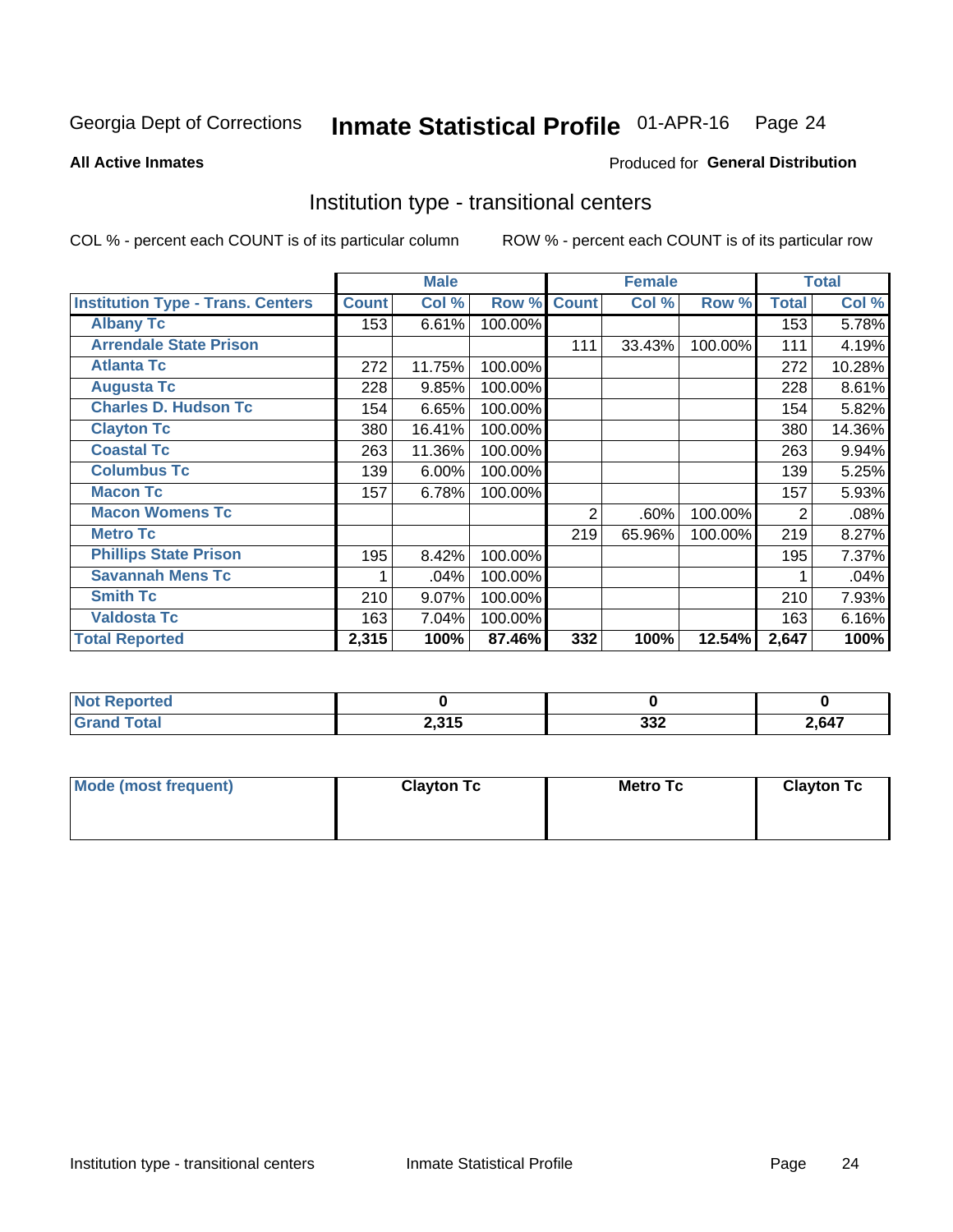# Inmate Statistical Profile 01-APR-16 Page 25

#### **All Active Inmates**

#### Produced for General Distribution

## Institution type - county prisons

COL % - percent each COUNT is of its particular column

|                                          |                | <b>Male</b> |         |              | <b>Female</b> |       |                | <b>Total</b> |
|------------------------------------------|----------------|-------------|---------|--------------|---------------|-------|----------------|--------------|
| <b>Institution Type - County Prisons</b> | <b>Count</b>   | Col %       | Row %   | <b>Count</b> | Col %         | Row % | <b>Total</b>   | Col %        |
| <b>Baldwin County Ci</b>                 | $\mathbf{1}$   | .02%        | 100.00% |              |               |       | $\mathbf 1$    | .02%         |
| <b>Bulloch County Ci</b>                 | 155            | 3.05%       | 100.00% |              |               |       | 155            | 3.04%        |
| <b>Carroll County Ci</b>                 | 247            | 4.85%       | 100.00% |              |               |       | 247            | 4.85%        |
| <b>Clarke County Ci</b>                  | 111            | 2.18%       | 100.00% |              |               |       | 111            | 2.18%        |
| <b>Clayton County Ci</b>                 | 230            | 4.52%       | 100.00% |              |               |       | 230            | 4.52%        |
| <b>Colquitt County Ci</b>                | 185            | 3.63%       | 100.00% |              |               |       | 185            | 3.63%        |
| <b>Coweta County Ci</b>                  | 225            | 4.42%       | 100.00% |              |               |       | 225            | 4.42%        |
| <b>Decatur County Ci</b>                 | 133            | 2.61%       | 100.00% |              |               |       | 133            | 2.61%        |
| <b>Dougherty County Ci</b>               | 1              | .02%        | 100.00% |              |               |       | 1              | .02%         |
| <b>Effingham County Ci</b>               | 193            | 3.79%       | 100.00% |              |               |       | 193            | 3.79%        |
| <b>Floyd County Ci</b>                   | 431            | 8.47%       | 100.00% |              |               |       | 431            | 8.47%        |
| <b>Fulton County Ci</b>                  | 9              | .18%        | 100.00% |              |               |       | 9              | .18%         |
| <b>Gilmer County Ci</b>                  | 3              | .06%        | 100.00% |              |               |       | 3              | .06%         |
| <b>Grady County Ci</b>                   | $\overline{2}$ | .04%        | 100.00% |              |               |       | $\overline{2}$ | .04%         |
| <b>Gwinnett County Ci</b>                | 150            | 2.95%       | 100.00% |              |               |       | 150            | 2.95%        |
| <b>Hall County Ci</b>                    | 173            | 3.40%       | 100.00% |              |               |       | 173            | 3.40%        |
| <b>Hancock County Ci</b>                 | 1              | .02%        | 100.00% |              |               |       | 1              | .02%         |
| <b>Harris County Ci</b>                  | 149            | 2.93%       | 100.00% |              |               |       | 149            | 2.93%        |
| <b>Hart County Ci</b>                    | 5              | .10%        | 100.00% |              |               |       | 5              | .10%         |
| <b>Jackson County Ci</b>                 | 150            | 2.95%       | 100.00% |              |               |       | 150            | 2.95%        |
| Jefferson County Ci                      | 139            | 2.73%       | 100.00% |              |               |       | 139            | 2.73%        |
| <b>Meriwether County Ci</b>              | 3              | .06%        | 100.00% |              |               |       | 3              | .06%         |
| <b>Miller County Ci</b>                  | $\overline{2}$ | .04%        | 100.00% |              |               |       | $\overline{2}$ | .04%         |
| <b>Mitchell County Ci</b>                | 134            | 2.63%       | 100.00% |              |               |       | 134            | 2.63%        |
| <b>Morgan County Ci</b>                  | 1              | .02%        | 100.00% |              |               |       | 1              | .02%         |
| <b>Muscogee County Ci</b>                | 528            | 10.37%      | 100.00% |              |               |       | 528            | 10.37%       |
| <b>Richmond County Ci</b>                | 237            | 4.66%       | 100.00% |              |               |       | 237            | 4.66%        |
| <b>Screven County Ci</b>                 | 145            | 2.85%       | 100.00% |              |               |       | 145            | 2.85%        |
| <b>Spalding County Ci</b>                | 383            | 7.52%       | 100.00% |              |               |       | 383            | 7.52%        |
| <b>Stewart County Ci</b>                 | $\overline{2}$ | .04%        | 100.00% |              |               |       | $\overline{2}$ | .04%         |
| <b>Sumter County Ci</b>                  | 354            | 6.95%       | 100.00% |              |               |       | 354            | 6.95%        |
| <b>Terrell County Ci</b>                 | 140            | 2.75%       | 100.00% |              |               |       | 140            | 2.75%        |
| <b>Thomas County Ci</b>                  | 184            | 3.61%       | 100.00% |              |               |       | 184            | 3.61%        |
| <b>Tift County Ci</b>                    | $\overline{2}$ | .04%        | 100.00% |              |               |       | $\overline{2}$ | .04%         |
| <b>Troup County Ci</b>                   | 273            | 5.36%       | 100.00% |              |               |       | 273            | 5.36%        |
| <b>Upson County Ci</b>                   | 1.             | .02%        | 100.00% |              |               |       | 1              | .02%         |
| <b>Walker County Ci</b>                  | 3              | .06%        | 100.00% |              |               |       | 3              | .06%         |
| <b>Walton County Ci</b>                  | 3              | .06%        | 100.00% |              |               |       | 3              | .06%         |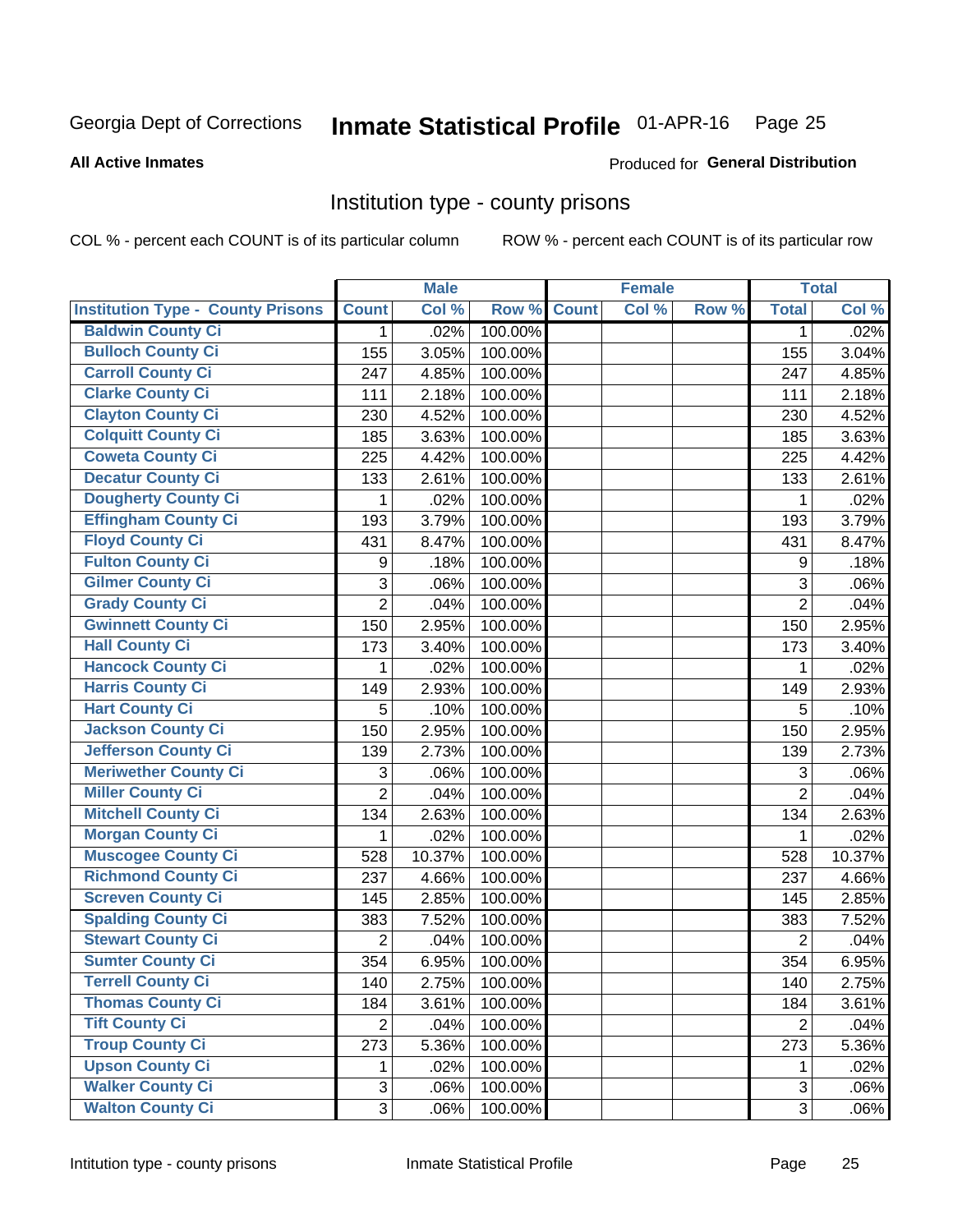# Inmate Statistical Profile 01-APR-16 Page 26

**All Active Inmates** 

### Produced for General Distribution

# Institution type - county prisons

COL % - percent each COUNT is of its particular column

|                                          | <b>Male</b>  |         |                    | <b>Female</b> |         | <b>Total</b> |         |
|------------------------------------------|--------------|---------|--------------------|---------------|---------|--------------|---------|
| <b>Institution Type - County Prisons</b> | <b>Count</b> | Col%    | <b>Row % Count</b> | Col%          | Row %   | Total i      | Col %   |
| <b>Wilkes County Ci</b>                  |              | .02%    | $100.00\%$         |               |         |              | $.02\%$ |
| <b>Womens Ci</b>                         |              |         |                    | 100.00%       | 100.00% |              | $.02\%$ |
| <b>Worth County Ci</b>                   |              | $.02\%$ | 100.00%            |               |         |              | $.02\%$ |
| <b>Total Reported</b>                    | 5,090        | 100%    | 99.98%             | 100%          | $.02\%$ | 5,091        | 100%    |

| lcu                         |       |       |
|-----------------------------|-------|-------|
| $\sim$ $\sim$ $\sim$ $\sim$ | 5.090 | 5.091 |

| Mode (most frequent) | <b>Muscogee County Ci</b> | <b>Womens Cil Muscogee County</b> |
|----------------------|---------------------------|-----------------------------------|
|                      |                           |                                   |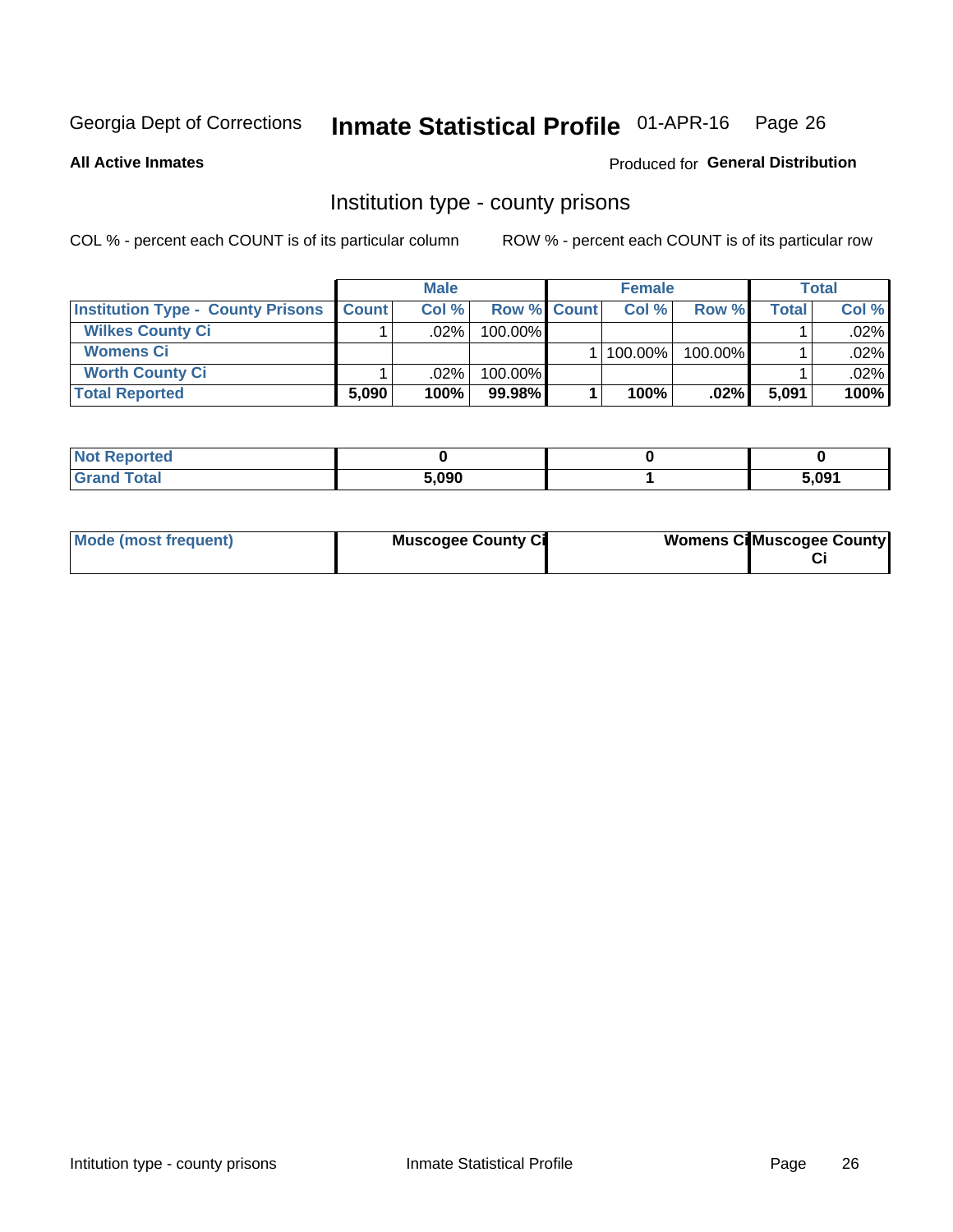#### Inmate Statistical Profile 01-APR-16 Page 27

#### **All Active Inmates**

### Produced for General Distribution

# Institution type - state prisons

COL % - percent each COUNT is of its particular column

|                                         |                | <b>Male</b> |         |              | <b>Female</b> |         | <b>Total</b>   |       |
|-----------------------------------------|----------------|-------------|---------|--------------|---------------|---------|----------------|-------|
| <b>Institution Type - State Prisons</b> | <b>Count</b>   | Col %       | Row %   | <b>Count</b> | Col %         | Row %   | <b>Total</b>   | Col % |
| <b>Arrendale State Prison</b>           | 1              | .01%        | .06%    | 1,568        | 44.47%        | 99.94%  | 1,569          | 4.12% |
| <b>Augusta State Med. Prison</b>        | 1,219          | 3.53%       | 100.00% |              |               |         | 1,219          | 3.20% |
| <b>Autry State Prison</b>               | 1,704          | 4.94%       | 100.00% |              |               |         | 1,704          | 4.48% |
| <b>Baldwin State Prison</b>             | 938            | 2.72%       | 100.00% |              |               |         | 938            | 2.47% |
| <b>Burruss Correctional Training</b>    | 682            | 1.98%       | 100.00% |              |               |         | 682            | 1.79% |
| <b>Ctr</b>                              |                |             |         |              |               |         |                |       |
| <b>Calhoun State Prison</b>             | 1,602          | 4.64%       | 100.00% |              |               |         | 1,602          | 4.21% |
| <b>Central State Prison</b>             | 1,113          | 3.22%       | 100.00% |              |               |         | 1,113          | 2.93% |
| <b>Chatham State Prison</b>             | 6              | .02%        | 100.00% |              |               |         | 6              | .02%  |
| <b>Coastal State Prison</b>             | 1,103          | 3.20%       | 100.00% |              |               |         | 1,103          | 2.90% |
| <b>Dodge State Prison</b>               | 1,227          | 3.55%       | 100.00% |              |               |         | 1,227          | 3.23% |
| <b>Dooly State Prison</b>               | 1,674          | 4.85%       | 100.00% |              |               |         | 1,674          | 4.40% |
| <b>Emanuel - Swainsboro</b>             |                |             |         | 366          | 10.38%        | 100.00% | 366            | .96%  |
| <b>Ga Diag Class Prison</b>             | 3,206          | 9.29%       | 100.00% |              |               |         | 3,206          | 8.43% |
| <b>Ga State Prison</b>                  | 1,482          | 4.29%       | 100.00% |              |               |         | 1,482          | 3.90% |
| <b>Hancock State Prison</b>             | 1,159          | 3.36%       | 100.00% |              |               |         | 1,159          | 3.05% |
| <b>Hays State Prison</b>                | 1,081          | 3.13%       | 100.00% |              |               |         | 1,081          | 2.84% |
| <b>Helms Facility</b>                   | 17             | .05%        | 51.52%  | 16           | .45%          | 48.48%  | 33             | .09%  |
| <b>Johnson State Prison</b>             | 1,545          | 4.48%       | 100.00% |              |               |         | 1,545          | 4.06% |
| <b>Lee State Prison</b>                 | 732            | 2.12%       | 100.00% |              |               |         | 732            | 1.92% |
| Long                                    | 209            | .61%        | 100.00% |              |               |         | 209            | .55%  |
| <b>Lowndes Unit</b>                     | 6              | .02%        | 100.00% |              |               |         | 6              | .02%  |
| <b>Macon State Prison</b>               | 1,721          | 4.99%       | 100.00% |              |               |         | 1,721          | 4.52% |
| <b>Metro State Prison (W)</b>           |                |             |         | 1            | .03%          | 100.00% | 1              | .01%  |
| <b>Montgomery State Prison</b>          | 408            | 1.18%       | 100.00% |              |               |         | 408            | 1.07% |
| <b>Phillips State Prison</b>            | 1,001          | 2.90%       | 100.00% |              |               |         | 1,001          | 2.63% |
| <b>Pulaski State Prison</b>             |                |             |         | 1,142        | 32.39%        | 100.00% | 1,142          | 3.00% |
| <b>Putnam State Prison</b>              | 2              | .01%        | 100.00% |              |               |         | 2              | .01%  |
| <b>Rivers State Prison</b>              | 1              | .01%        | 100.00% |              |               |         | 1              | .01%  |
| <b>Rogers State Prison</b>              | 1,386          | 4.02%       | 100.00% |              |               |         | 1,386          | 3.64% |
| <b>Rutledge State Prison</b>            | 602            | 1.74%       | 100.00% |              |               |         | 602            | 1.58% |
| <b>Smith State Prison</b>               | 1,518          | 4.40%       | 100.00% |              |               |         | 1,518          | 3.99% |
| <b>Telfair State Prison</b>             | 1,276          | 3.70%       | 100.00% |              |               |         | 1,276          | 3.35% |
| <b>Valdosta State Prison</b>            | 1,003          | 2.91%       | 100.00% |              |               |         | 1,003          | 2.64% |
| <b>Walker State Prison</b>              | 407            | 1.18%       | 100.00% |              |               |         | 407            | 1.07% |
| <b>Ware State Prison</b>                | 1,454          | 4.21%       | 100.00% |              |               |         | 1,454          | 3.82% |
| <b>Washington State Prison</b>          | 1,256          | 3.64%       | 100.00% |              |               |         | 1,256          | 3.30% |
| <b>Wayne State Prison</b>               | $\overline{2}$ | .01%        | 100.00% |              |               |         | $\overline{2}$ | .01%  |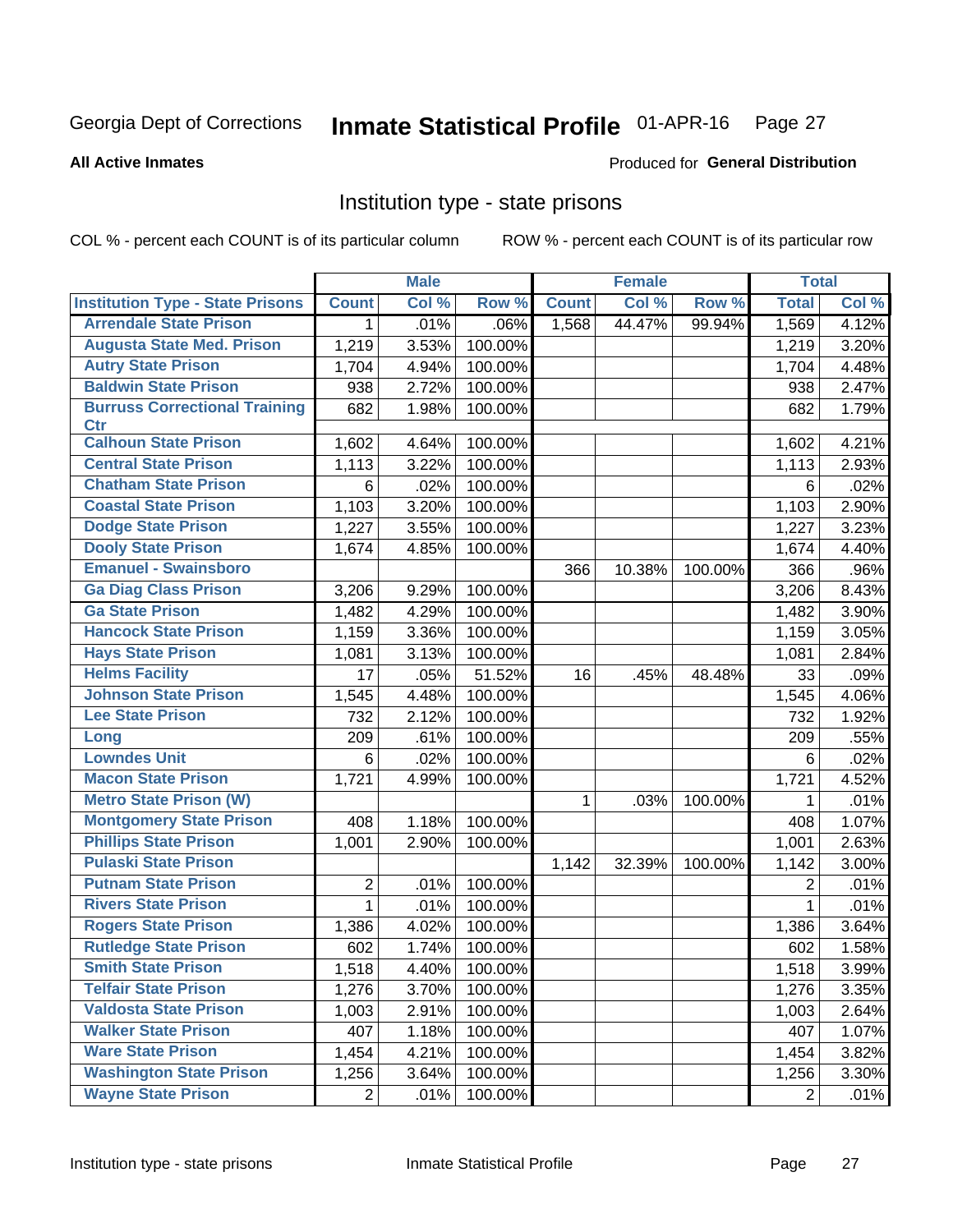# Inmate Statistical Profile 01-APR-16 Page 28

**All Active Inmates** 

## Produced for General Distribution

# Institution type - state prisons

COL % - percent each COUNT is of its particular column

|                                         | <b>Male</b>                 |        |                               | <b>Female</b> |        | <b>Total</b>                   |              |        |  |
|-----------------------------------------|-----------------------------|--------|-------------------------------|---------------|--------|--------------------------------|--------------|--------|--|
| <b>Institution Type - State Prisons</b> | <b>Count</b>                | Col %  | Row %                         | <b>Count</b>  | Col %  | Row %                          | <b>Total</b> | Col %  |  |
| <b>Whitworth Facility</b>               |                             |        |                               | 433           | 12.28% | 100.00%                        | 433          | 1.14%  |  |
| <b>Wilcox State Prison</b>              | 1,776                       | 5.14%  | 100.00%                       |               |        |                                | 1,776        | 4.67%  |  |
| <b>Total Reported</b>                   | 34,519                      | 100%   | 90.73%                        | 3,526         | 100%   | 9.27%                          | 38,045       | 100%   |  |
| <b>Not Reported</b>                     |                             | 0      |                               |               | 0      |                                |              | 0      |  |
| <b>Grand Total</b>                      |                             | 34,519 |                               |               | 3,526  |                                |              | 38,045 |  |
| <b>Mode (most frequent)</b>             | <b>Ga Diag Class Prison</b> |        | <b>Arrendale State Prison</b> |               |        | <b>Ga Diag Class</b><br>Prison |              |        |  |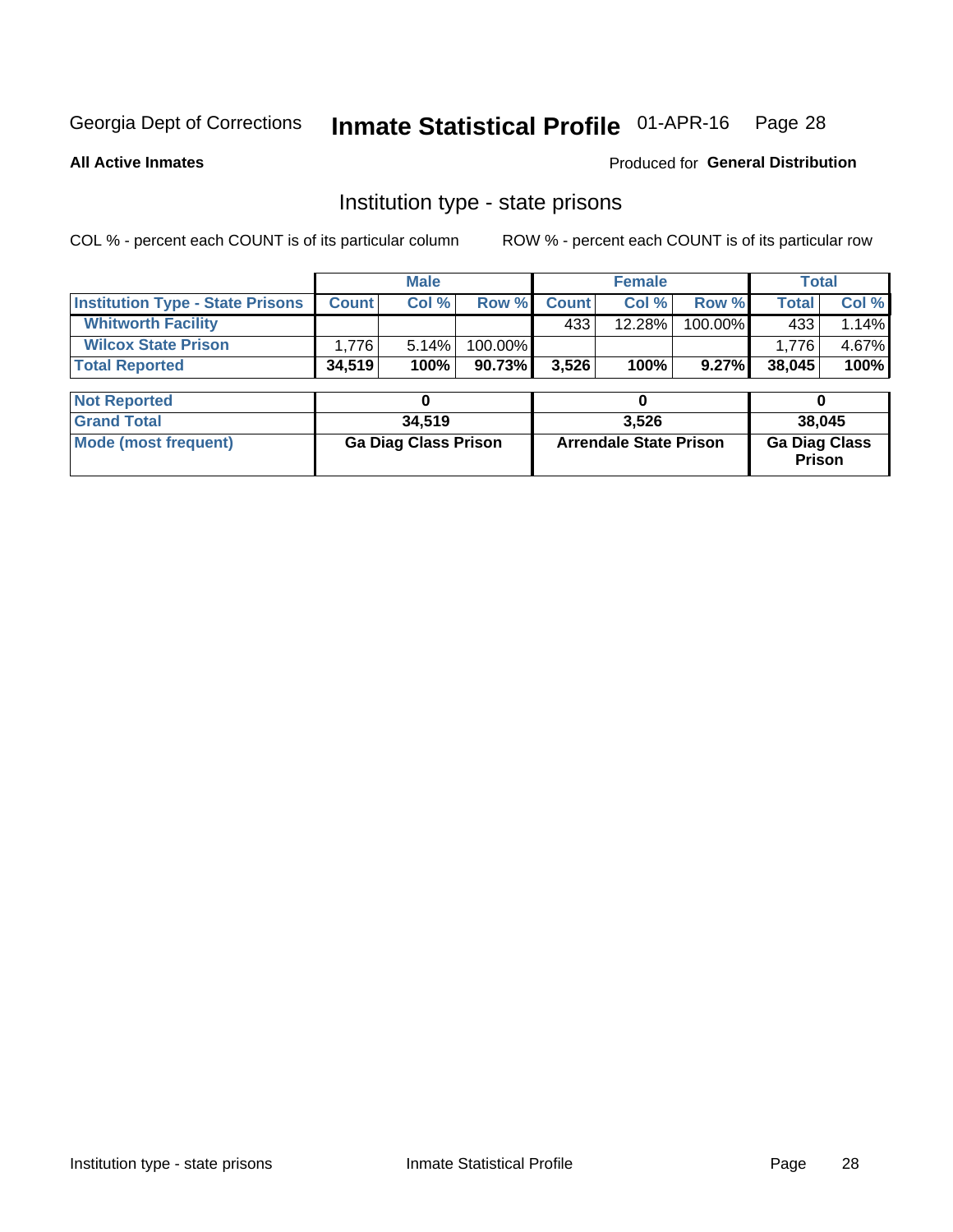# Inmate Statistical Profile 01-APR-16 Page 29

**All Active Inmates** 

### Produced for General Distribution

# Institution type - private prisons

COL % - percent each COUNT is of its particular column

|                                           | <b>Male</b>  |           |                    | <b>Female</b> |       |       | <b>Total</b> |  |
|-------------------------------------------|--------------|-----------|--------------------|---------------|-------|-------|--------------|--|
| <b>Institution Type - Private Prisons</b> | <b>Count</b> | Col %     | <b>Row % Count</b> | Col %         | Row % | Total | Col %        |  |
| <b>Coffee Corr Facility</b>               | 2.679        | 33.11%    | 100.00%            |               |       | 2,679 | 33.11%       |  |
| <b>Jenkins Corr Facility</b>              | $.166+$      | $14.41\%$ | 100.00%            |               |       | 1,166 | 14.41%       |  |
| <b>Riverbend Corr Facility</b>            | .505         | 18.60%    | 100.00%            |               |       | 1,505 | 18.60%       |  |
| <b>Wheeler Corr Facility</b>              | 2.742        | 33.89%    | 100.00%            |               |       | 2,742 | 33.89%       |  |
| <b>Total Reported</b>                     | 8,092        | 100%      | $100\%$            |               | %     | 8,092 | 100%         |  |

| <b>Not Reported</b> |       |       |
|---------------------|-------|-------|
| <b>Total</b>        | 8,092 | 8,092 |

| <b>Mode (most frequent)</b> | <b>Wheeler Corr Facility</b> | <b>Null</b> | <b>Wheeler Corr</b><br><b>Facility</b> |
|-----------------------------|------------------------------|-------------|----------------------------------------|
|-----------------------------|------------------------------|-------------|----------------------------------------|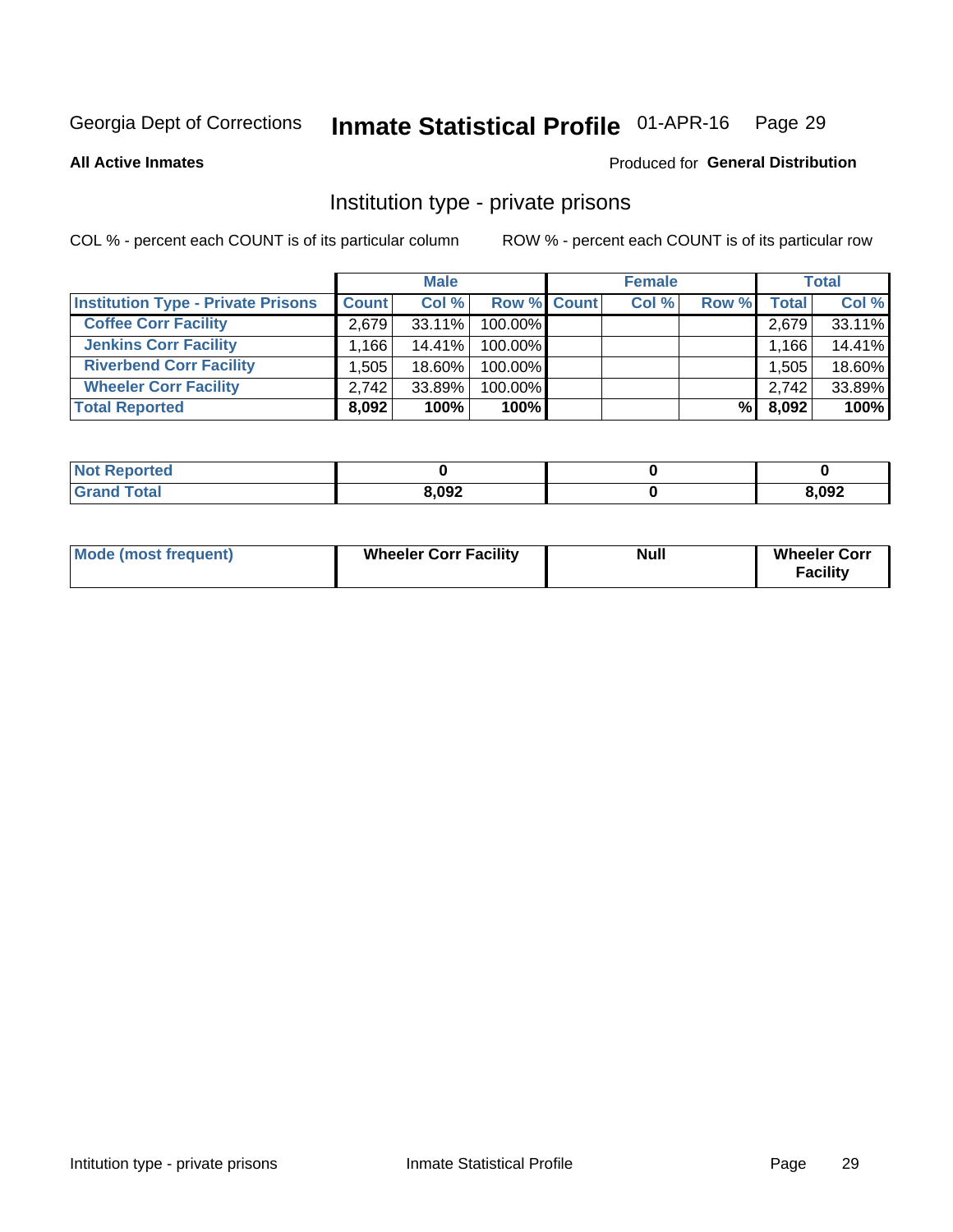# Inmate Statistical Profile 01-APR-16 Page 30

**All Active Inmates** 

### Produced for General Distribution

# Institution type - inmate boot camp

COL % - percent each COUNT is of its particular column

|                                      |                  | <b>Male</b> |              |              | <b>Female</b> |             | <b>Total</b> |
|--------------------------------------|------------------|-------------|--------------|--------------|---------------|-------------|--------------|
| <b>Institution Type - Boot Camps</b> | <b>I</b> Count I | Col %       | <b>Row %</b> | <b>Count</b> | Col %         | Row % Total | Col %        |
| <b>Total Rported</b>                 |                  |             |              |              |               |             |              |

| <b>Not Reported</b>            |  |  |
|--------------------------------|--|--|
| <b>Total</b><br>C <sub>r</sub> |  |  |

| Mod<br>uamo | Nul.<br>$- - - - - -$ | <b>Null</b> | . .<br>uu.<br>------ |
|-------------|-----------------------|-------------|----------------------|
|             |                       |             |                      |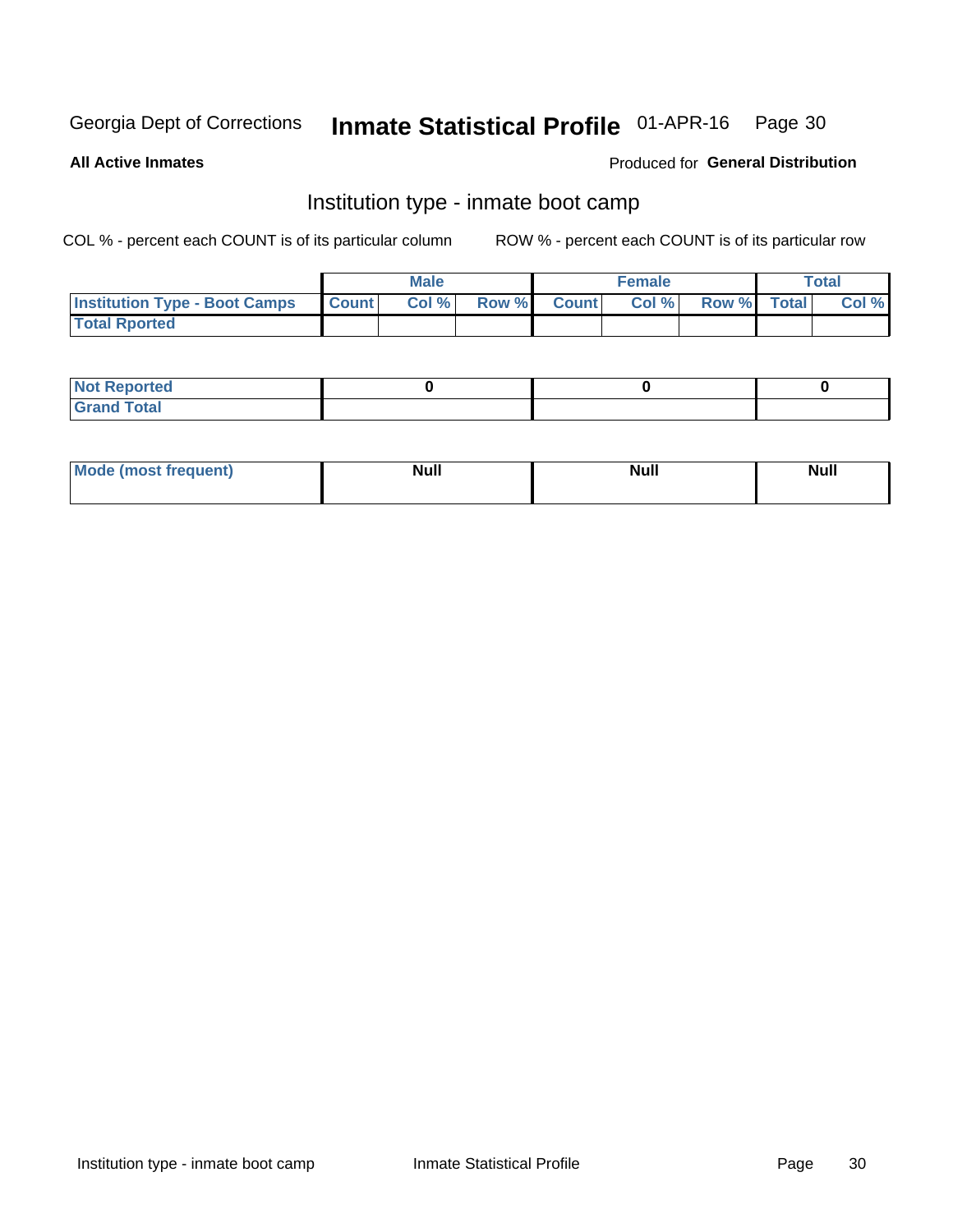#### Inmate Statistical Profile 01-APR-16 Page 31

**All Active Inmates** 

### Produced for General Distribution

# Number of disciplinary reports

COL % - percent each COUNT is of its particular column

|                                       |              | <b>Male</b> |           |             | <b>Female</b> |       |        | <b>Total</b> |
|---------------------------------------|--------------|-------------|-----------|-------------|---------------|-------|--------|--------------|
| <b>Number of Disciplinary Reports</b> | <b>Count</b> | Col %       |           | Row % Count | Col %         | Row % | Total  | Col %        |
| $\bf{0}$                              | 20,396       | 40.74%      | $90.18\%$ | 2,221       | 59.23%        | 9.82% | 22,617 | 42.03%       |
|                                       | 6,455        | 12.89%      | 92.84%    | 498         | 13.28%        | 7.16% | 6,953  | 12.92%       |
| $\mathbf{2}$                          | 4,083        | 8.16%       | 94.93%    | 218         | 5.81%         | 5.07% | 4,301  | 7.99%        |
| 3                                     | 2,929        | 5.85%       | 95.19%    | 148         | 3.95%         | 4.81% | 3,077  | 5.72%        |
|                                       | 2,165        | 4.32%       | 94.91%    | 116         | 3.09%         | 5.09% | 2,281  | 4.24%        |
| 5                                     | ا 694. ا     | 3.38%       | 95.71%    | 76          | 2.03%         | 4.29% | 1,770  | 3.29%        |
| <b>More Than 5</b>                    | 12,340       | 24.65%      | 96.31%    | 473         | 12.61%        | 3.69% | 12,813 | 23.81%       |
| <b>Total Reported</b>                 | 50,062       | 100%        | 93.03%    | 3,750       | 100%          | 6.97% | 53,812 | 100%         |

| <b>Not Reported</b> |        |       |        |
|---------------------|--------|-------|--------|
| <b>Total</b>        | 50,062 | 3,750 | 53,812 |

| Mean (average)       | 5.50 | 2.88 | 5.31 |
|----------------------|------|------|------|
| Median (middle)      |      |      |      |
| Mode (most frequent) |      |      |      |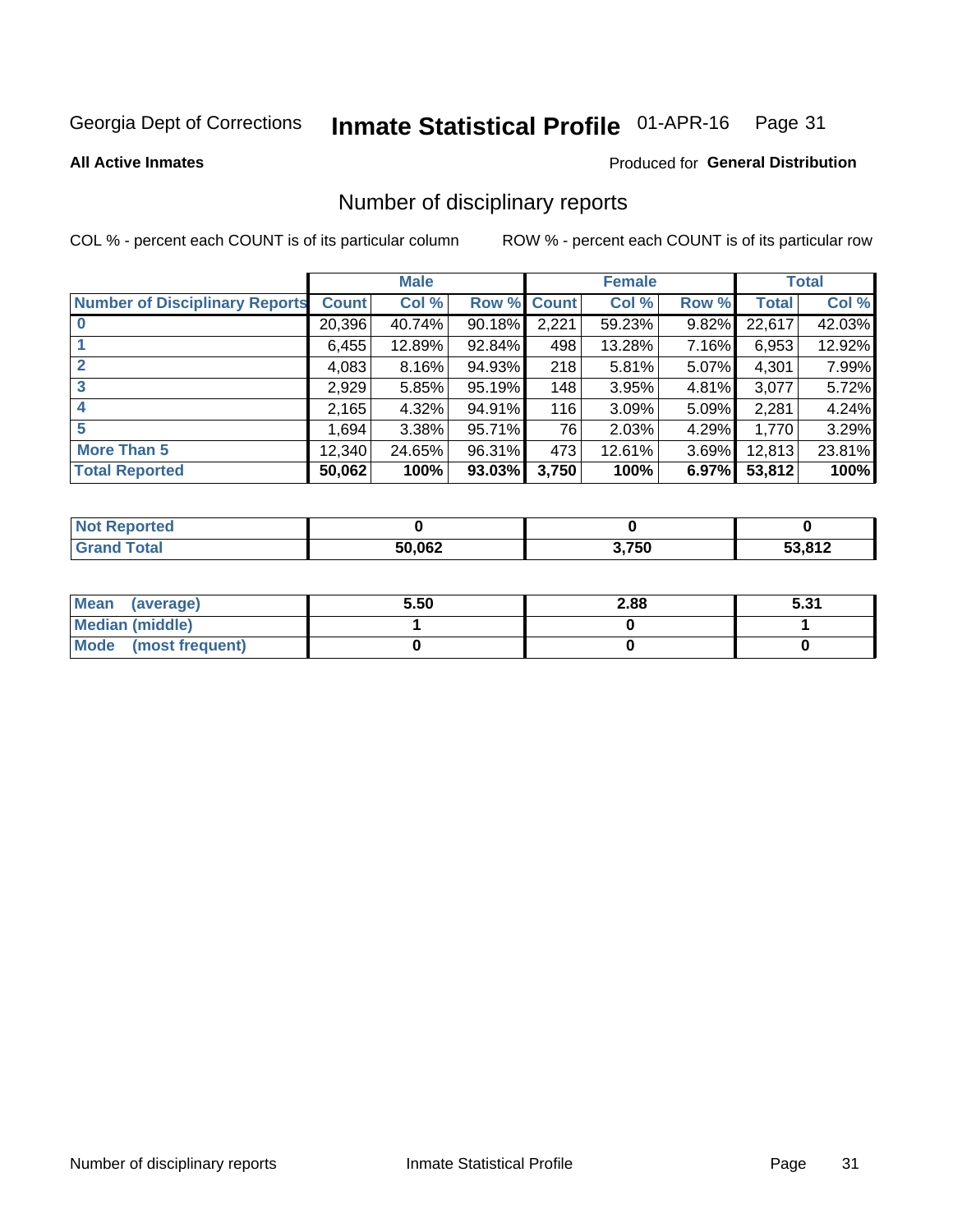# Inmate Statistical Profile 01-APR-16 Page 32

**Produced for General Distribution** 

### **All Active Inmates**

# Number of transfers

COL % - percent each COUNT is of its particular column

|                            | <b>Male</b>  |          | <b>Female</b> |       |        | <b>Total</b> |        |        |
|----------------------------|--------------|----------|---------------|-------|--------|--------------|--------|--------|
| <b>Number of Transfers</b> | <b>Count</b> | Col %    | Row % Count   |       | Col %  | Row %        | Total  | Col %  |
| $\bf{0}$                   | 3,928        | 7.85%    | $81.14\%$     | 913   | 24.35% | 18.86%       | 4,841  | 9.00%  |
|                            | 14,990       | 29.94%   | 91.25%        | 1,438 | 38.35% | 8.75%        | 16,428 | 30.53% |
| $\mathbf{2}$               | 8,643        | 17.26%   | 92.74%        | 677   | 18.05% | 7.26%        | 9,320  | 17.32% |
| 3                          | 4,991        | $9.97\%$ | 94.87%        | 270   | 7.20%  | 5.13%        | 5,261  | 9.78%  |
|                            | 3,269        | 6.53%    | 95.70%        | 147   | 3.92%  | 4.30%        | 3,416  | 6.35%  |
| 5                          | 2,457        | 4.91%    | 96.28%        | 95    | 2.53%  | 3.72%        | 2,552  | 4.74%  |
| <b>More Than 5</b>         | 11,784       | 23.54%   | 98.25%        | 210   | 5.60%  | 1.75%        | 11,994 | 22.29% |
| <b>Total Reported</b>      | 50,062       | 100%     | 93.03%        | 3,750 | 100%   | 6.97%        | 53,812 | 100.0% |

| <b>Not Reported</b> |        |       |        |
|---------------------|--------|-------|--------|
| <b>Total</b>        | 50,062 | 3,750 | 53,812 |

| Mean (average)         | ົດຕ<br>4.ZZ | 70<br>. | 4.05 |
|------------------------|-------------|---------|------|
| <b>Median (middle)</b> |             |         |      |
| Mode (most frequent)   |             |         |      |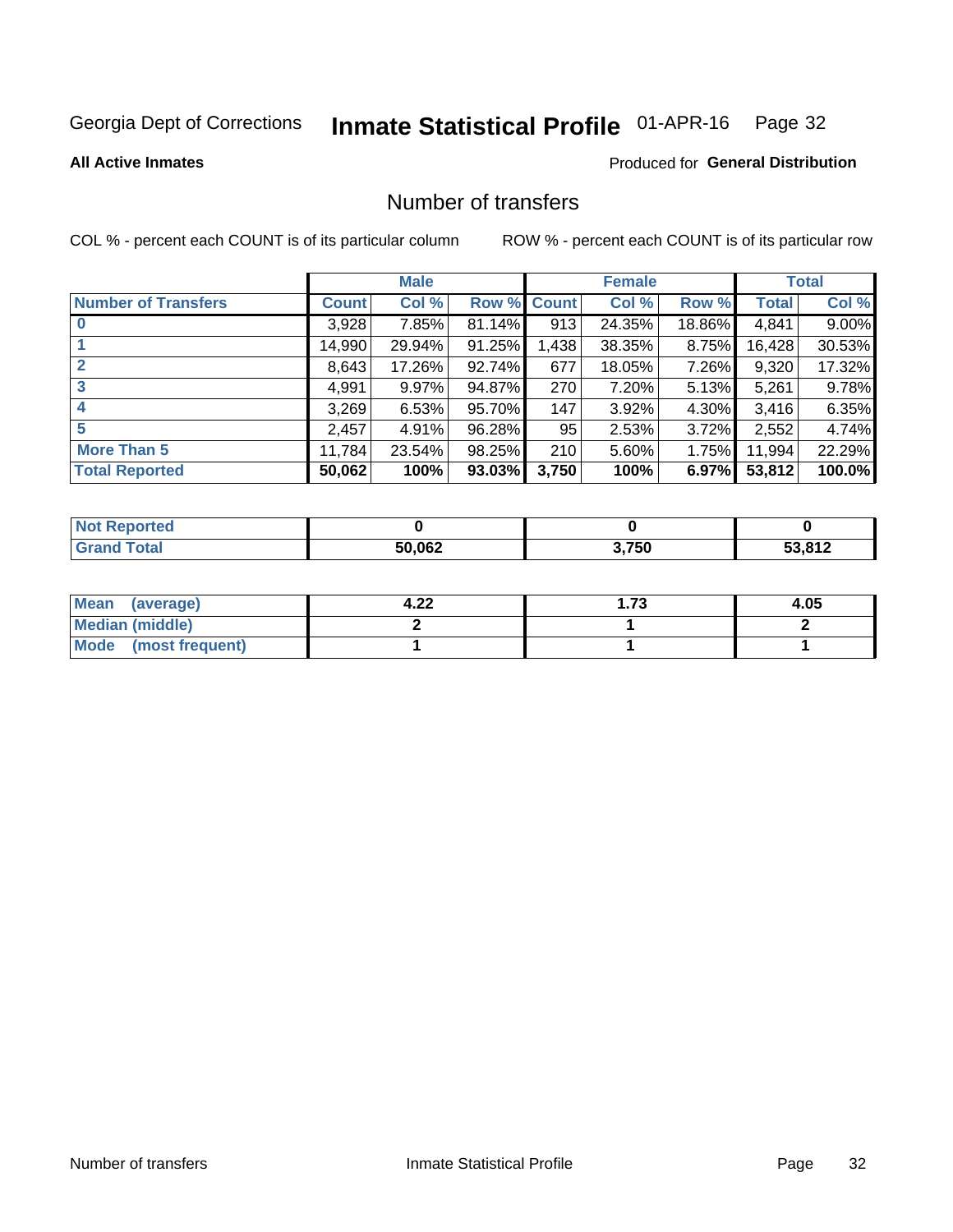# Inmate Statistical Profile 01-APR-16 Page 33

**All Active Inmates** 

### Produced for General Distribution

# Number of escapes

COL % - percent each COUNT is of its particular column

|                          | <b>Male</b>  |        | <b>Female</b> |       |        | <b>Total</b> |        |        |
|--------------------------|--------------|--------|---------------|-------|--------|--------------|--------|--------|
| <b>Number of Escapes</b> | <b>Count</b> | Col %  | Row % Count   |       | Col %  | Row %        | Total  | Col %  |
|                          | 49,519       | 98.92% | 92.98%        | 3,741 | 99.76% | 7.02%        | 53,260 | 98.97% |
|                          | 505          | 1.01%  | 98.25%        | 9     | 0.24%  | 1.75%        | 514    | 0.96%  |
|                          | 31           | 0.06%  | 100.00%       |       |        |              | 31     | 0.06%  |
|                          | 6            | 0.01%  | 100.00%       |       |        |              | 6      | 0.01%  |
|                          |              | 0.01%  | 100.00%       |       |        |              |        | 0.01%  |
| <b>Total Reported</b>    | 50,062       | 100%   | 93.03%        | 3,750 | 100%   | $6.97\%$     | 53,812 | 100.0% |

| orten |        |       |                |
|-------|--------|-------|----------------|
| Total | 50,062 | 3,750 | ר 10 כ־<br>014 |

| Mean (average)         |  | .ט |
|------------------------|--|----|
| <b>Median (middle)</b> |  |    |
| Mode (most frequent)   |  |    |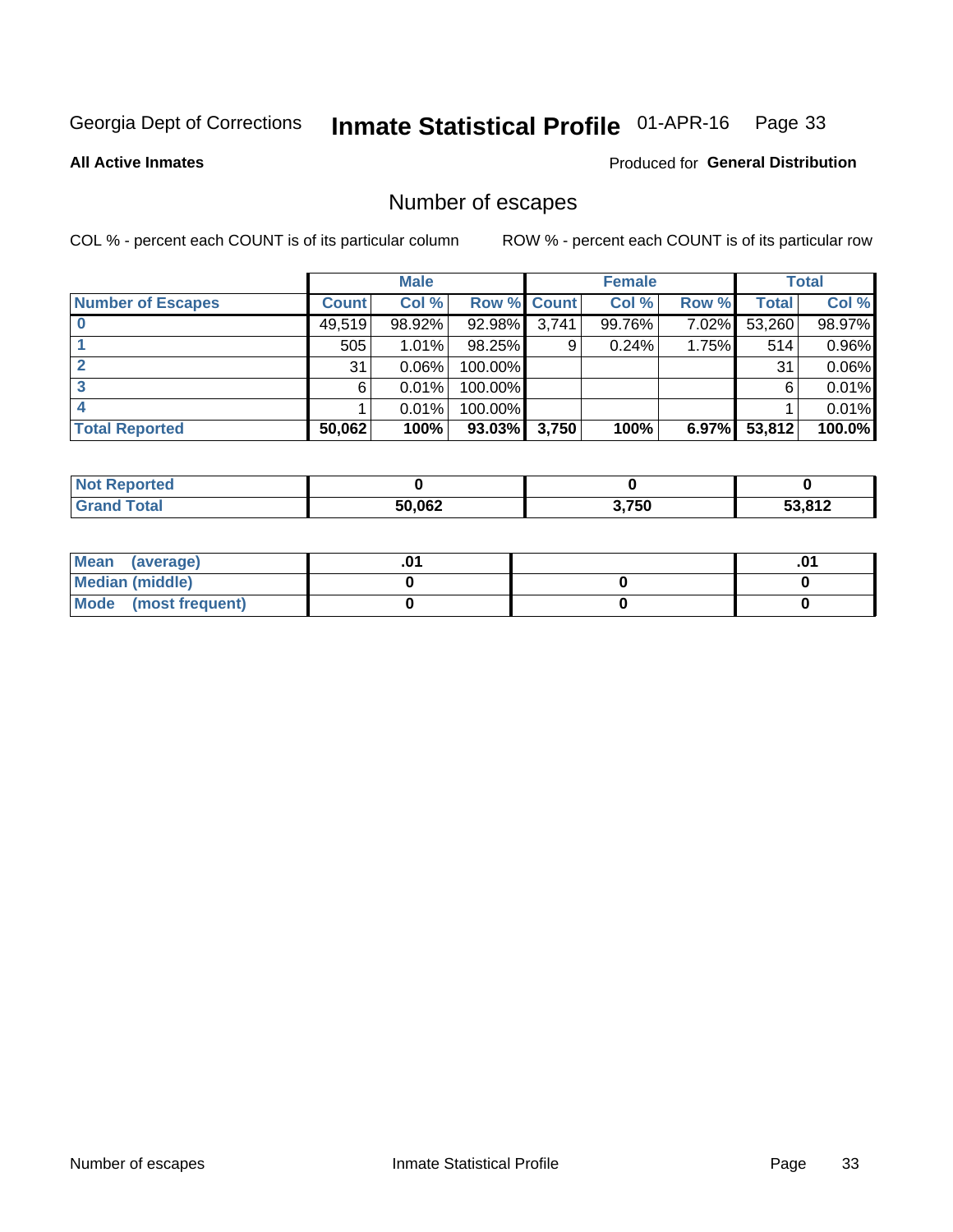#### Inmate Statistical Profile 01-APR-16 Page 34

**All Active Inmates** 

### Produced for General Distribution

# Split sentences - Probation to follow

COL % - percent each COUNT is of its particular column

|                            | <b>Male</b>  |        |                    | <b>Female</b> |        |          | <b>Total</b> |        |
|----------------------------|--------------|--------|--------------------|---------------|--------|----------|--------------|--------|
| <b>Probation to follow</b> | <b>Count</b> | Col%   | <b>Row % Count</b> |               | Col %  | Row %    | Total        | Col %  |
| <b>Yes</b>                 | 36.606       | 73.12% | $92.66\%$ 2.899    |               | 77.31% |          | 7.34% 39,505 | 73.41% |
| <b>No</b>                  | 13.456       | 26.88% | 94.05%             | 851           | 22.69% | $5.95\%$ | 14.307       | 26.59% |
| <b>Total Reported</b>      | 50,062       | 100%   | $93.03\%$ 3,750    |               | 100%   | $6.97\%$ | 53,812       | 100%   |

|--|

| Vac<br>(most frequent)<br>Yes<br>V ac<br>w |  | Mode |  |  |  |
|--------------------------------------------|--|------|--|--|--|
|--------------------------------------------|--|------|--|--|--|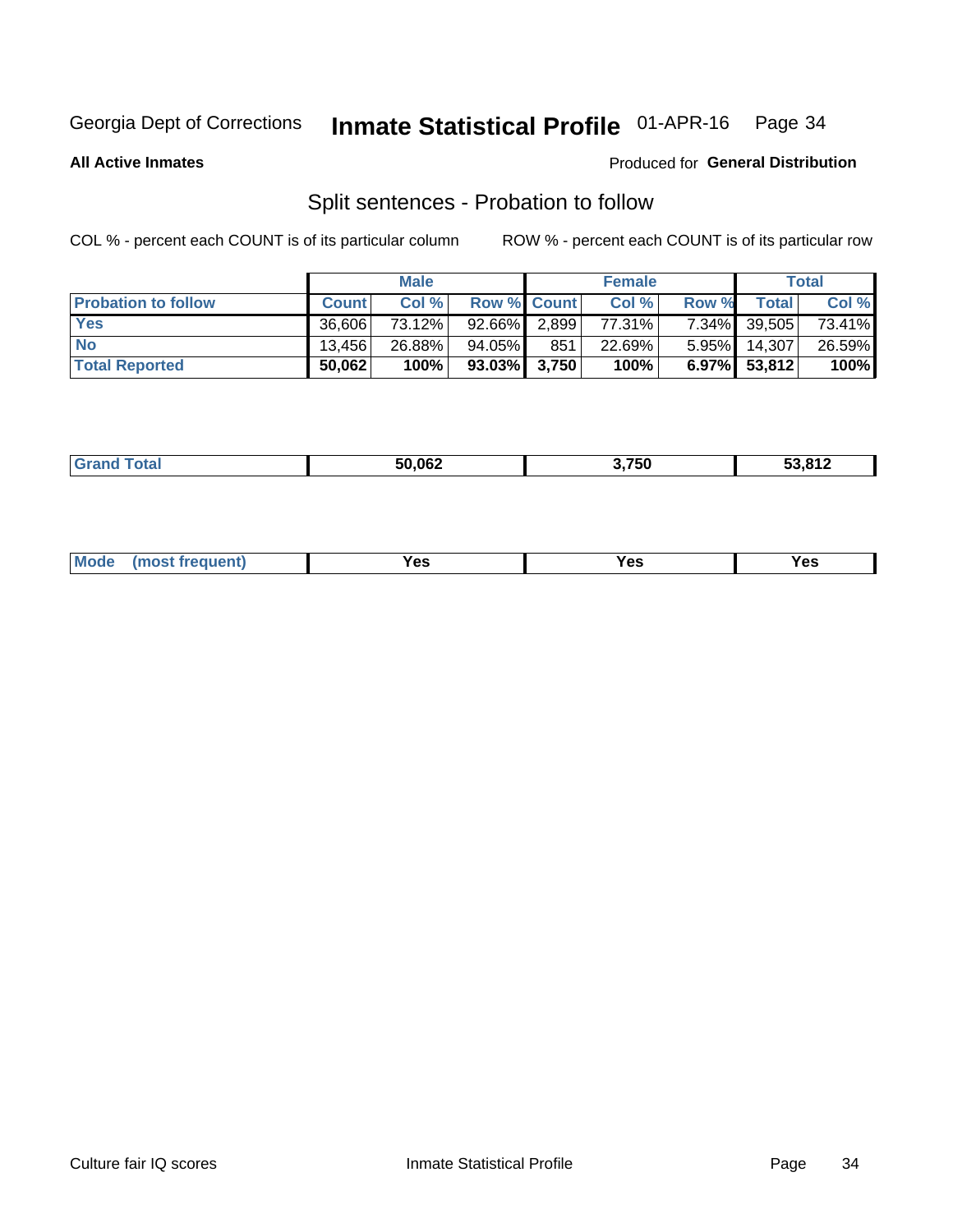#### Inmate Statistical Profile 01-APR-16 Page 35

**All Active Inmates** 

### Produced for General Distribution

# Probable future release type of still active inmates

COL % - percent each COUNT is of its particular column

|                                         |              | <b>Male</b> |                    |                  | <b>Female</b> |       | <b>Total</b> |        |
|-----------------------------------------|--------------|-------------|--------------------|------------------|---------------|-------|--------------|--------|
| <b>Probable Future Release Type</b>     | <b>Count</b> | Col %       | <b>Row % Count</b> |                  | Col %         | Row % | <b>Total</b> | Col %  |
| <b>Paroled with probation to follow</b> | 20,547       | 42.63%      | 91.76% 1,844       |                  | 50.70%        | 8.24% | 22,391       | 43.20% |
| Paroled w/o probation to follow         | 6,537        | 13.56%      | 92.50%             | 530              | 14.57%        | 7.50% | 7,067        | 13.63% |
| <b>Maxout with probation to follow</b>  | 13,485       | 27.98%      | 93.48%             | 940              | 25.85%        | 6.52% | 14,425       | 27.83% |
| <b>Maxout w/o probation to follow</b>   | 2.734        | 5.67%       | 95.13%             | 140 <sup>1</sup> | 3.85%         | 4.87% | 2,874        | 5.54%  |
| Life, LWOP or death sentence            | 4,897        | 10.16%      | 96.40%             | 183              | 5.03%         | 3.60% | 5,080        | 9.80%  |
| <b>Total Reported</b>                   | 48,200       | 100%        | 92.98% 3,637       |                  | 100%          | 7.02% | 51,837       | 100%   |

| 75 GU                   |        |       |              |
|-------------------------|--------|-------|--------------|
| $f$ $f \circ f \circ f$ | 48,200 | 0.027 | 1,837<br>- 4 |

| <b>Mode (most frequent)</b> | <b>PAR with PROB follow</b> | <b>PAR with PROB follow</b> | <b>PAR with PROB</b> |
|-----------------------------|-----------------------------|-----------------------------|----------------------|
|                             |                             |                             | follow               |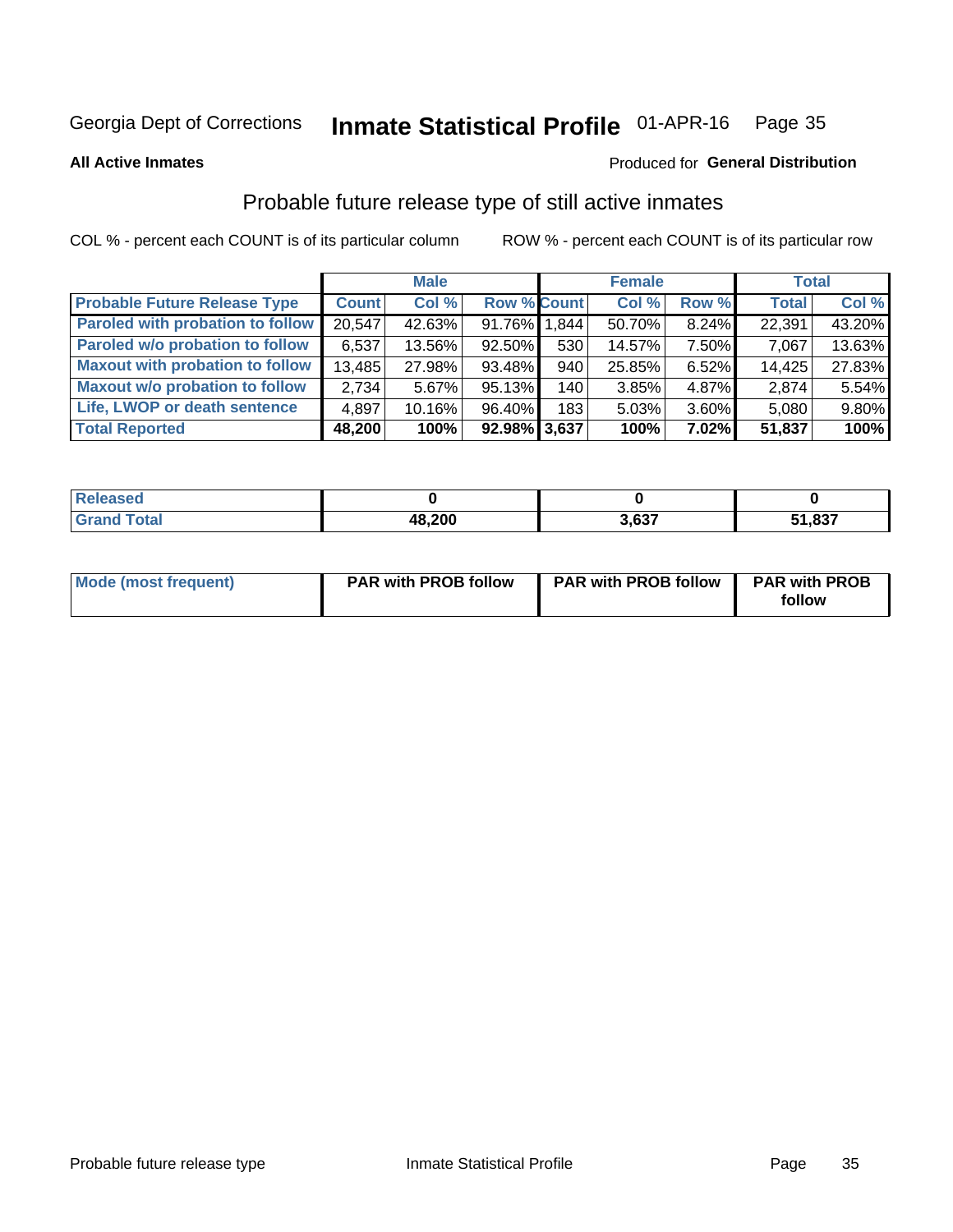### **All Active Inmates**

## **Produced for General Distribution**

# Time served in current (or last) institution

COL % - percent each COUNT is of its particular column

|                            |              | <b>Male</b> |        |              | <b>Female</b> |       |              | <b>Total</b> |
|----------------------------|--------------|-------------|--------|--------------|---------------|-------|--------------|--------------|
| <b>Time In Institution</b> | <b>Count</b> | Col %       | Row %  | <b>Count</b> | Col %         | Row % | <b>Total</b> | Col %        |
| 0 to 3 months              | 12,962       | 25.89%      | 91.77% | 1,163        | 31.01%        | 8.23% | 14,125       | 26.25%       |
| <b>3.01 to 6 months</b>    | 7,180        | 14.34%      | 93.07% | 535          | 14.27%        | 6.93% | 7,715        | 14.34%       |
| 6.01 to 9 months           | 5,317        | 10.62%      | 92.37% | 439          | 11.71%        | 7.63% | 5,756        | 10.70%       |
| 9.01 to 12 months          | 4,229        | 8.45%       | 94.06% | 267          | 7.12%         | 5.94% | 4,496        | 8.36%        |
| <b>12.01 to 18 months</b>  | 6,248        | 12.48%      | 95.06% | 325          | 8.67%         | 4.94% | 6,573        | 12.21%       |
| <b>18.01 to 24 months</b>  | 3,303        | 6.60%       | 93.94% | 213          | 5.68%         | 6.06% | 3,516        | 6.53%        |
| $2.01$ to 3 years          | 3,927        | 7.84%       | 94.38% | 234          | 6.24%         | 5.62% | 4,161        | 7.73%        |
| $3.01$ to 4 years          | 2,384        | 4.76%       | 93.13% | 176          | 4.69%         | 6.88% | 2,560        | 4.76%        |
| 4.01 to 5 years            | 1,562        | 3.12%       | 91.13% | 152          | 4.05%         | 8.87% | 1,714        | 3.19%        |
| 5.01 to 6 years            | 870          | 1.74%       | 91.19% | 84           | 2.24%         | 8.81% | 954          | 1.77%        |
| 6.01 to 7 years            | 554          | 1.11%       | 93.11% | 41           | 1.09%         | 6.89% | 595          | 1.11%        |
| $7.01$ to 8 years          | 420          | 0.84%       | 92.11% | 36           | 0.96%         | 7.89% | 456          | 0.85%        |
| 8.01 to 9 years            | 195          | 0.39%       | 93.75% | 13           | 0.35%         | 6.25% | 208          | 0.39%        |
| 9.01 to 10 years           | 121          | 0.24%       | 93.08% | 9            | 0.24%         | 6.92% | 130          | 0.24%        |
| Over 10 years              | 790          | 1.58%       | 92.61% | 63           | 1.68%         | 7.39% | 853          | 1.59%        |
| <b>Total Reported</b>      | 50,062       | 100%        | 93.03% | 3,750        | 100%          | 6.97% | 53,812       | 100.0%       |

| <b>ported</b><br><b>Not</b> |        |       |                                                           |
|-----------------------------|--------|-------|-----------------------------------------------------------|
| <b>otal</b>                 | 50,062 | 3,750 | 53.81 <sup>o</sup><br>the contract of the contract of the |

| <b>Mean</b><br>(average) | 22 months | 18 months | 22 months |
|--------------------------|-----------|-----------|-----------|
| Median (middle)          | 9 months  | 7 months  | 9 months  |
| Mode (most frequent)     | 0 months  | months    | l months  |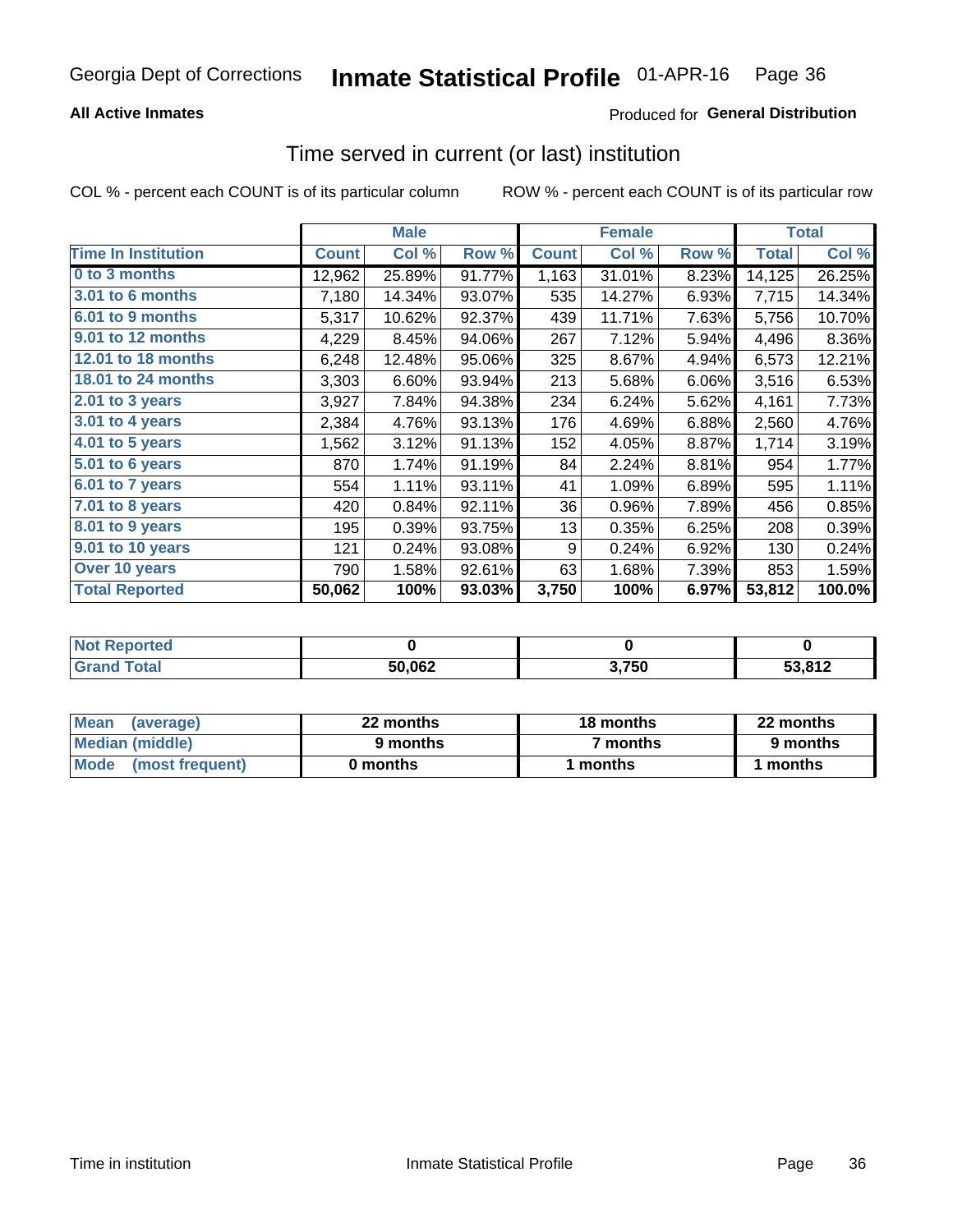#### Inmate Statistical Profile 01-APR-16 Page 37

#### **All Active Inmates**

#### Produced for General Distribution

## Highest grade level attained

COL % - percent each COUNT is of its particular column

|                              |                 | <b>Male</b> |         |                | <b>Female</b> |        |                 | <b>Total</b> |
|------------------------------|-----------------|-------------|---------|----------------|---------------|--------|-----------------|--------------|
| <b>Grade Level</b>           | <b>Count</b>    | Col %       | Row %   | <b>Count</b>   | Col %         | Row %  | <b>Total</b>    | Col %        |
| No school at all             | $\overline{16}$ | 0.04%       | 100.00% |                |               |        | $\overline{16}$ | 0.04%        |
| <b>Grade 1</b>               | 17              | 0.04%       | 100.00% |                |               |        | 17              | 0.04%        |
| <b>Grade 2</b>               | 39              | 0.10%       | 95.12%  | $\overline{c}$ | 0.07%         | 4.88%  | 41              | 0.10%        |
| Grade 3                      | 89              | 0.22%       | 98.89%  | $\mathbf{1}$   | 0.04%         | 1.11%  | 90              | 0.21%        |
| <b>Grade 4</b>               | 96              | 0.24%       | 96.00%  | 4              | 0.15%         | 4.00%  | 100             | 0.23%        |
| <b>Grade 5</b>               | 118             | 0.29%       | 97.52%  | 3              | 0.11%         | 2.48%  | 121             | 0.28%        |
| Grade 6                      | 412             | 1.03%       | 95.37%  | 20             | 0.73%         | 4.63%  | 432             | 1.01%        |
| <b>Grade 7</b>               | 768             | 1.92%       | 95.05%  | 40             | 1.46%         | 4.95%  | 808             | 1.89%        |
| <b>Grade 8</b>               | 2,773           | 6.93%       | 93.97%  | 178            | 6.50%         | 6.03%  | 2,951           | 6.90%        |
| Grade 9                      | 5,188           | 12.96%      | 95.33%  | 254            | 9.27%         | 4.67%  | 5,442           | 12.73%       |
| Grade 10                     | 7,148           | 17.86%      | 95.74%  | 318            | 11.61%        | 4.26%  | 7,466           | 17.46%       |
| Grade 11                     | 7,040           | 17.59%      | 94.80%  | 386            | 14.09%        | 5.20%  | 7,426           | 17.37%       |
| <b>Grade 12 or GED</b>       | 12,421          | 31.04%      | 92.68%  | 981            | 35.82%        | 7.32%  | 13,402          | 31.34%       |
| <b>Some tech school</b>      | 304             | 0.76%       | 82.61%  | 64             | 2.34%         | 17.39% | 368             | 0.86%        |
| <b>Completed tech school</b> | 326             | 0.81%       | 85.12%  | 57             | 2.08%         | 14.88% | 383             | 0.90%        |
| College, 1 year              | 1,041           | 2.60%       | 88.97%  | 129            | 4.71%         | 11.03% | 1,170           | 2.74%        |
| College, 2 year              | 1,312           | 3.28%       | 88.83%  | 165            | 6.02%         | 11.17% | 1,477           | 3.45%        |
| College, 3 year              | 334             | 0.83%       | 88.59%  | 43             | 1.57%         | 11.41% | 377             | 0.88%        |
| <b>Bachelor's degree</b>     | 450             | 1.12%       | 85.55%  | 76             | 2.77%         | 14.45% | 526             | 1.23%        |
| <b>Master's degree</b>       | 85              | 0.21%       | 86.73%  | 13             | 0.47%         | 13.27% | 98              | 0.23%        |
| Ph.D. degree                 | 16              | 0.04%       | 94.12%  | 1              | 0.04%         | 5.88%  | 17              | 0.04%        |
| Law degree                   | 13              | 0.03%       | 76.47%  | 4              | 0.15%         | 23.53% | 17              | 0.04%        |
| <b>Some medical school</b>   | 1               | 0.01%       | 100.00% |                |               |        | 1               | 0.01%        |
| <b>Medical degree</b>        | 10              | 0.02%       | 100.00% |                |               |        | 10              | 0.02%        |
|                              | 1               | 0.01%       | 100.00% |                |               |        | $\mathbf{1}$    | 0.01%        |
| <b>Total Reported</b>        | 40,018          | 100%        | 93.59%  | 2,739          | 100%          | 6.41%  | 42,757          | 100.0%       |

| 0.044  | በ11<br> | .055   |
|--------|---------|--------|
| 50,062 | 3,750   | ED 040 |

| <b>Mean</b><br>(average) | 10.77           | 11.38           | 10.81             |
|--------------------------|-----------------|-----------------|-------------------|
| Median (middle)          | Grade 11        | Grade 12 or GED | Grade 11          |
| Mode<br>(most frequent)  | Grade 12 or GED | Grade 12 or GED | I Grade 12 or GED |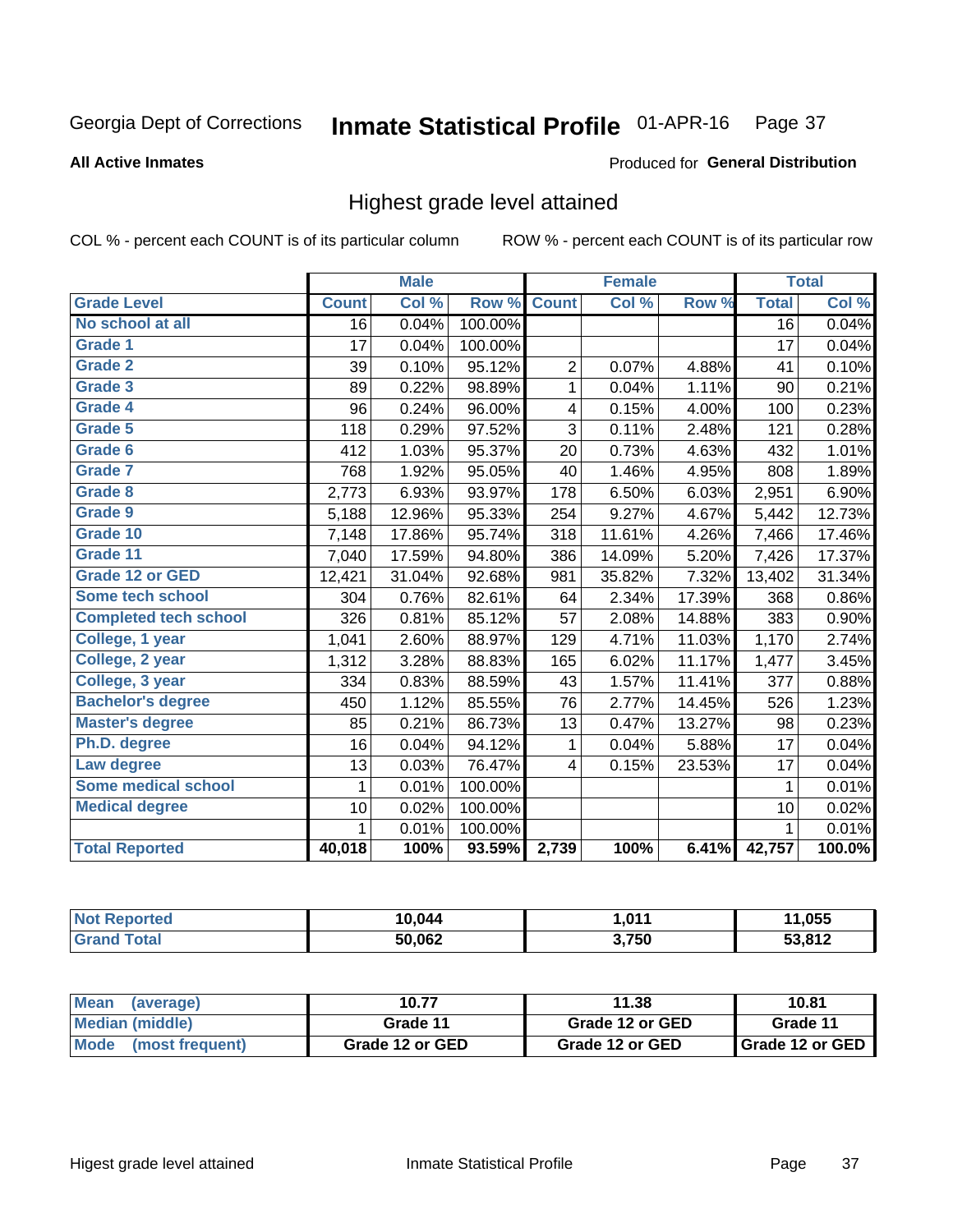# Inmate Statistical Profile 01-APR-16 Page 38

**All Active Inmates** 

#### Produced for General Distribution

## Culture fair IQ scores

COL % - percent each COUNT is of its particular column

|                       |              | <b>Male</b> |             |       | <b>Female</b> |          |              | <b>Total</b> |
|-----------------------|--------------|-------------|-------------|-------|---------------|----------|--------------|--------------|
| <b>IQ Scores</b>      | <b>Count</b> | Col %       | Row % Count |       | Col %         | Row %    | <b>Total</b> | Col %        |
| $60 - 69$             | 974          | 2.23%       | 93.47%      | 68    | 2.24%         | 6.53%    | 1,042        | 2.23%        |
| $70 - 79$             | 2,961        | 6.77%       | 93.47%      | 207   | 6.83%         | 6.53%    | 3,168        | 6.77%        |
| $80 - 89$             | 6,394        | 14.62%      | 90.17%      | 697   | 23.00%        | $9.83\%$ | 7,091        | 15.16%       |
| $90 - 99$             | 12,199       | 27.89%      | 91.72%      | 1,101 | 36.32%        | 8.28%    | 13,300       | 28.43%       |
| $100 - 109$           | 12,206       | 27.90%      | 95.95%      | 515   | 16.99%        | 4.05%    | 12,721       | 27.20%       |
| $110 - 119$           | 7,510        | 17.17%      | 97.10%      | 224   | 7.39%         | 2.90%    | 7,734        | 16.53%       |
| $120 - 129$           | 1,437        | 3.28%       | 91.59%      | 132   | 4.35%         | 8.41%    | 1,569        | 3.35%        |
| $130 - 139$           | 56           | 0.13%       | 48.28%      | 60    | 1.98%         | 51.72%   | 116          | 0.25%        |
| 140 & Up              | 8            | 0.02%       | 22.86%      | 27    | 0.89%         | 77.14%   | 35           | 0.07%        |
| <b>Total Reported</b> | 43,745       | 100%        | 93.52%      | 3,031 | 100%          | 6.48%    | 46,776       | 100%         |

| <b>Not Reported</b>         | 5,468  | 599   | 6,067  |
|-----------------------------|--------|-------|--------|
| <b>Not Valid (under 60)</b> | 849    | 120   | 969    |
| <b>Grand Total</b>          | 50,062 | 3,750 | 53,812 |

| <b>Mean</b><br>(average) | 98  | רח | 98 |
|--------------------------|-----|----|----|
| Median (middle)          | 99  | 96 | 99 |
| Mode<br>(most frequent)  | 103 | 96 | 99 |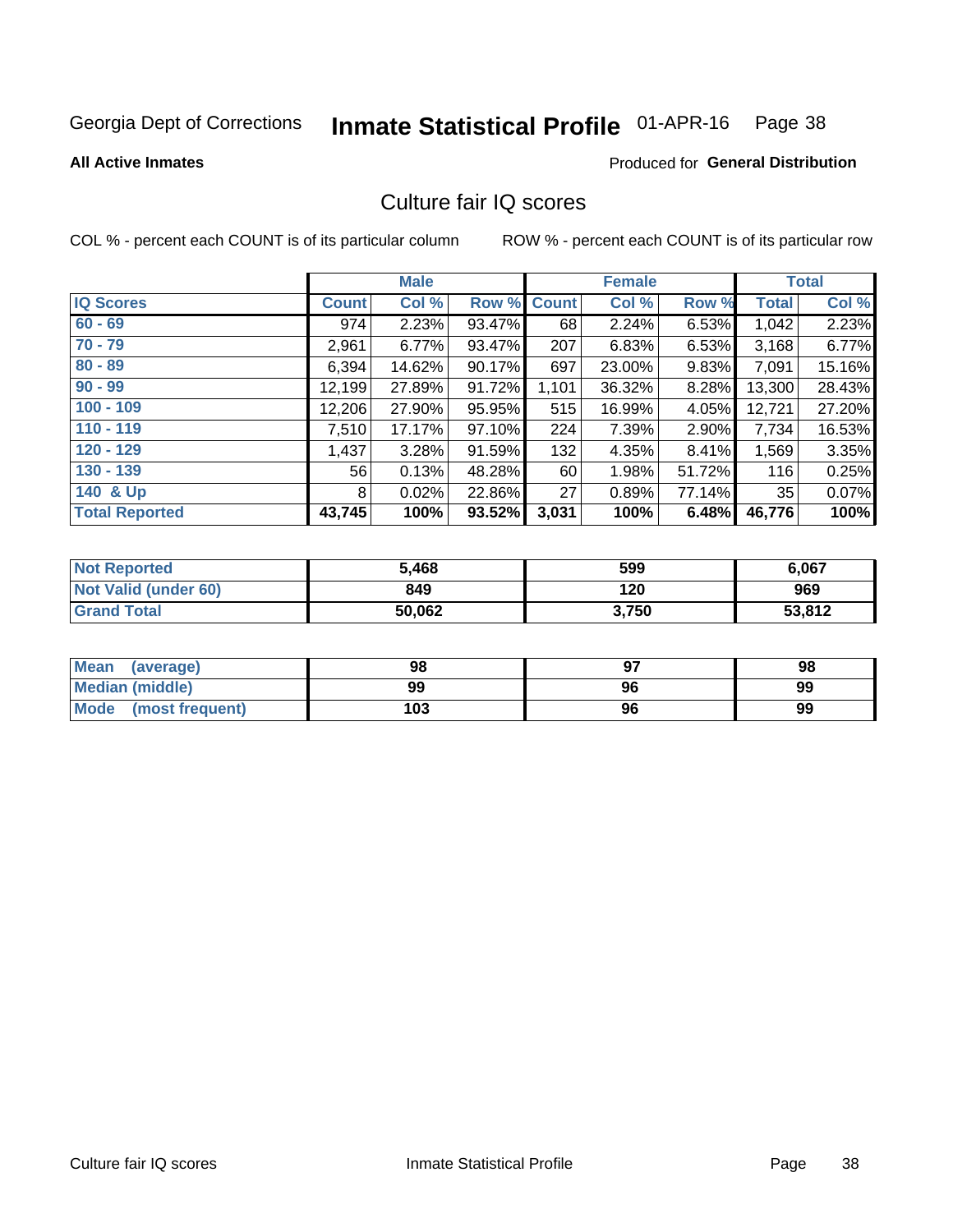#### Inmate Statistical Profile 01-APR-16 Page 39

**All Active Inmates** 

### Produced for General Distribution

## Wide Range Achievement Test (WRAT) reading score

COL % - percent each COUNT is of its particular column

|                           |              | <b>Male</b> |        |              | <b>Female</b> |        |        | <b>Total</b> |
|---------------------------|--------------|-------------|--------|--------------|---------------|--------|--------|--------------|
| <b>WRAT Reading Score</b> | <b>Count</b> | Col %       | Row %  | <b>Count</b> | Col %         | Row %  | Total  | Col %        |
| $0.1$ to $0.9$            | 949          | 2.11%       | 99.48% | 5            | 0.16%         | 0.52%  | 954    | 1.98%        |
| 1.0 to 1.9                | 858          | 1.91%       | 98.73% | 11           | 0.35%         | 1.27%  | 869    | 1.80%        |
| 2.0 to 2.9                | 1,601        | 3.56%       | 96.91% | 51           | 1.62%         | 3.09%  | 1,652  | 3.43%        |
| 3.0 to 3.9                | 3,588        | 7.97%       | 96.87% | 116          | 3.68%         | 3.13%  | 3,704  | 7.69%        |
| 4.0 to 4.9                | 4,186        | 9.30%       | 95.05% | 218          | 6.91%         | 4.95%  | 4,404  | 9.15%        |
| 5.0 to 5.9                | 3,666        | 8.15%       | 94.73% | 204          | 6.46%         | 5.27%  | 3,870  | 8.04%        |
| 6.0 to 6.9                | 4,170        | 9.27%       | 93.98% | 267          | 8.46%         | 6.02%  | 4,437  | 9.22%        |
| 7.0 to 7.9                | 1,624        | 3.61%       | 93.01% | 122          | 3.87%         | 6.99%  | 1,746  | 3.63%        |
| 8.0 to 8.9                | 3,259        | 7.24%       | 92.66% | 258          | 8.17%         | 7.34%  | 3,517  | 7.30%        |
| 9.0 to 9.9                | 2,047        | 4.55%       | 93.39% | 145          | 4.59%         | 6.61%  | 2,192  | 4.55%        |
| 10.0 to 10.9              | 2,786        | 6.19%       | 91.37% | 263          | 8.33%         | 8.63%  | 3,049  | 6.33%        |
| 11.0 to 11.9              | 4,162        | 9.25%       | 90.20% | 452          | 14.32%        | 9.80%  | 4,614  | 9.58%        |
| 12.0 to 12.9              | 11,337       | 25.20%      | 92.28% | 948          | 30.04%        | 7.72%  | 12,285 | 25.52%       |
| 13                        | 758          | 1.68%       | 88.76% | 96           | 3.04%         | 11.24% | 854    | 1.77%        |
| <b>Total Reported</b>     | 44,991       | 100%        | 93.45% | 3,156        | 100%          | 6.55%  | 48,147 | 100%         |

| Reported<br><b>NOT</b> | 5.071  | 594   | 5,665  |
|------------------------|--------|-------|--------|
| <b>cotal</b>           | 50,062 | 3,750 | 53,812 |

| <b>Mean</b><br>(average)       | 8.32 | 9.54 | 8.40 |
|--------------------------------|------|------|------|
| Median (middle)                | 8.5  | 10.8 | 8.9  |
| <b>Mode</b><br>(most frequent) | 12.9 | 12.9 | 12.9 |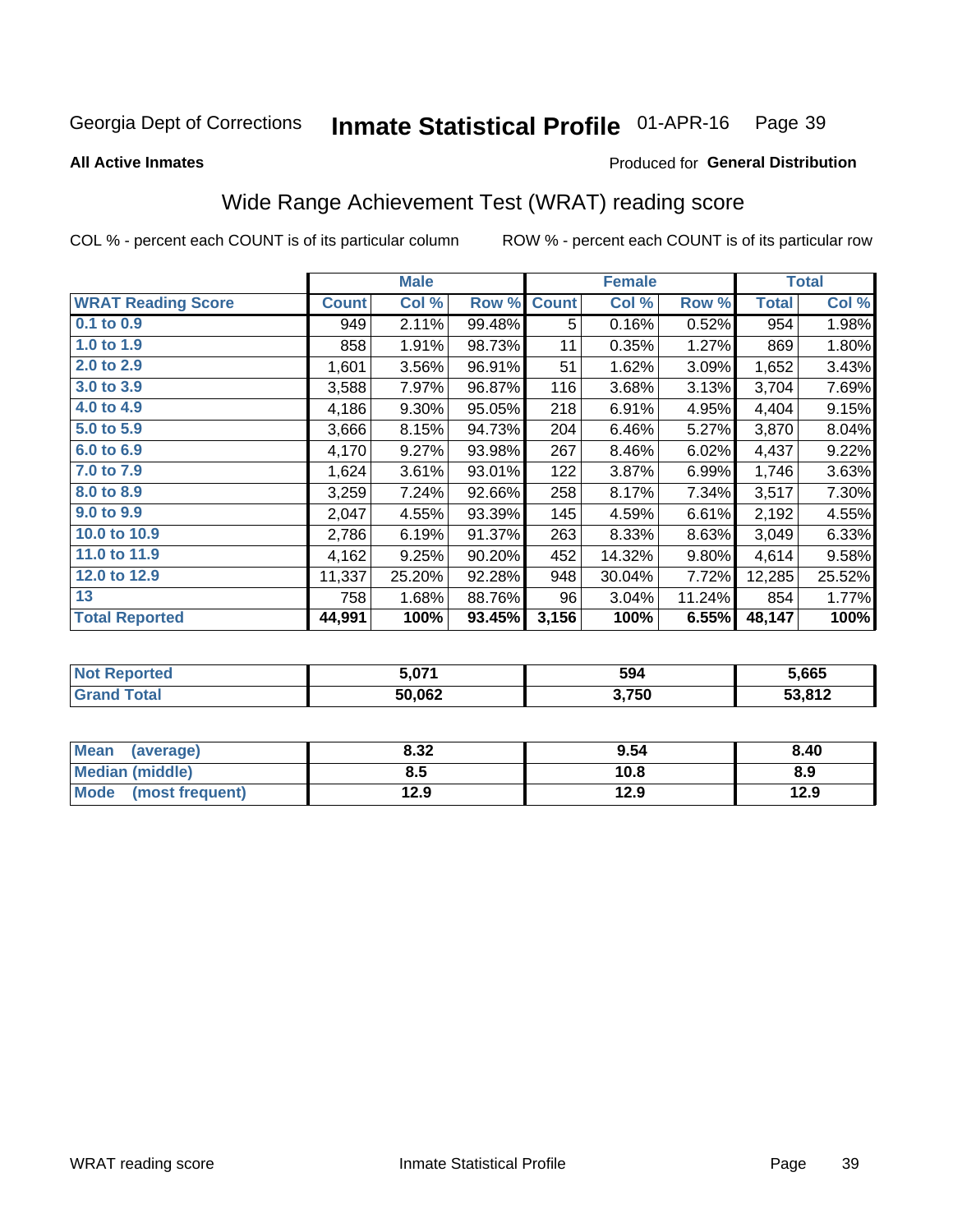#### Inmate Statistical Profile 01-APR-16 Page 40

**All Active Inmates** 

#### Produced for General Distribution

## Wide Range Achievement Test (WRAT) math score

COL % - percent each COUNT is of its particular column

|                              |              | <b>Male</b> |        |                | <b>Female</b> |        |              | <b>Total</b> |
|------------------------------|--------------|-------------|--------|----------------|---------------|--------|--------------|--------------|
| <b>WRAT Mathematic Score</b> | <b>Count</b> | Col %       | Row %  | <b>Count</b>   | Col %         | Row %  | <b>Total</b> | Col %        |
| $0.1$ to $0.9$               | 86           | 0.19%       | 97.73% | $\overline{2}$ | 0.06%         | 2.27%  | 88           | 0.18%        |
| 1.0 to 1.9                   | 309          | 0.69%       | 97.78% | 7              | 0.22%         | 2.22%  | 316          | 0.66%        |
| 2.0 to 2.9                   | 910          | 2.02%       | 96.91% | 29             | 0.92%         | 3.09%  | 939          | 1.95%        |
| 3.0 to 3.9                   | 2,158        | 4.80%       | 96.30% | 83             | 2.63%         | 3.70%  | 2,241        | 4.65%        |
| 4.0 to 4.9                   | 5,468        | 12.15%      | 95.19% | 276            | 8.75%         | 4.81%  | 5,744        | 11.93%       |
| 5.0 to 5.9                   | 7,021        | 15.60%      | 94.64% | 398            | 12.61%        | 5.36%  | 7,419        | 15.41%       |
| 6.0 to 6.9                   | 9,367        | 20.81%      | 94.01% | 597            | 18.92%        | 5.99%  | 9,964        | 20.69%       |
| 7.0 to 7.9                   | 3,792        | 8.43%       | 93.84% | 249            | 7.89%         | 6.16%  | 4,041        | 8.39%        |
| 8.0 to 8.9                   | 4,795        | 10.65%      | 92.19% | 406            | 12.87%        | 7.81%  | 5,201        | 10.80%       |
| 9.0 to 9.9                   | 2,584        | 5.74%       | 92.52% | 209            | 6.62%         | 7.48%  | 2,793        | 5.80%        |
| 10.0 to 10.9                 | 556          | 1.24%       | 97.03% | 17             | 0.54%         | 2.97%  | 573          | 1.19%        |
| 11.0 to 11.9                 | 1,855        | 4.12%       | 91.47% | 173            | 5.48%         | 8.53%  | 2,028        | 4.21%        |
| 12.0 to 12.9                 | 6,007        | 13.35%      | 89.71% | 689            | 21.84%        | 10.29% | 6,696        | 13.90%       |
| 13                           | 95           | 0.21%       | 82.61% | 20             | 0.63%         | 17.39% | 115          | 0.24%        |
| <b>Total Reported</b>        | 45,003       | 100%        | 93.45% | 3,155          | 100%          | 6.55%  | 48,158       | 100%         |

| Reported<br><b>NOT</b> | 5.059  | 595   | 5,654  |
|------------------------|--------|-------|--------|
| <b>cotal</b>           | 50,062 | 3,750 | 53,812 |

| <b>Mean</b><br>(average) | 7.38 | 8.28 | 7.44 |
|--------------------------|------|------|------|
| <b>Median (middle)</b>   | 6.9  |      | 6.9  |
| Mode (most frequent)     | 12.9 | 12.9 | 12.9 |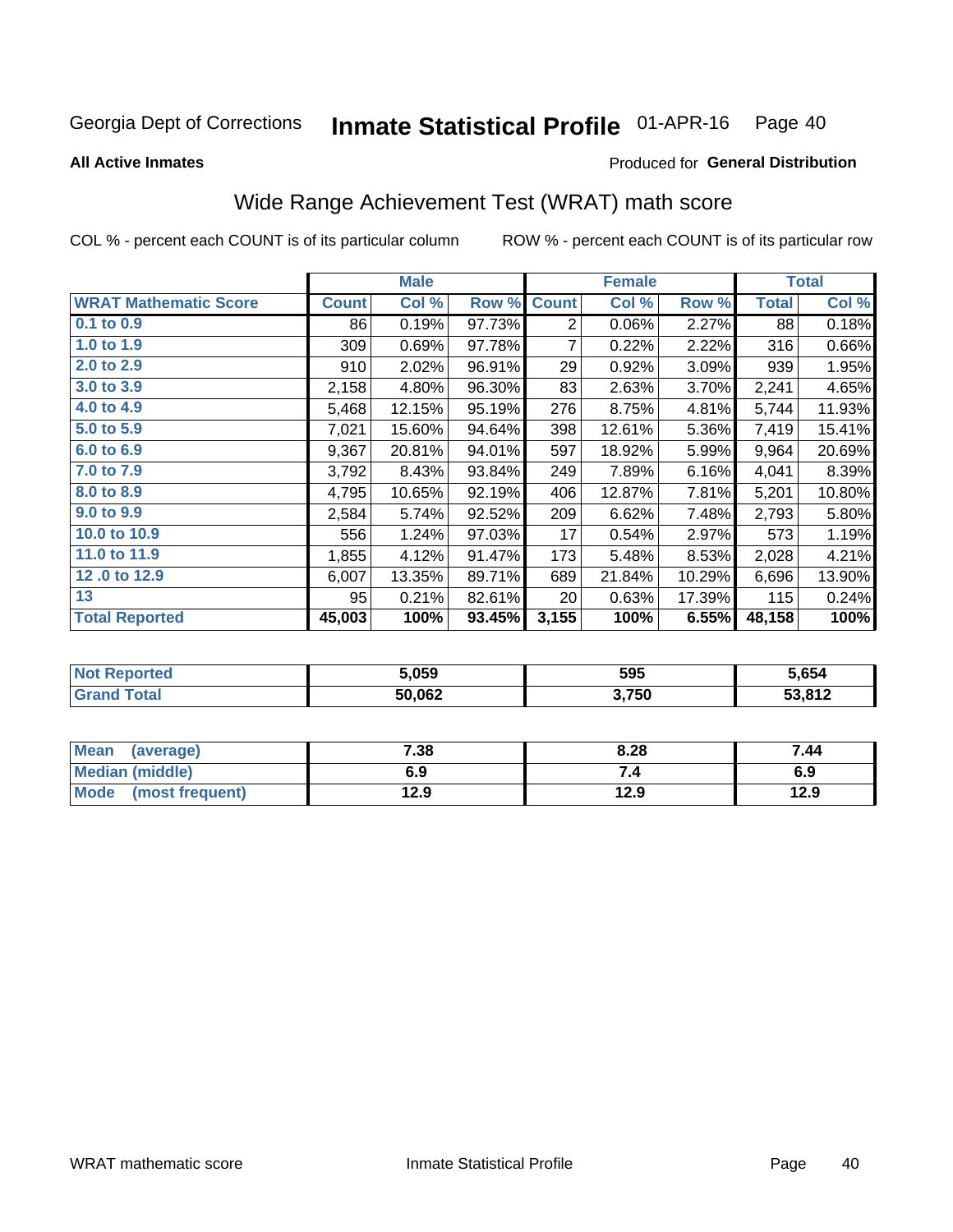#### Inmate Statistical Profile 01-APR-16 Page 41

#### **All Active Inmates**

### Produced for General Distribution

## Wide Range Achievement Test (WRAT) spelling score

COL % - percent each COUNT is of its particular column

|                            |              | <b>Male</b> |        |              | <b>Female</b> |        |              | <b>Total</b> |
|----------------------------|--------------|-------------|--------|--------------|---------------|--------|--------------|--------------|
| <b>WRAT Spelling Score</b> | <b>Count</b> | Col %       | Row %  | <b>Count</b> | Col %         | Row %  | <b>Total</b> | Col %        |
| $0.1$ to $0.9$             | 973          | 2.16%       | 99.59% | 4            | 0.13%         | 0.41%  | 977          | 2.03%        |
| 1.0 to 1.9                 | 1,180        | 2.62%       | 99.33% | 8            | 0.25%         | 0.67%  | 1,188        | 2.47%        |
| 2.0 to 2.9                 | 2,154        | 4.79%       | 97.95% | 45           | 1.43%         | 2.05%  | 2,199        | 4.56%        |
| 3.0 to 3.9                 | 3,238        | 7.19%       | 97.71% | 76           | 2.41%         | 2.29%  | 3,314        | 6.88%        |
| 4.0 to $4.9$               | 3,112        | 6.91%       | 96.89% | 100          | 3.17%         | 3.11%  | 3,212        | 6.67%        |
| 5.0 to 5.9                 | 5,185        | 11.52%      | 96.61% | 182          | 5.76%         | 3.39%  | 5,367        | 11.14%       |
| 6.0 to 6.9                 | 4,365        | 9.70%       | 95.64% | 199          | 6.30%         | 4.36%  | 4,564        | 9.47%        |
| 7.0 to 7.9                 | 3,971        | 8.82%       | 94.12% | 248          | 7.86%         | 5.88%  | 4,219        | 8.76%        |
| 8.0 to 8.9                 | 3,799        | 8.44%       | 94.15% | 236          | 7.48%         | 5.85%  | 4,035        | 8.38%        |
| 9.0 to 9.9                 | 2,284        | 5.07%       | 93.88% | 149          | 4.72%         | 6.12%  | 2,433        | 5.05%        |
| 10.0 to 10.9               | 2,133        | 4.74%       | 93.84% | 140          | 4.43%         | 6.16%  | 2,273        | 4.72%        |
| 11.0 to 11.9               | 3,235        | 7.19%       | 92.38% | 267          | 8.46%         | 7.62%  | 3,502        | 7.27%        |
| 12.0 to 12.9               | 9,024        | 20.05%      | 86.17% | 1,448        | 45.87%        | 13.83% | 10,472       | 21.74%       |
| 13                         | 361          | 0.80%       | 86.78% | 55           | 1.74%         | 13.22% | 416          | 0.86%        |
| <b>Total Reported</b>      | 45,014       | 100%        | 93.45% | 3,157        | 100.0%        | 6.55%  | 48,171       | 100%         |

| <b>rted</b><br>NO | 5,048  | 593   | 5.641  |
|-------------------|--------|-------|--------|
|                   | 50,062 | 3,750 | 53.812 |

| Mean<br>(average)    | 7.82 | 10.19 | 7.97 |
|----------------------|------|-------|------|
| Median (middle)      | .    | 11.6  | .    |
| Mode (most frequent) | 12.9 | 12.9  | 12.9 |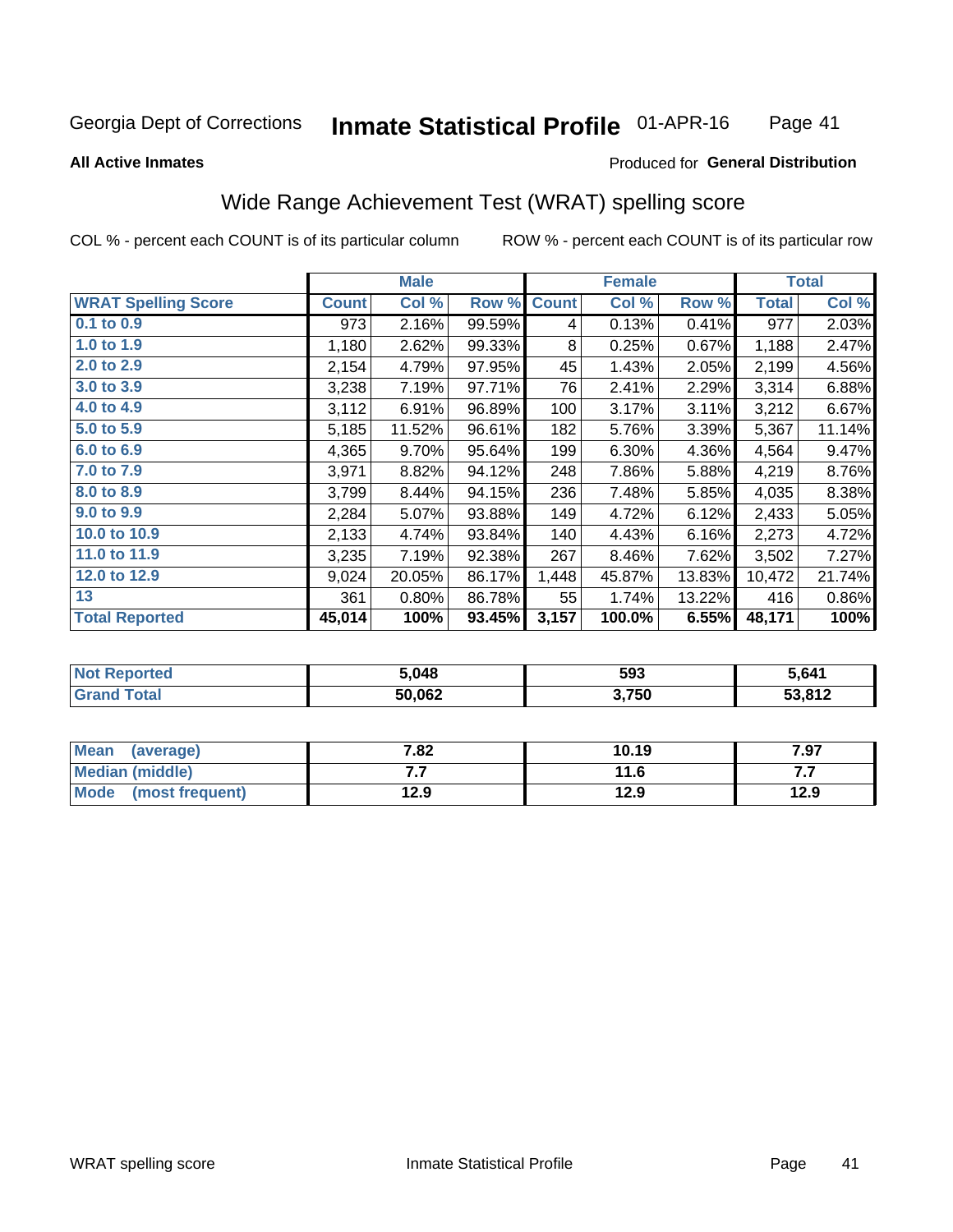# Inmate Statistical Profile 01-APR-16 Page 42

#### **All Active Inmates**

### Produced for General Distribution

## Current / last mental health treatment level

COL % - percent each COUNT is of its particular column

|                                    |              | <b>Male</b> |         |              | <b>Female</b> |        |              | <b>Total</b> |
|------------------------------------|--------------|-------------|---------|--------------|---------------|--------|--------------|--------------|
| <b>Mental Health Treatment Lev</b> | <b>Count</b> | Col %       | Row %   | <b>Count</b> | Col %         | Row %  | <b>Total</b> | Col %        |
| 1 No problem at current time       | 8,467        | 53.27%      | 92.46%  | 690          | 26.42%        | 7.54%  | 9,157        | 49.48%       |
| 2 Receiving outpatient             | 5,616        | 35.33%      | 75.14%  | 1,858        | 71.13%        | 24.86% | 7,474        | 40.38%       |
| <b>Treatment</b>                   |              |             |         |              |               |        |              |              |
| 3 Inpatient, moderate              | 1,475        | 9.28%       | 96.72%  | 50           | 1.91%         | 3.28%  | 1,525        | 8.24%        |
| Treatment                          |              |             |         |              |               |        |              |              |
| 4 Inpatient, intensive             | 320          | 2.01%       | 95.81%  | 14           | 0.54%         | 4.19%  | 334          | 1.80%        |
| Treatment                          |              |             |         |              |               |        |              |              |
| 5 Undergoing crisis                | 16           | 0.10%       | 100.00% |              |               |        | 16           | 0.09%        |
| <b>stabilization</b>               |              |             |         |              |               |        |              |              |
| <b>6 Hospital for criminally</b>   |              | 0.01%       | 100.00% |              |               |        |              | 0.01%        |
| <b>Tinsane</b>                     |              |             |         |              |               |        |              |              |
| <b>Total Evaluated</b>             | 15,895       | 100%        | 85.89%  | 2,612        | 100%          | 14.11% | 18,507       | 100%         |

| Never had MH evaluation | 34,167 | ,138  | 35,305 |
|-------------------------|--------|-------|--------|
| <b>Grand Total</b>      | 50,062 | 3,750 | 53,812 |

| Median (middle) | No problem at current time | <b>Receiving outpatient</b><br>treatment | <b>Receiving</b><br>outpatient<br>treatment |  |  |
|-----------------|----------------------------|------------------------------------------|---------------------------------------------|--|--|
| <b>Mode</b>     | No problem at current time | <b>Receiving outpatient</b>              | No problem at                               |  |  |
| (most frequent) |                            | treatment                                | current time                                |  |  |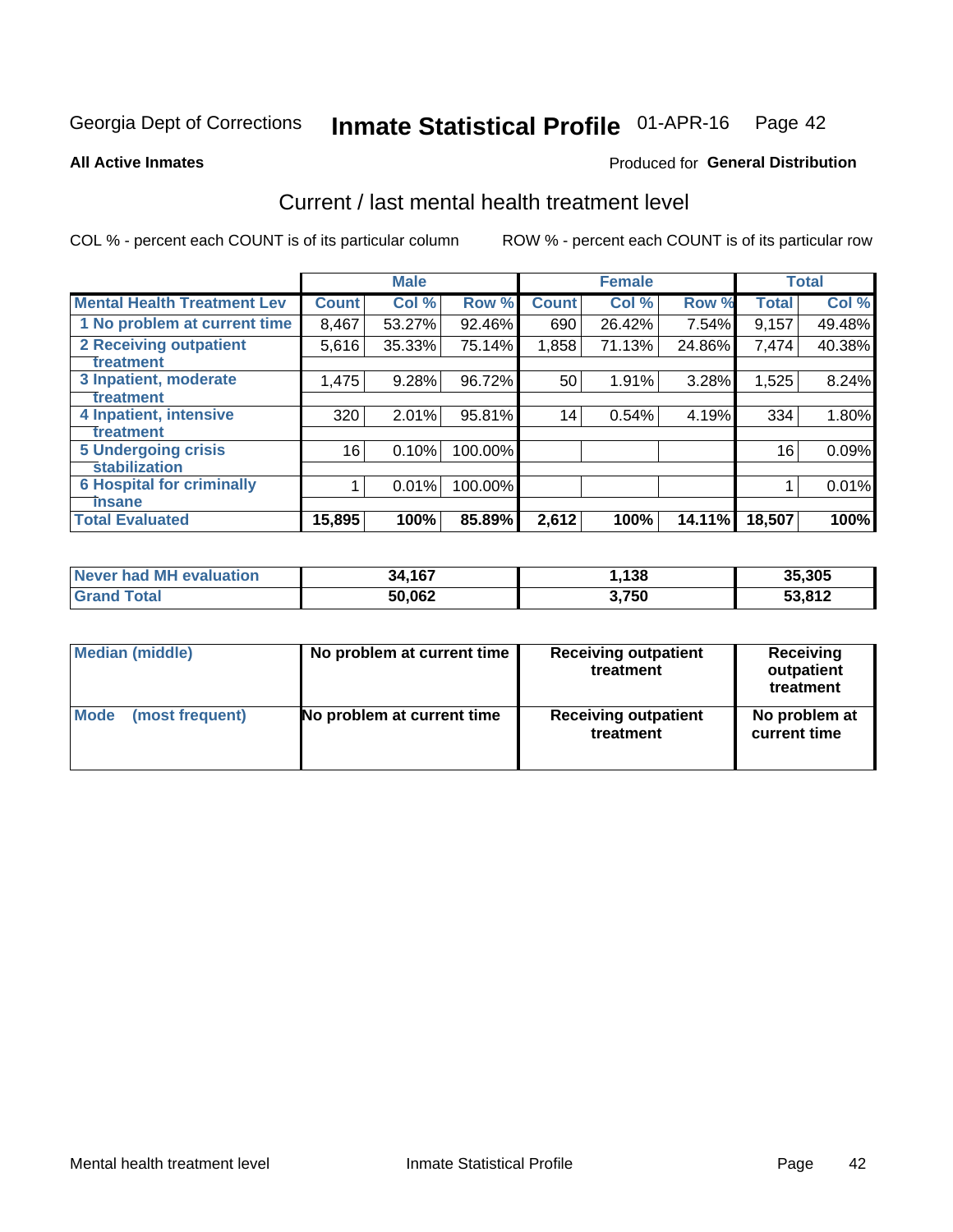### **All Active Inmates**

### Produced for General Distribution

## PULHESDWIT medical scale - 'P' overall condition ('P'hysical)

COL % - percent each COUNT is of its particular column

|                                  |              | <b>Male</b> |         |              | <b>Female</b> |         |              | <b>Total</b> |
|----------------------------------|--------------|-------------|---------|--------------|---------------|---------|--------------|--------------|
| <b>'P' Overall Condition</b>     | <b>Count</b> | Col %       | Row %   | <b>Count</b> | Col %         | Row %   | <b>Total</b> | Col %        |
| 1 No medical illness             | 34,033       | 74.49%      | 94.15%  | 2,113        | 63.00%        | 5.85%   | 36,146       | 73.70%       |
| 2 Well-controlled chronic        | 10,760       | 23.55%      | 90.76%  | 1,096        | 32.68%        | 9.24%   | 11,856       | 24.17%       |
| <b>lillness</b>                  |              |             |         |              |               |         |              |              |
| 3 Poorly-controlled chronic      | 825          | 1.81%       | 91.36%  | 78           | 2.33%         | 8.64%   | 903          | 1.84%        |
| <b>illness</b>                   |              |             |         |              |               |         |              |              |
| 4 Significant problems requiring | 66           | 0.14%       | 76.74%  | 20           | 0.60%         | 23.26%  | 86           | 0.18%        |
| special housing                  |              |             |         |              |               |         |              |              |
| 5 Terminal illness, < 6 months   | 5            | 0.01%       | 100.00% |              |               |         | 5            | 0.01%        |
| to live                          |              |             |         |              |               |         |              |              |
| 6 Inmate is pregnant             |              |             |         | 47           | 1.40%         | 100.00% | 47           | 0.10%        |
| <b>Total Reported</b>            | 45,689       | 100%        | 93.16%  | 3,354        | 100%          | 6.84%   | 49,043       | 100%         |

| . | 272    | 396 | 760<br>ט י            |
|---|--------|-----|-----------------------|
|   | EN NON | 750 | 53.812<br><u>או</u> נ |

| Mode | (most frequent) | 1 No medical illness | 1 No medical illness | 1 No medical<br>illness |
|------|-----------------|----------------------|----------------------|-------------------------|
|------|-----------------|----------------------|----------------------|-------------------------|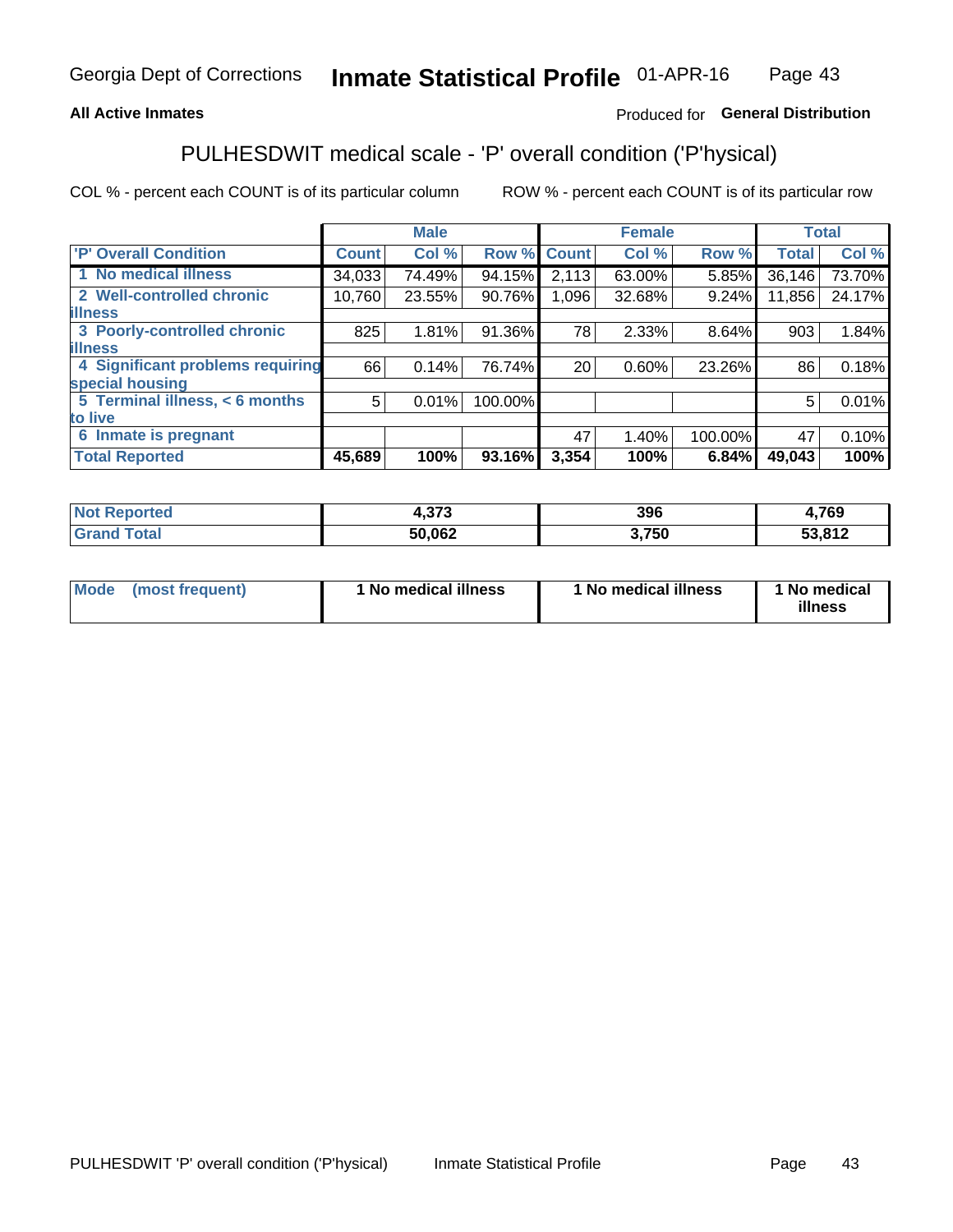### **All Active Inmates**

## Produced for General Distribution

## PULHESDWIT medical scale - 'U' upper body

COL % - percent each COUNT is of its particular column

|                              |              | <b>Male</b> |        |              | <b>Female</b> |        |              | <b>Total</b> |
|------------------------------|--------------|-------------|--------|--------------|---------------|--------|--------------|--------------|
| <b>U' Upper Body</b>         | <b>Count</b> | Col %       | Row %  | <b>Count</b> | Col %         | Row %  | <b>Total</b> | Col %        |
| 1 Upper bones, joints,       | 43,613       | 95.62%      | 93.24% | 3,160        | 94.24%        | 6.76%  | 46,773       | 95.52%       |
| muscles all OK               |              |             |        |              |               |        |              |              |
| 2 One or both arms minimally | 1,727        | 3.79%       | 91.62% | 158          | 4.71%         | 8.38%  | 1,885        | 3.85%        |
| limited                      |              |             |        |              |               |        |              |              |
| 3 One or both arms           | 229          | 0.50%       | 89.80% | 26           | 0.78%         | 10.20% | 255          | 0.52%        |
| <b>moderately limited</b>    |              |             |        |              |               |        |              |              |
| 4 One arm disabled,          | 40           | 0.09%       | 83.33% | 8            | 0.24%         | 16.67% | 48           | 0.10%        |
| paralyzed, or amputated      |              |             |        |              |               |        |              |              |
| 5 Both arms disabled,        | 3            | 0.01%       | 75.00% |              | 0.03%         | 25.00% | 4            | 0.01%        |
| paralyzed, or amputated      |              |             |        |              |               |        |              |              |
| <b>Total Reported</b>        | 45,612       | 100%        | 93.15% | 3,353        | 100%          | 6.85%  | 48,965       | 100%         |

| <b>Not Reported</b>   | 4,450  | 397   | 4,847  |
|-----------------------|--------|-------|--------|
| <b>Total</b><br>Grand | 50,062 | 3,750 | 53,812 |

| Mode<br>(most frequent) | 1 Upper bones, joints,<br>muscles all OK | 1 Upper bones, joints,<br>muscles all OK | 1 Upper bones,<br>joints, muscles all<br>ΟK |
|-------------------------|------------------------------------------|------------------------------------------|---------------------------------------------|
|-------------------------|------------------------------------------|------------------------------------------|---------------------------------------------|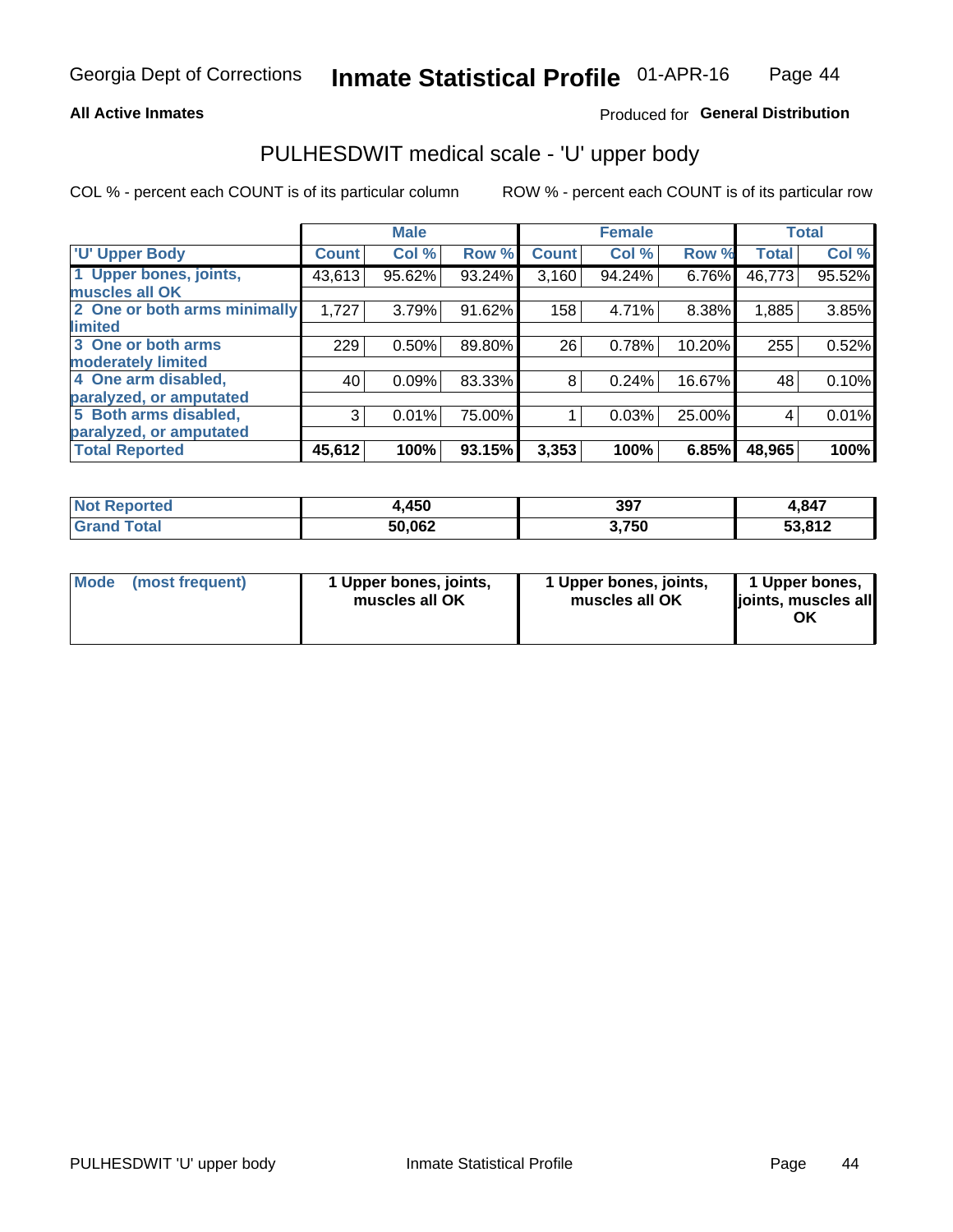### **All Active Inmates**

## Produced for General Distribution

## PULHESDWIT medical scale - 'L' lower body

COL % - percent each COUNT is of its particular column

|                                |              | <b>Male</b> |         |              | <b>Female</b> |       |              | <b>Total</b> |
|--------------------------------|--------------|-------------|---------|--------------|---------------|-------|--------------|--------------|
| 'L' Lower Body                 | <b>Count</b> | Col %       | Row %   | <b>Count</b> | Col %         | Row % | <b>Total</b> | Col %        |
| 1 Lower bones, joints,         | 41,001       | 89.91%      | 93.04%  | 3,067        | 91.52%        | 6.96% | 44,068       | 90.02%       |
| muscles all OK                 |              |             |         |              |               |       |              |              |
| 2 One or both legs minimally   | 3,911        | 8.58%       | 94.33%  | 235          | 7.01%         | 5.67% | 4,146        | 8.47%        |
| limited                        |              |             |         |              |               |       |              |              |
| 3 One or both legs             | 579          | 1.27%       | 93.54%  | 40           | 1.19%         | 6.46% | 619          | 1.26%        |
| moderately limited             |              |             |         |              |               |       |              |              |
| 4 One leg disabled, paralyzed, | 96           | 0.21%       | 91.43%  | 9            | 0.27%         | 8.57% | 105          | 0.21%        |
| or amputated                   |              |             |         |              |               |       |              |              |
| 5 Both legs disabled,          | 16           | 0.04%       | 100.00% |              |               |       | 16           | 0.03%        |
| paralyzed, or amputated        |              |             |         |              |               |       |              |              |
| <b>Total Reported</b>          | 45,603       | 100%        | 93.15%  | 3,351        | 100%          | 6.85% | 48,954       | 100%         |

| <b>Not Reported</b> | 459،،  | 399   | 4,858  |
|---------------------|--------|-------|--------|
| <b>Total</b>        | 50,062 | 3,750 | 53,812 |

|  | Mode (most frequent) | 1 Lower bones, joints,<br>muscles all OK | 1 Lower bones, joints,<br>muscles all OK | 1 Lower bones,<br>joints, muscles all<br>ΟK |
|--|----------------------|------------------------------------------|------------------------------------------|---------------------------------------------|
|--|----------------------|------------------------------------------|------------------------------------------|---------------------------------------------|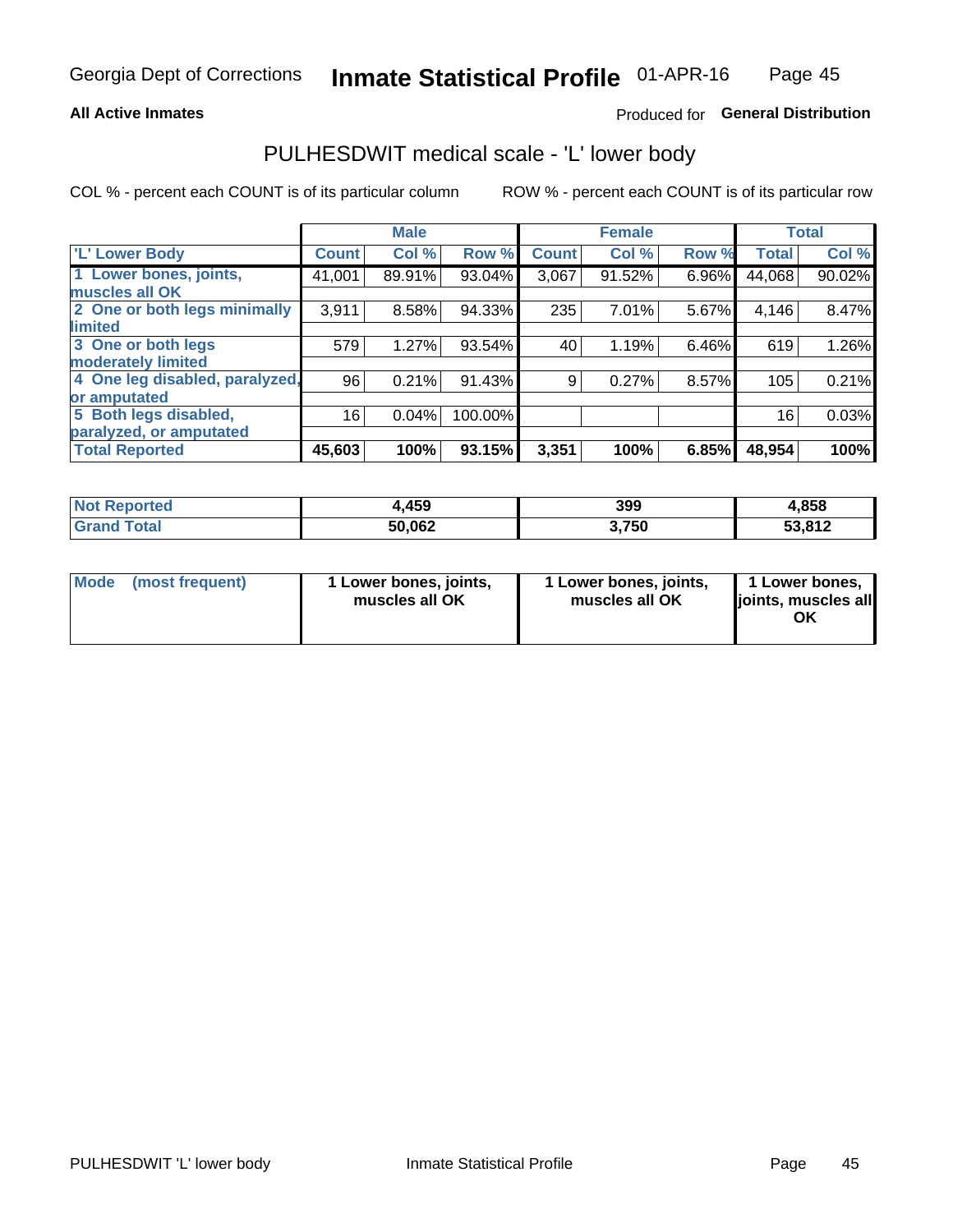### **All Active Inmates**

### Produced for General Distribution

## PULHESDWIT medical scale - 'H' hearing

COL % - percent each COUNT is of its particular column

|                                |                 | <b>Male</b> |             |       | <b>Female</b> |       | <b>Total</b> |        |
|--------------------------------|-----------------|-------------|-------------|-------|---------------|-------|--------------|--------|
| <b>H'</b> Hearing              | <b>Count</b>    | Col %       | Row % Count |       | Col %         | Row % | <b>Total</b> | Col %  |
| 1 Normal hearing both ears     | 45,074          | 98.86%      | 93.14%      | 3,320 | 99.19%        | 6.86% | 48,394       | 98.88% |
| 2 Some loss in one ear with    | 405             | 0.89%       | 94.85%      | 22    | $0.66\%$      | 5.15% | 427          | 0.87%  |
| other OK, or mild loss in both |                 |             |             |       |               |       |              |        |
| 3 Total loss in one ear with   | 77              | 0.17%       | 96.25%      | 3     | 0.09%         | 3.75% | 80           | 0.16%  |
| mild loss in other             |                 |             |             |       |               |       |              |        |
| 4 Severe loss in both ears     | 25              | 0.05%       | 96.15%      |       | 0.03%         | 3.85% | 26           | 0.05%  |
| 5 Total loss in both ears,     | 13 <sub>1</sub> | 0.03%       | 92.86%      |       | 0.03%         | 7.14% | 14           | 0.03%  |
| requiring special housing      |                 |             |             |       |               |       |              |        |
| <b>Total Reported</b>          | 45,594          | 100%        | 93.16%      | 3,347 | 100%          | 6.84% | 48,941       | 100%   |

| <b>Not Reno</b><br>≅norted i | <b>AGO</b><br>.,400 | 403   | 074    |
|------------------------------|---------------------|-------|--------|
| Total                        | 50,062              | 3,750 | 53,812 |

| Mode (most frequent) | 1 Normal hearing both ears 1 Normal hearing both ears 1 Normal hearing | both ears |
|----------------------|------------------------------------------------------------------------|-----------|
|                      |                                                                        |           |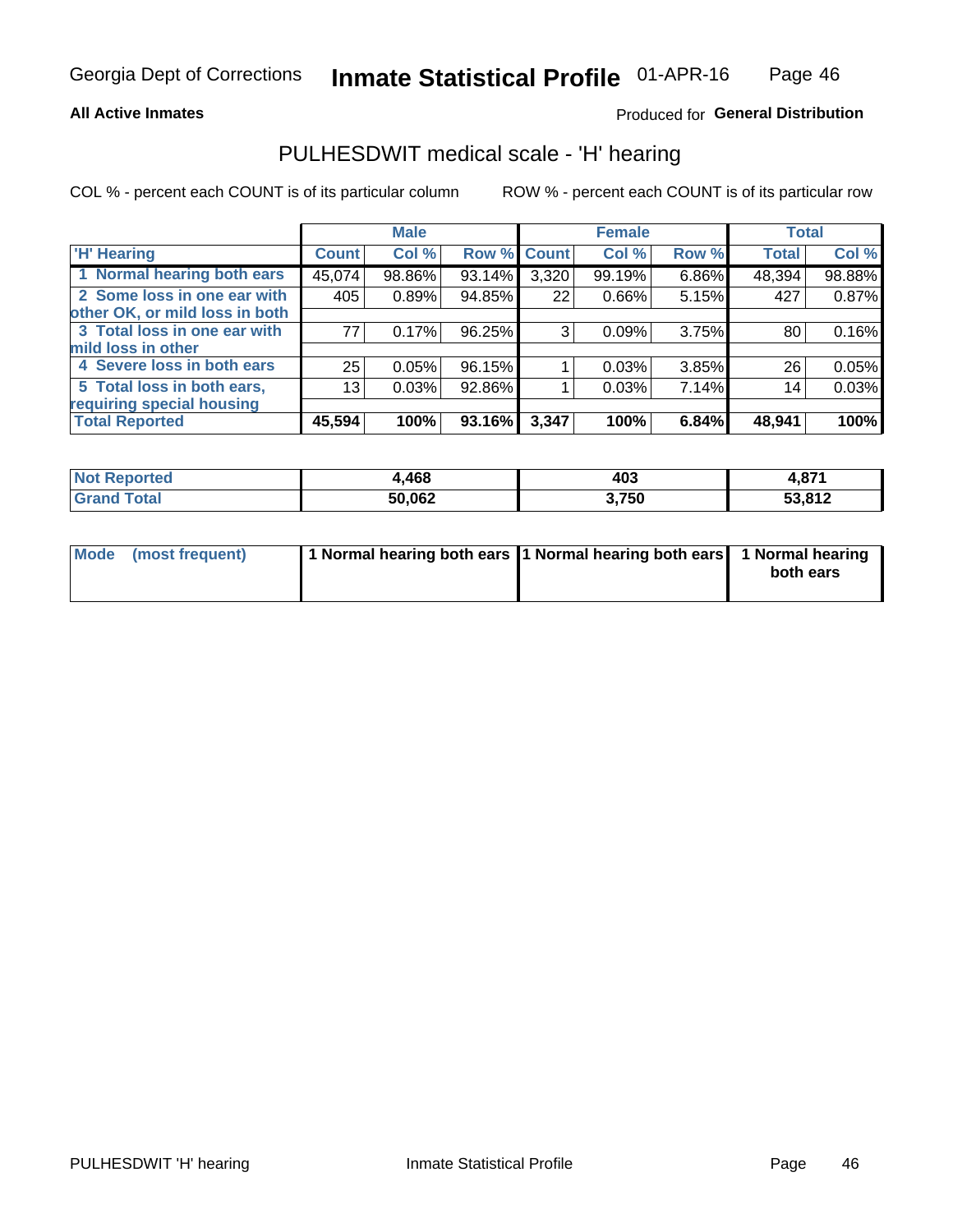### **All Active Inmates**

### Produced for General Distribution

## PULHESDWIT medical scale - 'E' vision

COL % - percent each COUNT is of its particular column

|                                 |              | <b>Male</b> |        |              | <b>Female</b> |        |              | <b>Total</b> |
|---------------------------------|--------------|-------------|--------|--------------|---------------|--------|--------------|--------------|
| <b>E' Vision</b>                | <b>Count</b> | Col %       | Row %  | <b>Count</b> | Col %         | Row %  | <b>Total</b> | Col %        |
| 1 Correctable to 20/40 in both  | 35,397       | 78.45%      | 95.49% | ,673         | 51.30%        | 4.51%  | 37,070       | 76.62%       |
| eyes                            |              |             |        |              |               |        |              |              |
| 2 Correctable to 20/70 in one   | 8,813        | 19.53%      | 86.58% | 1,366        | 41.89%        | 13.42% | 10,179       | 21.04%       |
| eye, may be blind in other      |              |             |        |              |               |        |              |              |
| 3 Correctable to 20/200 in one  | 758          | 1.68%       | 80.38% | 185          | 5.67%         | 19.62% | 943          | 1.95%        |
| eye, may be blind in other      |              |             |        |              |               |        |              |              |
| 4 One eye not correctable to    | 134          | $0.30\%$    | 80.24% | 33           | 1.01%         | 19.76% | 167          | 0.35%        |
| 20/200, other may be blind      |              |             |        |              |               |        |              |              |
| 5 Blind in both eyes, requiring | 19           | 0.04%       | 82.61% | 4            | 0.12%         | 17.39% | 23           | 0.05%        |
| special housing                 |              |             |        |              |               |        |              |              |
| <b>Total Reported</b>           | 45,121       | 100%        | 93.26% | 3,261        | 100%          | 6.74%  | 48,382       | 100.0%       |

| <b>Not Reported</b> | 4,941  | 489   | 5,430  |
|---------------------|--------|-------|--------|
| <b>Total</b>        | 50,062 | 3,750 | 53,812 |

| Mode (most frequent) | 1 Correctable to 20/40 in both<br>eves | 1 Correctable to 20/40 in   1 Correctable to  <br>both eves | 20/40 in both eyes |
|----------------------|----------------------------------------|-------------------------------------------------------------|--------------------|
|                      |                                        |                                                             |                    |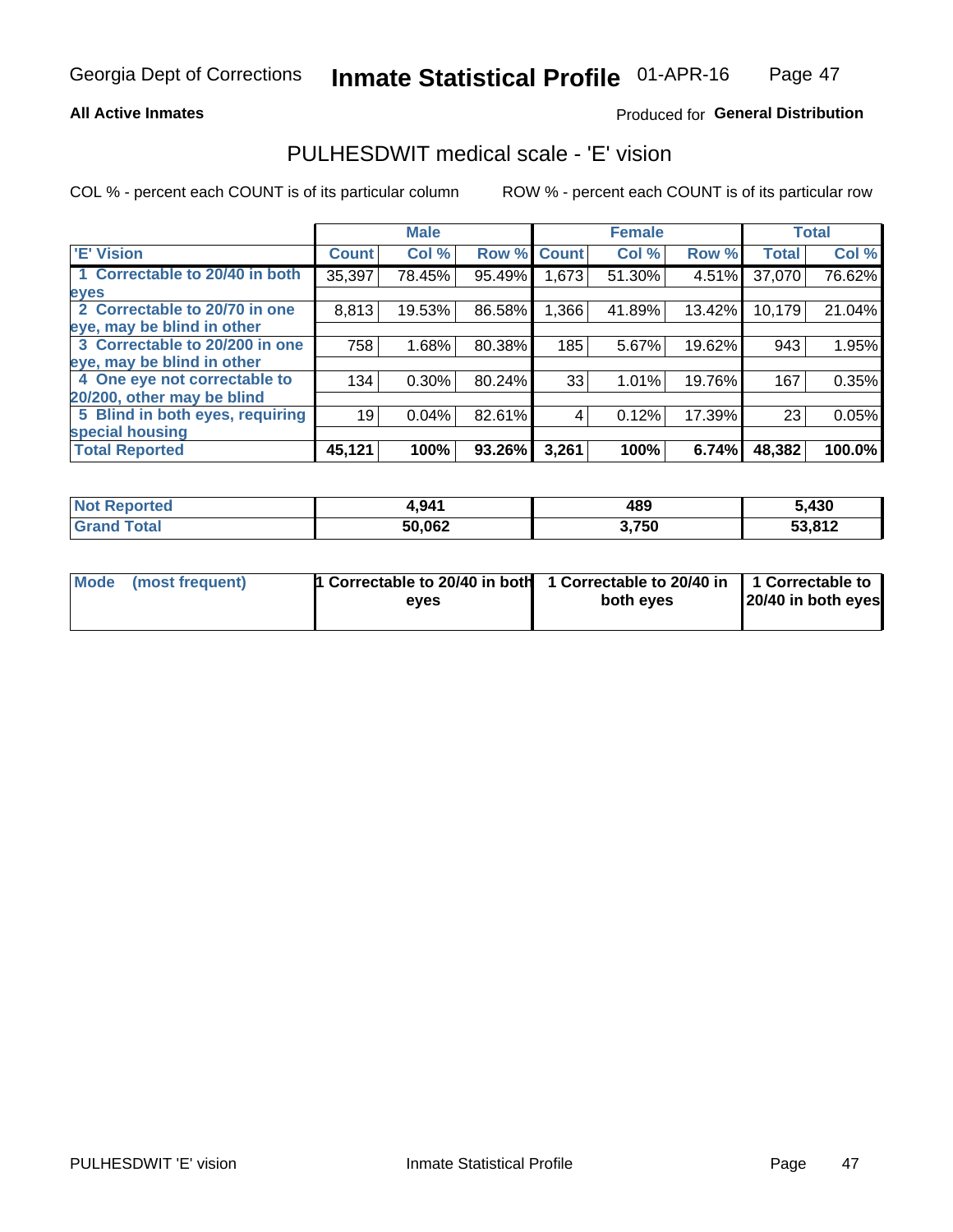### **All Active Inmates**

### Produced for General Distribution

## PULHESDWIT medical scale - 'S' pSychiatric

COL % - percent each COUNT is of its particular column

|                                        |              | <b>Male</b> |         |             | <b>Female</b> |        |              | <b>Total</b> |
|----------------------------------------|--------------|-------------|---------|-------------|---------------|--------|--------------|--------------|
| 'S' pSychiatric                        | <b>Count</b> | Col %       |         | Row % Count | Col %         | Row %  | <b>Total</b> | Col %        |
| 1 No impairment or disorders           | 39,350       | 87.62%      | 96.54%  | 1,412       | 47.05%        | 3.46%  | 40,762       | 85.08%       |
| 2 Stable, or in remission, or          | 4,376        | 9.74%       | 73.72%  | 1,560       | 51.98%        | 26.28% | 5,936        | 12.39%       |
| mild impairment or retardation         |              |             |         |             |               |        |              |              |
| 3 Requires moderate inpatient          | 983          | 2.19%       | 97.62%  | 24          | 0.80%         | 2.38%  | 1,007        | 2.10%        |
| treatment                              |              |             |         |             |               |        |              |              |
| 4 Requires intensive inpatient         | 195          | 0.43%       | 97.50%  | 5.          | 0.17%         | 2.50%  | 200          | 0.42%        |
| treatment                              |              |             |         |             |               |        |              |              |
| <b>5 Requires Crisis Stabilization</b> |              | 0.02%       | 100.00% |             |               |        |              | 0.01%        |
| Unit (CSU) inpatient care              |              |             |         |             |               |        |              |              |
| <b>Total Reported</b>                  | 44,911       | 100%        | 93.74%  | 3,001       | 100%          | 6.26%  | 47,912       | 100%         |

| <b>Not Reported</b> | 5.151  | 749   | 5,900  |
|---------------------|--------|-------|--------|
| Total<br>' Grand    | 50,062 | 3,750 | 53,812 |

| Mode (most frequent) | <b>t No impairment or disorders 2 Stable, or in remission, 1 No impairment or</b> |                       |           |
|----------------------|-----------------------------------------------------------------------------------|-----------------------|-----------|
|                      |                                                                                   | or mild impairment or | disorders |
|                      |                                                                                   | retardation           |           |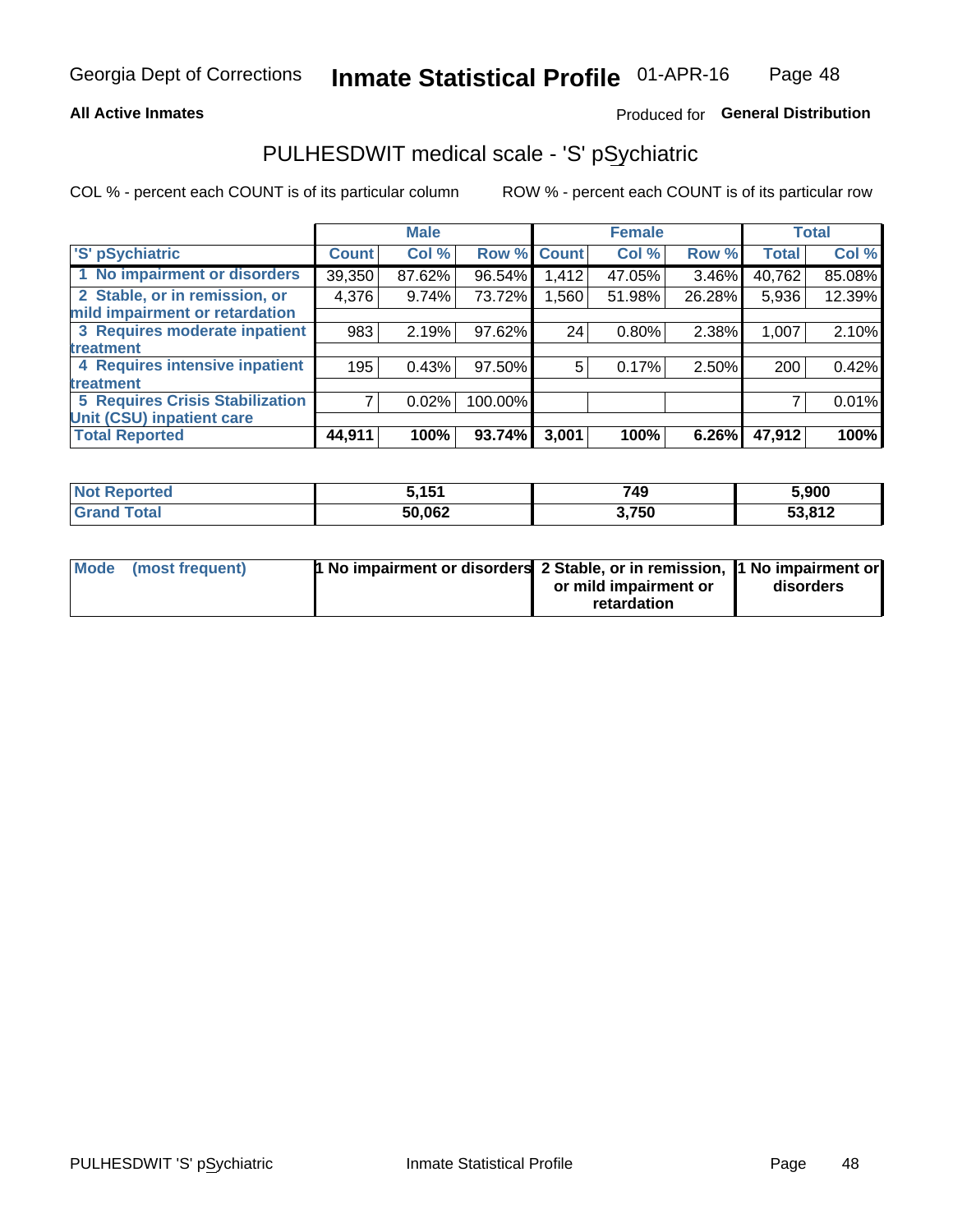### **All Active Inmates**

### Produced for General Distribution

## PULHESDWIT medical scale - 'D' dental

COL % - percent each COUNT is of its particular column

|                                 |              | <b>Male</b> |        |              | <b>Female</b> |       |              | <b>Total</b> |
|---------------------------------|--------------|-------------|--------|--------------|---------------|-------|--------------|--------------|
| <b>D'</b> Dental                | <b>Count</b> | Col %       | Row %  | <b>Count</b> | Col %         | Row % | <b>Total</b> | Col %        |
| 1 Minimal routine dental health | 25,592       | 59.62%      | 92.61% | 2,043        | 65.21%        | 7.39% | 27,635       | 60.00%       |
| <b>needs</b>                    |              |             |        |              |               |       |              |              |
| 2 Moderate cavities and/or gum  | 14,235       | 33.16%      | 94.63% | 808          | 25.79%        | 5.37% | 15,043       | 32.66%       |
| disease                         |              |             |        |              |               |       |              |              |
| 3 Extensive gum disease         | 3,050        | 7.11%       | 91.59% | 280          | 8.94%         | 8.41% | 3,330        | 7.23%        |
| and/or widespread decay         |              |             |        |              |               |       |              |              |
| 4 Urgent need for dental        | 45           | 0.10%       | 95.74% |              | 0.06%         | 4.26% | 47           | 0.10%        |
| <b>services</b>                 |              |             |        |              |               |       |              |              |
| <b>Total Reported</b>           | 42,922       | 100%        | 93.20% | 3,133        | 100%          | 6.80% | 46,055       | 100%         |

| <b>Not Reno</b><br><b>orted</b> | 7,140  | CAT   | 7,757  |
|---------------------------------|--------|-------|--------|
| Total                           | 50,062 | 3,750 | 53,812 |

| Mode | (most frequent) | <b>Minimal routine dental</b><br>health needs | 1 Minimal routine dental 1 Minimal routine<br>health needs | dental health<br>needs |
|------|-----------------|-----------------------------------------------|------------------------------------------------------------|------------------------|
|------|-----------------|-----------------------------------------------|------------------------------------------------------------|------------------------|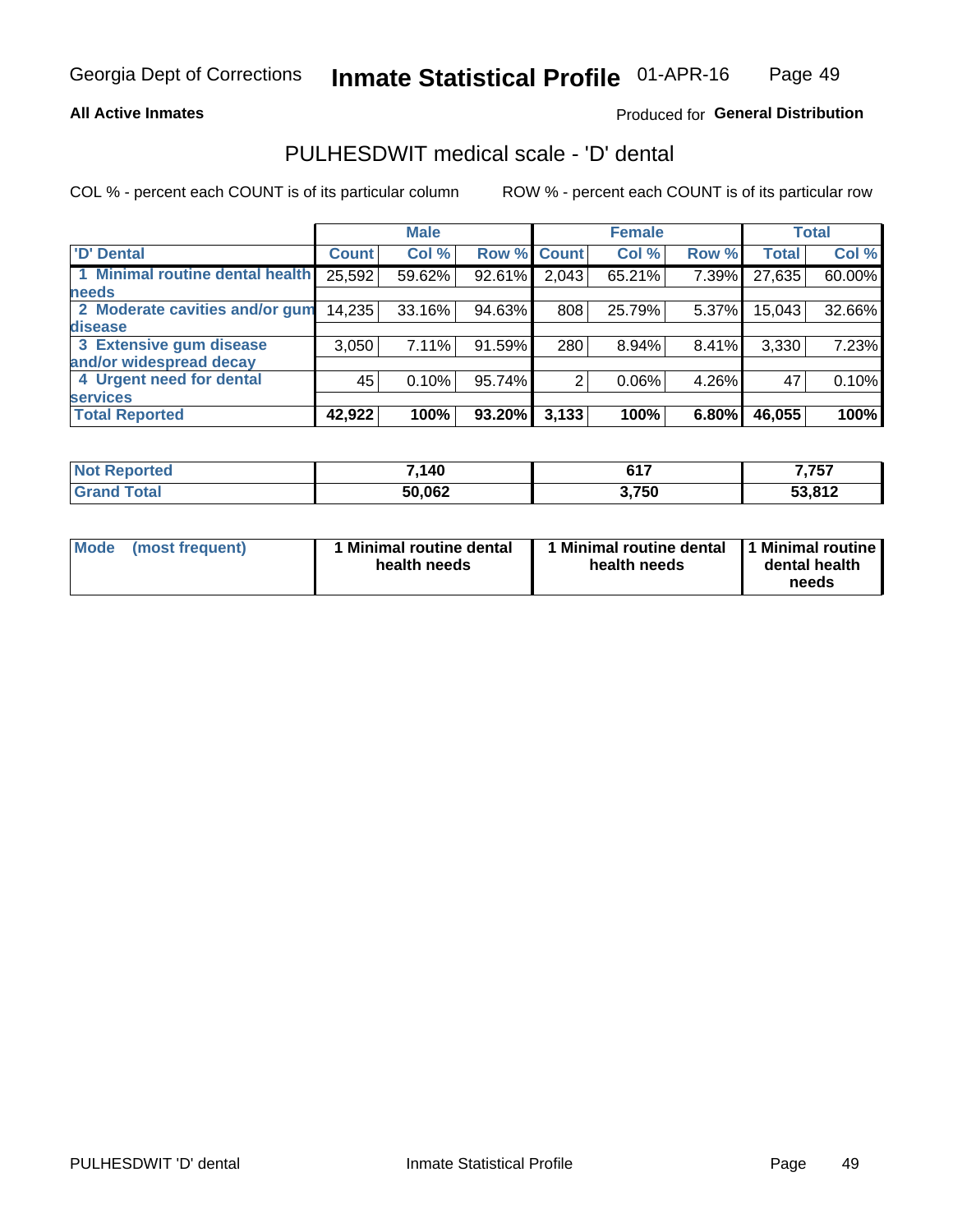### **All Active Inmates**

### Produced for General Distribution

## PULHESDWIT medical scale - 'W' work ability

COL % - percent each COUNT is of its particular column

|                                 |              | <b>Male</b> |        |             | <b>Female</b> |        |              | <b>Total</b> |
|---------------------------------|--------------|-------------|--------|-------------|---------------|--------|--------------|--------------|
| <b>W' work ability</b>          | <b>Count</b> | Col %       |        | Row % Count | Col %         | Row %  | <b>Total</b> | Col %        |
| 1 Unrestricted work or activity | 38,660       | 84.77%      | 93.37% | 2,746       | 81.90%        | 6.63%  | 41,406       | 84.57%       |
| 2 Minor restrictions on type of | 5,474        | 12.00%      | 92.31% | 456         | 13.60%        | 7.69%  | 5,930        | 12.11%       |
| <b>work</b>                     |              |             |        |             |               |        |              |              |
| 3 Moderate restrictions on type | 1,000        | 2.19%       | 94.25% | 61          | 1.82%         | 5.75%  | 1,061        | 2.17%        |
| lof work                        |              |             |        |             |               |        |              |              |
| 4 Major restrictions on type of | 338          | 0.74%       | 88.48% | 44          | 1.31%         | 11.52% | 382          | 0.78%        |
| <b>work</b>                     |              |             |        |             |               |        |              |              |
| 5 Cannot work under any         | 136          | $0.30\%$    | 74.73% | 46          | 1.37%         | 25.27% | 182          | 0.37%        |
| <b>circumstances</b>            |              |             |        |             |               |        |              |              |
| <b>Total Reported</b>           | 45,608       | 100%        | 93.15% | 3,353       | 100%          | 6.85%  | 48,961       | 100%         |

| <b>Not Reported</b> | .454   | 397   | 4,851  |
|---------------------|--------|-------|--------|
| Total<br>Grand      | 50,062 | 3,750 | 53,812 |

| Mode            | 1 Unrestricted work or | 1 Unrestricted work or | 1 Unrestricted   |
|-----------------|------------------------|------------------------|------------------|
| (most frequent) | activity               | activity               | work or activity |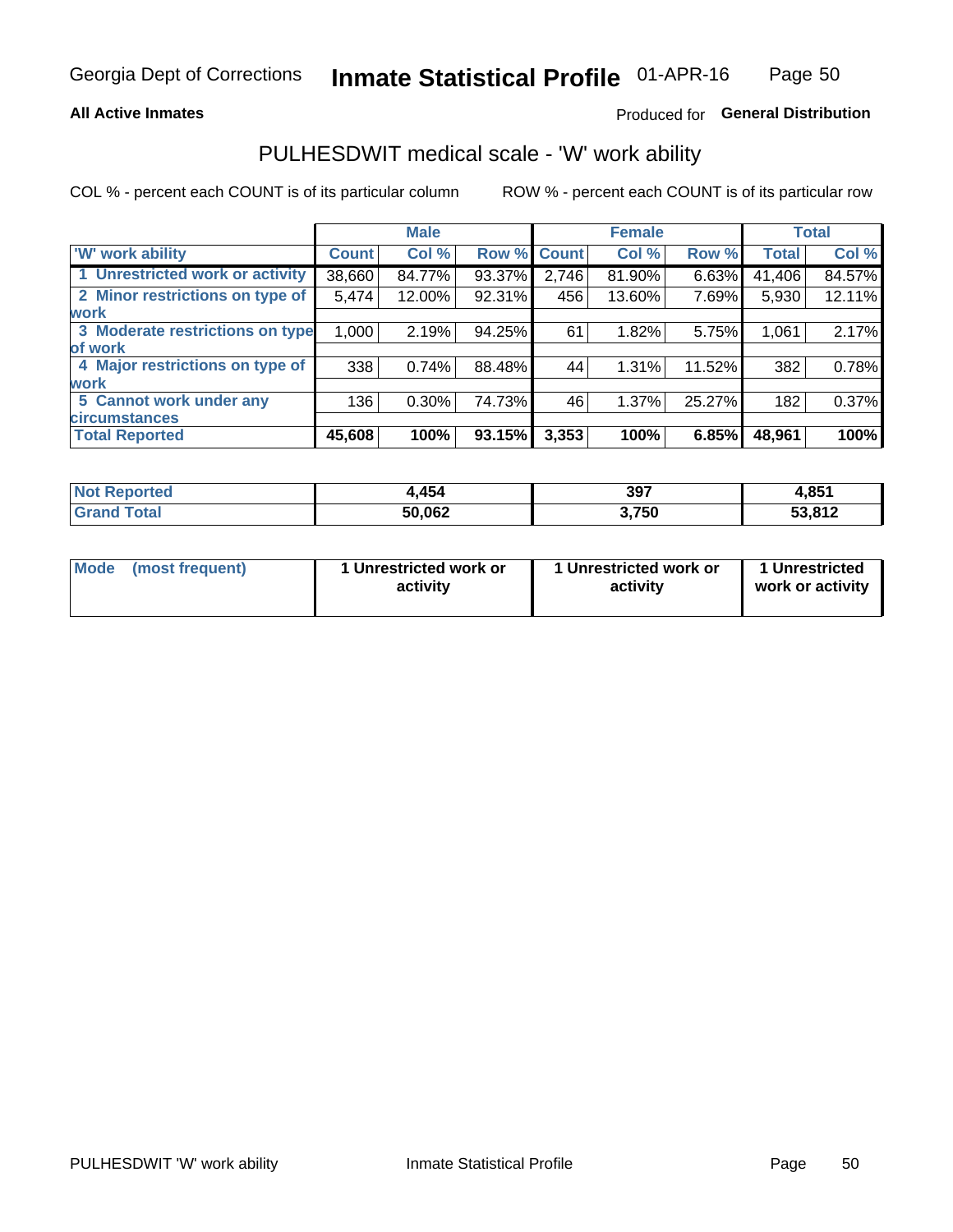### **All Active Inmates**

### Produced for General Distribution

## PULHESDWIT medical scale - 'I' impairment

COL % - percent each COUNT is of its particular column

|                                   |              | <b>Male</b> |           |                 | <b>Female</b> |        |              | <b>Total</b> |
|-----------------------------------|--------------|-------------|-----------|-----------------|---------------|--------|--------------|--------------|
| <b>T' Impairment</b>              | <b>Count</b> | Col %       |           | Row % Count     | Col %         | Row %  | <b>Total</b> | Col %        |
| 1 No impairments or               | 45,264       | 99.26%      | 93.15%    | 3,331           | 99.34%        | 6.85%  | 48,595       | 99.27%       |
| disabilities                      |              |             |           |                 |               |        |              |              |
| 2 Wheelchair-bound but            | 226          | 0.50%       | 94.17%    | 14 <sub>1</sub> | 0.42%         | 5.83%  | 240          | 0.49%        |
| otherwise OK                      |              |             |           |                 |               |        |              |              |
| <b>3 Needs low-level Assisted</b> | 42           | 0.09%       | 89.36%    | 5               | 0.15%         | 10.64% | 47           | 0.10%        |
| Living (level I)                  |              |             |           |                 |               |        |              |              |
| <b>4 Needs moderate Assisted</b>  | 13           | 0.03%       | 92.86%    |                 | 0.03%         | 7.14%  | 14           | 0.03%        |
| Living (level II)                 |              |             |           |                 |               |        |              |              |
| <b>5 Needs maximal Assisted</b>   | 55           | 0.12%       | 96.49%    | 2               | 0.06%         | 3.51%  | 57           | 0.12%        |
| <b>Living (level III)</b>         |              |             |           |                 |               |        |              |              |
| <b>Total Reported</b>             | 45,600       | 100%        | $93.15\%$ | 3,353           | 100%          | 6.85%  | 48,953       | 100.0%       |

| orted<br><b>NOT</b> | 1,462  | 397   | 4,859         |
|---------------------|--------|-------|---------------|
| int                 | 50,062 | 3,750 | <b>EQ 040</b> |

| Mode | (most frequent) | 1 No impairments or<br>disabilities | 1 No impairments or<br>disabilities | 1 No impairments<br>or disabilities |
|------|-----------------|-------------------------------------|-------------------------------------|-------------------------------------|
|------|-----------------|-------------------------------------|-------------------------------------|-------------------------------------|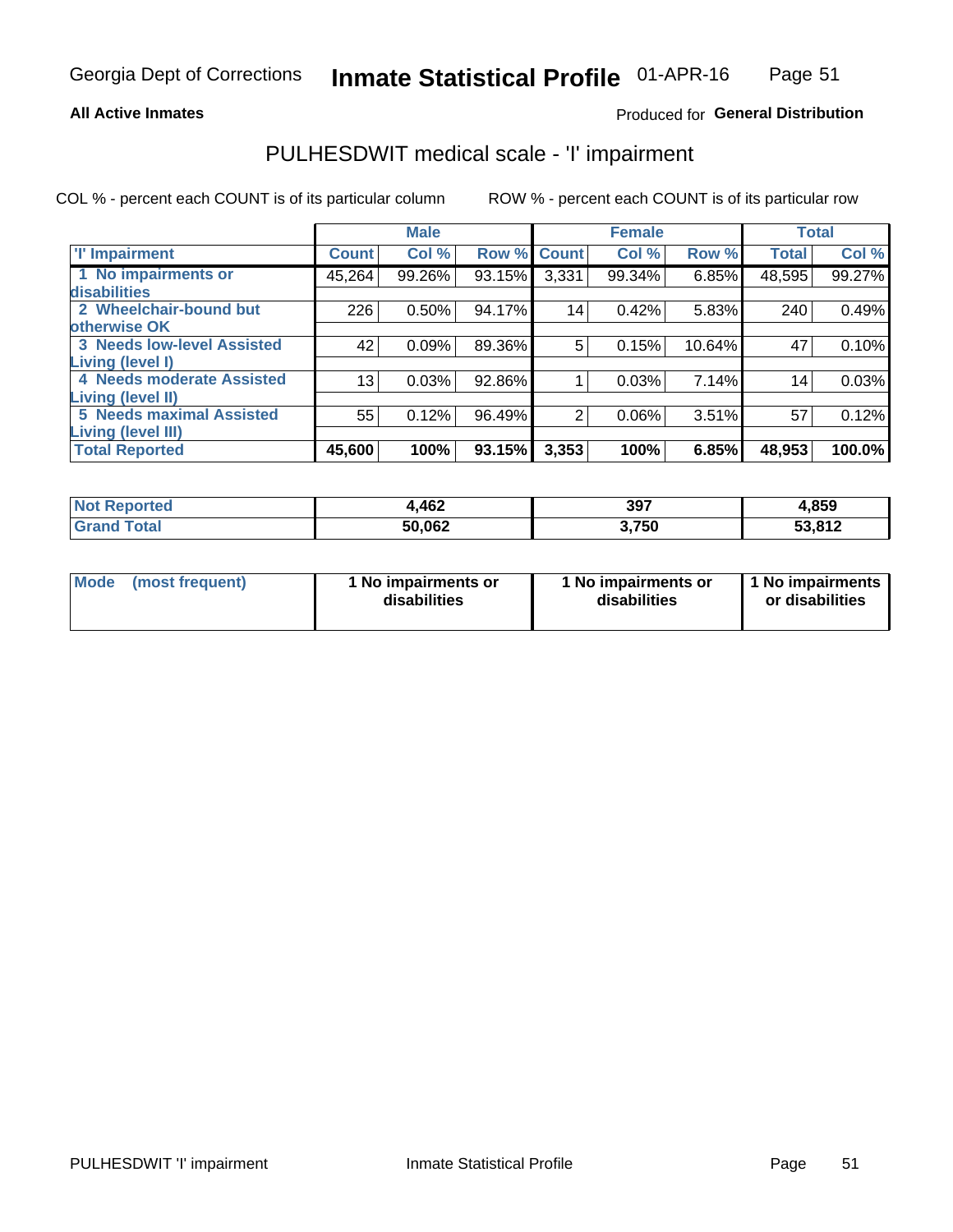### **All Active Inmates**

### Produced fo General Distribution

## PULHESDWIT medical scale - 'T' transportability

COL % - percent each COUNT is of its particular column

|                              |              | <b>Male</b> |         |              | <b>Female</b> |        | <b>Total</b> |        |
|------------------------------|--------------|-------------|---------|--------------|---------------|--------|--------------|--------|
| <b>T' Transportability</b>   | <b>Count</b> | Col %       | Row %   | <b>Count</b> | Col %         | Row %  | <b>Total</b> | Col %  |
| 1 Can be transported in any  | 45,398       | 99.52%      | 93.18%  | 3,325        | 99.61%        | 6.82%  | 48,723       | 99.52% |
| ordinary approved vehicle    |              |             |         |              |               |        |              |        |
| 2 Wheelchair-bound, not      | 45           | 0.10%       | 93.75%  | 3            | 0.09%         | 6.25%  | 48           | 0.10%  |
| needing special vehicle      |              |             |         |              |               |        |              |        |
| 3 Wheelchair-bound, requires | 8            | 0.02%       | 100.00% |              |               |        | 8            | 0.02%  |
| special vehicle              |              |             |         |              |               |        |              |        |
| 4 Needs specially-equipped   | 6            | 0.01%       | 85.71%  |              | 0.03%         | 14.29% |              | 0.01%  |
| medical vehicle              |              |             |         |              |               |        |              |        |
| <b>5 Requires ambulance</b>  | 161          | 0.35%       | 94.71%  | 9            | 0.27%         | 5.29%  | 170          | 0.35%  |
| transport                    |              |             |         |              |               |        |              |        |
| <b>Total Reported</b>        | 45,618       | 100%        | 93.18%  | 3,338        | 100%          | 6.82%  | 48,956       | 100%   |

| $^{\dagger}$ Not $\cdot$<br>Reported | ,444   | 44 O<br>1 Z | 4,856  |
|--------------------------------------|--------|-------------|--------|
| Total<br><b>Grand</b>                | 50,062 | ,750        | 53,812 |

|  | Mode (most frequent) | 1 Can be transported in any 1 Can be transported in any<br>ordinary approved vehicle   ordinary approved vehicle   transported in any |  | 1 Can be<br>  ordinary approved  <br>vehicle |
|--|----------------------|---------------------------------------------------------------------------------------------------------------------------------------|--|----------------------------------------------|
|--|----------------------|---------------------------------------------------------------------------------------------------------------------------------------|--|----------------------------------------------|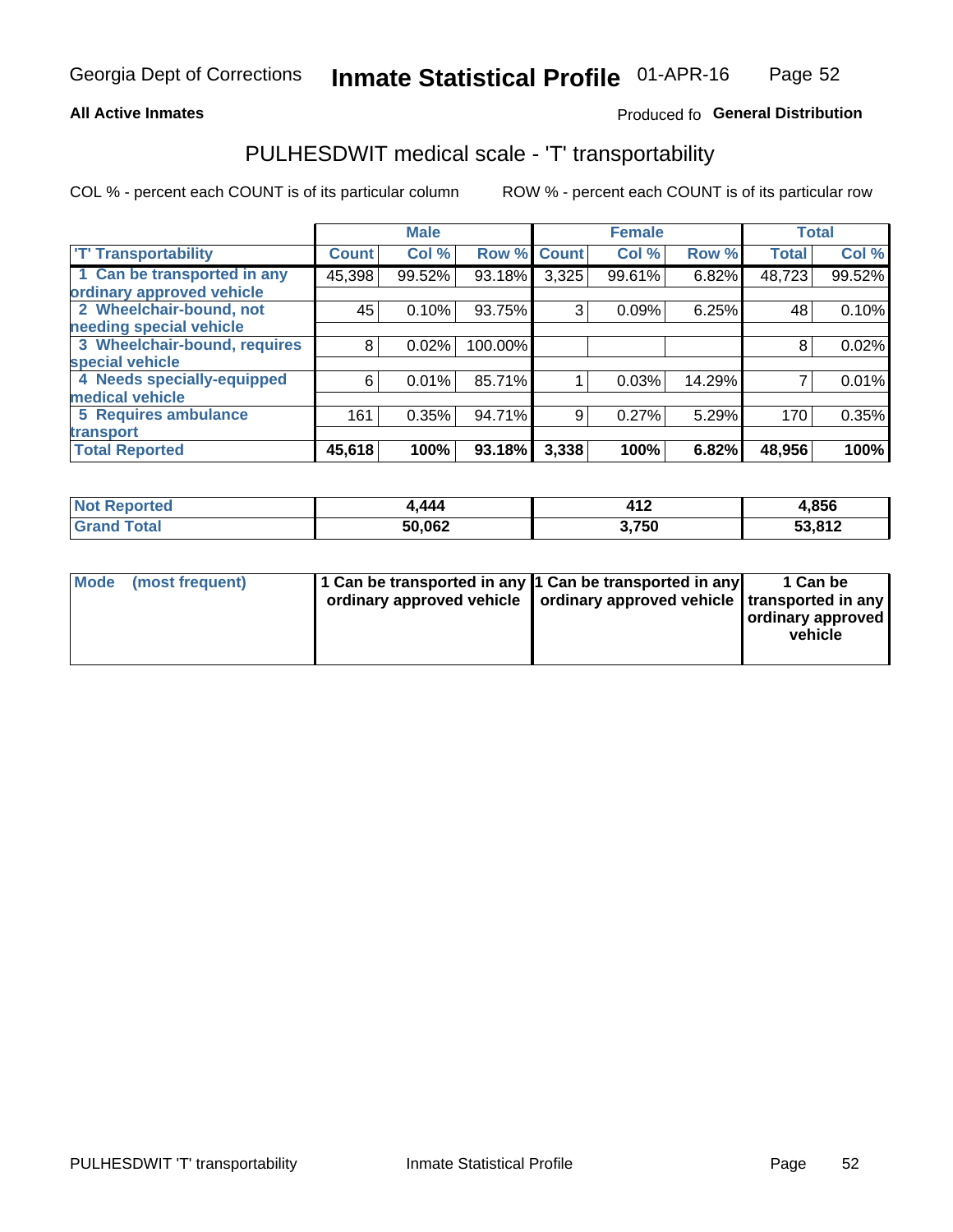#### Inmate Statistical Profile 01-APR-16 Page 53

**All Active Inmates** 

#### Produced for General Distribution

## Number of prior Georgia incarcerations

COL % - percent each COUNT is of its particular column

|                                       |              | <b>Male</b> |                    |       | <b>Female</b> |          |        | <b>Total</b> |
|---------------------------------------|--------------|-------------|--------------------|-------|---------------|----------|--------|--------------|
| <b>Num of Prior GA Incarcerations</b> | <b>Count</b> | Col %       | <b>Row % Count</b> |       | Col %         | Row %    | Total  | Col %        |
| $\bf{0}$                              | 27,925       | 55.78%      | 91.29%             | 2,665 | 71.07%        | 8.71%    | 30,590 | 56.85%       |
|                                       | 9,344        | 18.66%      | 94.30%             | 565   | 15.07%        | 5.70%    | 9,909  | 18.41%       |
|                                       | 5,266        | 10.52%      | 96.11%             | 213   | 5.68%         | 3.89%    | 5,479  | 10.18%       |
| 3                                     | 3,137        | 6.27%       | 96.02%             | 130   | 3.47%         | 3.98%    | 3,267  | 6.07%        |
| 4                                     | 1,754        | 3.50%       | 96.43%             | 65    | 1.73%         | 3.57%    | 1,819  | 3.38%        |
| 5                                     | 1,109        | 2.22%       | 96.10%             | 45    | 1.20%         | $3.90\%$ | 1,154  | 2.14%        |
| <b>More Than 5</b>                    | 1,527        | 3.05%       | 95.80%             | 67    | 1.79%         | 4.20%    | 1,594  | 2.96%        |
| <b>Total Reported</b>                 | 50,062       | 100%        | 93.03%             | 3,750 | 100.0%        | 6.97%    | 53,812 | 100%         |

| <b>Not Reported</b> |        |       |        |
|---------------------|--------|-------|--------|
| Total               | 50,062 | 3,750 | 53,812 |

| Mean (average)         | 06.، | .ია | 1.03 |
|------------------------|------|-----|------|
| <b>Median (middle)</b> |      |     |      |
| Mode (most frequent)   |      |     |      |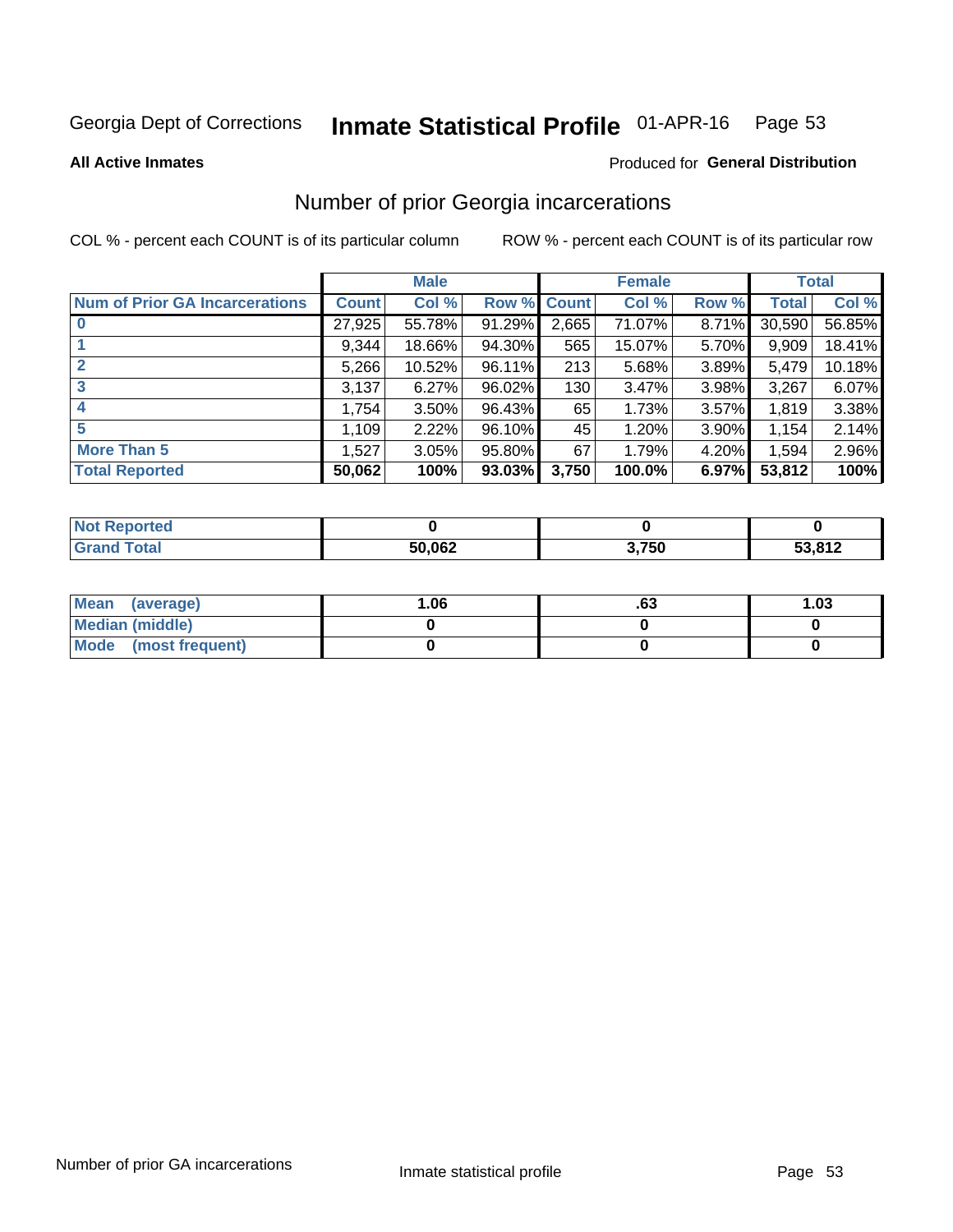#### Inmate Statistical Profile 01-APR-16 Page 54

#### **All Active Inmates**

#### Produced for General Distribution

## Prison sentence in years

COL % - percent each COUNT is of its particular column

ROW % - percent each COUNT is of its particular row

|                                 |              | <b>Male</b> |           |              | <b>Female</b> |        |              | <b>Total</b> |
|---------------------------------|--------------|-------------|-----------|--------------|---------------|--------|--------------|--------------|
| <b>Prison Sentence In Years</b> | <b>Count</b> | Col %       | Row %     | <b>Count</b> | Col %         | Row %  | <b>Total</b> | Col %        |
| $0 - 1$                         | 439          | 0.88%       | 93.40%    | 31           | 0.83%         | 6.60%  | 470          | 0.87%        |
| $1.1 - 2$                       | 649          | 1.30%       | 90.64%    | 67           | 1.79%         | 9.36%  | 716          | 1.33%        |
| $2.1 - 3$                       | 1,010        | 2.02%       | 89.07%    | 124          | 3.31%         | 10.93% | 1,134        | 2.11%        |
| $3.1 - 4$                       | 908          | 1.81%       | 90.17%    | 99           | 2.64%         | 9.83%  | 1,007        | 1.87%        |
| $4.1 - 5$                       | 1,938        | 3.87%       | 90.01%    | 215          | 5.73%         | 9.99%  | 2,153        | 4.00%        |
| $5.1 - 6$                       | 1,134        | 2.27%       | 89.86%    | 128          | 3.41%         | 10.14% | 1,262        | 2.35%        |
| $6.1 - 7$                       | 1,118        | 2.23%       | 91.56%    | 103          | 2.75%         | 8.44%  | 1,221        | 2.27%        |
| $7.1 - 8$                       | 1,214        | 2.42%       | 92.25%    | 102          | 2.72%         | 7.75%  | 1,316        | 2.45%        |
| $8.1 - 9$                       | 1,257        | 2.51%       | 92.70%    | 99           | 2.64%         | 7.30%  | 1,356        | 2.52%        |
| $9.1 - 10$                      | 4,469        | 8.93%       | 90.23%    | 484          | 12.91%        | 9.77%  | 4,953        | 9.20%        |
| $10.1 - 12$                     | 2,564        | 5.12%       | 91.28%    | 245          | 6.53%         | 8.72%  | 2,809        | 5.22%        |
| $12.1 - 15$                     | 5,194        | 10.38%      | 92.03%    | 450          | 12.00%        | 7.97%  | 5,644        | 10.49%       |
| $15.1 - 20$                     | 9,507        | 18.99%      | 93.61%    | 649          | 17.31%        | 6.39%  | 10,156       | 18.87%       |
| 20.1 - Over                     | 10,161       | 20.30%      | 94.94%    | 542          | 14.45%        | 5.06%  | 10,703       | 19.89%       |
| <b>Life</b>                     | 7,130        | 14.24%      | 95.10%    | 367          | 9.79%         | 4.90%  | 7,497        | 13.93%       |
| <b>Life Without Parole</b>      | 1,146        | 2.29%       | 96.55%    | 41           | 1.09%         | 3.45%  | 1,187        | 2.21%        |
| <b>Death</b>                    | 149          | 0.30%       | 100.00%   |              |               |        | 149          | 0.28%        |
| <b>Youthful Offenders</b>       | 75           | 0.15%       | 94.94%    | 4            | 0.11%         | 5.06%  | 79           | 0.15%        |
| <b>Total Reported</b>           | 50,062       | 100%        | $93.03\%$ | 3,750        | 100.0%        | 6.97%  | 53,812       | 100.0%       |

| <b>Not Reported</b> |        |      |               |
|---------------------|--------|------|---------------|
| Total               | ראה ה: | ,750 | 53.812<br>∖I∠ |

#### **Determinate (numeric) sentences only**

| <b>Mean</b> | .<br><b>ZI.OU</b> | 19.91 | 21.55 |
|-------------|-------------------|-------|-------|
|             |                   |       |       |

All sentences (including determinate), with life, life without parole, and death sentences figured at 45 years

| חה הה<br><b>Mean</b><br>--<br>14 E.O<br>- 1<br>1.5U<br><br>J I.JJ |  |  |  |
|-------------------------------------------------------------------|--|--|--|
|                                                                   |  |  |  |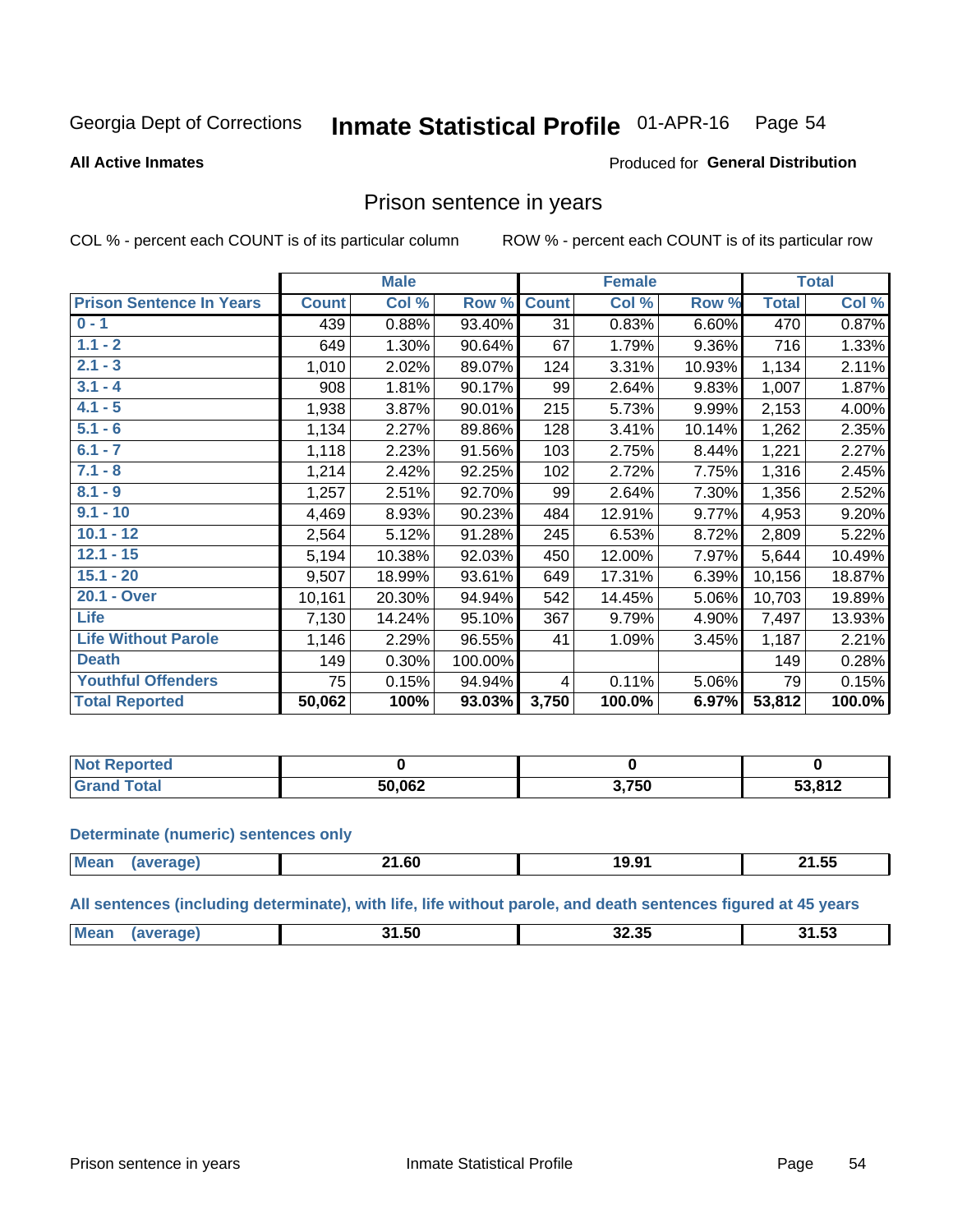#### Inmate Statistical Profile 01-APR-16 Page 55

### **All Active Inmates**

### Produced for General Distribution

## Primary offense, broken out into felonies vs misdemeanors

COL % - percent each COUNT is of its particular column

|                                  |              | <b>Male</b> |              |                    | <b>Female</b> |       | Total  |        |
|----------------------------------|--------------|-------------|--------------|--------------------|---------------|-------|--------|--------|
| <b>Felonies and Misdemeanors</b> | <b>Count</b> | Col%        |              | <b>Row % Count</b> | Col%          | Row % | Total  | Col %  |
| <b>Felonies</b>                  | 49,841       | 99.82%      | 93.02% 3.739 |                    | 99.92%        | 6.98% | 53.580 | 99.83% |
| <b>Misdemeanors</b>              | 90           | 18%         | 96.77%       | C.                 | .08%          | 3.23% | 93     | .17%   |
| <b>Total Reported</b>            | 49,931       | 100%        | 93.03% 3,742 |                    | 100%          | 6.97% | 53,673 | 100%   |

| ted<br>NO. | 4 O.<br>וטו |                | 39                  |
|------------|-------------|----------------|---------------------|
| ⊺otar      | 50,062      | 49.939<br>11 V | ED 04 D<br>JJ.O I Z |

| Mo | ____ | 11 C.S<br>. | onies<br>. |
|----|------|-------------|------------|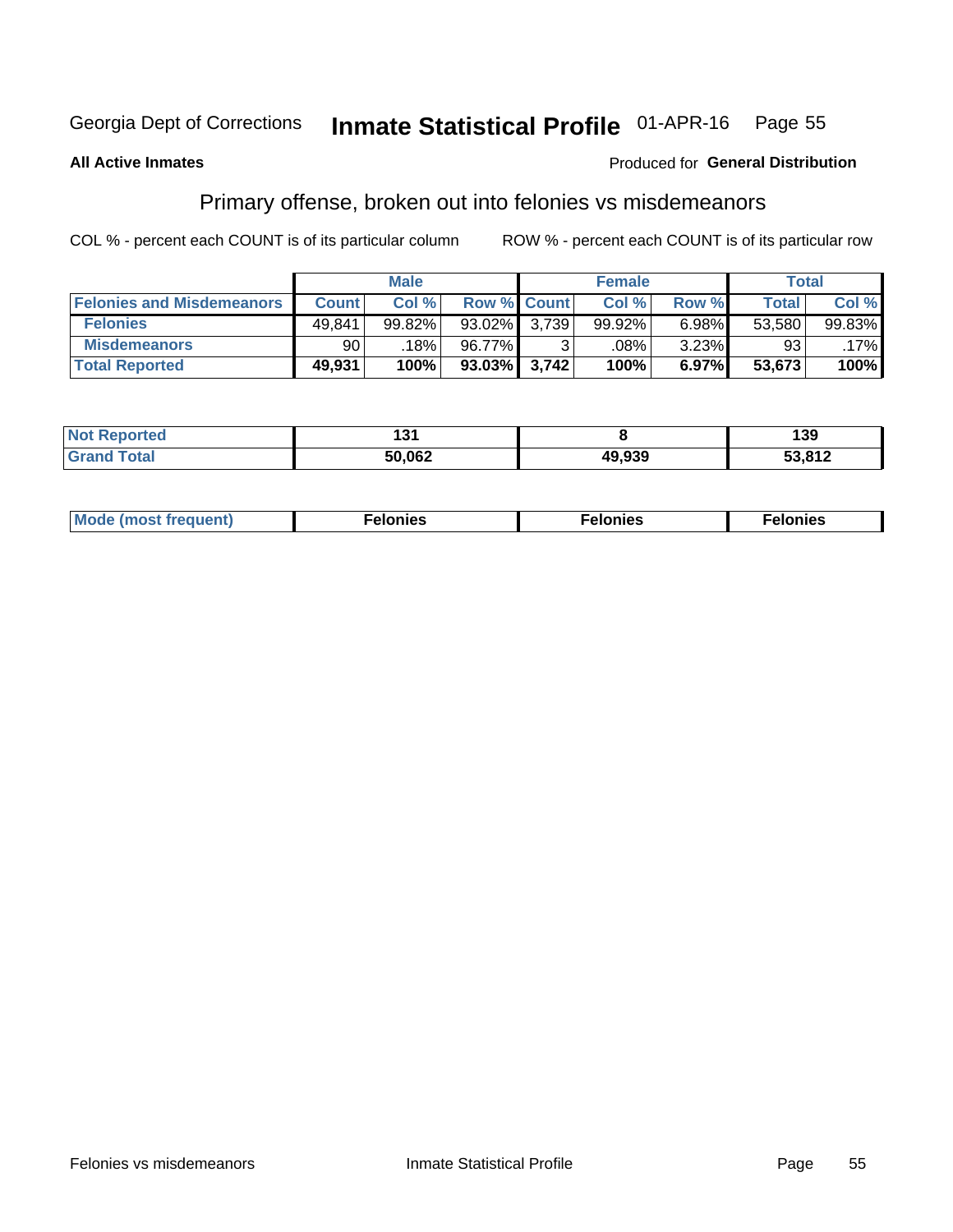#### Inmate Statistical Profile 01-APR-16 Page 56

#### **All Active Inmates**

### Produced for General Distribution

## Primary offense, broken out into six broad crime categories

COL % - percent each COUNT is of its particular column

|                                  |              | <b>Male</b> |        |             | <b>Female</b> |        |              | <b>Total</b> |
|----------------------------------|--------------|-------------|--------|-------------|---------------|--------|--------------|--------------|
| <b>Crime Categories</b>          | <b>Count</b> | Col %       |        | Row % Count | Col %         | Row %  | <b>Total</b> | Col %        |
| <b>Violent</b>                   | 25,479       | 50.98%      | 94.03% | 1,617       | 43.13%        | 5.97%  | 27,096       | 50.43%       |
| <b>Sex Crime</b><br>$\mathbf{2}$ | 8,221        | 16.45%      | 98.42% | 132         | 3.52%         | 1.58%  | 8,353        | 15.55%       |
| 3<br><b>Property</b>             | 8,489        | 16.98%      | 88.96% | 1,054       | 28.11%        | 11.04% | 9,543        | 17.76%       |
| <b>Drug</b><br>4                 | 5,507        | 11.02%      | 87.99% | 752         | 20.06%        | 12.01% | 6,259        | 11.65%       |
| <b>Habit/DUI</b><br>5            | 104          | .21%        | 90.43% | 11          | .29%          | 9.57%  | 115          | .21%         |
| <b>Other</b><br>6                | 2,182        | 4.37%       | 92.26% | 183         | 4.88%         | 7.74%  | 2,365        | 4.40%        |
| <b>Total Reported</b>            | 49,982       | 100%        | 93.02% | 3,749       | 100%          | 6.98%  | 53,731       | 100%         |

| <b>Not</b><br>' Reported | 80     |       | o      |
|--------------------------|--------|-------|--------|
| <b>Total</b>             | 50,062 | 3,750 | 53,812 |

| M | - --<br>1010111 | .<br><b>VIOIGIIL</b> | 1.91311 |
|---|-----------------|----------------------|---------|
|   |                 |                      |         |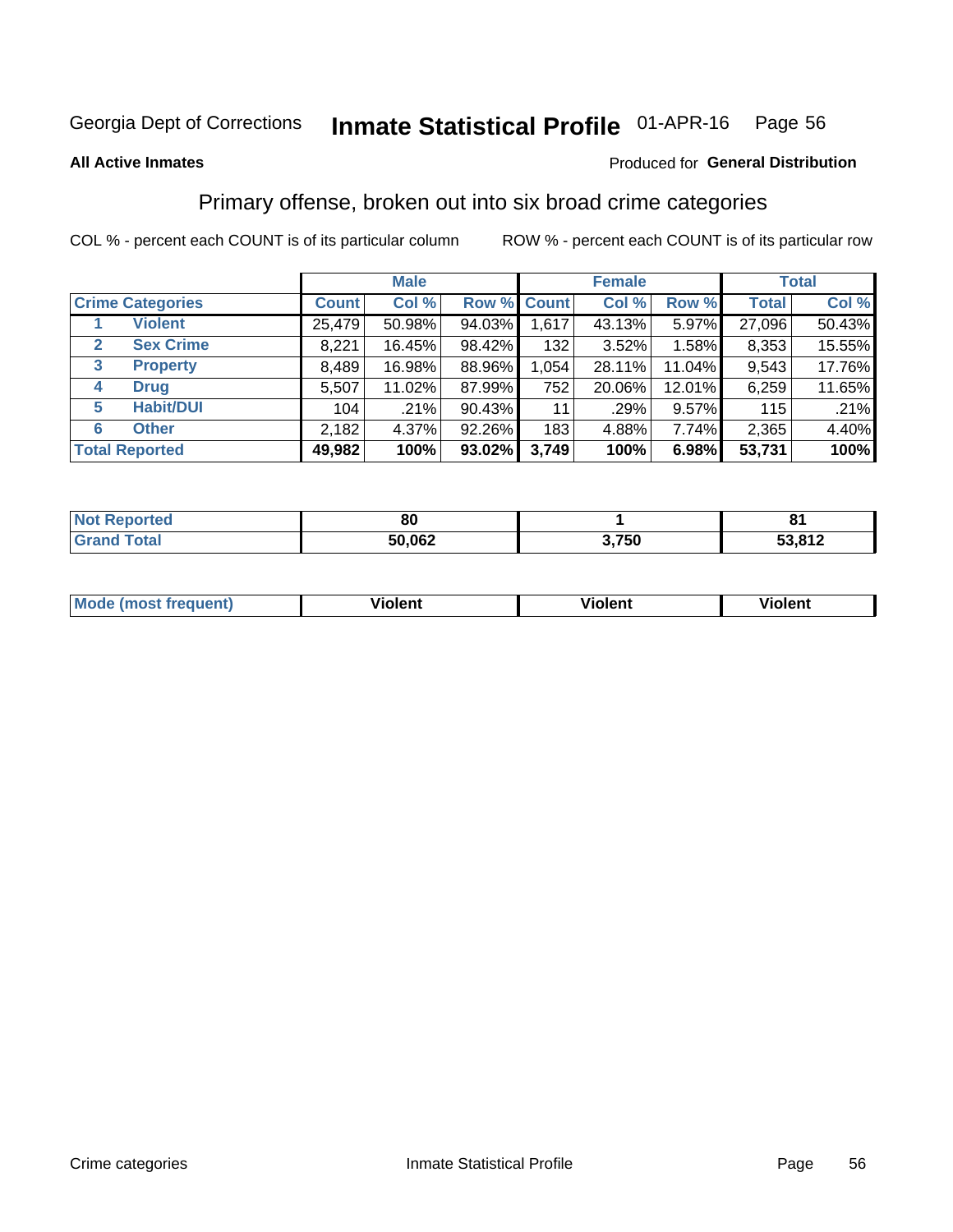#### Inmate Statistical Profile 01-APR-16 Page 57

**All Active Inmates** 

#### Produced for General Distribution

## Primary offense, detailed offense code

COL % - percent each COUNT is of its particular column

|                                            |                 | <b>Male</b> |         |                         | <b>Female</b> |        |                           | <b>Total</b> |
|--------------------------------------------|-----------------|-------------|---------|-------------------------|---------------|--------|---------------------------|--------------|
| <b>Primary Offense</b>                     | <b>Count</b>    | Col %       | Row %   | <b>Count</b>            | Col %         | Row %  | <b>Total</b>              | Col %        |
| <b>Abuse Neglect Elder/Disab (2812)</b>    | 35              | .07%        | 61.40%  | 22                      | .59%          | 38.60% | 57                        | .11%         |
| Agg Aslt W Intnt To Rape (2095)            | 63              | .13%        | 100.00% |                         |               |        | 63                        | .12%         |
| <b>Agg Sex Battery Atmpt (2099)</b>        | 1               | .01%        | 100.00% |                         |               |        | 1                         | .01%         |
| <b>Aggrav Assault (1302)</b>               | 4,954           | 9.91%       | 94.36%  | 296                     | 7.90%         | 5.64%  | 5,250                     | 9.77%        |
| <b>Aggrav Assault Peace Ofcr</b>           | 291             | .58%        | 94.79%  | 16                      | .43%          | 5.21%  | 307                       | .57%         |
| (1314)                                     |                 |             |         |                         |               |        |                           |              |
| <b>Aggrav Battery (1305)</b>               | 1,196           | 2.39%       | 93.73%  | 80                      | 2.13%         | 6.27%  | 1,276                     | 2.37%        |
| <b>Aggrav Battery Peace Ofcr</b><br>(1315) | 26              | .05%        | 100.00% |                         |               |        | 26                        | .05%         |
| <b>Aggrav Ch Molest Atmpt (2096)</b>       | 1               | .01%        | 100.00% |                         |               |        | 1                         | .01%         |
| <b>Aggrav Child Molestation (2021)</b>     | 1,246           | 2.49%       | 98.34%  | 21                      | .56%          | 1.66%  | 1,267                     | 2.36%        |
| <b>Aggrav Cruelty To Animals</b>           | 11              | .02%        | 100.00% |                         |               |        | 11                        | .02%         |
| (2972)                                     |                 |             |         |                         |               |        |                           |              |
| <b>Aggrav Sexual Battery (2009)</b>        | 210             | .42%        | 99.53%  | $\mathbf{1}$            | .03%          | .47%   | 211                       | .39%         |
| <b>Aggrav Sodomy (2003)</b>                | 201             | .40%        | 98.53%  | 3                       | .08%          | 1.47%  | 204                       | .38%         |
| <b>Aggrav Stalking (1321)</b>              | 291             | .58%        | 97.00%  | 9                       | .24%          | 3.00%  | 300                       | .56%         |
| <b>Aggravated Assault On 65+</b><br>(1304) | 5               | .01%        | 83.33%  | 1                       | .03%          | 16.67% | 6                         | .01%         |
| <b>Alter Id (1506)</b>                     | 3               | .01%        | 100.00% |                         |               |        | 3                         | .01%         |
| <b>Armed Robbery (1902)</b>                | 5,773           | 11.55%      | 96.55%  | 206                     | 5.49%         | 3.45%  | 5,979                     | 11.13%       |
| Arson 1st Degree (1401)                    | 60              | .12%        | 85.71%  | 10                      | .27%          | 14.29% | 70                        | .13%         |
| <b>Arson 2nd Degree (1402)</b>             | 11              | .02%        | 91.67%  | 1                       | .03%          | 8.33%  | 12                        | .02%         |
| <b>Arson 3rd Degree (1403)</b>             | 3               | .01%        | 75.00%  | 1                       | .03%          | 25.00% | 4                         | .01%         |
| <b>Arson Misc (1400)</b>                   | 1               | .01%        | 100.00% |                         |               |        | 1                         | .01%         |
| Ass W/ Int Transmit Hiv (1313)             | 1               | .01%        | 50.00%  | 1                       | .03%          | 50.00% | $\overline{2}$            | .01%         |
| <b>Atmpt Aggrav Assault (1303)</b>         | 8               | .02%        | 88.89%  | 1                       | .03%          | 11.11% | $\boldsymbol{9}$          | .02%         |
| <b>Atmpt Aggrav Sodomy (2093)</b>          | 3               | .01%        | 100.00% |                         |               |        | 3                         | .01%         |
| <b>Atmpt Armed Robbery (1992)</b>          | 93              | .19%        | 95.88%  | $\overline{\mathbf{4}}$ | .11%          | 4.12%  | 97                        | .18%         |
| <b>Atmpt Burglary (1690)</b>               | 27              | .05%        | 96.43%  | 1                       | .03%          | 3.57%  | 28                        | .05%         |
| <b>Atmpt Child Molestation (2094)</b>      | 24              | .05%        | 100.00% |                         |               |        | 24                        | .04%         |
| <b>Atmpt Kidnap (1390)</b>                 | 4               | .01%        | 100.00% |                         |               |        | 4                         | .01%         |
| <b>Atmpt Murder (1190)</b>                 | 83              | .17%        | 92.22%  | $\overline{7}$          | .19%          | 7.78%  | 90                        | .17%         |
| Atmpt Rape (2091)                          | 40 <sup>1</sup> | .08%        | 97.56%  | $\overline{1}$          | .03%          | 2.44%  | $\overline{41}$           | .08%         |
| <b>Atmpt Robbery (1991)</b>                | 42              | .08%        | 95.45%  | $\overline{2}$          | .05%          | 4.55%  | 44                        | .08%         |
| <b>Atmpt Sodomy (2092)</b>                 | 3               | .01%        | 100.00% |                         |               |        | $\ensuremath{\mathsf{3}}$ | .01%         |
| <b>Atmpt Theft By Taking (1812)</b>        | 6               | .01%        | 100.00% |                         |               |        | $\,6\,$                   | .01%         |
| <b>Atmpt Viol Substance Act (4090)</b>     | 24              | .05%        | 88.89%  | 3 <sup>1</sup>          | .08%          | 11.11% | 27                        | .05%         |
| <b>Att/Consprcy Commt C/S/Of</b><br>(4134) | 38              | .08%        | 86.36%  | $6\phantom{.}$          | .16%          | 13.64% | 44                        | .08%         |
| <b>Bad Checks (1704)</b>                   | $\mathbf 1$     | .01%        | 100.00% |                         |               |        | 1                         | .01%         |
|                                            |                 |             |         |                         |               |        |                           |              |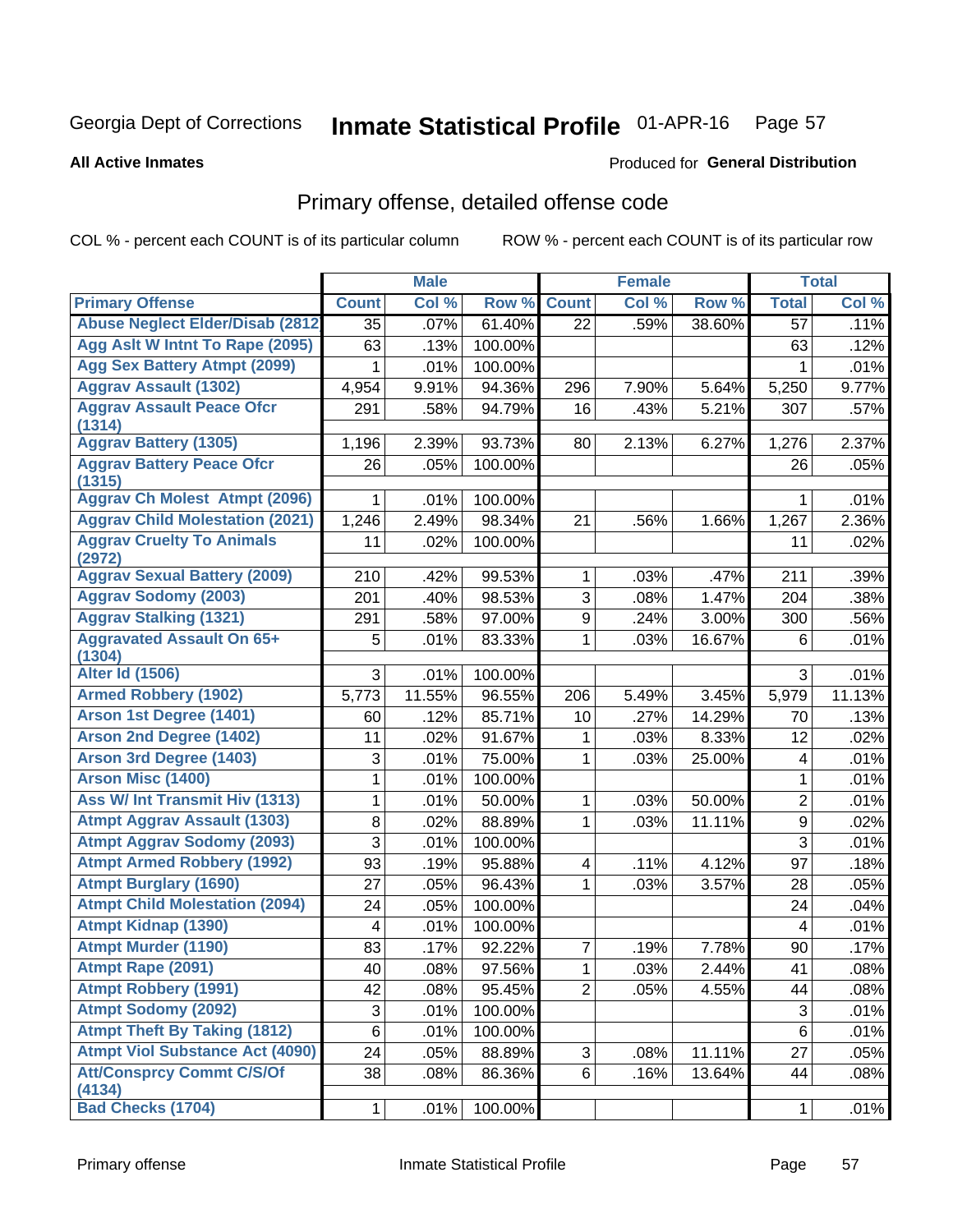#### Inmate Statistical Profile 01-APR-16 Page 58

#### **All Active Inmates**

### **Produced for General Distribution**

## Primary offense, detailed offense code

COL % - percent each COUNT is of its particular column

|                                            |                | <b>Male</b> |         |                         | <b>Female</b> |         |                | <b>Total</b> |
|--------------------------------------------|----------------|-------------|---------|-------------------------|---------------|---------|----------------|--------------|
| <b>Primary Offense</b>                     | <b>Count</b>   | Col %       | Row %   | <b>Count</b>            | Col %         | Row %   | <b>Total</b>   | Col %        |
| <b>Bail Jumping (2511)</b>                 | 4              | .01%        | 57.14%  | $\overline{3}$          | .08%          | 42.86%  | 7              | .01%         |
| <b>Bigamy (2007)</b>                       | 1              | .01%        | 100.00% |                         |               |         | 1              | .01%         |
| <b>Bribery Govt Officer (2301)</b>         | 1              | .01%        | 50.00%  | 1                       | .03%          | 50.00%  | $\overline{2}$ | .01%         |
| Burg 1st Aft 6/30/12 (1611)                | 1,518          | 3.04%       | 92.67%  | 120                     | 3.20%         | 7.33%   | 1,638          | 3.05%        |
| Burg 2nd Aft 6/30/12 (1612)                | 506            | 1.01%       | 95.11%  | 26                      | .69%          | 4.89%   | 532            | .99%         |
| <b>Burg Bef 7/1/12 (1601)</b>              | 3,411          | 6.82%       | 96.25%  | 133                     | 3.55%         | 3.75%   | 3,544          | 6.60%        |
| <b>Carry Concealed Weapon (2901)</b>       | 3              | .01%        | 100.00% |                         |               |         | 3              | .01%         |
| <b>Carry Weapon At School (2915)</b>       | 4              | .01%        | 80.00%  | 1                       | .03%          | 20.00%  | 5              | .01%         |
| <b>Child Molestation (2019)</b>            | 2,578          | 5.16%       | 97.91%  | 55                      | 1.47%         | 2.09%   | 2,633          | 4.90%        |
| <b>Chop Shop Violation (5003)</b>          | 2              | .01%        | 100.00% |                         |               |         | 2              | .01%         |
| <b>Cnspire Traffic Cntrl Sub (4130)</b>    | 11             | .02%        | 91.67%  | 1                       | .03%          | 8.33%   | 12             | .02%         |
| <b>Computer Pornography (1760)</b>         | 61             | .12%        | 100.00% |                         |               |         | 61             | .11%         |
| <b>Computer Theft (1761)</b>               | 7              | .01%        | 50.00%  | $\overline{7}$          | .19%          | 50.00%  | 14             | .03%         |
| <b>Computer Trespass (1762)</b>            | 1              | .01%        | 100.00% |                         |               |         | $\mathbf 1$    | .01%         |
| <b>Conceal Death Of Another (1125)</b>     | 16             | .03%        | 64.00%  | 9                       | .24%          | 36.00%  | 25             | .05%         |
| <b>Conspiracy (9901)</b>                   | 35             | .07%        | 79.55%  | 9                       | .24%          | 20.45%  | 44             | .08%         |
| <b>Convsn Paymnts Real Propy</b><br>(1811) | 1              | .01%        | 100.00% |                         |               |         | $\mathbf 1$    | .01%         |
| <b>Convynce Handle Contrabnd</b><br>(5174) | 1              | .01%        | 100.00% |                         |               |         | 1              | .01%         |
| <b>Crmnl Atmpt (9905)</b>                  |                | .01%        | 100.00% |                         |               |         | 1              | .01%         |
| <b>Crmnl Damage 1st Degree (1501)</b>      | 30             | .06%        | 93.75%  | $\overline{2}$          | .05%          | 6.25%   | 32             | .06%         |
| <b>Crmnl Damage 2nd Degree</b><br>(1502)   | 64             | .13%        | 94.12%  | $\overline{\mathbf{4}}$ | .11%          | 5.88%   | 68             | .13%         |
| <b>Crmnl Interfere Govt Prop (2613)</b>    | 11             | .02%        | 78.57%  | 3                       | .08%          | 21.43%  | 14             | .03%         |
| <b>Crmnl Solicitation (9910)</b>           | 1              | .01%        | 33.33%  | $\overline{2}$          | .05%          | 66.67%  | 3              | .01%         |
| <b>Cruelty To Children (2801)</b>          | 296            | .59%        | 74.94%  | 99                      | 2.64%         | 25.06%  | 395            | .74%         |
| <b>Cruelty To Elder Person (2811)</b>      | 15             | .03%        | 62.50%  | 9                       | .24%          | 37.50%  | 24             | .04%         |
| <b>Damage Destroy Secr Prop</b><br>(1504)  | $\overline{2}$ | .01%        | 66.67%  | 1                       | .03%          | 33.33%  | 3              | .01%         |
| <b>Defrauding State (2307)</b>             | 1              | .01%        | 100.00% |                         |               |         | 1              | .01%         |
| <b>Distributing Obscene Mat (2101)</b>     | 1              | .01%        | 100.00% |                         |               |         | 1              | .01%         |
| <b>Drvng Habtl Violator (5004)</b>         | 7              | .01%        | 100.00% |                         |               |         | $\overline{7}$ | .01%         |
| <b>Eavesdrop &amp; Surveillance (3001)</b> | 1              | .01%        | 100.00% |                         |               |         | 1              | .01%         |
| <b>Entering Vehicle (1880)</b>             | 100            | .20%        | 97.09%  | 3                       | .08%          | 2.91%   | 103            | .19%         |
| <b>Entice Child Attempted (2090)</b>       | 7              | .01%        | 100.00% |                         |               |         | $\overline{7}$ | .01%         |
| <b>Enticing Child-Indec Purp (2020)</b>    | 77             | .15%        | 95.06%  | $\overline{\mathbf{4}}$ | .11%          | 4.94%   | 81             | .15%         |
| <b>Escape (2501)</b>                       | 25             | .05%        | 86.21%  | $\overline{\mathbf{4}}$ | .11%          | 13.79%  | 29             | .05%         |
| <b>False Certificates (2311)</b>           |                |             |         | 1                       | .03%          | 100.00% | $\mathbf{1}$   | .01%         |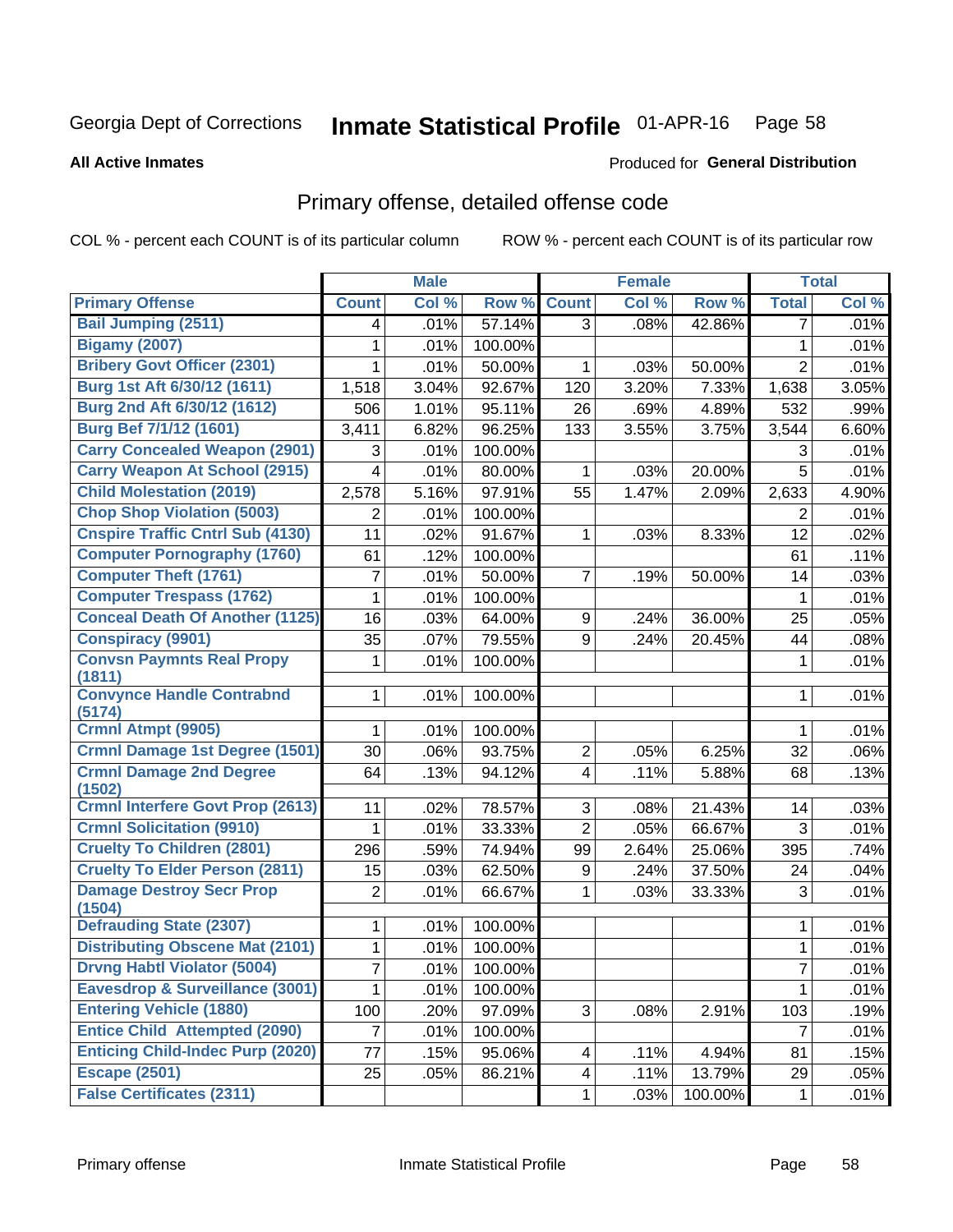#### Inmate Statistical Profile 01-APR-16 Page 59

Produced for General Distribution

### **All Active Inmates**

## Primary offense, detailed offense code

COL % - percent each COUNT is of its particular column

|                                            |                | <b>Male</b> |         |                | <b>Female</b> |         |                           | <b>Total</b> |
|--------------------------------------------|----------------|-------------|---------|----------------|---------------|---------|---------------------------|--------------|
| <b>Primary Offense</b>                     | <b>Count</b>   | Col %       | Row %   | <b>Count</b>   | Col %         | Row %   | <b>Total</b>              | CoI%         |
| <b>False Imprisonment (1308)</b>           | 182            | .36%        | 96.30%  | $\overline{7}$ | .19%          | 3.70%   | 189                       | .35%         |
| <b>False Statements Govt (2408)</b>        | 24             | .05%        | 75.00%  | 8              | .21%          | 25.00%  | 32                        | .06%         |
| <b>False Swearing (2402)</b>               | 1              | .01%        | 100.00% |                |               |         | 1                         | .01%         |
| <b>False Swearng Writtn Stmt</b>           | 4              | .01%        | 66.67%  | $\overline{2}$ | .05%          | 33.33%  | $6\phantom{1}6$           | .01%         |
| (2205)                                     |                |             |         |                |               |         |                           |              |
| <b>Family Violence Battery (1301)</b>      | 145            | .29%        | 96.67%  | 5              | .13%          | 3.33%   | 150                       | .28%         |
| Feticide (1121)                            | 1              | .01%        | 100.00% |                |               |         | 1                         | .01%         |
| <b>Feticide By Vehicle (1118)</b>          | 3              | .01%        | 75.00%  | 1              | .03%          | 25.00%  | 4                         | .01%         |
| <b>Financial Identity Fraud (1756)</b>     | 47             | .09%        | 53.41%  | 41             | 1.09%         | 46.59%  | 88                        | .16%         |
| <b>Fleeing/Eluding Police (2316)</b>       | 326            | .65%        | 96.45%  | 12             | .32%          | 3.55%   | 338                       | .63%         |
| Forg 1st Aft 6/30/12 (1711)                | 86             | .17%        | 69.92%  | 37             | .99%          | 30.08%  | 123                       | .23%         |
| Forg 1st Bef 7/1/12 (1701)                 | 413            | .83%        | 72.97%  | 153            | 4.08%         | 27.03%  | 566                       | 1.05%        |
| Forg 2nd Aft 6/30/12 (1712)                | 28             | .06%        | 82.35%  | 6              | .16%          | 17.65%  | 34                        | .06%         |
| Forg 2nd Bef 7/1/12 (1702)                 | 14             | .03%        | 93.33%  | 1              | .03%          | 6.67%   | 15                        | .03%         |
| Forg 3rd Aft 6/30/12 (1713)                | 27             | .05%        | 64.29%  | 15             | .40%          | 35.71%  | 42                        | .08%         |
| Forg 4th Aft 6/30/12 (1714)                | 5              | .01%        | 33.33%  | 10             | .27%          | 66.67%  | 15                        | .03%         |
| <b>Forgery Credit Card (1752)</b>          | 4              | .01%        | 100.00% |                |               |         | 4                         | .01%         |
| <b>Fraudulent Access Compute</b>           | 5              | .01%        | 83.33%  | 1              | .03%          | 16.67%  | 6                         | .01%         |
| (1796)                                     |                |             |         |                |               |         |                           |              |
| <b>Fraudulent Checks (1750)</b>            | $\overline{2}$ | .01%        | 100.00% |                |               |         | $\overline{2}$            | .01%         |
| <b>Fraudulent Credit Card (1753)</b>       | 49             | .10%        | 66.22%  | 25             | .67%          | 33.78%  | 74                        | .14%         |
| <b>Gang Participation (9914)</b>           | 29             | .06%        | 100.00% |                |               |         | 29                        | .05%         |
| <b>Guard Line W/Weapon/Drugs</b><br>(2963) | 18             | .04%        | 78.26%  | 5              | .13%          | 21.74%  | 23                        | .04%         |
| <b>Habit Traf Viol/Impaired (5005)</b>     | 13             | .03%        | 100.00% |                |               |         | 13                        | .02%         |
| <b>Habit Traf Viol/Other (5006)</b>        | 11             | .02%        | 100.00% |                |               |         | 11                        | .02%         |
| <b>Hijacking Motor Vehicle (1911)</b>      | 33             | .07%        | 97.06%  | 1              | .03%          | 2.94%   | 34                        | .06%         |
| <b>Hindering Appreh Or Pun (2503)</b>      | 4              | .01%        | 100.00% |                |               |         | 4                         | .01%         |
| Hit-Run W/Injury/Fatality (5007)           | 24             | .05%        | 77.42%  | 7              | .19%          | 22.58%  | 31                        | .06%         |
| <b>Homicide By Vessel (1124)</b>           | 42             | .08%        | 89.36%  | 5              | .13%          | 10.64%  | 47                        | .09%         |
| <b>Illegal Attm To Obt Drugs (4011)</b>    |                |             |         | 3              | .08%          | 100.00% | $\ensuremath{\mathsf{3}}$ | .01%         |
| <b>Impersonating Officer (2405)</b>        | $\mathbf 2$    | .01%        | 66.67%  | 1              | .03%          | 33.33%  | $\overline{3}$            | .01%         |
| <b>Impersonation (2404)</b>                | $\mathbf 2$    | .01%        | 100.00% |                |               |         | $\sqrt{2}$                | .01%         |
| <b>Incest (2006)</b>                       | 200            | .40%        | 99.01%  | $\overline{2}$ | .05%          | .99%    | 202                       | .38%         |
| <b>Incest Atmpt (2098)</b>                 | 1              | .01%        | 100.00% |                |               |         | 1                         | .01%         |
| <b>Inciting To Insurrection (2203)</b>     | $\mathbf 2$    | .01%        | 66.67%  | 1              | .03%          | 33.33%  | 3                         | .01%         |
| <b>Influencing Witness (2313)</b>          | 5              | .01%        | 71.43%  | $\overline{2}$ | .05%          | 28.57%  | $\overline{7}$            | .01%         |
| <b>Injury By Vehicle (1318)</b>            | 81             | .16%        | 84.38%  | 15             | .40%          | 15.63%  | 96                        | .18%         |
| <b>Insurrection (2202)</b>                 | $\sqrt{3}$     | .01%        | 100.00% |                |               |         | $\mathbf{3}$              | .01%         |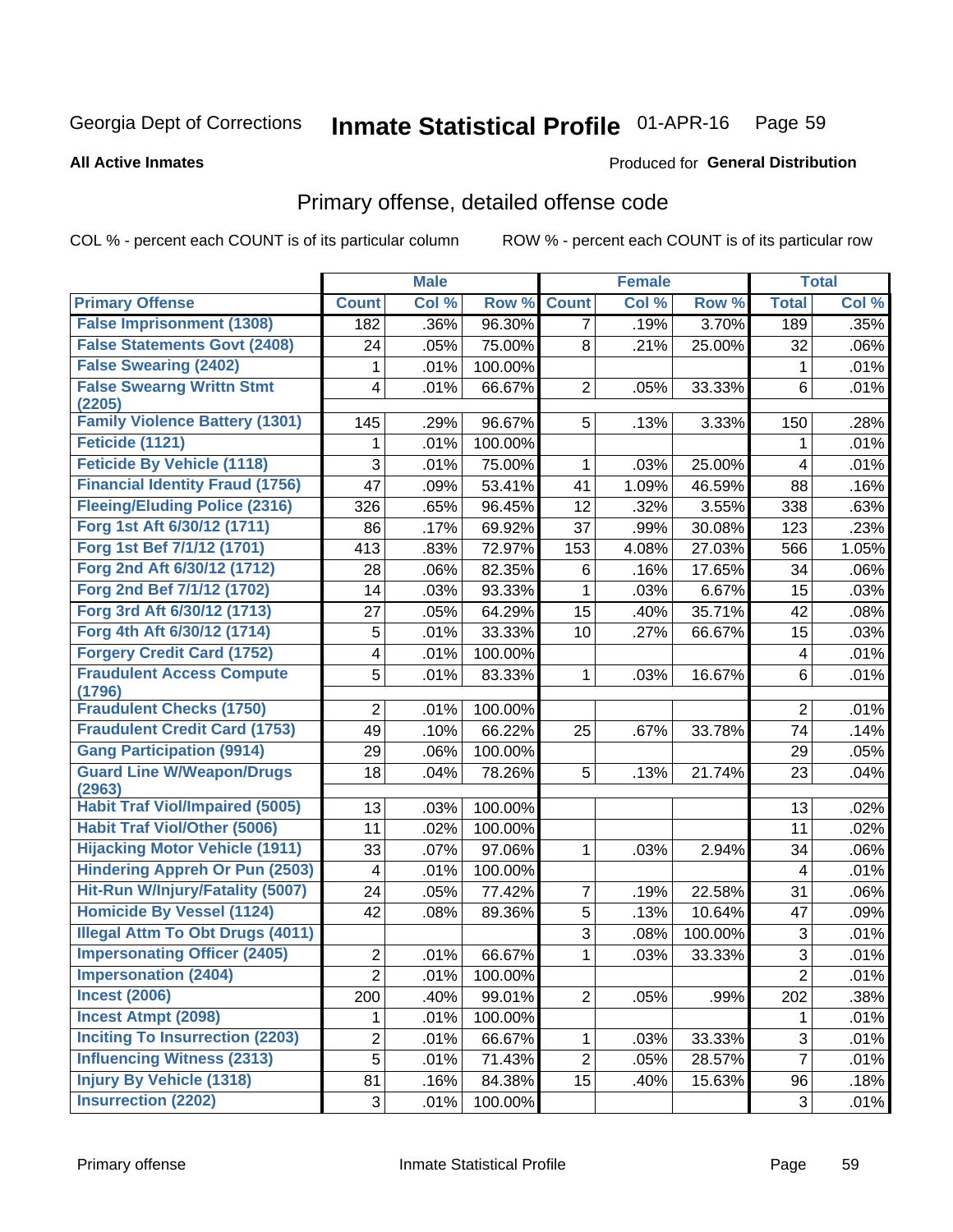#### Inmate Statistical Profile 01-APR-16 Page 60

**All Active Inmates** 

#### Produced for General Distribution

## Primary offense, detailed offense code

COL % - percent each COUNT is of its particular column

|                                            |                 | <b>Male</b> |         |                | <b>Female</b> |         |                 | <b>Total</b> |
|--------------------------------------------|-----------------|-------------|---------|----------------|---------------|---------|-----------------|--------------|
| <b>Primary Offense</b>                     | <b>Count</b>    | Col %       | Row %   | <b>Count</b>   | Col %         | Row %   | <b>Total</b>    | Col %        |
| <b>Interference With Custody (1312)</b>    | 10 <sup>1</sup> | .02%        | 100.00% |                |               |         | 10              | .02%         |
| <b>Involuntary Manslaughter (1103)</b>     | 160             | .32%        | 86.49%  | 25             | .67%          | 13.51%  | 185             | .34%         |
| <b>Kidnapping (1311)</b>                   | 1,501           | 3.00%       | 97.53%  | 38             | 1.01%         | 2.47%   | 1,539           | 2.86%        |
| <b>Livestock Theft (1817)</b>              | 3               | .01%        | 100.00% |                |               |         | 3               | .01%         |
| <b>Lottery Violation (2730)</b>            | 1               | .01%        | 100.00% |                |               |         | $\mathbf{1}$    | .01%         |
| <b>Malicious Conf Sane Pers (1310)</b>     |                 |             |         | 1              | .03%          | 100.00% | 1               | .01%         |
| Manf Methamph 200-399 Gm<br>(4144)         | 9               | .02%        | 100.00% |                |               |         | 9               | .02%         |
| <b>Manf Methamph 28-199 Gm</b><br>(4143)   | 16              | .03%        | 80.00%  | $\overline{4}$ | .11%          | 20.00%  | 20              | .04%         |
| Manf Methamph 400+ Gm (4145)               | 1               | .01%        | 100.00% |                |               |         | 1               | .01%         |
| <b>Manf Methamph Unspec Amt</b><br>(4147)  | 142             | .28%        | 91.61%  | 13             | .35%          | 8.39%   | 155             | .29%         |
| <b>Manufact Meth Near Child (2803)</b>     | 16              | .03%        | 84.21%  | 3              | .08%          | 15.79%  | 19              | .04%         |
| <b>Misc Assault/Battery (1300)</b>         | $\,8\,$         | .02%        | 100.00% |                |               |         | 8               | .01%         |
| <b>Misc Correctionl Inst Off (6200)</b>    | 5               | .01%        | 62.50%  | 3              | .08%          | 37.50%  | 8               | .01%         |
| <b>Misc Drugs Trafficking (4100)</b>       | 6               | .01%        | 100.00% |                |               |         | 6               | .01%         |
| <b>Misc Family Violence (1306)</b>         | 1               | .01%        | 100.00% |                |               |         | $\mathbf{1}$    | .01%         |
| <b>Misc Forgery (1700)</b>                 | 5               | .01%        | 83.33%  | 1              | .03%          | 16.67%  | $6\phantom{1}6$ | .01%         |
| <b>Misc Fraud (1799)</b>                   | 10              | .02%        | 50.00%  | 10             | .27%          | 50.00%  | 20              | .04%         |
| <b>Misc Homicide Offense (1100)</b>        | 7               | .01%        | 87.50%  | 1              | .03%          | 12.50%  | $\, 8$          | .01%         |
| <b>Misc Invasion Of Privacy (3000)</b>     | $\overline{7}$  | .01%        | 100.00% |                |               |         | $\overline{7}$  | .01%         |
| <b>Misc Mrals/Pblic H/Safty (6000)</b>     | 1               | .01%        | 100.00% |                |               |         | $\mathbf{1}$    | .01%         |
| <b>Misc Sexual Offense (2000)</b>          | 21              | .04%        | 84.00%  | 4              | .11%          | 16.00%  | 25              | .05%         |
| <b>Misc Weapon/Explosive Off</b><br>(2900) | 3               | .01%        | 100.00% |                |               |         | 3               | .01%         |
| <b>Murder (1101)</b>                       | 5,770           | 11.54%      | 93.81%  | 381            | 10.16%        | 6.19%   | 6,151           | 11.45%       |
| <b>Murder Conspire To Commit</b><br>(1191) | 9               | .02%        | 100.00% |                |               |         | 9               | .02%         |
| <b>Mutiny In Penal Inst (2507)</b>         | 7               | .01%        | 100.00% |                |               |         | 7               | .01%         |
| <b>Obstr Of Law Enf Officer (2314)</b>     | 385             | .77%        | 92.11%  | 33             | .88%          | 7.89%   | 418             | .78%         |
| <b>Pandering By Compulsion (2017)</b>      | $\sqrt{3}$      | .01%        | 100.00% |                |               |         | 3               | .01%         |
| Peeping Tom (3002)                         | 20              | .04%        | 100.00% |                |               |         | 20              | .04%         |
| <b>Perjury (2401)</b>                      | $\overline{2}$  | .01%        | 66.67%  | 1              | .03%          | 33.33%  | $\sqrt{3}$      | .01%         |
| <b>Pimping A Minor Under 18 (2016)</b>     | 11              | .02%        | 84.62%  | $\overline{2}$ | .05%          | 15.38%  | 13              | .02%         |
| <b>Poss Contraband Articles (5171)</b>     | $\,6\,$         | .01%        | 100.00% |                |               |         | 6               | .01%         |
| <b>Poss Dep Stim Cntrf Drugs</b><br>(4007) | 84              | .17%        | 72.41%  | 32             | .85%          | 27.59%  | 116             | .22%         |
| <b>Poss Drug Related Matri (4016)</b>      | 21              | .04%        | 75.00%  | $\overline{7}$ | .19%          | 25.00%  | 28              | .05%         |
| <b>Poss Ephedrine (4030)</b>               | $\overline{5}$  | .01%        | 83.33%  | $\mathbf 1$    | .03%          | 16.67%  | 6               | .01%         |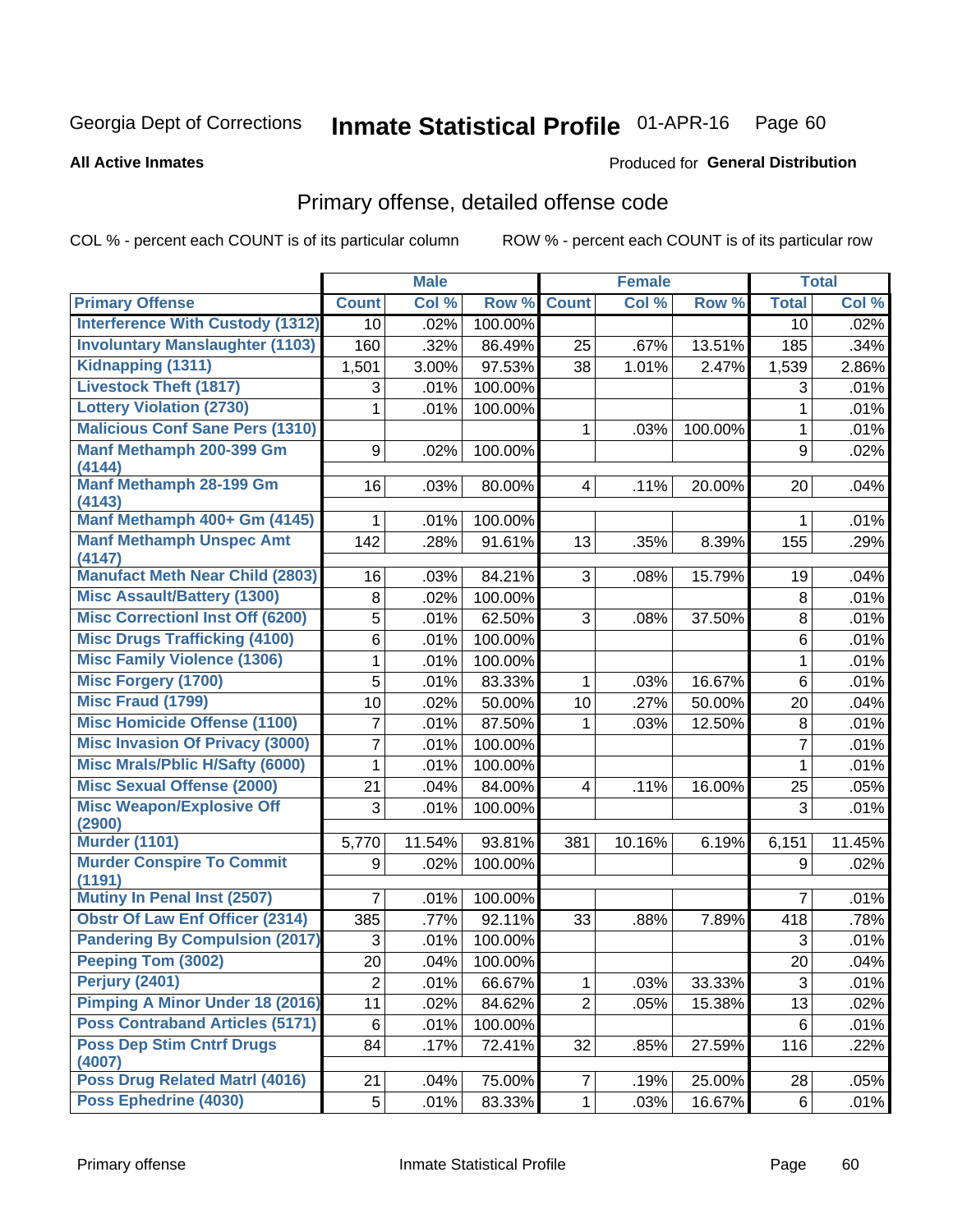#### Inmate Statistical Profile 01-APR-16 Page 61

Produced for General Distribution

#### **All Active Inmates**

## Primary offense, detailed offense code

COL % - percent each COUNT is of its particular column

|                                            |              | <b>Male</b> |         |                | <b>Female</b> |        |                 | <b>Total</b> |
|--------------------------------------------|--------------|-------------|---------|----------------|---------------|--------|-----------------|--------------|
| <b>Primary Offense</b>                     | <b>Count</b> | Col %       | Row %   | <b>Count</b>   | Col %         | Row %  | <b>Total</b>    | Col %        |
| Poss Firearm 1st Offender (2913)           | 92           | .18%        | 94.85%  | $\overline{5}$ | .13%          | 5.15%  | $\overline{97}$ | .18%         |
| <b>Poss Firearm Convct Felon</b><br>(2914) | 968          | 1.94%       | 96.03%  | 40             | 1.07%         | 3.97%  | 1,008           | 1.88%        |
| <b>Poss Knife During Crime (2911)</b>      | 2            | .01%        | 66.67%  | 1              | .03%          | 33.33% | 3               | .01%         |
| Poss Mda/Extsy (4033)                      | 3            | .01%        | 75.00%  | $\mathbf{1}$   | .03%          | 25.00% | 4               | .01%         |
| Poss Methamphetamine (4031)                | 446          | .89%        | 76.11%  | 140            | 3.73%         | 23.89% | 586             | 1.09%        |
| Poss Narcotics Opiates (4006)              | 75           | .15%        | 79.79%  | 19             | .51%          | 20.21% | 94              | .17%         |
| <b>Poss Of Certain Weapons (2912)</b>      | 30           | .06%        | 96.77%  | $\mathbf{1}$   | .03%          | 3.23%  | 31              | .06%         |
| Poss Of Cocaine (4022)                     | 492          | .98%        | 88.49%  | 64             | 1.71%         | 11.51% | 556             | 1.03%        |
| <b>Poss Of Firearm Dur Crime</b><br>(2910) | 619          | 1.24%       | 94.79%  | 34             | .91%          | 5.21%  | 653             | 1.22%        |
| <b>Poss Of Lsd (4008)</b>                  | 1            | .01%        | 100.00% |                |               |        | 1               | .01%         |
| Poss Of Marijuana (4009)                   | 68           | .14%        | 97.14%  | $\overline{2}$ | .05%          | 2.86%  | 70              | .13%         |
| Poss Tools Commit Crime (1602)             | 25           | .05%        | 100.00% |                |               |        | 25              | .05%         |
| Poss W Int Dis Other Drug (4053)           | 112          | .22%        | 84.21%  | 21             | .56%          | 15.79% | 133             | .25%         |
| Poss W Int Dist Cocaine (4050)             | 370          | .74%        | 95.61%  | 17             | .45%          | 4.39%  | 387             | .72%         |
| Poss W Int Dist Marijuana (4051)           | 663          | 1.33%       | 96.23%  | 26             | .69%          | 3.77%  | 689             | 1.28%        |
| Poss W Int Dist Meth (4052)                | 384          | .77%        | 77.89%  | 109            | 2.91%         | 22.11% | 493             | .92%         |
| <b>Poss Wpn Drugs By Prisnr</b><br>(2965)  | 49           | .10%        | 85.96%  | 8              | .21%          | 14.04% | 57              | .11%         |
| <b>Prov Sex Mater To Minors (2110)</b>     | 1            | .01%        | 100.00% |                |               |        | 1               | .01%         |
| <b>Racketeering (3404)</b>                 | 80           | .16%        | 66.12%  | 41             | 1.09%         | 33.88% | 121             | .23%         |
| <b>Rape (2001)</b>                         | 1,762        | 3.53%       | 99.49%  | 9              | .24%          | .51%   | 1,771           | 3.30%        |
| <b>Reck Cond Infected Person</b><br>(1317) | 7            | .01%        | 77.78%  | $\overline{2}$ | .05%          | 22.22% | 9               | .02%         |
| <b>Reckless Abandonment (1120)</b>         | 1            | .01%        | 100.00% |                |               |        | 1               | .01%         |
| <b>Recv Gds Srvs Fraud Obtnd</b><br>(1755) | $\mathbf{1}$ | .01%        | 100.00% |                |               |        | 1               | .01%         |
| Robbery (1901)                             | 1,404        | 2.81%       | 93.04%  | 105            | 2.80%         | 6.96%  | 1,509           | 2.81%        |
| <b>Robbery By Force (1903)</b>             | 234          | .47%        | 94.35%  | 14             | .37%          | 5.65%  | 248             | .46%         |
| <b>Robbery By Intimidation (1904)</b>      | 254          | .51%        | 92.36%  | 21             | .56%          | 7.64%  | 275             | .51%         |
| <b>Robbery By Sudden Snatch</b><br>(1905)  | 139          | .28%        | 95.86%  | 6              | .16%          | 4.14%  | 145             | .27%         |
| S/D Cocaine (4021)                         | 537          | 1.07%       | 95.04%  | 28             | .75%          | 4.96%  | 565             | 1.05%        |
| S/D Cont Sub Public (4017)                 | 44           | .09%        | 95.65%  | $\overline{c}$ | .05%          | 4.35%  | 46              | .09%         |
| S/D Cont Sub School (4018)                 | 34           | .07%        | 97.14%  | $\mathbf{1}$   | .03%          | 2.86%  | 35              | .07%         |
| S/D Dep Stim Cntrf Drugs (4002)            | 46           | .09%        | 79.31%  | 12             | .32%          | 20.69% | 58              | .11%         |
| <b>S/D Narcotics Opiates (4001)</b>        | 14           | .03%        | 82.35%  | 3              | .08%          | 17.65% | 17              | .03%         |
| S/D Of Marijuana (4004)                    | 270          | .54%        | 96.43%  | 10             | .27%          | 3.57%  | 280             | .52%         |
| Sale Mda/Extsy (4034)                      | 1            | .01%        | 100.00% |                |               |        | 1               | .01%         |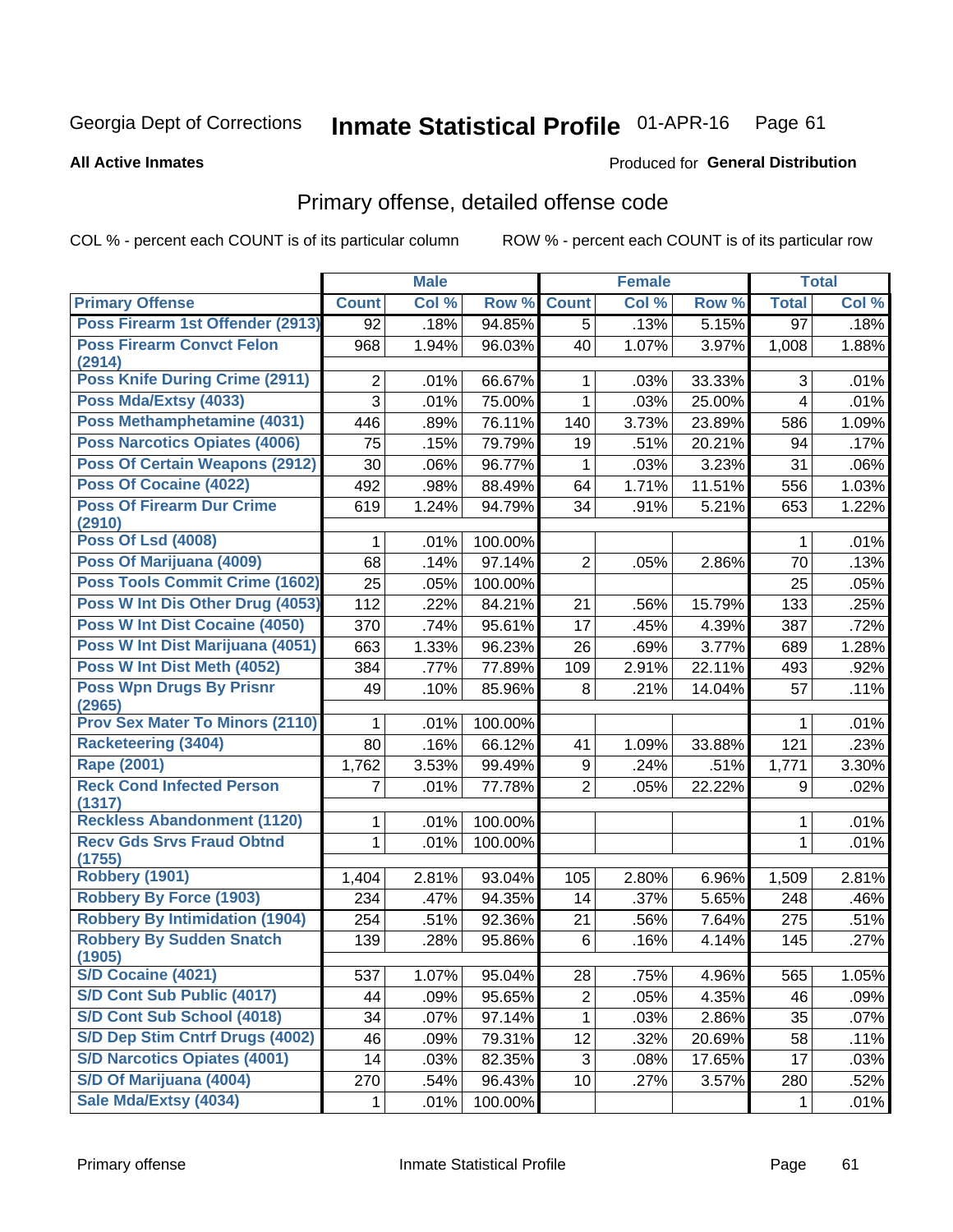#### Inmate Statistical Profile 01-APR-16 Page 62

Produced for General Distribution

#### **All Active Inmates**

## Primary offense, detailed offense code

COL % - percent each COUNT is of its particular column

|                                            |                | <b>Male</b> |         |                | <b>Female</b> |         |                         | <b>Total</b> |
|--------------------------------------------|----------------|-------------|---------|----------------|---------------|---------|-------------------------|--------------|
| <b>Primary Offense</b>                     | <b>Count</b>   | Col %       | Row %   | <b>Count</b>   | Col %         | Row %   | <b>Total</b>            | Col %        |
| Sale Methamphetamine (4032)                | 204            | .41%        | 80.31%  | 50             | 1.33%         | 19.69%  | 254                     | .47%         |
| <b>Sex Exploitation Child (2843)</b>       | 201            | .40%        | 98.53%  | 3              | .08%          | 1.47%   | 204                     | .38%         |
| <b>Sex Offender Fail Registr (2026)</b>    | 498            | 1.00%       | 99.40%  | 3              | .08%          | .60%    | 501                     | .93%         |
| <b>Sex Offender Fail To Move (2028)</b>    | 3              | .01%        | 100.00% |                |               |         | 3                       | .01%         |
| SexI/AssIt/Agn/Pers/Cstdy (2023)           | 14             | .03%        | 93.33%  | 1              | .03%          | 6.67%   | 15                      | .03%         |
| <b>Sexual Aslt By Therapist (2024)</b>     |                |             |         | 1              | .03%          | 100.00% | 1                       | .01%         |
| <b>Sexual Battery (2011)</b>               | 188            | .38%        | 98.95%  | $\overline{2}$ | .05%          | 1.05%   | 190                     | .35%         |
| <b>Simple Battery (1316)</b>               | 18             | .04%        | 94.74%  | 1              | .03%          | 5.26%   | 19                      | .04%         |
| <b>Sodomy (2002)</b>                       | 10             | .02%        | 90.91%  | $\mathbf 1$    | .03%          | 9.09%   | 11                      | .02%         |
| <b>Solicit Sodomy From Minor</b>           | 6              | .01%        | 100.00% |                |               |         | $\,6$                   | .01%         |
| (2025)                                     |                |             |         |                |               |         |                         |              |
| <b>Solicit/Accepting Bribe (2712)</b>      | 1              | .01%        | 100.00% |                |               |         | 1                       | .01%         |
| <b>Stalking (1320)</b>                     | 6              | .01%        | 100.00% |                |               |         | 6                       | .01%         |
| <b>Statutory Rape (2018)</b>               | 762            | 1.52%       | 97.69%  | 18             | .48%          | 2.31%   | 780                     | 1.45%        |
| <b>Tampering With Evidence (2315)</b>      | 8              | .02%        | 61.54%  | 5              | .13%          | 38.46%  | 13                      | .02%         |
| <b>Terrorist Threats &amp; Acts (1307)</b> | 372            | .74%        | 95.38%  | 18             | .48%          | 4.62%   | 390                     | .73%         |
| <b>Theft Bring Prop In State (1815)</b>    | 9              | .02%        | 90.00%  | 1              | .03%          | 10.00%  | 10                      | .02%         |
| <b>Theft By Conversion (1808)</b>          | 14             | .03%        | 66.67%  | $\overline{7}$ | .19%          | 33.33%  | 21                      | .04%         |
| <b>Theft By Deception (1803)</b>           | 42             | .08%        | 87.50%  | 6              | .16%          | 12.50%  | 48                      | .09%         |
| <b>Theft By Extortion (1804)</b>           | $\overline{2}$ | .01%        | 100.00% |                |               |         | $\overline{2}$          | .01%         |
| <b>Theft By Rec Stolen Prop (1806)</b>     | 568            | 1.14%       | 89.59%  | 66             | 1.76%         | 10.41%  | 634                     | 1.18%        |
| <b>Theft By Shoplifting (1821)</b>         | 388            | .78%        | 68.79%  | 176            | 4.69%         | 31.21%  | 564                     | 1.05%        |
| <b>Theft By Taking (1802)</b>              | 793            | 1.59%       | 85.27%  | 137            | 3.65%         | 14.73%  | 930                     | 1.73%        |
| <b>Theft Credit Card (1751)</b>            | 15             | .03%        | 83.33%  | 3              | .08%          | 16.67%  | 18                      | .03%         |
| <b>Theft Motorveh Or Part (1813)</b>       | 47             | .09%        | 94.00%  | 3              | .08%          | 6.00%   | 50                      | .09%         |
| <b>Theft Of Lost Property (1805)</b>       | 2              | .01%        | 50.00%  | $\overline{2}$ | .05%          | 50.00%  | $\overline{\mathbf{4}}$ | .01%         |
| <b>Theft Of Services (1807)</b>            | $\overline{2}$ | .01%        | 100.00% |                |               |         | $\overline{2}$          | .01%         |
| <b>Theft Recv Prop Out State (1816)</b>    | 2              | .01%        | 100.00% |                |               |         | 2                       | .01%         |
| <b>Traf Amphtmine 200-399 Gm</b>           | $\overline{2}$ | .01%        | 100.00% |                |               |         | $\overline{2}$          | .01%         |
| (4127)                                     |                |             |         |                |               |         |                         |              |
| <b>Traf Amphtmine 28-199 Gm</b><br>(4126)  | $\overline{2}$ | .01%        | 66.67%  | $\mathbf{1}$   | .03%          | 33.33%  | 3                       | .01%         |
| Traf Amphtmine 400+ Gm (4128)              | 6              | .01%        | 100.00% |                |               |         | 6                       | .01%         |
| <b>Traf Cocaine 201-400 Gm (4102)</b>      | 122            | .24%        | 98.39%  | $\overline{2}$ | .05%          | 1.61%   | 124                     | .23%         |
| <b>Traf Cocaine 401+ Gm (4103)</b>         | 103            | .21%        | 94.50%  | 6              | .16%          | 5.50%   | 109                     | .20%         |
| Traf Cocaine Less 200 Gm (4101)            | 291            | .58%        | 97.32%  | 8              | .21%          | 2.68%   | 299                     | .56%         |
| <b>Traf Marijna 10-2000 Lb (4121)</b>      | 69             | .14%        | 88.46%  | 9              | .24%          | 11.54%  | 78                      | .15%         |
| <b>Traf Marijna 10001+ Lb (4123)</b>       | 3              | .01%        | 100.00% |                |               |         | 3                       | .01%         |
| Traf Mda/Extsy 200-399gm                   | $\overline{2}$ | .01%        | 100.00% |                |               |         | $\overline{2}$          | .01%         |
|                                            |                |             |         |                |               |         |                         |              |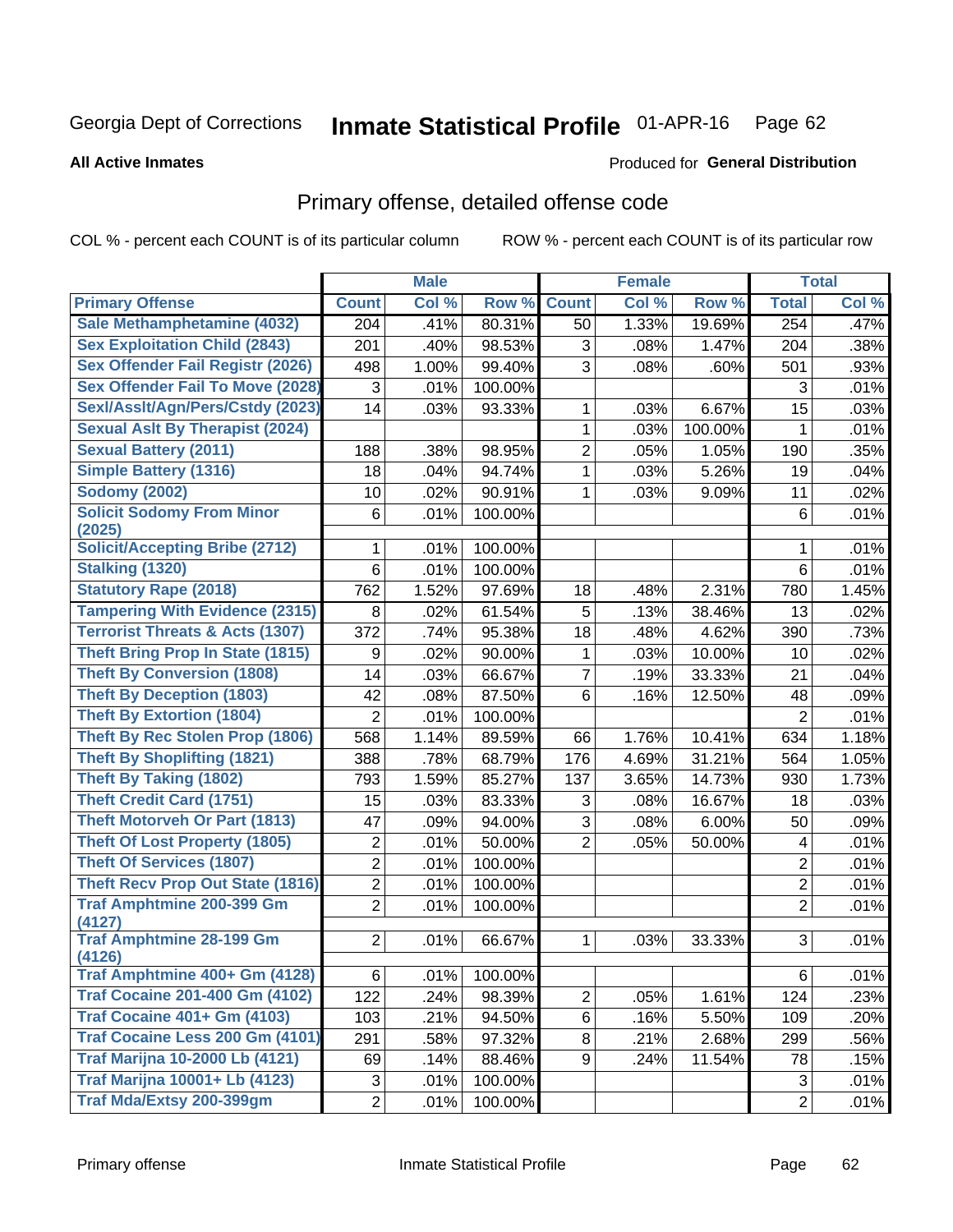#### Inmate Statistical Profile 01-APR-16 Page 63

#### **All Active Inmates**

### **Produced for General Distribution**

## Primary offense, detailed offense code

COL % - percent each COUNT is of its particular column

|                                            |                         | <b>Male</b> |         | <b>Female</b>   |       |        | <b>Total</b>   |       |
|--------------------------------------------|-------------------------|-------------|---------|-----------------|-------|--------|----------------|-------|
| <b>Primary Offense</b>                     | <b>Count</b>            | Col %       | Row %   | <b>Count</b>    | Col % | Row %  | <b>Total</b>   | Col % |
| (4151)                                     |                         |             |         |                 |       |        |                |       |
| <b>Traf Mda/Extsy 28-199gm (4150)</b>      | 13                      | .03%        | 86.67%  | $\overline{2}$  | .05%  | 13.33% | 15             | .03%  |
| Traf Mda/Extsy 400+Gm (4152)               | 1                       | .01%        | 100.00% |                 |       |        | 1              | .01%  |
| Traf Methamph 200-399 Gm                   | 80                      | .16%        | 87.91%  | 11              | .29%  | 12.09% | 91             | .17%  |
| (4141)                                     |                         |             |         |                 |       |        |                |       |
| <b>Traf Methamph 28-199 Gm</b><br>(4140)   | 252                     | .50%        | 82.62%  | 53              | 1.41% | 17.38% | 305            | .57%  |
| Traf Methamph 400+ Gm (4142)               | 54                      | .11%        | 84.38%  | 10 <sup>1</sup> | .27%  | 15.63% | 64             | .12%  |
| <b>Traf Methamph Unspec Amt</b>            | 79                      | .16%        | 77.45%  | 23              | .61%  | 22.55% | 102            | .19%  |
| (4146)                                     |                         |             |         |                 |       |        |                |       |
| <b>Traf Methaqualone&lt; 400 Gm</b>        | $\overline{2}$          | .01%        | 100.00% |                 |       |        | $\overline{2}$ | .01%  |
| (4124)                                     |                         |             |         |                 |       |        |                |       |
| <b>Traf Narcotic 15-28 Gm (4112)</b>       | 18                      | .04%        | 94.74%  | 1.              | .03%  | 5.26%  | 19             | .04%  |
| Traf Narcotic 29+ Gm (4113)                | 20                      | .04%        | 100.00% |                 |       |        | 20             | .04%  |
| <b>Traf Narcotic Less 14 Gm (4111)</b>     | 23                      | .05%        | 95.83%  | 1               | .03%  | 4.17%  | 24             | .04%  |
| <b>Traffick Sexual Servitude (1331)</b>    | 1                       | .01%        | 100.00% |                 |       |        | $\mathbf 1$    | .01%  |
| <b>Unauth Dist Recrd Devices</b><br>(9907) | $\overline{2}$          | .01%        | 100.00% |                 |       |        | $\overline{2}$ | .01%  |
| <b>Unknown Offense (9999)</b>              | 17                      | .03%        | 94.44%  | 1               | .03%  | 5.56%  | 18             | .03%  |
| Uniwfl Mfg/Del/Dist N-C S (4014)           | 10                      | .02%        | 90.91%  | 1               | .03%  | 9.09%  | 11             | .02%  |
| <b>Use Comm Facity Vio C Sub</b>           | 12                      | .02%        | 85.71%  | $\overline{2}$  | .05%  | 14.29% | 14             | .03%  |
| (4133)                                     |                         |             |         |                 |       |        |                |       |
| <b>Vehicular Homicide (1123)</b>           | 268                     | .54%        | 82.21%  | 58              | 1.55% | 17.79% | 326            | .61%  |
| <b>Viol Dngrous Drgs Act (4013)</b>        | 187                     | .37%        | 81.66%  | 42              | 1.12% | 18.34% | 229            | .43%  |
| Viol Ga Cntrl Sbst Act (4012)              | 18                      | .04%        | 90.00%  | $\overline{2}$  | .05%  | 10.00% | 20             | .04%  |
| <b>Viol Motor Vehicle Laws (5001)</b>      | 41                      | .08%        | 91.11%  | $\overline{4}$  | .11%  | 8.89%  | 45             | .08%  |
| <b>Viol Oath Public Offer (2302)</b>       | $\overline{\mathbf{4}}$ | .01%        | 100.00% |                 |       |        | 4              | .01%  |
| <b>Violatn Othr States Law (8001)</b>      | 32                      | .06%        | 76.19%  | 10              | .27%  | 23.81% | 42             | .08%  |
| <b>Vol Manslaughter Of Fetus</b><br>(1119) | $\overline{2}$          | .01%        | 100.00% |                 |       |        | $\overline{2}$ | .01%  |
| <b>Voluntary Manslaughter (1102)</b>       | 1,079                   | 2.16%       | 88.73%  | 137             | 3.65% | 11.27% | 1,216          | 2.26% |
| <b>Abandonment Of Dep Child (11)</b>       | 4                       | .01%        | 100.00% |                 |       |        | 4              | .01%  |
| <b>Agg Assault With Knife (26)</b>         | 1                       | .01%        | 100.00% |                 |       |        | 1              | .01%  |
| <b>Assault &amp; Battery (21)</b>          | 7                       | .01%        | 100.00% |                 |       |        | $\overline{7}$ | .01%  |
| <b>Bad Checks (52)</b>                     | 2                       | .01%        | 66.67%  | 1               | .03%  | 33.33% | 3              | .01%  |
| <b>Burglary (45)</b>                       | 5                       | .01%        | 100.00% |                 |       |        | 5              | .01%  |
| <b>Cheating &amp; Swindling (51)</b>       | 1                       | .01%        | 100.00% |                 |       |        | 1              | .01%  |
| <b>Cpwl &amp; Concealed Weapon (93)</b>    | 5                       | .01%        | 100.00% |                 |       |        | 5              | .01%  |
| <b>Crmnl Attempt (98)</b>                  | $\overline{2}$          | .01%        | 100.00% |                 |       |        | $\overline{2}$ | .01%  |
| <b>Dui</b> (72)                            | 8                       | .02%        | 100.00% |                 |       |        | 8              | .01%  |
|                                            |                         |             |         |                 |       |        |                |       |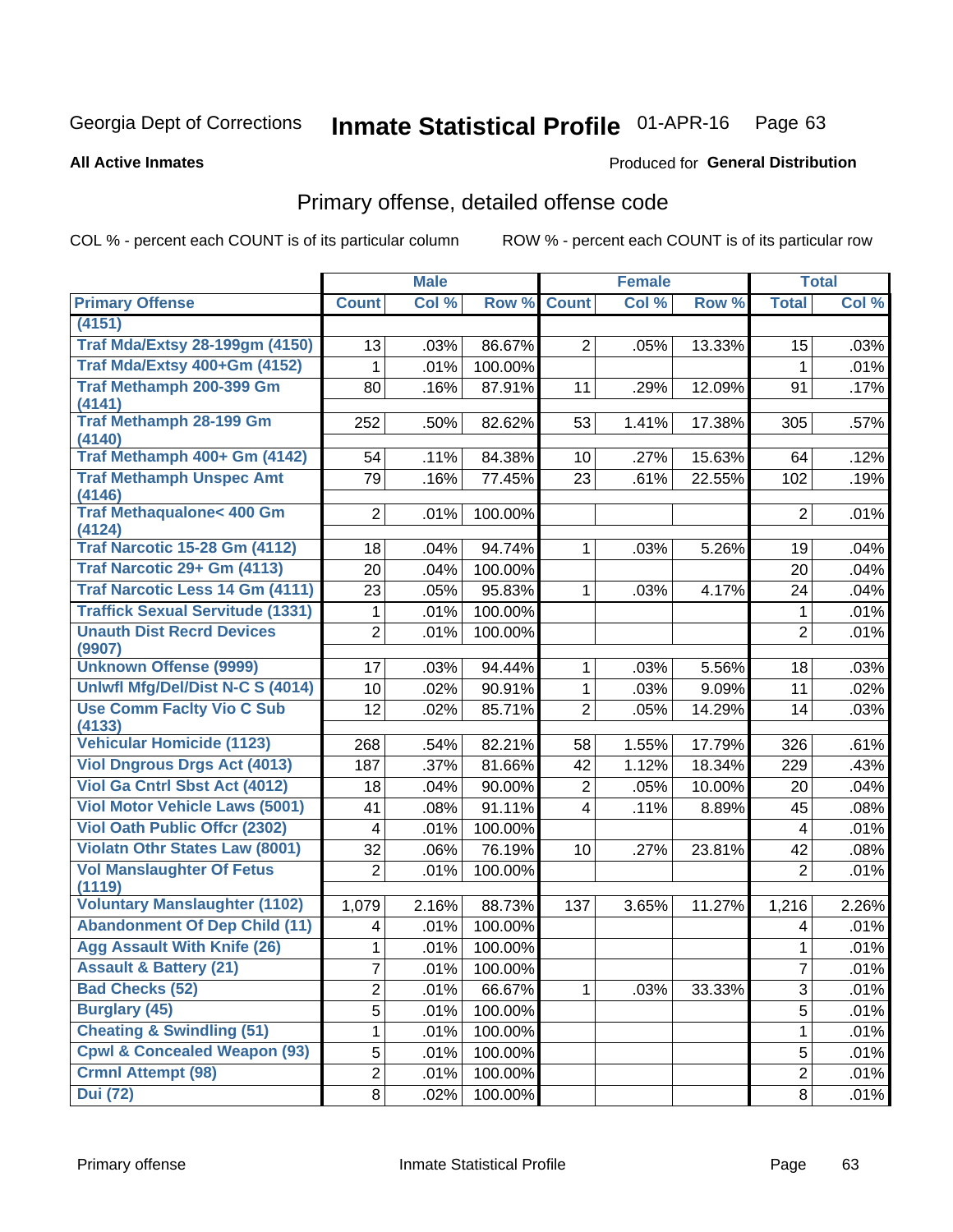#### Inmate Statistical Profile 01-APR-16 Page 64

**All Active Inmates** 

### Produced for General Distribution

## Primary offense, detailed offense code

COL % - percent each COUNT is of its particular column

|                                        |                | <b>Male</b> |         |              | <b>Female</b> |         |                | <b>Total</b> |
|----------------------------------------|----------------|-------------|---------|--------------|---------------|---------|----------------|--------------|
| <b>Primary Offense</b>                 | <b>Count</b>   | Col %       | Row %   | <b>Count</b> | Col %         | Row %   | <b>Total</b>   | Col %        |
| Escape (92)                            | 3              | .01%        | 100.00% |              |               |         | 3              | .01%         |
| Forgery (55)                           | 3              | .01%        | 100.00% |              |               |         | 3              | .01%         |
| <b>Misc Misdemeanor (500)</b>          | 3              | .01%        | 100.00% |              |               |         | 3              | .01%         |
| <b>Obtn/Attmpt Drugs Illegly (165)</b> |                | .01%        | 100.00% |              |               |         |                | .01%         |
| <b>Other Misdemeanor (99)</b>          | 9              | .02%        | 100.00% |              |               |         | 9              | .02%         |
| <b>Pointing Gun At Another (96)</b>    |                | .01%        | 100.00% |              |               |         |                | .01%         |
| <b>Poss Ntp Whiskey (64)</b>           |                | .01%        | 100.00% |              |               |         |                | .01%         |
| <b>Prostitution (81)</b>               |                |             |         |              | .03%          | 100.00% |                | .01%         |
| <b>Public Drunkenness (61)</b>         | $\overline{2}$ | .01%        | 100.00% |              |               |         | 2              | .01%         |
| <b>Public Indecency (83)</b>           | 4              | .01%        | 100.00% |              |               |         | 4              | .01%         |
| <b>Shoplifting (94)</b>                |                | .01%        | 50.00%  |              | .03%          | 50.00%  | 2              | .01%         |
| Simple Assault (24)                    |                | .01%        | 100.00% |              |               |         |                | .01%         |
| <b>Simple Battery (25)</b>             |                | .01%        | 100.00% |              |               |         |                | .01%         |
| <b>Theft By Taking (43)</b>            |                | .01%        | 100.00% |              |               |         |                | .01%         |
| Theft By Taking - Larceny (41)         | 23             | .05%        | 100.00% |              |               |         | 23             | .04%         |
| <b>Viol Motor Veh Law (71)</b>         | 2              | .01%        | 100.00% |              |               |         | $\overline{2}$ | .01%         |
| <b>Wife Beating (28)</b>               | 2              | .01%        | 100.00% |              |               |         | 2              | .01%         |
| <b>Total Rported</b>                   | 49,982         | 101%        | 93.02%  | 3,749        | 100%          | 6.98%   | 53,731         | 101%         |

| ported<br><b>NOT</b> | 80     |       | o.<br>о. |
|----------------------|--------|-------|----------|
| `otal                | 50,062 | 3,750 | 53,812   |

| <b>Mode (most frequent)</b> | 1902 Armed Robbery | 1101 Murder | 1101 Murder |
|-----------------------------|--------------------|-------------|-------------|
|-----------------------------|--------------------|-------------|-------------|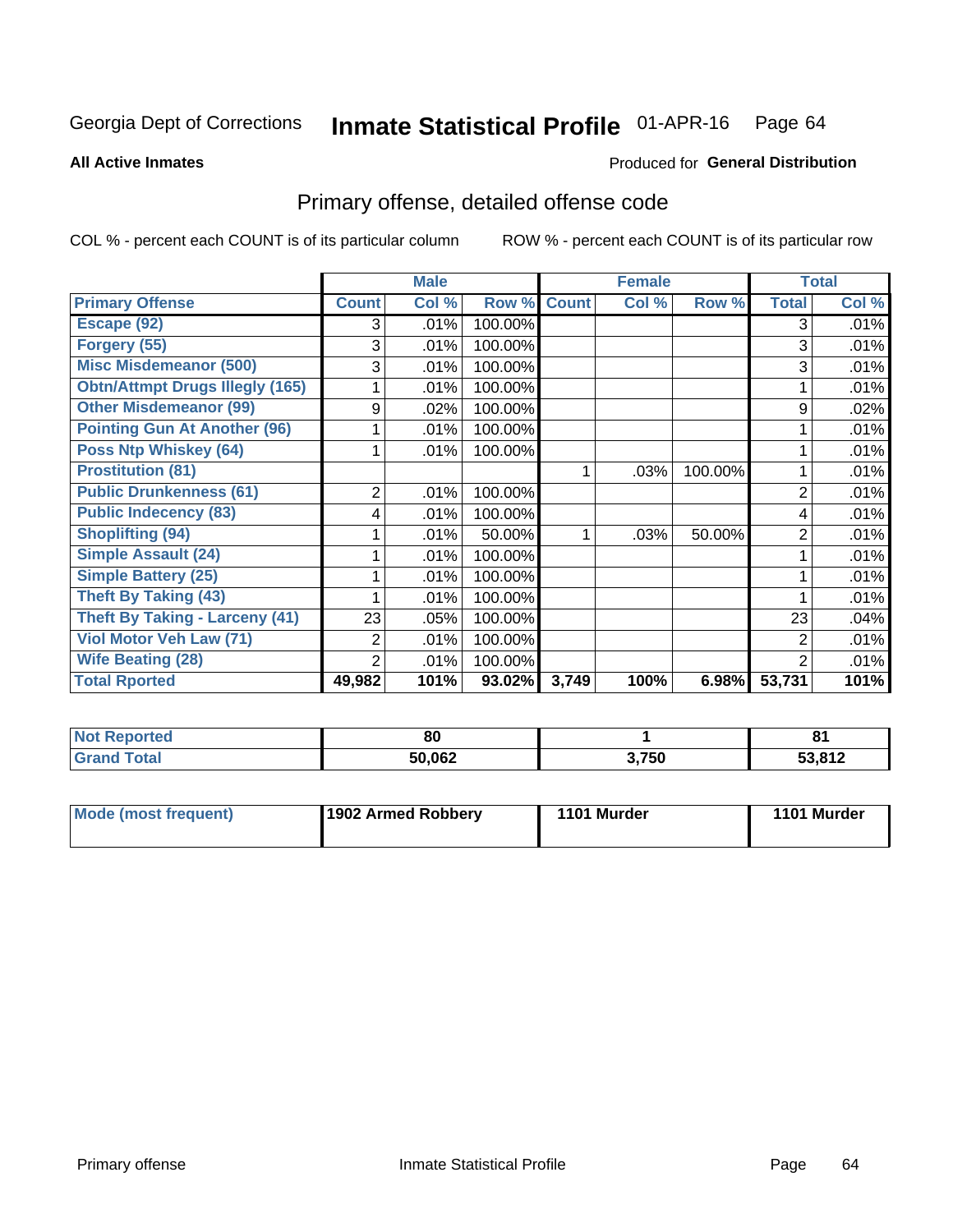## Inmate Statistical Profile 01-APR-16 Page 65

**All Active Inmates** 

#### Produced for General Distribution

## County of conviction of primary offense

COL % - percent each COUNT is of its particular column

|     |                             |              | <b>Male</b> |        |                          | <b>Female</b> |        |              | <b>Total</b> |
|-----|-----------------------------|--------------|-------------|--------|--------------------------|---------------|--------|--------------|--------------|
|     | <b>County of Conviction</b> | <b>Count</b> | Col %       | Row %  | <b>Count</b>             | Col %         | Row %  | <b>Total</b> | Col %        |
| 000 | <b>Unknown</b>              | 178          | .36%        | 93.19% | 13                       | .35%          | 6.81%  | 191          | .35%         |
| 001 | <b>Appling County</b>       | 92           | .18%        | 94.85% | 5                        | .13%          | 5.15%  | 97           | .18%         |
| 002 | <b>Atkinson County</b>      | 43           | .09%        | 89.58% | 5                        | .13%          | 10.42% | 48           | .09%         |
| 003 | <b>Bacon County</b>         | 70           | .14%        | 92.11% | 6                        | .16%          | 7.89%  | 76           | .14%         |
| 004 | <b>Baker County</b>         | 9            | .02%        | 90.00% | $\mathbf{1}$             | .03%          | 10.00% | 10           | .02%         |
| 005 | <b>Baldwin County</b>       | 284          | .57%        | 93.11% | 21                       | .56%          | 6.89%  | 305          | .57%         |
| 006 | <b>Banks County</b>         | 52           | .10%        | 92.86% | $\overline{\mathbf{4}}$  | .11%          | 7.14%  | 56           | .10%         |
| 007 | <b>Barrow County</b>        | 259          | .52%        | 91.20% | 25                       | .67%          | 8.80%  | 284          | .53%         |
| 008 | <b>Bartow County</b>        | 644          | 1.29%       | 88.34% | 85                       | 2.27%         | 11.66% | 729          | 1.35%        |
| 009 | <b>Ben Hill County</b>      | 246          | .49%        | 92.83% | 19                       | .51%          | 7.17%  | 265          | .49%         |
| 010 | <b>Berrien County</b>       | 93           | .19%        | 95.88% | 4                        | .11%          | 4.12%  | 97           | .18%         |
| 011 | <b>Bibb County</b>          | 1,136        | 2.27%       | 94.35% | 68                       | 1.81%         | 5.65%  | 1,204        | 2.24%        |
| 012 | <b>Bleckley County</b>      | 60           | .12%        | 93.75% | 4                        | .11%          | 6.25%  | 64           | .12%         |
| 013 | <b>Brantley County</b>      | 53           | .11%        | 92.98% | 4                        | .11%          | 7.02%  | 57           | .11%         |
| 014 | <b>Brooks County</b>        | 70           | .14%        | 95.89% | 3                        | .08%          | 4.11%  | 73           | .14%         |
| 015 | <b>Bryan County</b>         | 84           | .17%        | 97.67% | $\overline{2}$           | .05%          | 2.33%  | 86           | .16%         |
| 016 | <b>Bulloch County</b>       | 550          | 1.10%       | 94.34% | 33                       | .88%          | 5.66%  | 583          | 1.08%        |
| 017 | <b>Burke County</b>         | 213          | .43%        | 95.95% | 9                        | .24%          | 4.05%  | 222          | .41%         |
| 018 | <b>Butts County</b>         | 108          | .22%        | 94.74% | 6                        | .16%          | 5.26%  | 114          | .21%         |
| 019 | <b>Calhoun County</b>       | 31           | .06%        | 96.88% | 1                        | .03%          | 3.13%  | 32           | .06%         |
| 020 | <b>Camden County</b>        | 192          | .38%        | 96.48% | $\overline{7}$           | .19%          | 3.52%  | 199          | .37%         |
| 021 | <b>Candler County</b>       | 113          | .23%        | 92.62% | 9                        | .24%          | 7.38%  | 122          | .23%         |
| 022 | <b>Carroll County</b>       | 543          | 1.08%       | 90.65% | 56                       | 1.49%         | 9.35%  | 599          | 1.11%        |
| 023 | <b>Catoosa County</b>       | 345          | .69%        | 89.61% | 40                       | 1.07%         | 10.39% | 385          | .72%         |
| 024 | <b>Charlton County</b>      | 62           | .12%        | 93.94% | 4                        | .11%          | 6.06%  | 66           | .12%         |
| 025 | <b>Chatham County</b>       | 1,986        | 3.97%       | 95.99% | 83                       | 2.21%         | 4.01%  | 2,069        | 3.84%        |
| 026 | <b>Chattahoochee County</b> | 31           | .06%        | 93.94% | $\overline{2}$           | .05%          | 6.06%  | 33           | .06%         |
| 027 | <b>Chattooga County</b>     | 258          | .52%        | 86.58% | 40                       | 1.07%         | 13.42% | 298          | .55%         |
| 028 | <b>Cherokee County</b>      | 546          | 1.09%       | 89.07% | 67                       | 1.79%         | 10.93% | 613          | 1.14%        |
| 029 | <b>Clarke County</b>        | 489          | .98%        | 93.68% | 33                       | .88%          | 6.32%  | 522          | .97%         |
| 030 | <b>Clay County</b>          | 27           | .05%        | 87.10% | $\overline{\mathcal{A}}$ | .11%          | 12.90% | 31           | .06%         |
| 031 | <b>Clayton County</b>       | 1,477        | 2.95%       | 93.78% | 98                       | 2.61%         | 6.22%  | 1,575        | 2.93%        |
| 032 | <b>Clinch County</b>        | 42           | .08%        | 93.33% | 3                        | .08%          | 6.67%  | 45           | .08%         |
| 033 | <b>Cobb County</b>          | 2,562        | 5.12%       | 91.30% | 244                      | 6.51%         | 8.70%  | 2,806        | 5.21%        |
| 034 | <b>Coffee County</b>        | 248          | .50%        | 92.88% | 19                       | .51%          | 7.12%  | 267          | .50%         |
| 035 | <b>Colquitt County</b>      | 221          | .44%        | 95.67% | 10                       | .27%          | 4.33%  | 231          | .43%         |
| 036 | <b>Columbia County</b>      | 413          | .82%        | 89.98% | 46                       | 1.23%         | 10.02% | 459          | .85%         |
| 037 | <b>Cook County</b>          | 133          | .27%        | 93.66% | 9                        | .24%          | 6.34%  | 142          | .26%         |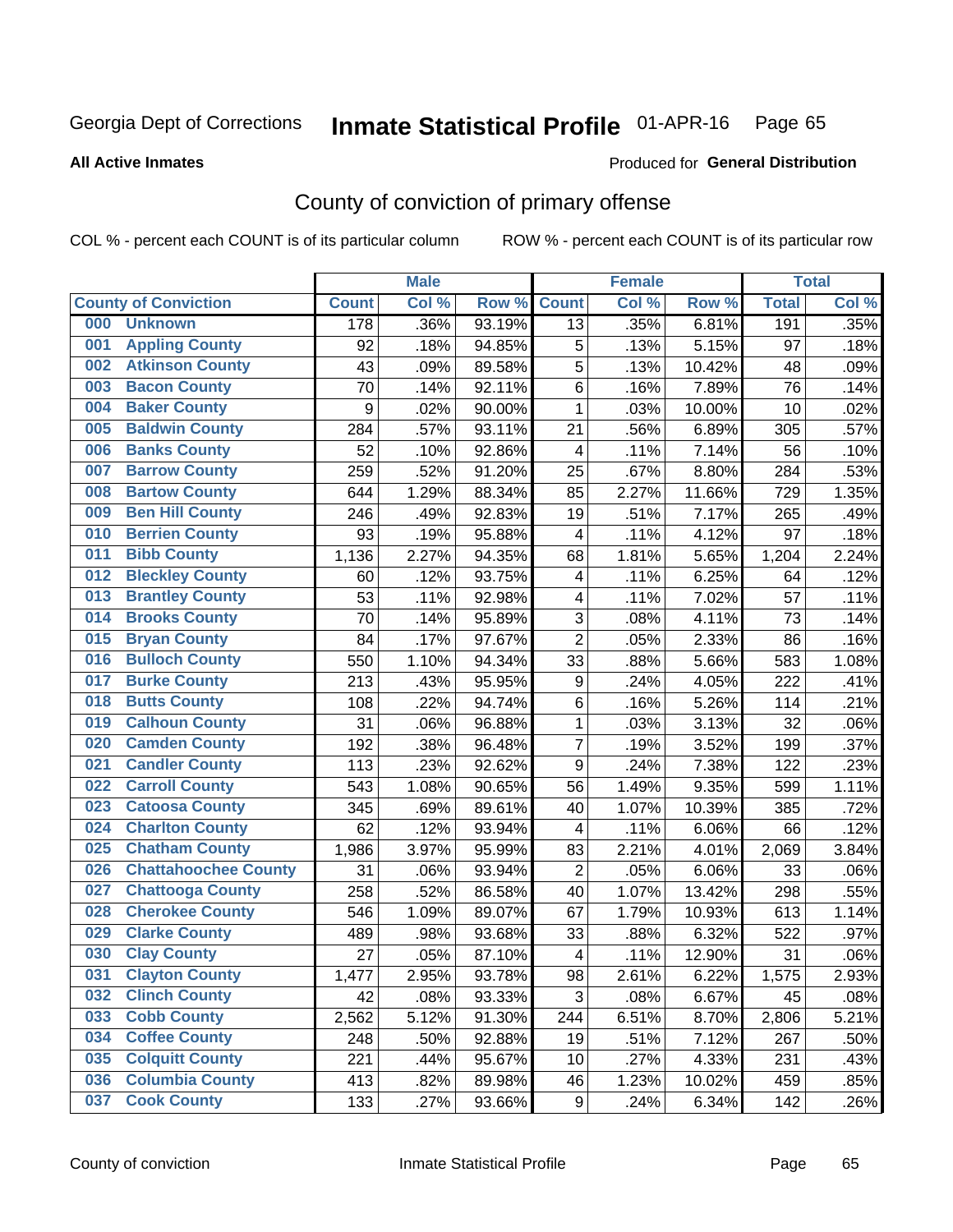## Inmate Statistical Profile 01-APR-16 Page 66

**All Active Inmates** 

#### Produced for General Distribution

## County of conviction of primary offense

COL % - percent each COUNT is of its particular column

|                                |                | <b>Male</b> |         |                | <b>Female</b> |                     |                  | <b>Total</b> |
|--------------------------------|----------------|-------------|---------|----------------|---------------|---------------------|------------------|--------------|
| <b>County of Conviction</b>    | <b>Count</b>   | Col %       | Row %   | <b>Count</b>   | Col %         | Row %               | <b>Total</b>     | Col%         |
| <b>Coweta County</b><br>038    | 575            | 1.15%       | 94.42%  | 34             | .91%          | 5.58%               | 609              | 1.13%        |
| <b>Crawford County</b><br>039  | 21             | .04%        | 100.00% |                |               |                     | 21               | .04%         |
| <b>Crisp County</b><br>040     | 283            | .57%        | 94.33%  | 17             | .45%          | 5.67%               | 300              | .56%         |
| <b>Dade County</b><br>041      | 94             | .19%        | 93.07%  | $\overline{7}$ | .19%          | 6.93%               | 101              | .19%         |
| <b>Dawson County</b><br>042    | 95             | .19%        | 91.35%  | 9              | .24%          | 8.65%               | 104              | .19%         |
| <b>Decatur County</b><br>043   | 246            | .49%        | 96.09%  | 10             | .27%          | 3.91%               | 256              | .48%         |
| <b>Dekalb County</b><br>044    | 3,136          | 6.26%       | 95.03%  | 164            | 4.37%         | 4.97%               | 3,300            | 6.13%        |
| <b>Dodge County</b><br>045     | 168            | .34%        | 93.33%  | 12             | .32%          | 6.67%               | 180              | .33%         |
| <b>Dooly County</b><br>046     | 99             | .20%        | 95.19%  | 5              | .13%          | 4.81%               | 104              | .19%         |
| <b>Dougherty County</b><br>047 | 974            | 1.95%       | 94.75%  | 54             | 1.44%         | 5.25%               | 1,028            | 1.91%        |
| <b>Douglas County</b><br>048   | 1,120          | 2.24%       | 89.67%  | 129            | 3.44%         | 10.33%              | 1,249            | 2.32%        |
| <b>Early County</b><br>049     | 96             | .19%        | 93.20%  | 7              | .19%          | 6.80%               | 103              | .19%         |
| <b>Echols County</b><br>050    | 8              | .02%        | 88.89%  | $\mathbf{1}$   | .03%          | 11.11%              | $\boldsymbol{9}$ | .02%         |
| <b>Effingham County</b><br>051 | 211            | .42%        | 92.14%  | 18             | .48%          | 7.86%               | 229              | .43%         |
| <b>Elbert County</b><br>052    | 130            | .26%        | 92.20%  | 11             | .29%          | 7.80%               | 141              | .26%         |
| <b>Emanuel County</b><br>053   | 175            | .35%        | 94.59%  | 10             | .27%          | 5.41%               | 185              | .34%         |
| <b>Evans County</b><br>054     | 91             | .18%        | 94.79%  | 5              | .13%          | 5.21%               | 96               | .18%         |
| <b>Fannin County</b><br>055    | 90             | .18%        | 87.38%  | 13             | .35%          | 12.62%              | 103              | .19%         |
| <b>Fayette County</b><br>056   | 348            | .70%        | 87.88%  | 48             | 1.28%         | 12.12%              | 396              | .74%         |
| <b>Floyd County</b><br>057     | 913            | 1.82%       | 89.69%  | 105            | 2.80%         | 10.31%              | 1,018            | 1.89%        |
| <b>Forsyth County</b><br>058   | 376            | .75%        | 89.74%  | 43             | 1.15%         | 10.26%              | 419              | .78%         |
| <b>Franklin County</b><br>059  | 146            | .29%        | 94.19%  | 9              | .24%          | 5.81%               | 155              | .29%         |
| <b>Fulton County</b><br>060    | 4,925          | 9.84%       | 96.04%  | 203            | 5.41%         | 3.96%               | 5,128            | 9.53%        |
| <b>Gilmer County</b><br>061    | 99             | .20%        | 95.19%  | 5              | .13%          | 4.81%               | 104              | .19%         |
| <b>Glascock County</b><br>062  | $\overline{7}$ | .01%        | 87.50%  | $\mathbf{1}$   | .03%          | 12.50%              | 8                | .01%         |
| 063<br><b>Glynn County</b>     | 542            | 1.08%       | 92.65%  | 43             | 1.15%         | 7.35%               | 585              | 1.09%        |
| <b>Gordon County</b><br>064    | 386            | .77%        | 88.13%  | 52             | 1.39%         | 11.87%              | 438              | .81%         |
| 065<br><b>Grady County</b>     | 157            | .31%        | 94.58%  | 9              | .24%          | 5.42%               | 166              | .31%         |
| <b>Greene County</b><br>066    | 115            | .23%        | 94.26%  | $\overline{7}$ | .19%          | $\overline{5.74\%}$ | 122              | .23%         |
| <b>Gwinnett County</b><br>067  | 2,407          | 4.81%       | 92.54%  | 194            | 5.17%         | 7.46%               | 2,601            | 4.83%        |
| <b>Habersham County</b><br>068 | 96             | .19%        | 90.57%  | 10             | .27%          | 9.43%               | 106              | .20%         |
| 069<br><b>Hall County</b>      | 690            | 1.38%       | 91.15%  | 67             | 1.79%         | 8.85%               | 757              | 1.41%        |
| <b>Hancock County</b><br>070   | 30             | .06%        | 93.75%  | $\overline{2}$ | .05%          | 6.25%               | 32               | .06%         |
| <b>Haralson County</b><br>071  | 145            | .29%        | 94.16%  | 9              | .24%          | 5.84%               | 154              | .29%         |
| <b>Harris County</b><br>072    | 110            | .22%        | 88.00%  | 15             | .40%          | 12.00%              | 125              | .23%         |
| <b>Hart County</b><br>073      | 154            | .31%        | 94.48%  | 9              | .24%          | 5.52%               | 163              | .30%         |
| <b>Heard County</b><br>074     | 47             | .09%        | 92.16%  | 4              | .11%          | 7.84%               | 51               | .09%         |
| <b>Henry County</b><br>075     | 530            | 1.06%       | 90.60%  | 55             | 1.47%         | 9.40%               | 585              | 1.09%        |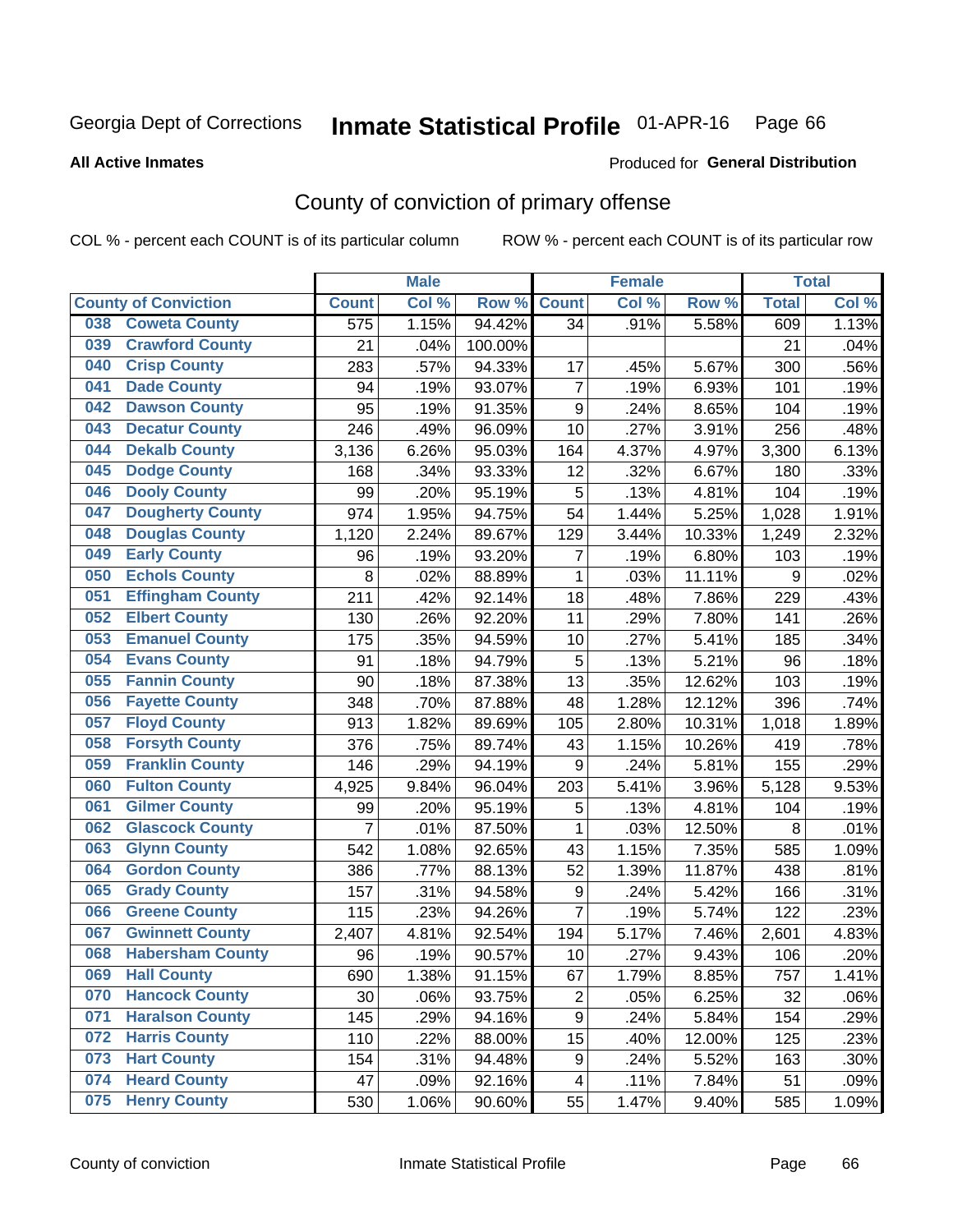## Inmate Statistical Profile 01-APR-16 Page 67

#### **All Active Inmates**

#### Produced for General Distribution

## County of conviction of primary offense

COL % - percent each COUNT is of its particular column

|       |                             |              | <b>Male</b> |         |                           | <b>Female</b> |        |              | <b>Total</b> |
|-------|-----------------------------|--------------|-------------|---------|---------------------------|---------------|--------|--------------|--------------|
|       | <b>County of Conviction</b> | <b>Count</b> | Col %       | Row %   | <b>Count</b>              | Col %         | Row %  | <b>Total</b> | Col %        |
| 076   | <b>Houston County</b>       | 708          | 1.41%       | 93.28%  | 51                        | 1.36%         | 6.72%  | 759          | 1.41%        |
| 077   | <b>Irwin County</b>         | 79           | .16%        | 98.75%  | 1                         | .03%          | 1.25%  | 80           | .15%         |
| 078   | <b>Jackson County</b>       | 248          | .50%        | 93.23%  | 18                        | .48%          | 6.77%  | 266          | .49%         |
| 079   | <b>Jasper County</b>        | 58           | .12%        | 93.55%  | 4                         | .11%          | 6.45%  | 62           | .12%         |
| 080   | <b>Jeff Davis County</b>    | 90           | .18%        | 95.74%  | 4                         | .11%          | 4.26%  | 94           | .17%         |
| 081   | <b>Jefferson County</b>     | 156          | .31%        | 97.50%  | 4                         | .11%          | 2.50%  | 160          | .30%         |
| 082   | <b>Jenkins County</b>       | 91           | .18%        | 95.79%  | 4                         | .11%          | 4.21%  | 95           | .18%         |
| 083   | <b>Johnson County</b>       | 45           | .09%        | 97.83%  | 1                         | .03%          | 2.17%  | 46           | .09%         |
| 084   | <b>Jones County</b>         | 188          | .38%        | 89.52%  | 22                        | .59%          | 10.48% | 210          | .39%         |
| 085   | <b>Lamar County</b>         | 71           | .14%        | 88.75%  | 9                         | .24%          | 11.25% | 80           | .15%         |
| 086   | <b>Lanier County</b>        | 53           | .11%        | 100.00% |                           |               |        | 53           | .10%         |
| 087   | <b>Laurens County</b>       | 280          | .56%        | 94.28%  | 17                        | .45%          | 5.72%  | 297          | .55%         |
| 088   | <b>Lee County</b>           | 67           | .13%        | 89.33%  | 8                         | .21%          | 10.67% | 75           | .14%         |
| 089   | <b>Liberty County</b>       | 250          | .50%        | 92.59%  | 20                        | .53%          | 7.41%  | 270          | .50%         |
| 090   | <b>Lincoln County</b>       | 28           | .06%        | 96.55%  | 1                         | .03%          | 3.45%  | 29           | .05%         |
| 091   | <b>Long County</b>          | 76           | .15%        | 89.41%  | 9                         | .24%          | 10.59% | 85           | .16%         |
| 092   | <b>Lowndes County</b>       | 518          | 1.03%       | 95.75%  | 23                        | .61%          | 4.25%  | 541          | 1.01%        |
| 093   | <b>Lumpkin County</b>       | 91           | .18%        | 92.86%  | $\overline{7}$            | .19%          | 7.14%  | 98           | .18%         |
| 094   | <b>Macon County</b>         | 63           | .13%        | 100.00% |                           |               |        | 63           | .12%         |
| 095   | <b>Madison County</b>       | 136          | .27%        | 91.89%  | 12                        | .32%          | 8.11%  | 148          | .28%         |
| 096   | <b>Marion County</b>        | 23           | .05%        | 92.00%  | $\overline{2}$            | .05%          | 8.00%  | 25           | .05%         |
| 097   | <b>Mcduffie County</b>      | 192          | .38%        | 94.12%  | 12                        | .32%          | 5.88%  | 204          | .38%         |
| 098   | <b>Mcintosh County</b>      | 51           | .10%        | 100.00% |                           |               |        | 51           | .09%         |
| 099   | <b>Meriwether County</b>    | 180          | .36%        | 90.45%  | 19                        | .51%          | 9.55%  | 199          | .37%         |
| 100   | <b>Miller County</b>        | 30           | .06%        | 96.77%  | $\mathbf{1}$              | .03%          | 3.23%  | 31           | .06%         |
| 101   | <b>Mitchell County</b>      | 160          | .32%        | 91.95%  | 14                        | .37%          | 8.05%  | 174          | .32%         |
| 102   | <b>Monroe County</b>        | 135          | .27%        | 88.24%  | 18                        | .48%          | 11.76% | 153          | .28%         |
| 103   | <b>Montgomery County</b>    | 31           | .06%        | 91.18%  | $\ensuremath{\mathsf{3}}$ | .08%          | 8.82%  | 34           | .06%         |
| 104   | <b>Morgan County</b>        | 151          | .30%        | 92.07%  | 13                        | .35%          | 7.93%  | 164          | .30%         |
| 105   | <b>Murray County</b>        | 172          | .34%        | 92.47%  | 14                        | .37%          | 7.53%  | 186          | .35%         |
| 106   | <b>Muscogee County</b>      | 1,230        | 2.46%       | 94.54%  | 71                        | 1.89%         | 5.46%  | 1,301        | 2.42%        |
| 107   | <b>Newton County</b>        | 698          | 1.39%       | 91.84%  | 62                        | 1.65%         | 8.16%  | 760          | 1.41%        |
| 108   | <b>Oconee County</b>        | 55           | .11%        | 96.49%  | $\overline{2}$            | .05%          | 3.51%  | 57           | .11%         |
| 109   | <b>Oglethorpe County</b>    | 61           | .12%        | 96.83%  | $\overline{2}$            | .05%          | 3.17%  | 63           | .12%         |
| 110   | <b>Paulding County</b>      | 240          | .48%        | 90.91%  | 24                        | .64%          | 9.09%  | 264          | .49%         |
| 111   | <b>Peach County</b>         | 90           | .18%        | 94.74%  | 5                         | .13%          | 5.26%  | 95           | .18%         |
| 112   | <b>Pickens County</b>       | 80           | .16%        | 87.91%  | 11                        | .29%          | 12.09% | 91           | .17%         |
| $113$ | <b>Pierce County</b>        | 92           | .18%        | 96.84%  | 3                         | .08%          | 3.16%  | 95           | .18%         |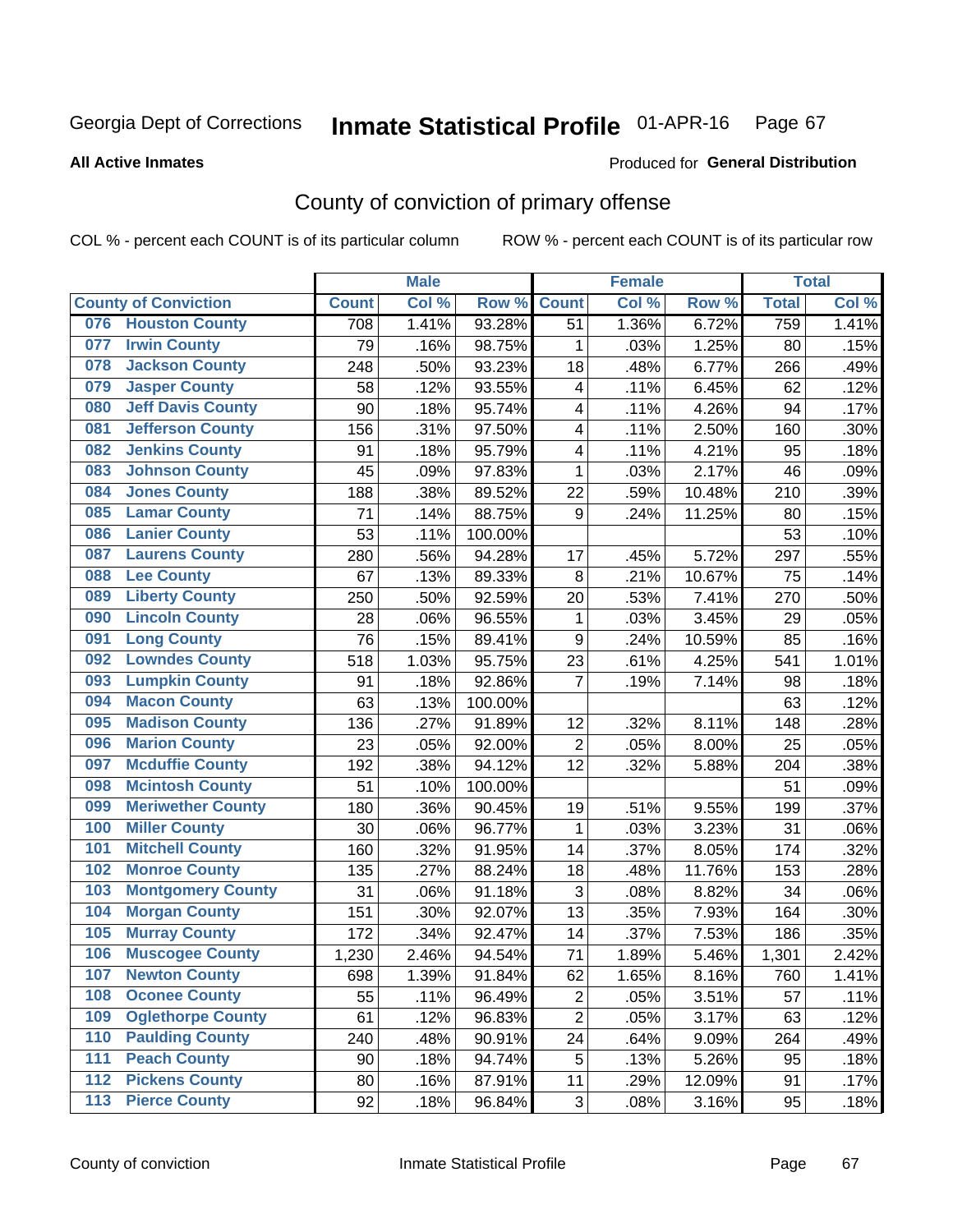## Inmate Statistical Profile 01-APR-16 Page 68

**All Active Inmates** 

#### Produced for General Distribution

## County of conviction of primary offense

COL % - percent each COUNT is of its particular column

|                                          |              | <b>Male</b> |         |                           | <b>Female</b> |        |                 | <b>Total</b> |
|------------------------------------------|--------------|-------------|---------|---------------------------|---------------|--------|-----------------|--------------|
| <b>County of Conviction</b>              | <b>Count</b> | Col %       | Row %   | <b>Count</b>              | Col %         | Row %  | <b>Total</b>    | Col %        |
| <b>Pike County</b><br>114                | 44           | .09%        | 86.27%  | $\overline{7}$            | .19%          | 13.73% | $\overline{51}$ | .09%         |
| <b>Polk County</b><br>$\overline{115}$   | 177          | .35%        | 93.65%  | 12                        | .32%          | 6.35%  | 189             | .35%         |
| <b>Pulaski County</b><br>116             | 50           | .10%        | 94.34%  | 3                         | .08%          | 5.66%  | 53              | .10%         |
| <b>Putnam County</b><br>117              | 147          | .29%        | 95.45%  | $\overline{7}$            | .19%          | 4.55%  | 154             | .29%         |
| <b>Quitman County</b><br>118             | 15           | .03%        | 100.00% |                           |               |        | 15              | .03%         |
| <b>Rabun County</b><br>119               | 51           | .10%        | 87.93%  | $\overline{7}$            | .19%          | 12.07% | 58              | .11%         |
| <b>Randolph County</b><br>120            | 65           | .13%        | 95.59%  | 3                         | .08%          | 4.41%  | 68              | .13%         |
| <b>Richmond County</b><br>121            | 1,972        | 3.94%       | 94.35%  | 118                       | 3.15%         | 5.65%  | 2,090           | 3.88%        |
| <b>Rockdale County</b><br>122            | 458          | .91%        | 91.60%  | 42                        | 1.12%         | 8.40%  | 500             | .93%         |
| <b>Schley County</b><br>123              | 14           | .03%        | 100.00% |                           |               |        | 14              | .03%         |
| <b>Screven County</b><br>124             | 139          | .28%        | 94.56%  | 8                         | .21%          | 5.44%  | 147             | .27%         |
| <b>Seminole County</b><br>125            | 69           | .14%        | 83.13%  | 14                        | .37%          | 16.87% | 83              | .15%         |
| <b>Spalding County</b><br>126            | 528          | 1.05%       | 91.99%  | 46                        | 1.23%         | 8.01%  | 574             | 1.07%        |
| <b>Stephens County</b><br>127            | 163          | .33%        | 92.61%  | 13                        | .35%          | 7.39%  | 176             | .33%         |
| <b>Stewart County</b><br>128             | 36           | .07%        | 97.30%  | 1                         | .03%          | 2.70%  | 37              | .07%         |
| <b>Sumter County</b><br>129              | 201          | .40%        | 93.93%  | 13                        | .35%          | 6.07%  | 214             | .40%         |
| <b>Talbot County</b><br>130              | 42           | .08%        | 95.45%  | $\overline{2}$            | .05%          | 4.55%  | 44              | .08%         |
| <b>Taliaferro County</b><br>131          | 18           | .04%        | 94.74%  | $\mathbf{1}$              | .03%          | 5.26%  | 19              | .04%         |
| <b>Tattnall County</b><br>132            | 178          | .36%        | 92.23%  | 15                        | .40%          | 7.77%  | 193             | .36%         |
| <b>Taylor County</b><br>133              | 66           | .13%        | 95.65%  | $\ensuremath{\mathsf{3}}$ | .08%          | 4.35%  | 69              | .13%         |
| <b>Telfair County</b><br>134             | 99           | .20%        | 91.67%  | 9                         | .24%          | 8.33%  | 108             | .20%         |
| <b>Terrell County</b><br>135             | 91           | .18%        | 94.79%  | 5                         | .13%          | 5.21%  | 96              | .18%         |
| <b>Thomas County</b><br>136              | 234          | .47%        | 92.86%  | 18                        | .48%          | 7.14%  | 252             | .47%         |
| <b>Tift County</b><br>137                | 356          | .71%        | 94.93%  | 19                        | .51%          | 5.07%  | 375             | .70%         |
| <b>Toombs County</b><br>138              | 341          | .68%        | 92.41%  | 28                        | .75%          | 7.59%  | 369             | .69%         |
| <b>Towns County</b><br>139               | 40           | .08%        | 76.92%  | 12                        | .32%          | 23.08% | 52              | .10%         |
| <b>Treutlen County</b><br>140            | 85           | .17%        | 93.41%  | $6\phantom{1}$            | .16%          | 6.59%  | 91              | .17%         |
| <b>Troup County</b><br>141               | 556          | 1.11%       | 91.30%  | 53                        | 1.41%         | 8.70%  | 609             | 1.13%        |
| <b>Turner County</b><br>142              | 69           | .14%        | 97.18%  | $\overline{2}$            | .05%          | 2.82%  | 71              | .13%         |
| <b>Twiggs County</b><br>$\overline{143}$ | 60           | .12%        | 95.24%  | $\overline{3}$            | .08%          | 4.76%  | 63              | .12%         |
| <b>Union County</b><br>144               | 73           | .15%        | 90.12%  | 8                         | .21%          | 9.88%  | 81              | .15%         |
| 145<br><b>Upson County</b>               | 162          | .32%        | 93.64%  | 11                        | .29%          | 6.36%  | 173             | .32%         |
| <b>Walker County</b><br>146              | 429          | .86%        | 89.38%  | 51                        | 1.36%         | 10.63% | 480             | .89%         |
| <b>Walton County</b><br>147              | 512          | 1.02%       | 91.10%  | 50                        | 1.33%         | 8.90%  | 562             | 1.04%        |
| <b>Ware County</b><br>148                | 334          | .67%        | 91.51%  | 31                        | .83%          | 8.49%  | 365             | .68%         |
| <b>Warren County</b><br>149              | 38           | .08%        | 97.44%  | 1                         | .03%          | 2.56%  | 39              | .07%         |
| <b>Washington County</b><br>150          | 192          | .38%        | 90.57%  | 20                        | .53%          | 9.43%  | 212             | .39%         |
| <b>Wayne County</b><br>151               | 157          | .31%        | 93.45%  | 11                        | .29%          | 6.55%  | 168             | .31%         |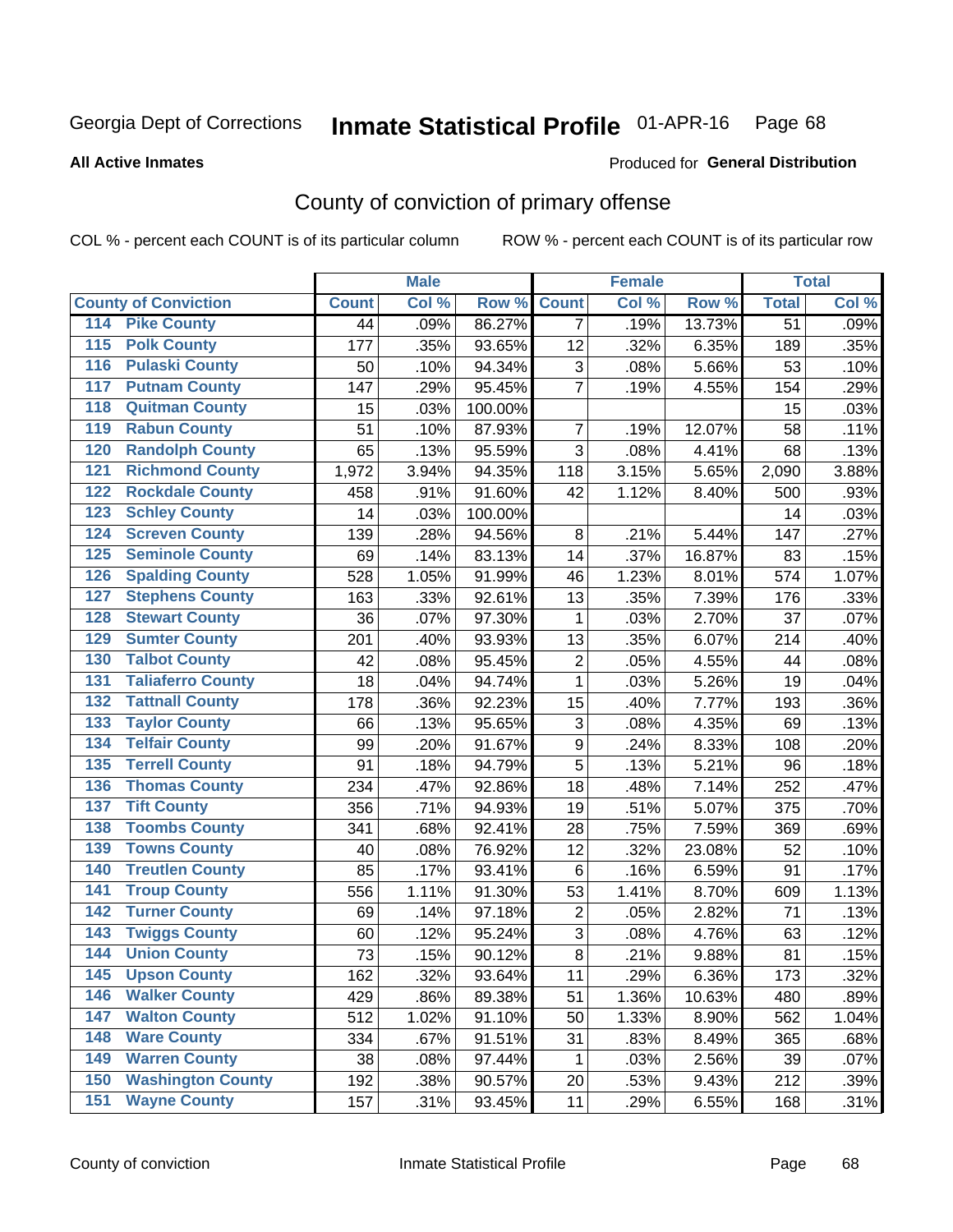#### Inmate Statistical Profile 01-APR-16 Page 69

**All Active Inmates** 

### Produced for General Distribution

## County of conviction of primary offense

COL % - percent each COUNT is of its particular column

|                                |              | <b>Male</b> |             |                | <b>Female</b> |        |              | <b>Total</b> |
|--------------------------------|--------------|-------------|-------------|----------------|---------------|--------|--------------|--------------|
| <b>County of Conviction</b>    | <b>Count</b> | Col %       | Row % Count |                | Col %         | Row %  | <b>Total</b> | Col %        |
| <b>Webster County</b><br>152   | 5            | $.01\%$     | 100.00%     |                |               |        | 5            | .01%         |
| <b>Wheeler County</b><br>153   | 24           | $.05\%$     | 96.00%      |                | .03%          | 4.00%  | 25           | .05%         |
| <b>White County</b><br>154     | 117          | .23%        | 86.03%      | 19             | .51%          | 13.97% | 136          | .25%         |
| <b>Whitfield County</b><br>155 | 589          | 1.18%       | 87.39%      | 85             | 2.27%         | 12.61% | 674          | 1.25%        |
| <b>Wilcox County</b><br>156    | 44           | .09%        | 97.78%      |                | .03%          | 2.22%  | 45           | .08%         |
| <b>Wilkes County</b><br>157    | 76           | .15%        | 97.44%      | $\overline{2}$ | .05%          | 2.56%  | 78           | .14%         |
| <b>Wilkinson County</b><br>158 | 52           | .10%        | 96.30%      | 2              | .05%          | 3.70%  | 54           | .10%         |
| <b>Worth County</b><br>159     | 128          | .26%        | 94.12%      | 8              | .21%          | 5.88%  | 136          | .25%         |
| <b>Troup County Ci</b><br>447  |              | $.01\%$     | 100.00%     |                |               |        |              | .01%         |
| <b>Total Rported</b>           | 50,062       | 100%        | 93.03%      | 3,750          | 100%          | 6.97%  | 53,812       | 100%         |

| <b>Not Reported</b> |        |       |        |
|---------------------|--------|-------|--------|
| <b>Grand Total</b>  | 50,062 | 3,750 | 53,812 |

|  | <b>Mode (most frequent)</b> | <b>Fulton County</b> | <b>Cobb County</b> | <b>Fulton County</b> |
|--|-----------------------------|----------------------|--------------------|----------------------|
|--|-----------------------------|----------------------|--------------------|----------------------|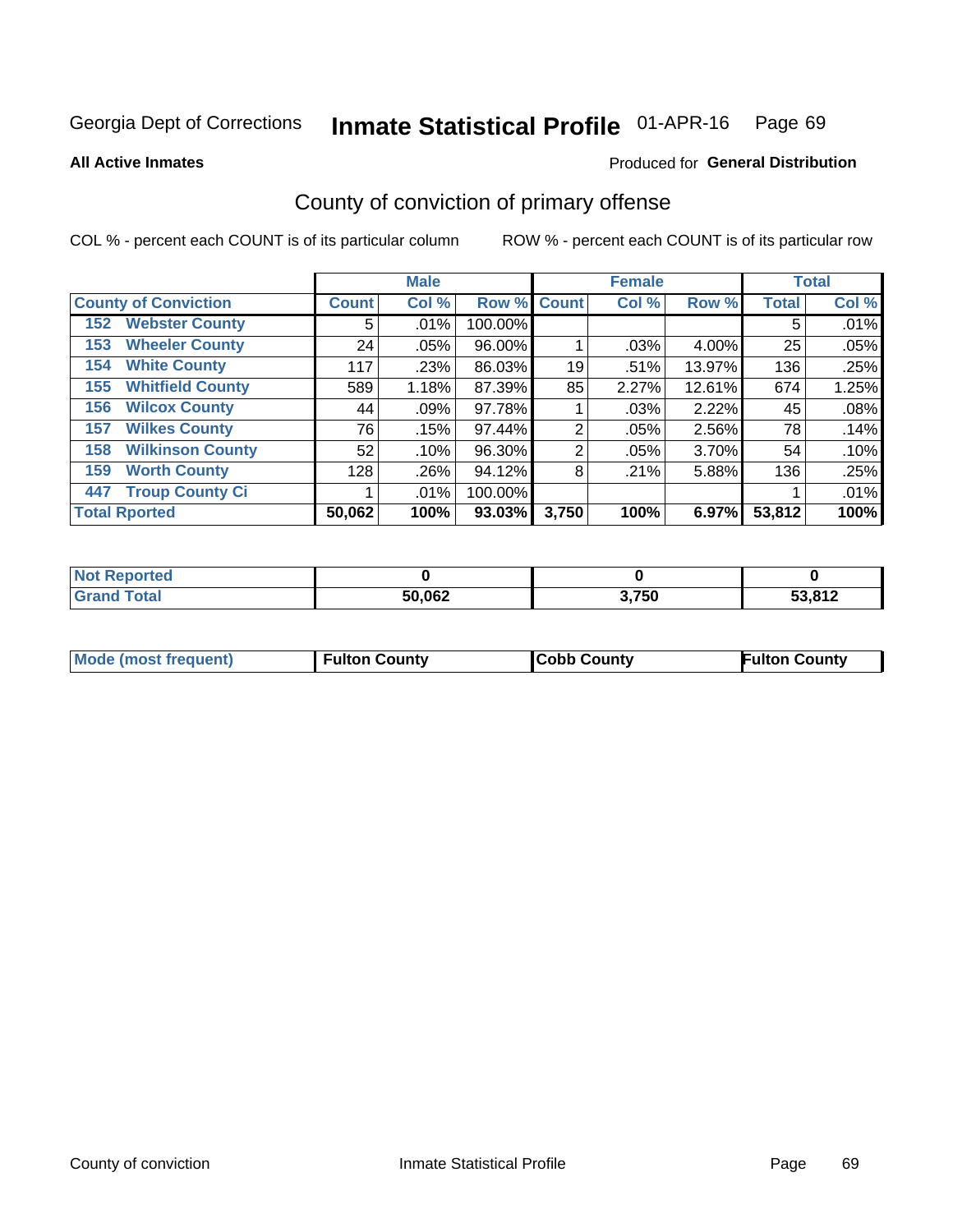## Georgia Dept of Corrections **All Active Inmates**

#### Inmate Statistical Profile 01-APR-16 Page 70

Produced for General Distribution

## Circuit of conviction of primary offense

COL % - percent each COUNT is of its particular column ROW % - percent each COUNT is of its particular row

|                         |                                 |                    | <b>Male</b> |        |                 | <b>Female</b> |        |              | <b>Total</b> |
|-------------------------|---------------------------------|--------------------|-------------|--------|-----------------|---------------|--------|--------------|--------------|
|                         | <b>Circuit of Conviction</b>    | <b>Count</b>       | Col %       | Row %  | <b>Count</b>    | Col %         | Row %  | <b>Total</b> | Col %        |
| 1                       | <b>Alapaha Circuit</b>          | 364                | .73%        | 94.55% | $\overline{21}$ | .56%          | 5.45%  | 385          | .72%         |
| $\overline{2}$          | <b>Alcovy Circuit</b>           | 1,210              | 2.43%       | 91.53% | 112             | 3.00%         | 8.47%  | 1,322        | 2.47%        |
| $\overline{\mathbf{3}}$ | <b>Atlanta Circuit</b>          | 4,925              | 9.87%       | 96.04% | 203             | 5.43%         | 3.96%  | 5,128        | 9.56%        |
| 4                       | <b>Atlantic Circuit</b>         | 730                | 1.46%       | 93.47% | 51              | 1.36%         | 6.53%  | 781          | 1.46%        |
| 5                       | <b>Augusta Circuit</b>          | 2,598              | 5.21%       | 93.76% | 173             | 4.63%         | 6.24%  | 2,771        | 5.17%        |
| $\overline{\bf{6}}$     | <b>Blue Ridge Circuit</b>       | 546                | 1.09%       | 89.07% | 67              | 1.79%         | 10.93% | 613          | 1.14%        |
| 7                       | <b>Brunswick Circuit</b>        | $\overline{1,073}$ | 2.15%       | 93.88% | 70              | 1.87%         | 6.12%  | 1,143        | 2.13%        |
| $\overline{\mathbf{8}}$ | <b>Chattahoochee Circuit</b>    | 1,502              | 3.01%       | 94.05% | 95              | 2.54%         | 5.95%  | 1,597        | 2.98%        |
| $\overline{9}$          | <b>Cherokee Circuit</b>         | 1,030              | 2.06%       | 88.26% | 137             | 3.67%         | 11.74% | 1,167        | 2.18%        |
| 10                      | <b>Clayton Circuit</b>          | 1,477              | 2.96%       | 93.78% | 98              | 2.62%         | 6.22%  | 1,575        | 2.94%        |
| $\overline{11}$         | <b>Cobb Circuit</b>             | 2,562              | 5.14%       | 91.30% | 244             | 6.53%         | 8.70%  | 2,806        | 5.23%        |
| $\overline{12}$         | <b>Conasauga Circuit</b>        | 761                | 1.53%       | 88.49% | 99              | 2.65%         | 11.51% | 860          | 1.60%        |
| 13                      | <b>Cordele Circuit</b>          | 672                | 1.35%       | 94.12% | 42              | 1.12%         | 5.88%  | 714          | 1.33%        |
| $\overline{14}$         | <b>Coweta Circuit</b>           | 1,901              | 3.81%       | 91.97% | 166             | 4.44%         | 8.03%  | 2,067        | 3.85%        |
| 15                      | <b>Dougherty Circuit</b>        | 974                | 1.95%       | 94.75% | 54              | 1.45%         | 5.25%  | 1,028        | 1.92%        |
| 16                      | <b>Dublin Circuit</b>           | 470                | .94%        | 94.57% | 27              | .72%          | 5.43%  | 497          | .93%         |
| 17                      | <b>Eastern Circuit</b>          | 1,986              | 3.98%       | 95.99% | 83              | 2.22%         | 4.01%  | 2,069        | 3.86%        |
| $\overline{18}$         | <b>Flint Circuit</b>            | 530                | 1.06%       | 90.60% | 55              | 1.47%         | 9.40%  | 585          | 1.09%        |
| 19                      | <b>Griffin Circuit</b>          | 1,082              | 2.17%       | 90.62% | 112             | 3.00%         | 9.38%  | 1,194        | 2.23%        |
| 20                      | <b>Gwinnett Circuit</b>         | 2,407              | 4.83%       | 92.54% | 194             | 5.19%         | 7.46%  | 2,601        | 4.85%        |
| $\overline{21}$         | <b>Houston Circuit</b>          | 708                | 1.42%       | 93.28% | 51              | 1.36%         | 6.72%  | 759          | 1.42%        |
| $\overline{22}$         | <b>Lookout Mountain Circuit</b> | 1,126              | 2.26%       | 89.08% | 138             | 3.69%         | 10.92% | 1,264        | 2.36%        |
| 23                      | <b>Macon Circuit</b>            | 1,247              | 2.50%       | 94.47% | 73              | 1.95%         | 5.53%  | 1,320        | 2.46%        |
| $\overline{24}$         | <b>Middle Circuit</b>           | 977                | 1.96%       | 93.23% | 71              | 1.90%         | 6.77%  | 1,048        | 1.95%        |
| $\overline{25}$         | <b>Mountain Circuit</b>         | 310                | .62%        | 91.18% | 30              | .80%          | 8.82%  | 340          | .63%         |
| 26                      | <b>Northeastern Circuit</b>     | 785                | 1.57%       | 91.17% | 76              | 2.03%         | 8.83%  | 861          | 1.61%        |
| $\overline{27}$         | <b>Northern Circuit</b>         | 627                | 1.26%       | 93.58% | 43              | 1.15%         | 6.42%  | 670          | 1.25%        |
| 28                      | <b>Ocmulgee Circuit</b>         | 1,025              | 2.05%       | 92.93% | 78              | 2.09%         | 7.07%  | 1,103        | 2.06%        |
| 29                      | <b>Oconee Circuit</b>           | 432                | .87%        | 93.10% | 32              | .86%          | 6.90%  | 464          | .87%         |
| 30                      | <b>Ogeechee Circuit</b>         | 991                | 1.99%       | 94.02% | 63              | 1.69%         | 5.98%  | 1,054        | 1.97%        |
| $\overline{31}$         | <b>Pataula Circuit</b>          | 393                | .79%        | 92.04% | 34              | .91%          | 7.96%  | 427          | .80%         |
| 32                      | <b>Piedmont Circuit</b>         | 559                | 1.12%       | 92.24% | 47              | 1.26%         | 7.76%  | 606          | 1.13%        |
| 33                      | <b>Rome Circuit</b>             | 913                | 1.83%       | 89.69% | 105             | 2.81%         | 10.31% | 1,018        | 1.90%        |
| 34                      | <b>South Georgia Circuit</b>    | 603                | 1.21%       | 94.51% | 35              | .94%          | 5.49%  | 638          | 1.19%        |
| 35                      | <b>Southern Circuit</b>         | 1,051              | 2.11%       | 95.03% | 55              | 1.47%         | 4.97%  | 1,106        | 2.06%        |
| 36                      | <b>Southwestern Circuit</b>     | 386                | .77%        | 94.61% | 22              | .59%          | 5.39%  | 408          | .76%         |
| 37                      | <b>Stone Mountain Circuit</b>   | 3,136              | 6.29%       | 95.03% | 164             | 4.39%         | 4.97%  | 3,300        | 6.15%        |
| 38                      | <b>Tallapoosa Circuit</b>       | 322                | .65%        | 93.88% | 21              | .56%          | 6.12%  | 343          | .64%         |
| 39                      | <b>Tifton Circuit</b>           | 632                | 1.27%       | 95.47% | 30              | .80%          | 4.53%  | 662          | 1.23%        |
| 40                      | <b>Toombs Circuit</b>           | 359                | .72%        | 95.23% | 18              | .48%          | 4.77%  | 377          | .70%         |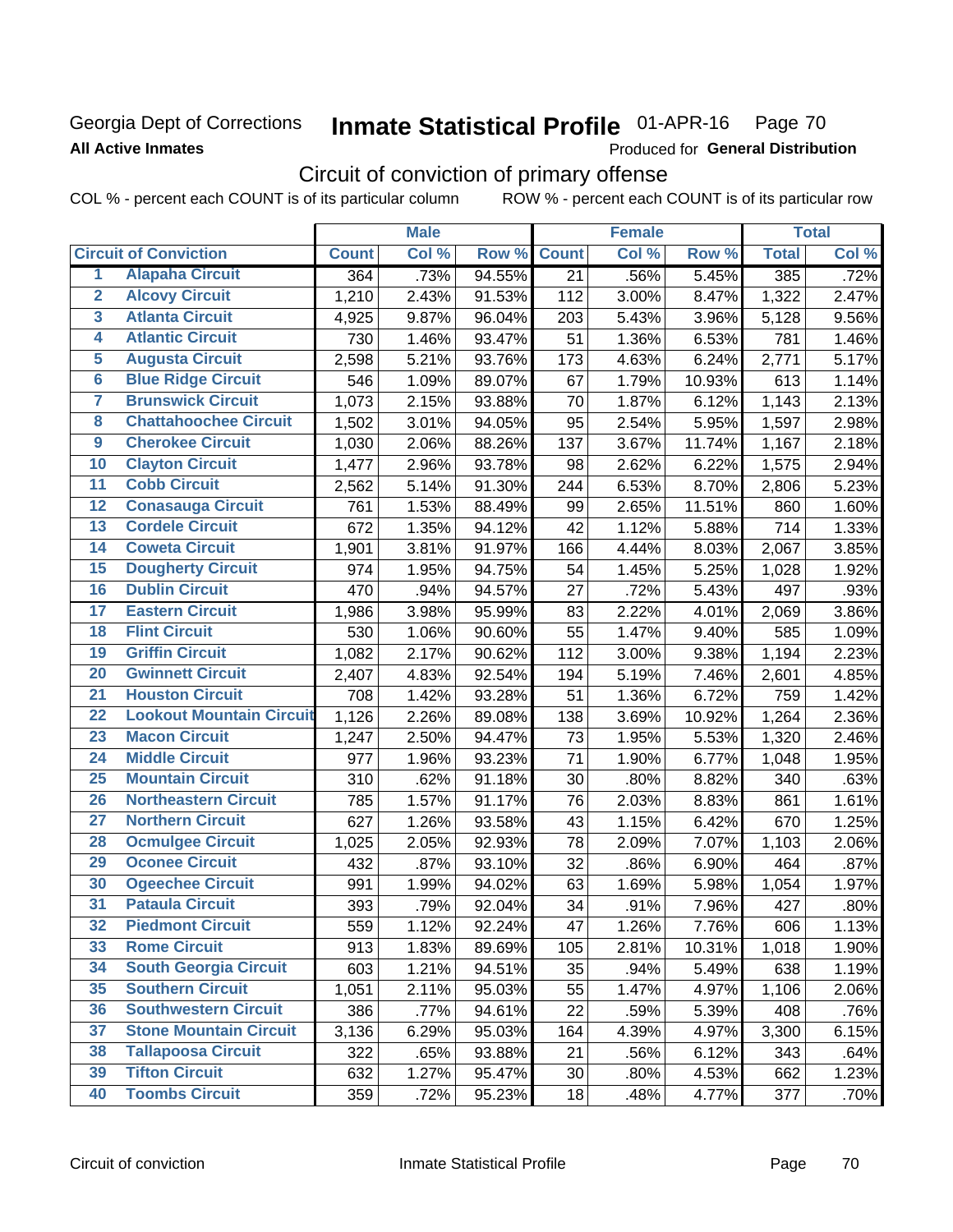## Georgia Dept of Corrections **All Active Inmates**

#### Inmate Statistical Profile 01-APR-16 Page 71

Produced for General Distribution

## Circuit of conviction of primary offense

COL % - percent each COUNT is of its particular column ROW % - percent each COUNT is of its particular row

|                                        |              | <b>Male</b> |        |              | <b>Female</b> |          |              | <b>Total</b> |
|----------------------------------------|--------------|-------------|--------|--------------|---------------|----------|--------------|--------------|
| <b>Circuit of Conviction</b>           | <b>Count</b> | Col %       | Row %  | <b>Count</b> | Col %         | Row %    | <b>Total</b> | Col %        |
| <b>Waycross Circuit</b><br>41          | 859          | 1.72%       | 92.76% | 67           | 1.79%         | 7.24%    | 926          | 1.73%        |
| <b>Western Circuit</b><br>42           | 544          | 1.09%       | 93.96% | 35           | .94%          | 6.04%    | 579          | 1.08%        |
| <b>Rockdale Circuit</b><br>43          | 458          | .92%        | 91.60% | 42           | 1.12%         | 8.40%    | 500          | .93%         |
| <b>Douglas Circuit</b><br>44           | 1,120        | 2.25%       | 89.67% | 129          | 3.45%         | 10.33%   | 1,249        | 2.33%        |
| <b>Appalachian Circuit</b><br>45       | 269          | .54%        | 90.27% | 29           | .78%          | 9.73%    | 298          | .56%         |
| <b>Enotah Circuit</b><br>46            | 321          | .64%        | 87.47% | 46           | 1.23%         | 12.53%   | 367          | .68%         |
| <b>Bell-Forsyth J.C.</b><br>47         | 376          | .75%        | 89.74% | 43           | 1.15%         | 10.26%   | 419          | .78%         |
| <b>Towaliga Judicial Circuit</b><br>48 | 314          | .63%        | 90.49% | 33           | .88%          | 9.51%    | 347          | .65%         |
| <b>Paulding Circuit</b><br>49          | 240          | .48%        | 90.91% | 24           | .64%          | $9.09\%$ | 264          | .49%         |
| <b>Total Rported</b>                   | 49,883       | 100%        | 93.03% | 3,737        | 100%          | 6.97%    | 53,620       | 100%         |
| <b>Not Reported</b>                    |              | 179         |        |              | 13            |          |              | 192          |
| <b>Grand Total</b>                     |              | 50.062      |        |              | 3 750         |          |              | 53812        |

| Cobb    | Atlanta |
|---------|---------|
| Atlanta |         |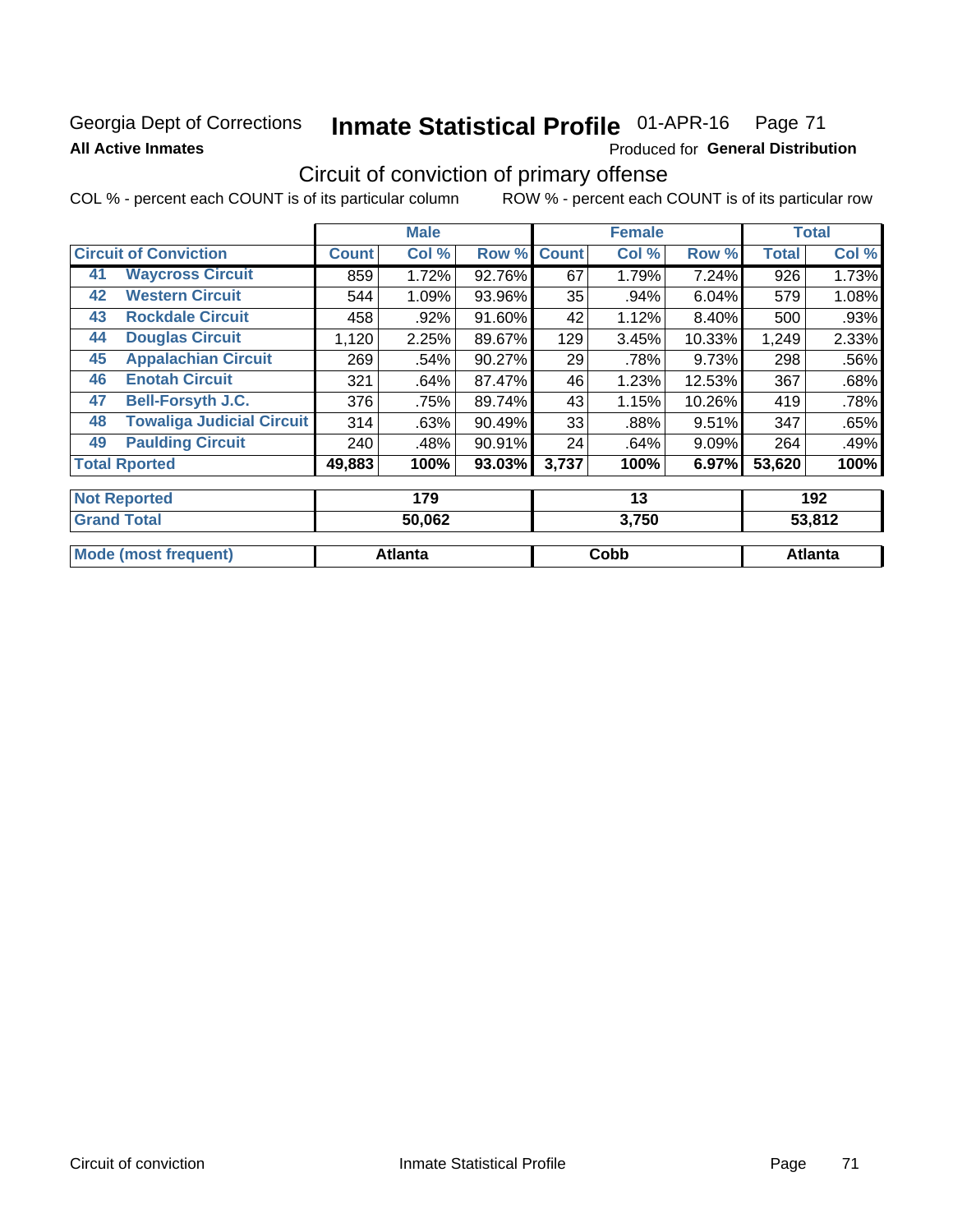### **All Active Inmates**

### Produced for **General Distribution**

## Years served (jail + prison) in this incarceration

COL % - percent each COUNT is of its particular column ROW % - percent each COUNT is of its particular row

|                              |              | <b>Male</b> |         |              | <b>Female</b> |       |              | <b>Total</b> |
|------------------------------|--------------|-------------|---------|--------------|---------------|-------|--------------|--------------|
| <b>Years Served</b>          | <b>Count</b> | Col %       | Row %   | <b>Count</b> | Col %         | Row % | <b>Total</b> | Col %        |
| Less than one year           | 9,830        | 19.66%      | 90.45%  | 1,038        | 27.72%        | 9.55% | 10,868       | 20.23%       |
| 1 to 1.99 years              | 7,480        | 14.96%      | 91.70%  | 677          | 18.08%        | 8.30% | 8,157        | 15.18%       |
| 2 to 2.99 years              | 5,101        | 10.20%      | 91.42%  | 479          | 12.79%        | 8.58% | 5,580        | 10.38%       |
| $3$ to $3.99$ years          | 4,196        | 8.39%       | 92.08%  | 361          | 9.64%         | 7.92% | 4,557        | 8.48%        |
| $\overline{4}$ to 4.99 years | 3,560        | 7.12%       | 92.83%  | 275          | 7.35%         | 7.17% | 3,835        | 7.14%        |
| $\overline{5}$ to 5.99 years | 2,685        | 5.37%       | 93.68%  | 181          | 4.83%         | 6.32% | 2,866        | 5.33%        |
| $6$ to $6.99$ years          | 2,225        | 4.45%       | 94.92%  | 119          | 3.18%         | 5.08% | 2,344        | 4.36%        |
| 7 to 7.99 years              | 1,806        | 3.61%       | 94.90%  | 97           | 2.59%         | 5.10% | 1,903        | 3.54%        |
| 8 to 8.99 years              | 1,846        | 3.69%       | 95.90%  | 79           | 2.11%         | 4.10% | 1,925        | 3.58%        |
| 9 to 9.99 years              | 1,564        | 3.13%       | 95.19%  | 79           | 2.11%         | 4.81% | 1,643        | 3.06%        |
| 10 to 10.99 years            | 1,013        | 2.03%       | 95.21%  | 51           | 1.36%         | 4.79% | 1,064        | 1.98%        |
| 11 to 11.99 years            | 823          | 1.65%       | 95.92%  | 35           | 0.93%         | 4.08% | 858          | 1.60%        |
| 12 to 12.99 years            | 742          | 1.48%       | 95.01%  | 39           | 1.04%         | 4.99% | 781          | 1.45%        |
| 13 to 13.99 years            | 737          | 1.47%       | 95.71%  | 33           | 0.88%         | 4.29% | 770          | 1.43%        |
| 14 to 14.99 years            | 656          | 1.31%       | 96.33%  | 25           | 0.67%         | 3.67% | 681          | 1.27%        |
| 15 to 15.99 years            | 565          | 1.13%       | 97.08%  | 17           | 0.45%         | 2.92% | 582          | 1.08%        |
| 16 to 16.99 years            | 531          | 1.06%       | 94.82%  | 29           | 0.77%         | 5.18% | 560          | 1.04%        |
| 17 to 17.99 years            | 478          | 0.96%       | 94.84%  | 26           | 0.69%         | 5.16% | 504          | 0.94%        |
| 18 to 18.99 years            | 556          | 1.11%       | 97.72%  | 13           | 0.35%         | 2.28% | 569          | 1.06%        |
| 19 to 19.99 years            | 516          | 1.03%       | 97.54%  | 13           | 0.35%         | 2.46% | 529          | 0.98%        |
| 20 to 20.99 years            | 392          | 0.78%       | 96.79%  | 13           | 0.35%         | 3.21% | 405          | 0.75%        |
| 21 to 21.99 years            | 359          | 0.72%       | 96.77%  | 12           | 0.32%         | 3.23% | 371          | 0.69%        |
| 22 to 22.99 years            | 312          | 0.62%       | 96.30%  | 12           | 0.32%         | 3.70% | 324          | 0.60%        |
| 23 to 23.99 years            | 261          | 0.52%       | 97.39%  | 7            | 0.19%         | 2.61% | 268          | 0.50%        |
| 24 to 24.99 years            | 248          | 0.50%       | 96.50%  | 9            | 0.24%         | 3.50% | 257          | 0.48%        |
| 25 to 25.99 years            | 185          | 0.37%       | 96.86%  | 6            | 0.16%         | 3.14% | 191          | 0.36%        |
| 26 to 26.99 years            | 156          | 0.31%       | 98.11%  | 3            | 0.08%         | 1.89% | 159          | 0.30%        |
| 27 to 27.99 years            | 151          | 0.30%       | 99.34%  | 1            | 0.03%         | 0.66% | 152          | 0.28%        |
| 28 to 28.99 years            | 132          | 0.26%       | 97.06%  | 4            | 0.11%         | 2.94% | 136          | 0.25%        |
| 29 to 29.99 years            | 93           | 0.19%       | 100.00% |              |               |       | 93           | 0.17%        |
| Thirty + years               | 792          | 1.58%       | 98.63%  | 11           | 0.29%         | 1.37% | 803          | 1.49%        |
| <b>Total Reported</b>        | 49,991       | 100%        | 93.03%  | 3,744        | 100%          | 6.97% | 53,735       | 100%         |

| <b>Not Reported</b>      | 71                 |                    | 77            |
|--------------------------|--------------------|--------------------|---------------|
| <b>Grand Total</b>       | 50,062             | 3.750              | 53,812        |
|                          |                    |                    |               |
| <b>Mean</b><br>(average) | 6.39               | 3.97               | 6.22          |
| <b>Median (middle)</b>   | 3.58               | 2.3                | 3.47          |
| Mode<br>(most frequent)  | Less than one year | Less than one year | Less than one |
|                          |                    |                    | vear          |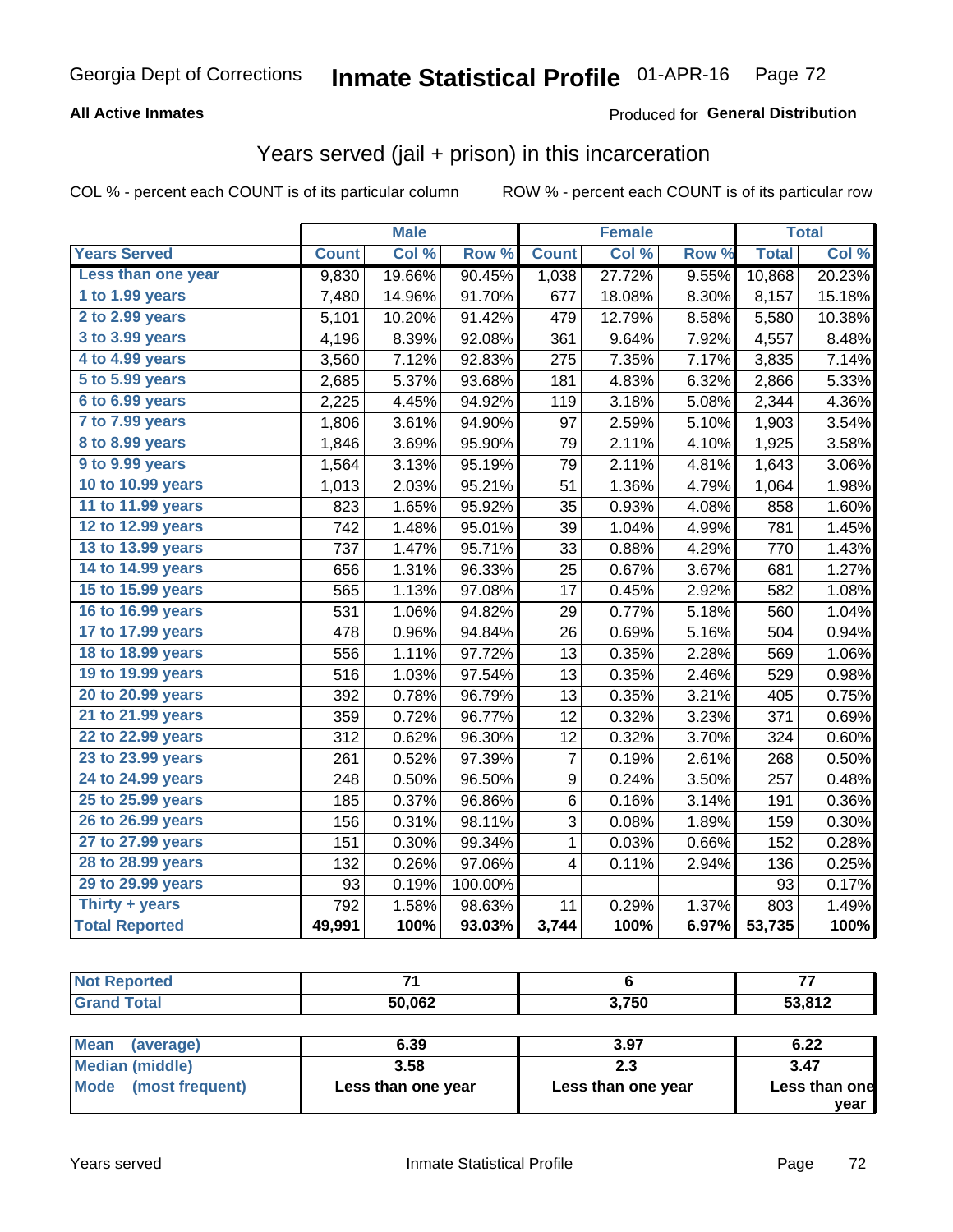#### **All Active Inmates**

Produced for **General Distribution**

## Results of most recent HIV tests

|                         | <b>Male</b>  |        |           | <b>Female</b> |           |          | Total  |        |
|-------------------------|--------------|--------|-----------|---------------|-----------|----------|--------|--------|
| <b>HIV Test Results</b> | <b>Count</b> | Col%   | Row %I    | <b>Count</b>  | Col %     | Row %    | Total  | Col %  |
| <b>Positive</b>         | 692          | 1.58%  | $92.02\%$ | 60            | 1.73%     | 7.98%    | 752    | 1.59%  |
| <b>Negative</b>         | 43,200       | 98.42% | $92.68\%$ | 3,413         | $98.27\%$ | 7.32%    | 46,613 | 98.41% |
| <b>Indeterminate</b>    | າ            | 0.01%  | 100.00%   |               |           |          |        | 0.01%  |
| <b>Total Reported</b>   | 43,895       | 100%   | $92.67\%$ | 3,473         | 100%      | $7.33\%$ | 47,368 | 100.0% |

| <b>Not Reported</b> | 6,167  | ヘフフ<br>- 11 | 6,444  |
|---------------------|--------|-------------|--------|
| <b>Grand Total</b>  | 50,062 | 3,750       | 53,812 |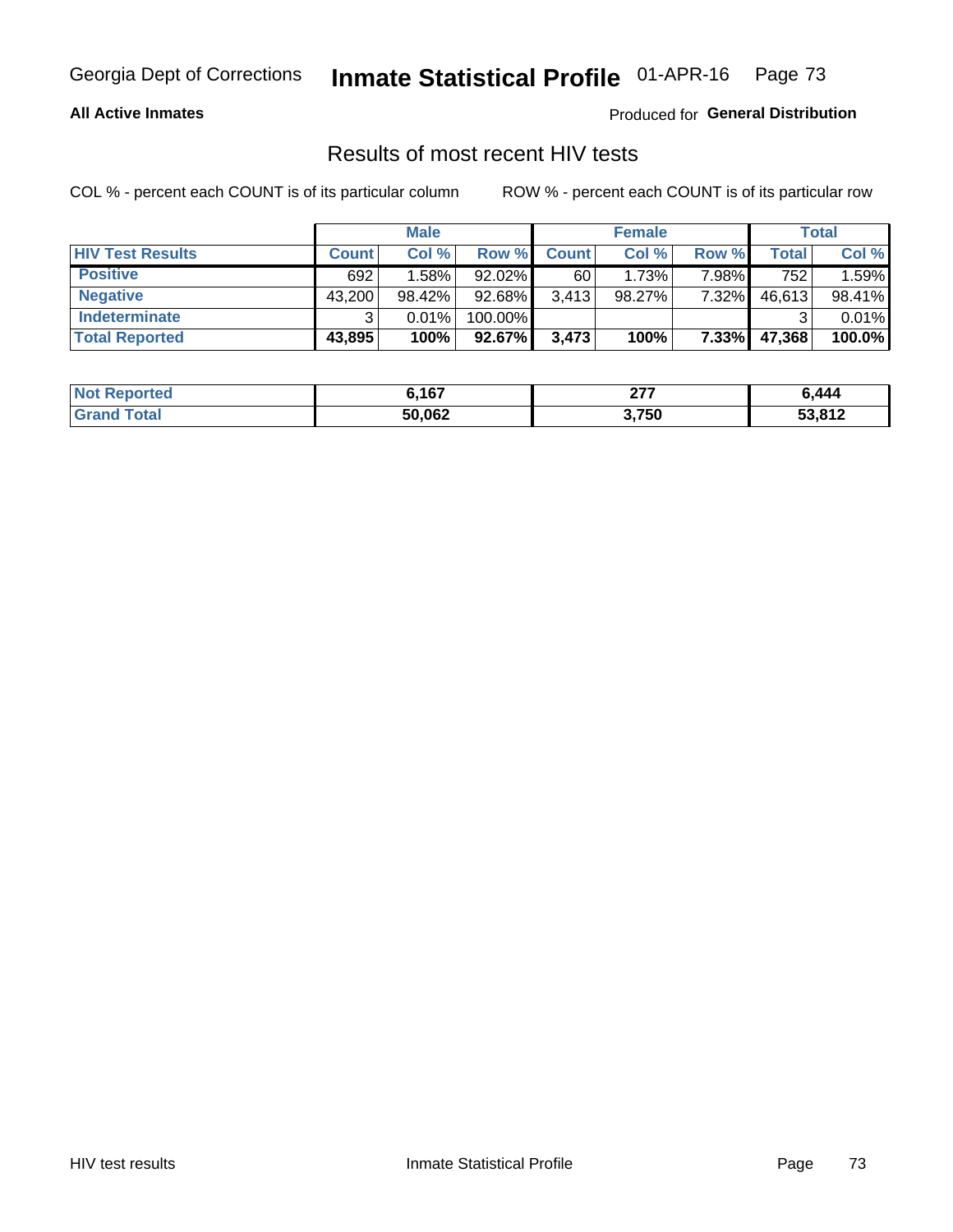#### **All Active Inmates**

### Produced for **General Distribution**

### Results of most recent tuberculosis test

|                                  | <b>Male</b>  |          |           | <b>Female</b> |        |          | Total  |        |
|----------------------------------|--------------|----------|-----------|---------------|--------|----------|--------|--------|
| <b>Tuberculosis Test Results</b> | <b>Count</b> | Col%     | Row %I    | <b>Count</b>  | Col%   | Row %    | Total  | Col %  |
| <b>Positive on current test</b>  | 7,290        | 15.93%   | 97.79%    | 165           | 4.71%  | $2.21\%$ | 7,455  | 15.13% |
| <b>Positive on previous test</b> | 9            | $0.02\%$ | 100.00%   |               |        |          |        | 0.02%  |
| <b>Negative</b>                  | 38.473       | 84.05%   | $92.01\%$ | 3,339         | 95.29% | $7.99\%$ | 41,812 | 84.85% |
| <b>Total Reported</b>            | 45,772       | 100%     | $92.89\%$ | 3,504         | 100%   | $7.11\%$ | 49,276 | 100%   |

| <b>Not Reported</b> | 4,290  | 246   | 4,536  |
|---------------------|--------|-------|--------|
| Total               | 50,062 | 3,750 | 53,812 |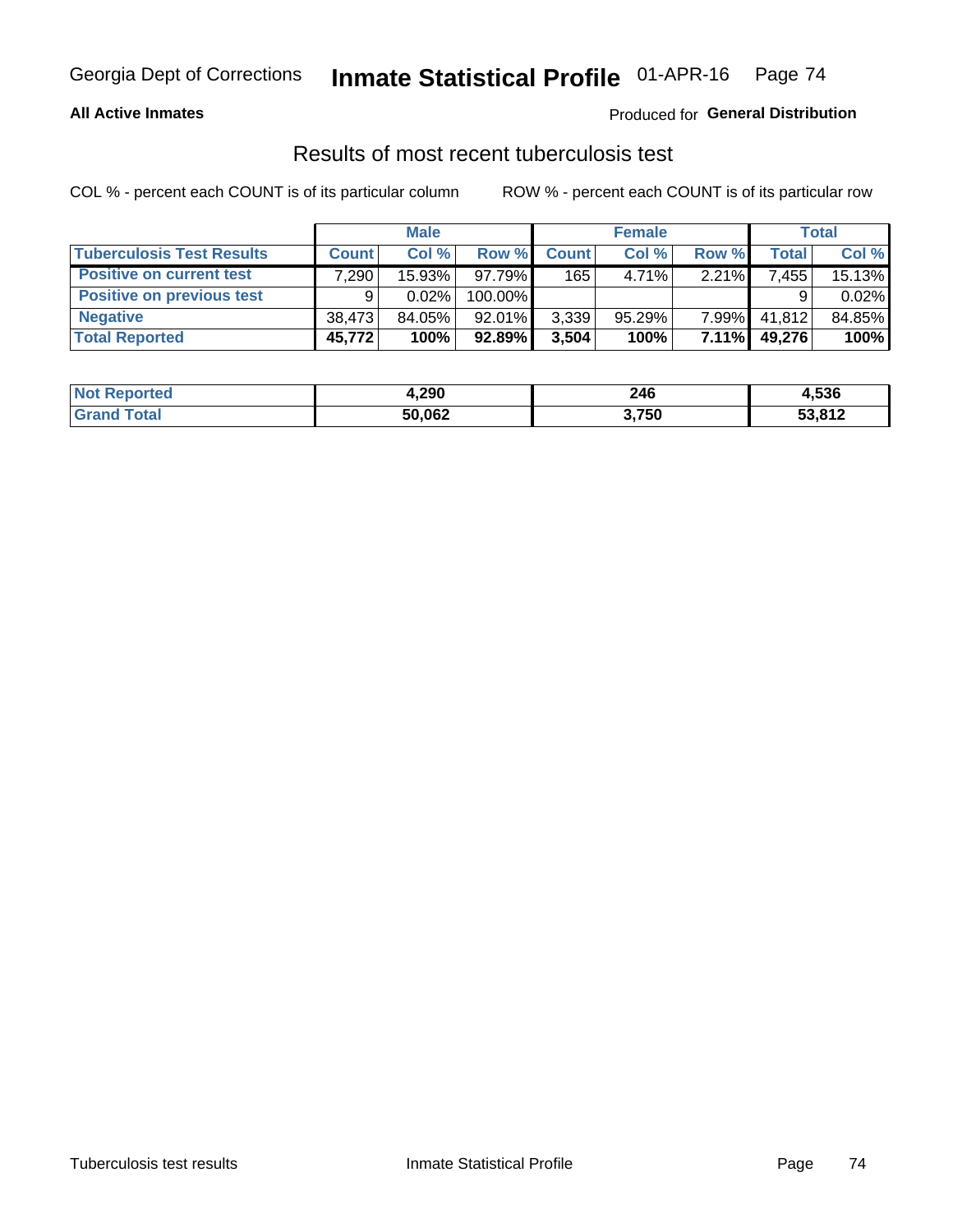#### **All Active Inmates**

Produced for **General Distribution**

## Results of most recent syphilis test

|                                 | <b>Male</b>  |           |           | <b>Female</b> |           |          | Total   |        |
|---------------------------------|--------------|-----------|-----------|---------------|-----------|----------|---------|--------|
| <b>Syphilis Test Results</b>    | <b>Count</b> | Col%      | Row %I    | <b>Count</b>  | Col %     | Row %    | Total I | Col %  |
| <b>Positive on current test</b> | 237          | $1.41\%$  | $93.68\%$ | 16            | 2.46%     | $6.32\%$ | 253     | 1.45%  |
| <b>Negative</b>                 | 16.596       | $98.59\%$ | 96.32%    | 634           | $97.54\%$ | $3.68\%$ | 17,230  | 98.55% |
| <b>Total Reported</b>           | 16,833       | 100%      | 96.28%    | 650           | 100%      | $3.72\%$ | 17.483  | 100%   |

| <b>Not Reported</b> | 33,229 | 3,100 | 36,329 |
|---------------------|--------|-------|--------|
| <b>Grand Total</b>  | 50,062 | 3,750 | 53,812 |